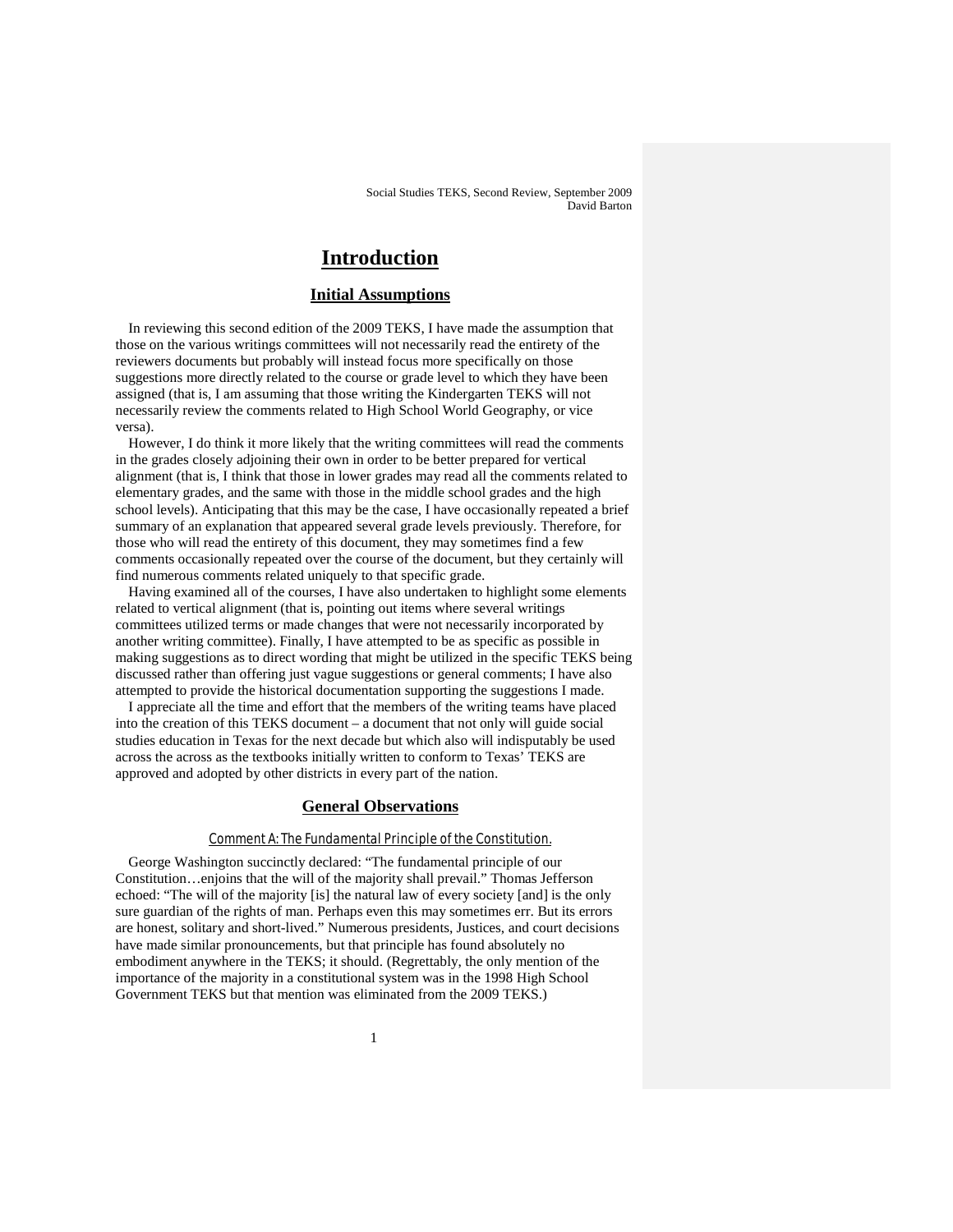Multiple locations in the TEKS even suggest that it is people from "racial, ethnic, and religious groups" who "expand political rights in American society." This is an absolutely false premise. Only majorities can expand political rights in America's constitutional society. In fact, in every case where a constitutional protection has been established for a minority, whether of race, gender, social status, or age, each protection was extended by the consent of the majority of eligible voters at that time.

For example, it was predominantly white males and a small portion of Free-Blacks who established the constitutional protections for black Americans given in the Thirteenth, Fourteenth, and Fifteenth Amendments (it took two-thirds of the whites in Congress, and the majority of whites in three-fourths the states to pass and ratify the Thirteenth Amendment abolishing slavery). Similarly, the constitutional rights accorded to women in the Nineteenth Amendment were accorded them by the majority approval of only men, both white and black. In like manner, the constitutional rights accorded explicitly to the poor by the abolition of the poll tax in the Twenty-Fourth Amendment came at the approval of the majority of non-poor. Additionally, the constitutional right granted in the Twenty-Sixth Amendment allowing eighteen-year olds to vote was given by the approval of voters over the age of twenty-one.

Similarly, all of the constitutional protections for individuals and minorities provided in the original Bill of Rights were also established by the consent of the majority. That is, the majority, by its own consent, agrees to tie its own hands on certain issues (e.g., speech, religion, petition, assembly, the bearing of arms, etc.). Once such explicit constitutional protections are accorded to individuals or minorities, they can at no time be abridged by majority vote, or by any other group, short of the passage of a new constitutional amendment to explicitly alter or repeal those rights (as in the case of the Twenty-First Amendment repealing the Eighteenth Amendment). In short, all minority rights in the Constitution, and all explicit protections for minorities, have been, in all cases, established by direct majority actions.

In fact, the Judiciary has proven itself to be a very poor protector of minority rights, for when Congress banned all segregation in the 1875 Civil Rights Act, the Court struck down that act in 1882 and then endorsed segregation in its 1896 *Plessy v. Ferguson* decision. The 1954 *Brown v. Board of Education* decision ending segregation was merely the Supreme Court catching up with a law that had been passed by Congress (and struck down by the Court) 70 years earlier. It was also the Courts that kept alive poll taxes, white-only primaries, blacks-as-property (*Dred Scott*), etc.; in each case, it was legislative and not judicial action that finally ended those abominable policies.

Yet, the "fundamental principle of the Constitution" finds no mention anywhere in thirteen years of social studies.

### Comment B: The Strands of History

Telling the story of history is much like making a cable or a rope: there are many separate strands that are intertwined together to make the final product. So, too, with American history: there is a strand of educational history, governmental history, black history, military history, religious history, business history, political history, civil rights history, science history, industrial history, presidential history, etc. All of those strands go together to make one great cable, or rope of American history. However, throughout the TEKS far too many of those strands were largely unidentified. There was an occasional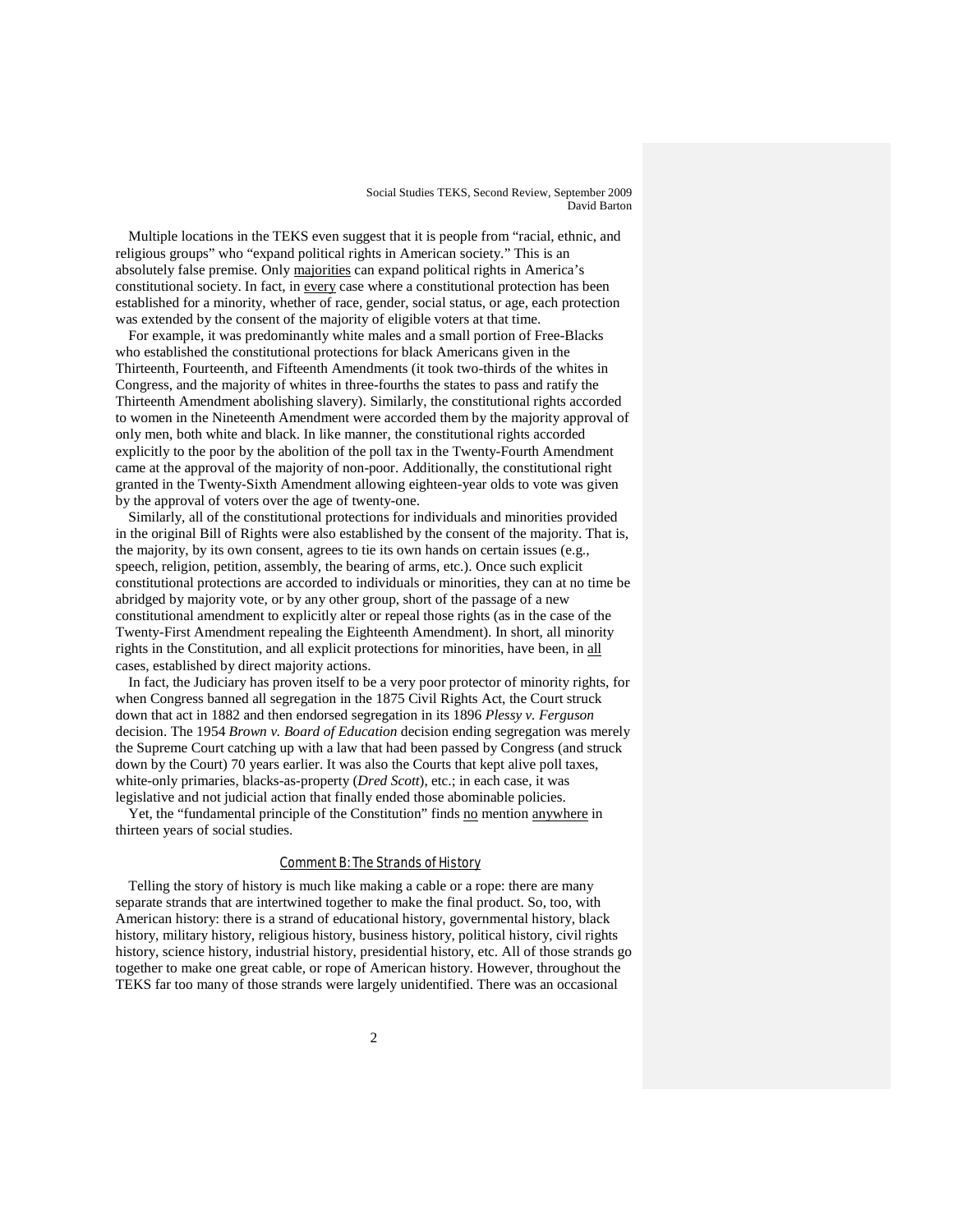mention of an incident here or there from one of those strands, but it was rarely placed in its overall context as one of the individual strands within the overall cable. For many of these important strands, the TEKS treated them as just pulling one or two links out of a great length of chain and acting as if the entire strand had been covered. The TEKS reflect a hit and miss type of approach to several of these important strands – like displaying a single snapshot out of a rich family album full of pictures but not identifying the content or context of that snapshot in the overall scope of that family's history. Consider a few examples.

# Comment B1: Black History.& Civil Rights History

While slavery was first introduced into America in 1619, the abolition movement had begun in full within only a decade afterwards. In fact, in 1640 & 1645, when ships carrying slaves landed in Massachusetts, the captains of those ships were arrested for the crime of "man-stealing" and the slaves carried back to Africa at the colony's expense to be returned to their homes. Yet the TEKS mention nothing of the birth of the civil rights movement in the early 1600s.

In fact, a number of remarkable "firsts" and achievements are completely unacknowledged:

- $\triangleright$  Wentworth Cheswill the first black elected to public office in America; elected in New Hampshire in 1768, he was reelected to office for the next 50 years and held eight different elected positions.
- $\triangleright$  The fact that blacks in Massachusetts were always allowed to vote (incidentally, women in New Jersey regularly voted during colonial times)
- $\triangleright$  John Chavis the leading black educator of the 1830s, who broke through racial segregation in North Carolina and trained numbers of leading politicians of his day in his remarkably academically advanced school
- $\triangleright$  William Nell the first black appointed to federal office and a famous black historian of the 1850s
- $\triangleright$  Robert Smalls a black officer during the Civil War and the first black American to become a military general
- $\triangleright$  Sgt. William Carney the first black Medal of Honor winner
- $\triangleright$  John Rock the first black admitted to the U.S. Supreme Court Bar (1865), mastering his fourth career (having first been an accomplished school teacher, then a dentist, then a medical doctor, and then an attorney)
- $\triangleright$  Henry Highland Garnet the first black to address the U.S. House of Representatives
- $\triangleright$  Joseph Haine Rainey the <u>first</u> black to preside over the U.S. House of Representatives
- $\triangleright$  John Roy Lynch an early member of Congress, military officer, and the first black to preside over a political convention (20,000 delegates in Chicago)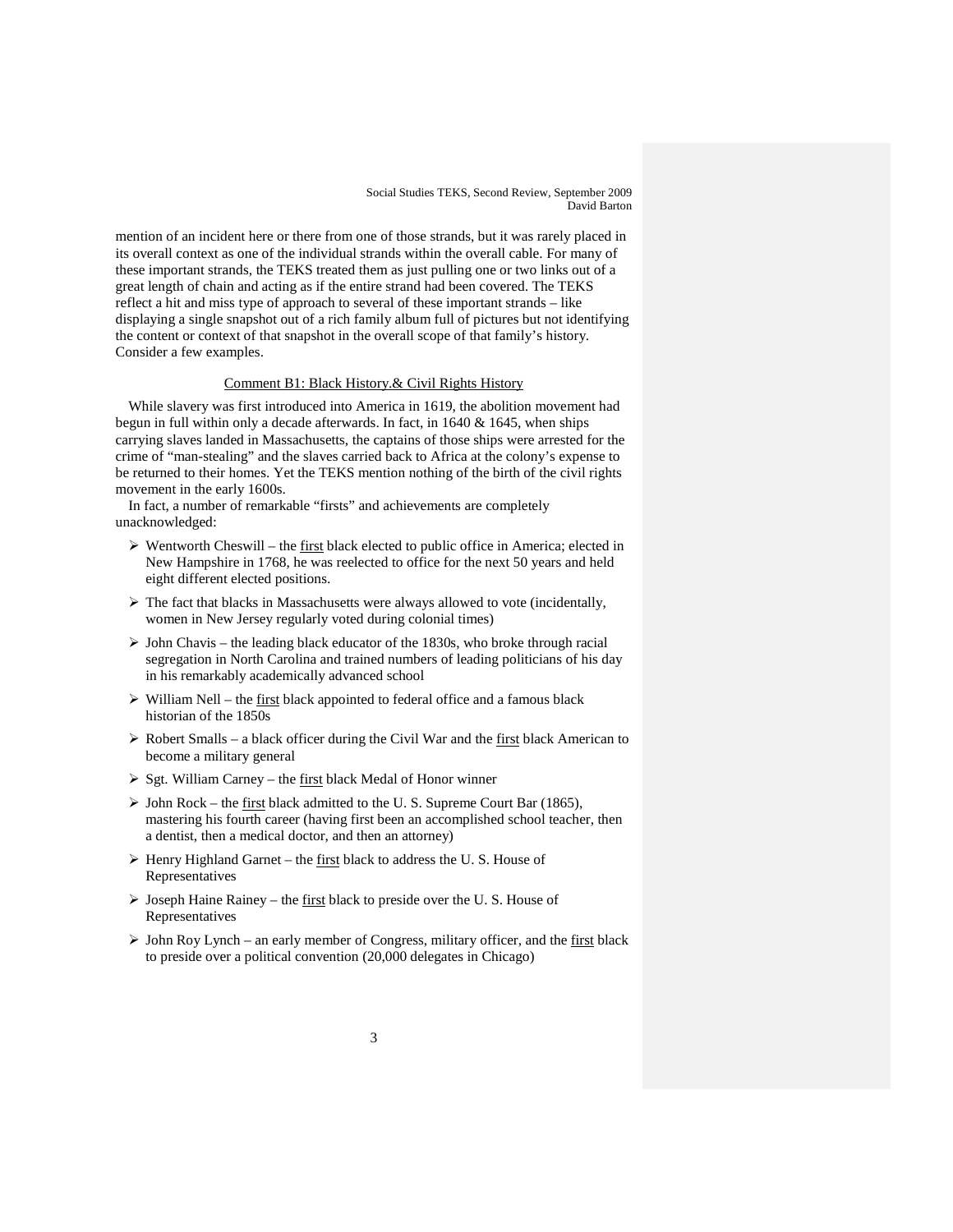And there are many other firsts. All of these (and many others) are missing, yet could and should be included in lieu of the many modern names that have been added instead. There was no real continuity in strand of black history.

### Comment B2: Military History.

Another strand that is largely underrepresented is military history. In fact, so much important military history is missing from the TEKS that it is virtually impossible for students to connect the dots on the use of the military.

For example, possibly no conflict better defines the clash between Native American culture and American culture than King Phillips war of 1675; yet it is not mentioned anywhere in the TEKS.

Similarly, the longest war in American history – a  $32$ -year war, and the first declared war following American Independence – is mentioned nowhere in the TEKS: the original war against Islamic terrorism (the Barbary Powers war). By 1801 when Jefferson became president, that war consumed 20% of the annual federal budget; four military expeditions were sent overseas to deal with Muslim terrorist pirates; it was the war described in the Marine Corp hymn; yet it is not mentioned in the TEKS.

Similarly, numerous heroes and presidents emerged from other wars, including President John Tyler and Tecumseh's War (1811) (which resulted in "Tippecanoe and Tyler too"); President Andrew Jackson and the First Seminole War (1817-1818); and President Abraham Lincoln and the Black Hawk War (1832); yet none of these are mentioned. And nothing is said about Tecumseh's War as a cause of the War of 1812, and nothing is said of the seven year Seminole War of 1835-1842.

Furthermore, the TEKS dropped the only mention of the origins of the military branches: the Army in 1775, the Marine Corp in 1775, the Navy in 1775, and the Coast Guard in 1790, and the Air Force in 1947 (formed from the Army Air Corp). (Dropped from Gr3,2C).

And where are mentions of significant military heroes such as Andrew Callioux (a black officer who led black regiments in Civil War and died a celebrated hero during the War); or of Gen. Billy Mitchell (the father of the Air Force); or Sgt. Alvin York (the most decorated American of WWI); or Dorie Miller (a black World War II Medal of Honor winner at Pearl Harbor); or the Four Chaplains (for whom Congress created a special award to recognize their valor and ultimate sacrifice); etc. All of them are too important to be ignored.

Finally, there was virtually no president who did not have military conflicts and decisions as a significant part of his administration, whether it was a full-fledged war or a quasi-war (such as President Carter's attempted rescue across the desert with the Iranian hostage situation, or President Kennedy with the Bay of Pigs). Because the military and its distinguished lengthy service is only infrequently mentioned, students may wrongly believe that the military is only used during times of dire crisis. Such a perception would be historically inaccurate. The military is an integral component of every era of American history but receives very little systematic coverage in the TEKS.

# Comment B3: Governmental History.

One TEKS asks student to "explain the significance of the following dates: 1607, 1620, 1776, and 1787…" This TEKS is intended to show something of the important dates in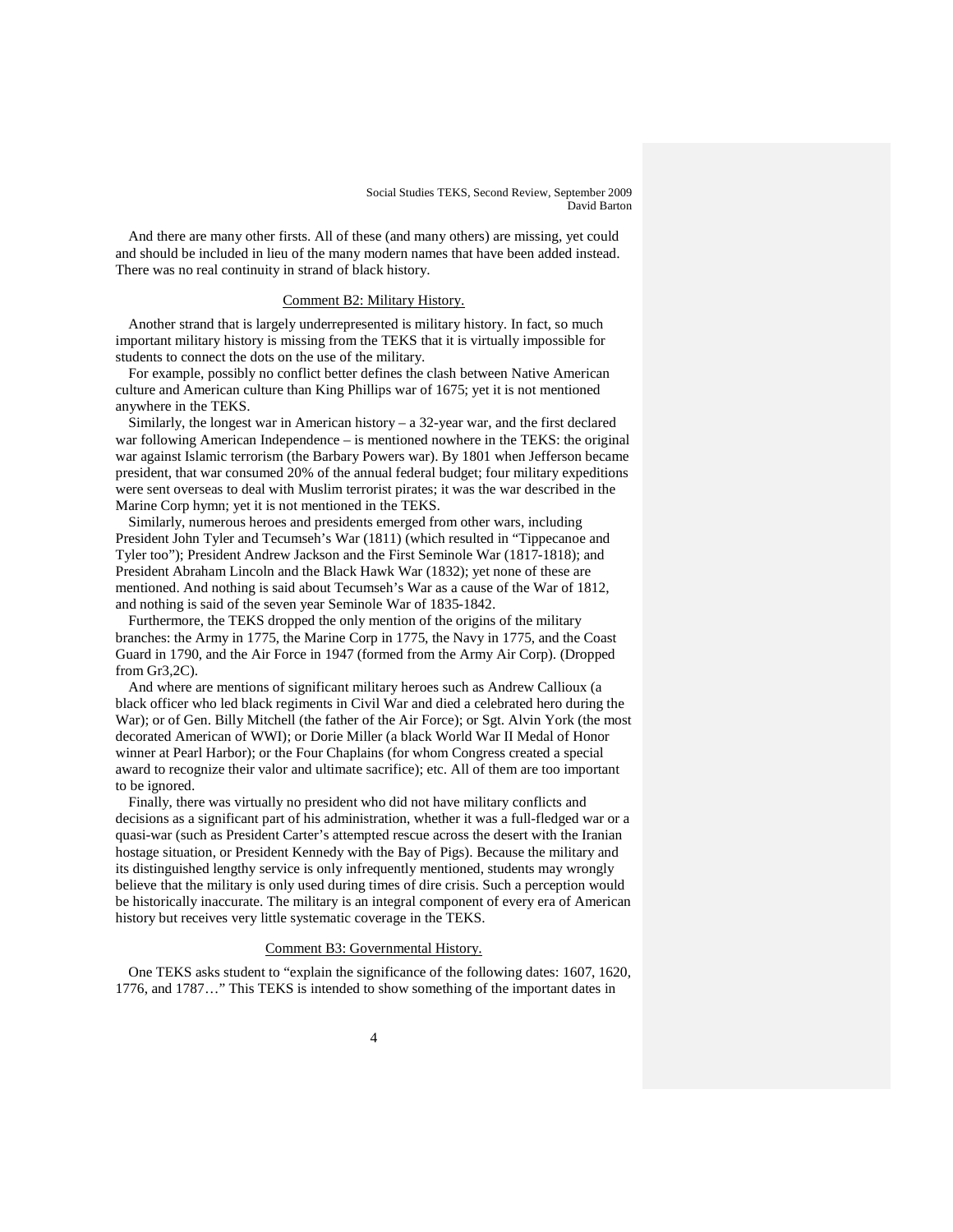the development of American government. However, by using only the dates 1607, 1620, 1776, and 1787, it is absolutely impossible to show how American government arrived at maturity. For students to understand American government and the philosophy that produced it, they must understand each  $-\alpha l\ell$  – of the following dates:

- $\geq 1607$  the first permanent colony in America
- $\geq 1619$  the first elected governing body in America
- $\geq 1620$  the first written governmental document in America
- $\geq 1638$  the first written constitution in America
- $\geq 1631$  the first written bill of rights in America
- $\geq 1643$  the first joint cooperative government established in America (four colonies joined together and elected a president and a legislative body representing all four colonies)
- $\geq 1650$  the first bicameral assembly in America
- $\geq 1754$  the first proposal for a national government in America (the Albany Plan of Union)
- $\geq 1776$  the first state constitutions written in America as states such as Virginia and New Jersey separated from Great Britain even before America declared independence
- $\geq 1776$  the first nationwide joint action in America
- $\geq 1778$  the first national government written in America (the Articles of Confederation, under which the Continental Congress operated, even before their ratification in 1781)
- $\geq 1780$  the first long-lasting written constitution in America (the Massachusetts constitution of 1780, which has been in continuous operation 9 years longer than the U. S. Constitution)
- $\geq 1787$  the writing of the first (and only) American <u>federal</u> Constitution
- $\geq 1789$  the first national bill of rights

Each of these dates/practices contributed something indispensable to the creation of the world's most successful and longest on-going government in 1789; yet most of these crucial dates and contributions receive no attention or mention in the TEKS.

# Comment C: Heroes & Holidays

One of the difficulties faced by the writing committees is knowing exactly which heroes and holidays have been selected and emphasized by other writing committees. Consequently, many notable Americans were left completely out (perhaps on the assumption that they would be included in other grade levels), and conversely many more relatively obscure individuals were cited multiple time (perhaps on the expectation that they were so unique and obscure that no other writing committees would think of that example). Nevertheless, the result is that many significant figures disappeared and many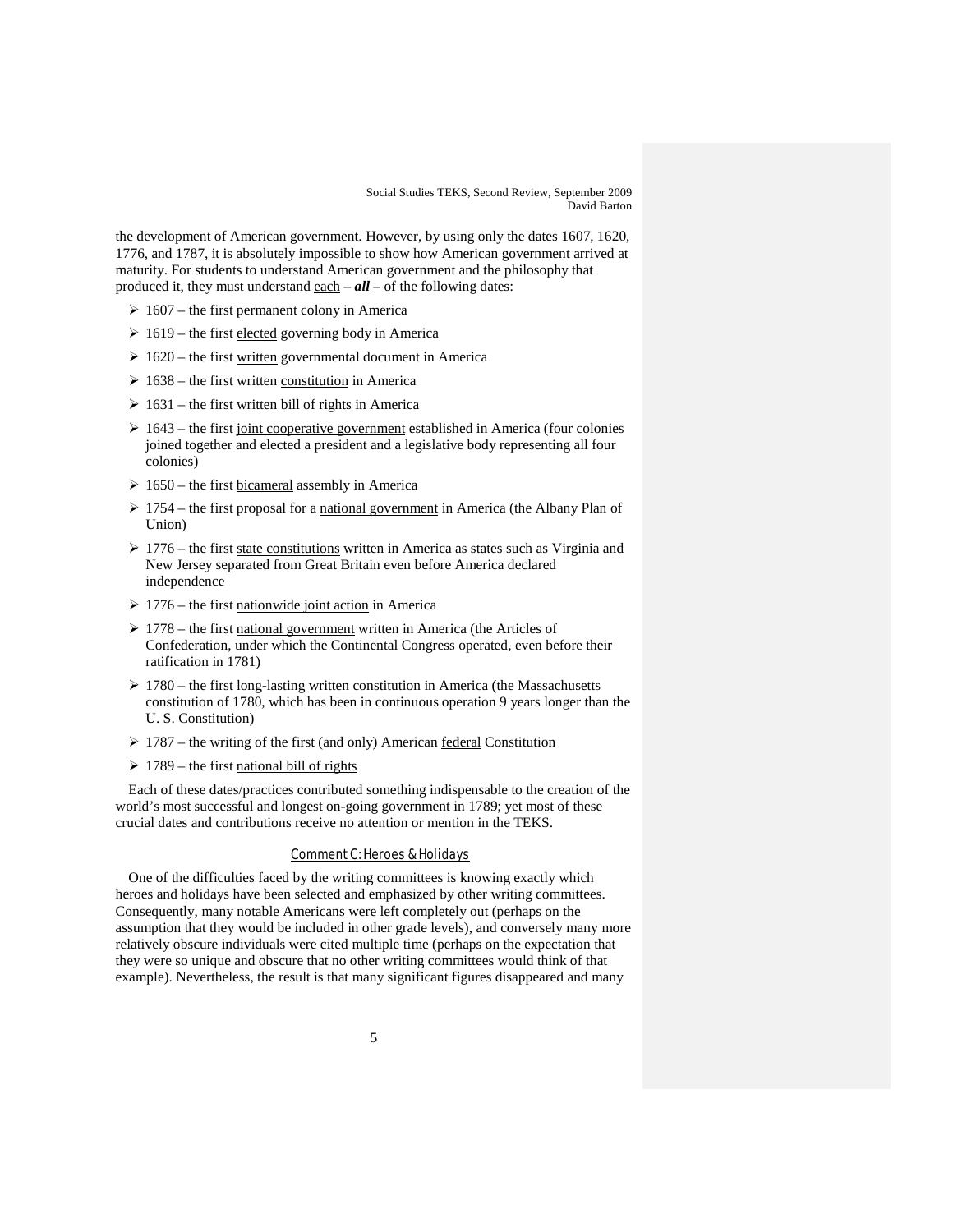new names received multiple emphases. (For example, Oveta Culp Hobby, who received one mention in the 1998 TEKS, now appears three times in the 2009 TEKS.)

It is a useful exercise to consult the TEA's "Historical Figures in TEKS 8-25-09" document to see how many historical figures lost their only mention (such as George Patton, Omar Bradley, Nathan Hale, Daniel Boone, Albert Einstein, etc.), and how many other significant figures had less than three mentions (such as Christopher Columbus, Theodore Roosevelt, Robert Fulton, Amelia Earhart, etc.), while Oveta Culp Hobby appeared three times. Furthermore, Hobby was cited as a significant leader in World War II over individuals such as Admirals Chester Nimitz or William Halsey, Col. James H. Doolittle, Col. Virgil R. Miller – regimental commander of the WWII Japanese-American soldiers of the 100th/442nd Regimental Combat Team (the most decorated unit of its size in American military history, with 21 Medal of Honor winners and over 9,000 Purple Hearts awarded), or the remarkable Navajo Code Talkers (whose messages were never broken by Axis powers). It is hard to imagine her as a World War II leader more significant than these other selections (although she does fit well within the Texas history section).

Similarly, when examining the TEA document on all the names deleted from the 1998 TEKS and added to the 2009 TEKS, the additions are largely of modern individuals (many of whom are still alive but yet are included in individuals TEKS specifically specifying that students are to identify "historic" individuals) while the deletions are of more historically notable individuals. For example, the additions include many who are still alive or who have only recently died, such as Erma Rangel, Wallace Amos, Mary Kay Ash, Sandra Cisneros, Carmen Lomas Garza, Delores Huerta, Steve Jobs, Kadir Nelson, Alvin Ailey, Henry B. Gonzalez, Kay Bailey Hutchinson, Millie Hughes-Fulford, Ann Richards, Bill Gates, Oprah Winfrey, etc. Among the deletions are Nathan Hale, Christopher Columbus, Louis Daguerre, Jonas Salk, Robert Fulton, Louis Pasteur, etc.

Additionally, it is unfortunate that attention was focused on "conservatives" by the addition of an inappropriate TEKS singling out that group in High School history. Yet when the list of names in the TEA's "Historical Figures in TEKS" document is examined, those who are publicly known as liberals overwhelming outnumber those who are publicly known as conservatives – the balance is not even close, despite the attention focused on that one particular "conservative" TEKS.

Consider, for example, the pull-out names in the High School TEKS. Those individuals fit generally into three philosophical categories: (1) liberals; (2) conservatives; and (3) those who did not display either a particularly conservative or liberal orientation (such as Douglas MacArthur, Martin Luther King, Charles Lindbergh, Dwight Eisenhower, Harry Truman, Ida Wells, etc.). However, 16 of the High School names fit in the liberallyoriented category (Bill Clinton, Dolores Huerta, Oprah Winfrey, Franklin Roosevelt, Betty Friedan, Thurgood Marshall, Clarence Darrow, Andrew Carnegie, Eleanor Roosevelt, W.E.B. Dubois, Woodrow Wilson, Ralph Nader, Oveta Culp Hobby, Henry B. Gonzalez, Bill Gates, and Cesar Chavez) while only 7 names fit into the conservatively-oriented category (Ronald Reagan, Teddy Roosevelt, Newt Gingrich, Phyllis Schlafly, Sam Walton, Dwight D. Eisenhower, and Sandra Day O'Connor – and two of those conservative individuals are in a TEKS that I believe should be discarded.)

In fact, the offensive "conservative" TEKS (HSAmHist – 10B) stated: "(B) identify significant conservative advocacy organizations and individuals, such as Newt Gingrich,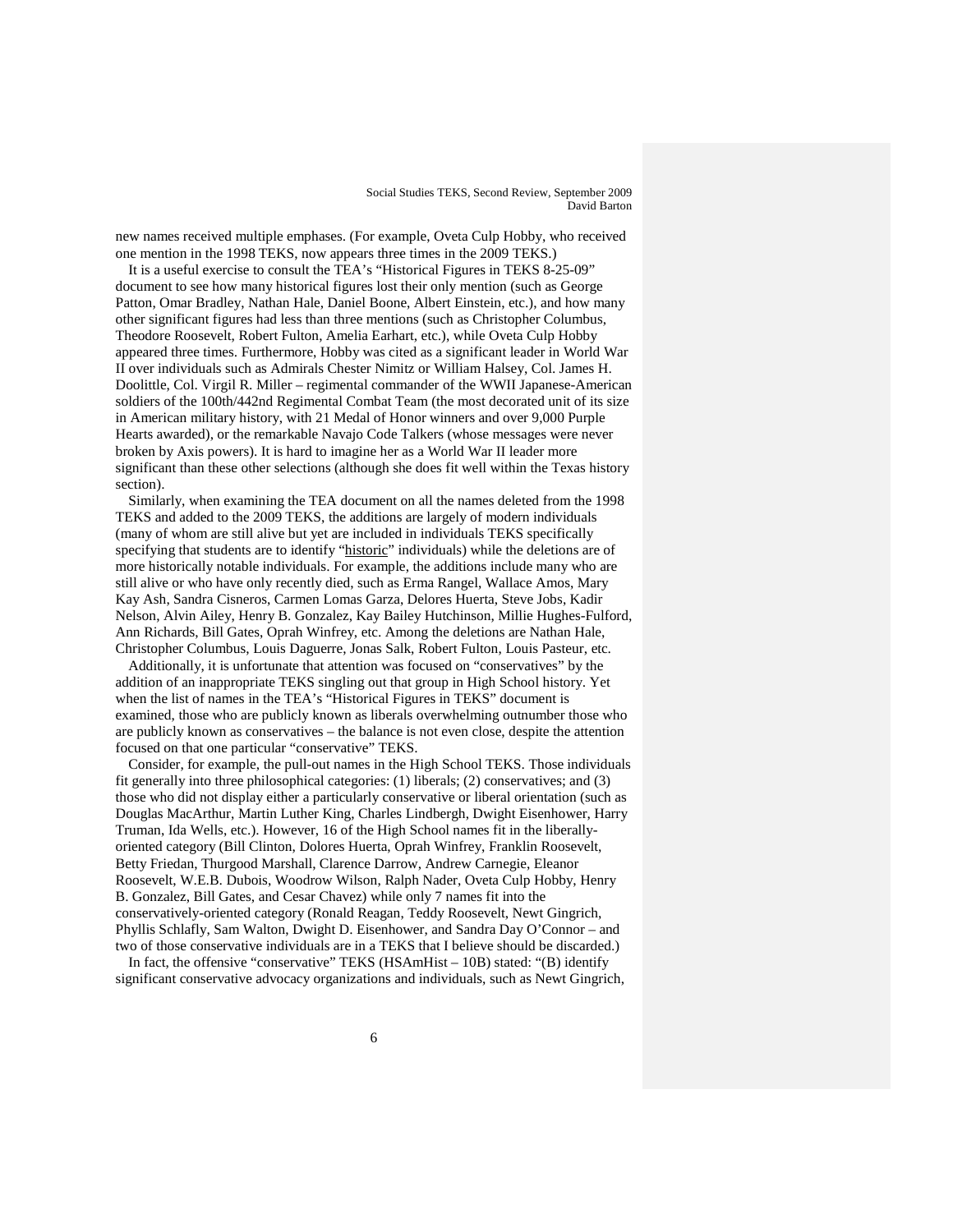Phyllis Schlafly, and the Moral Majority." However, only two TEKS above that, in 8C, all of the names and organizations listed (except Dr. Martin Luther King) were overtly and stridently liberal: Cesar Chavez, Betty Friedan, SNCC, AIM, and MALDEF. But because no one used the label as "liberal," they were not especially noticed as such. This is the difficulty with using labels and creating groups – people react to labels much more than they do to accomplishments.

I believe that the TEKS specifically singling out "conservative" advocacy organizations and individuals should be eliminated. If the individuals in that TEKS are worthy of study, it is because of what they have done, not because they are conservatives. If they have made worthy contributions, study them; if they have not, then keep them out of the TEKS. And I believe that the same should be true with any other person from any other so-called "group."

And concerning holidays, prominent holidays such as Martin Luther King Day and Columbus Day were completely eliminated from the TEKS. Surely, this was not by deliberate intent but rather occurred as an unintended consequence of replacing some holidays that writings committees assumed would be retained in other grades with newer and different holidays (e.g., the addition of San Jacinto Day and Diwali). Nonetheless, the effect is that several nationally famous holidays are now no longer acknowledged anywhere in the TEKS.

As a general observation, it seemed as if some writing committees felt as if they could not include more than two or perhaps three suggestions under the "such as" or "including" clauses. However, if there are individuals or holidays that are historically significant, they should be included – even if it means four or five names in that TEKS. (By the way, if we question whether the inclusion of additional names will create too many for students to be able to absorb, we need just simply check their "friends list" on their phone or Ipod to reassure ourselves that, yes, they really can handle remembering a plethora of individual and distinctly different names and personalities – they do it everyday!)

### Comment D: Free-Enterprise & Capitalism

Throughout the TEKS, the term "free enterprise" has been followed by the parenthetical "(free market, capitalism)".By including the terms capitalism and freemarket as synonyms for free-enterprise, perhaps it is now time to consider the merits of an observation concerning capitalism raised by a Jewish economist in the Pacific Northwest.

In previous generations, capitalism and the free-market system was universally operated on the unstated but unanimously assumed foundation of general societal virtue – there was a general set of assumed values and ethics that remained at the basis of transactions.

For example, to this day we assume that when a waiter brings us a glass of water that he did not spit in it before he delivered it to us. We assume that when we get the oil in our car changed that the mechanic actually changed the oil rather than just put a new sticker on the windshield. We make many Golden Rule type assumptions in the operation of the free-market system of capitalism.

When these general societal principles of ethics and morality are observed, the Free Enterprise System works as it should; but when these principles are ignored, the Free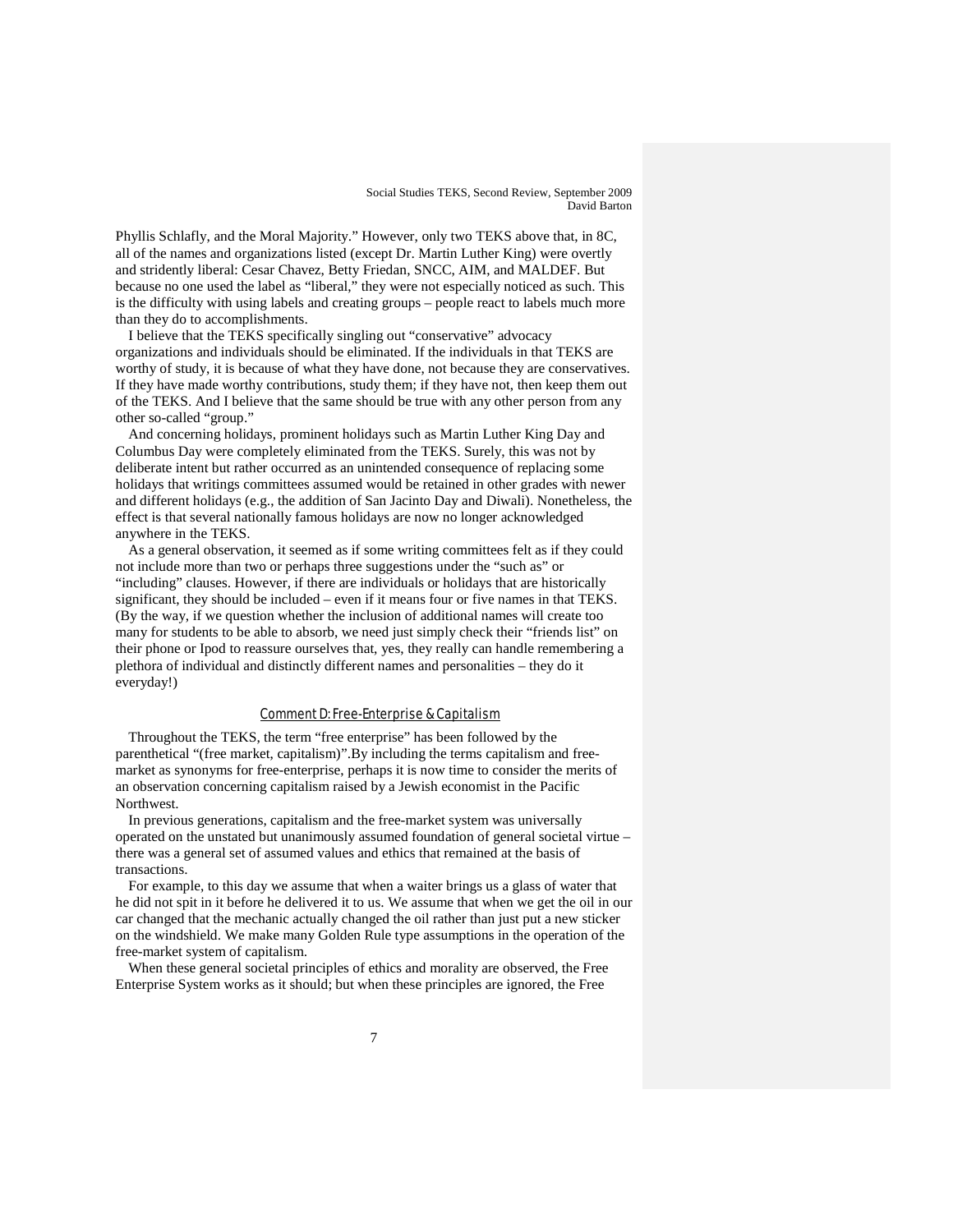Enterprise System breaks down and produces Bernie Madoff, Kenneth Lay, Jeffrey Skilling, Dennis Kozlowski, John Rigas, Joe Nacchio, Gregory Reyes, James McDermott, Sam Waskal, Sam Israel, Bernie Ebbers, and many others recently convicted of fraud, theft, corruption, and other white collar crimes that bilked clients of billions of dollars. The traditional Free Market System will not operate properly if the guiding premise is the egocentric Machiavellian principle that the end justifies the means.

We are now at a point in our history where we can no longer assume that the previously universally understood ethical basis of the Free Enterprise System will still be observed, understood, or embraced. Therefore, the Jewish economist in the Pacific Northwest has proffered that rather than using "Capitalism," we instead begin using the term "Ethical Capitalism," for it captures the historical import of the system and identifies an underlying principle without which the free-enterprise system will not work.

Therefore, I recommend that when we have the phrase "free enterprise (free market, capitalism)" that we instead consider using "free enterprise (free market, ethical capitalism)." It is an accurate recognition of what is one of the unspoken but indispensable elements of the free enterprise system. This change also reinforces the long-standing premise of political philosophers across the centuries that the continuation of a republic is predicated upon an educated and a virtuous citizenry.

— — — ◊ ◊ ◊ — — —

# Kindergarten

 $K - a1$ .

(1) In Kindergarten, the focus is on the study of the self, home, family, and classroom establishes the foundation for responsible citizenship in a global society.

A *global* society? In Kindergarten? Formerly, we were concerned with making students into good, contributing citizens of their communities, states, and nations (and "community, state, and nation" is the phrase used frequently throughout the TEKS); now we leave those concerns to make them *global* citizens? Comment A2 in the TEKS (A1 in this document) states that this global language is used because it "Emphasizes the goal of social studies education." If the goal of "social studies education" is to prepare students to be part of a "global" society this then provides another reason why we need to return to the teaching of history and geography (as mandated by Texas law) rather than "social" studies.

I therefore recommend:

(1) In Kindergarten, the focus is on the study of the self, home, family, and classroom establishes the foundation for responsible citizenship.

### $K - a2$ .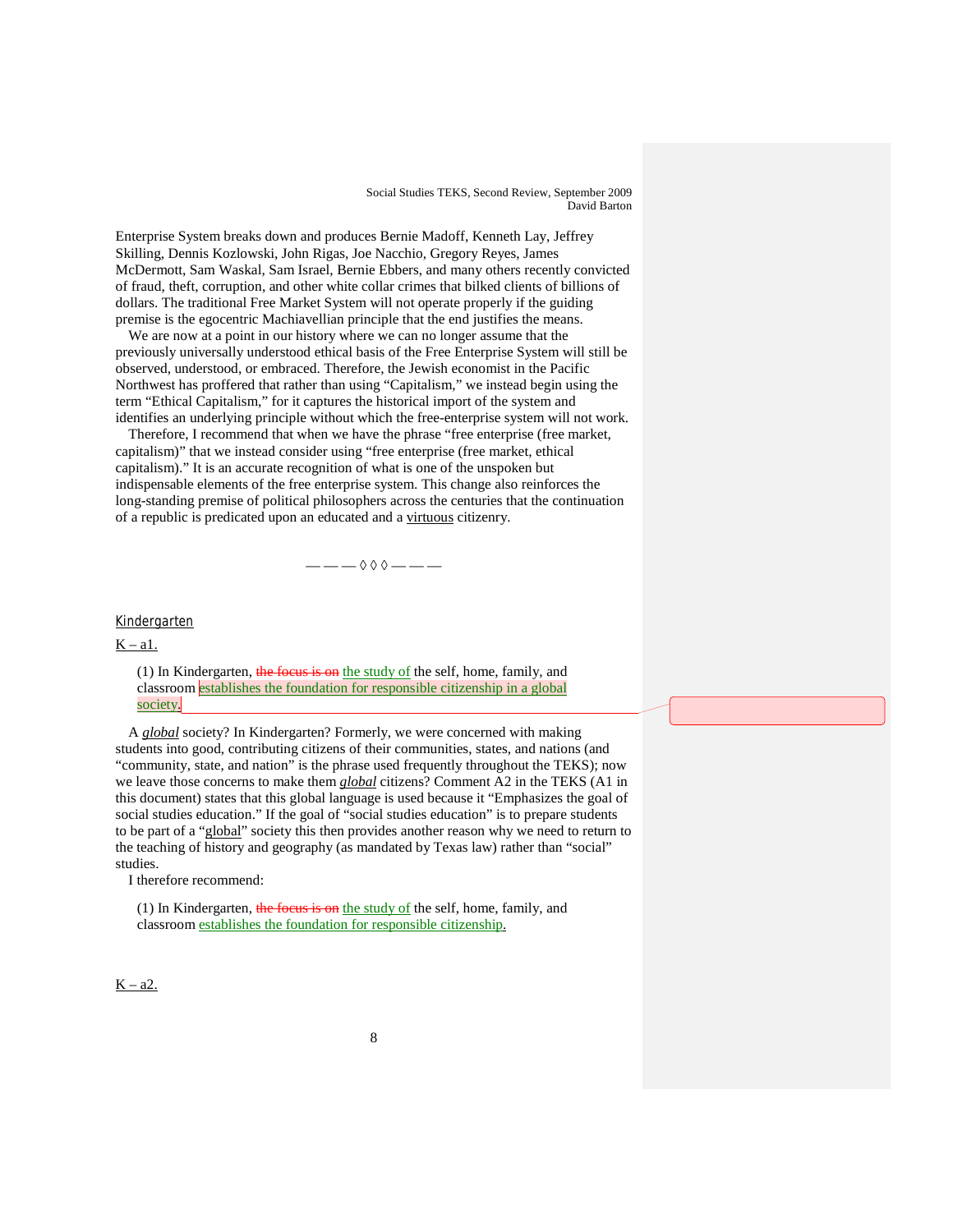(2) To support the teaching of the essential knowledge and skills, the use of a variety of rich material such as biographies; folktales, myths, and legends;

It is an excellent change that "folktales, myths, and legends" were removed from the Kindergarten level.

# $K - a5$ .

(5) Students must demonstrate learning performance related to any federal and state mandates regarding classroom instruction. Although Kindergarten is not required to participate in Celebrate Freedom Week, according to TAC Title 19, ch. 75 rule §74.33, primary grades lay the foundation for subsequent learning. As a result, Kindergarten TEKS include standards related to this patriotic observance.

The emphasis throughout the TEKS on Celebrate Freedom Week is excellent!!! Bravo! for doing this in Kindergarten, First, and Second Grades, even though it is not required to be observed by state law until the Third Grade!

# $K - 1A$ .

(A) explain the reasons for national patriotic holidays such as Presidents' Day, and Veterans Day, and Independence Day; and

Comment A15 in the TEKS (A2 in this document) explains: "Veterans Day emphasizes patriotism by adding another holiday."

It is excellent to add Veterans Day to emphasize patriotism, but why remove Independence Day? Is there any specific holiday that better exemplifies patriotism than Independence Day? There is no requirement to only have two holidays in a TEKS; reinstate "Independence Day," which also emphasizes patriotism.

Therefore, I recommend:

(A) explain the reasons for national patriotic holidays such as Presidents' Day, and Veterans Day, and Independence Day; and

# $K - 14.$

(14) Science, technology, and society. The student understands ways in which hnology has changed how people live. The student is

 $(A)$  describe how his or her life might be different without modern technology

(B) list ways in which technology meets people's needs.

**Comment [A2]:** BSG&ER-"Veterans Day" emphasizes patriotism by adding another holiday.

**Comment [A3]:** Incorporated into TEKS K.13 to align with formatting of other knowledge and skills statements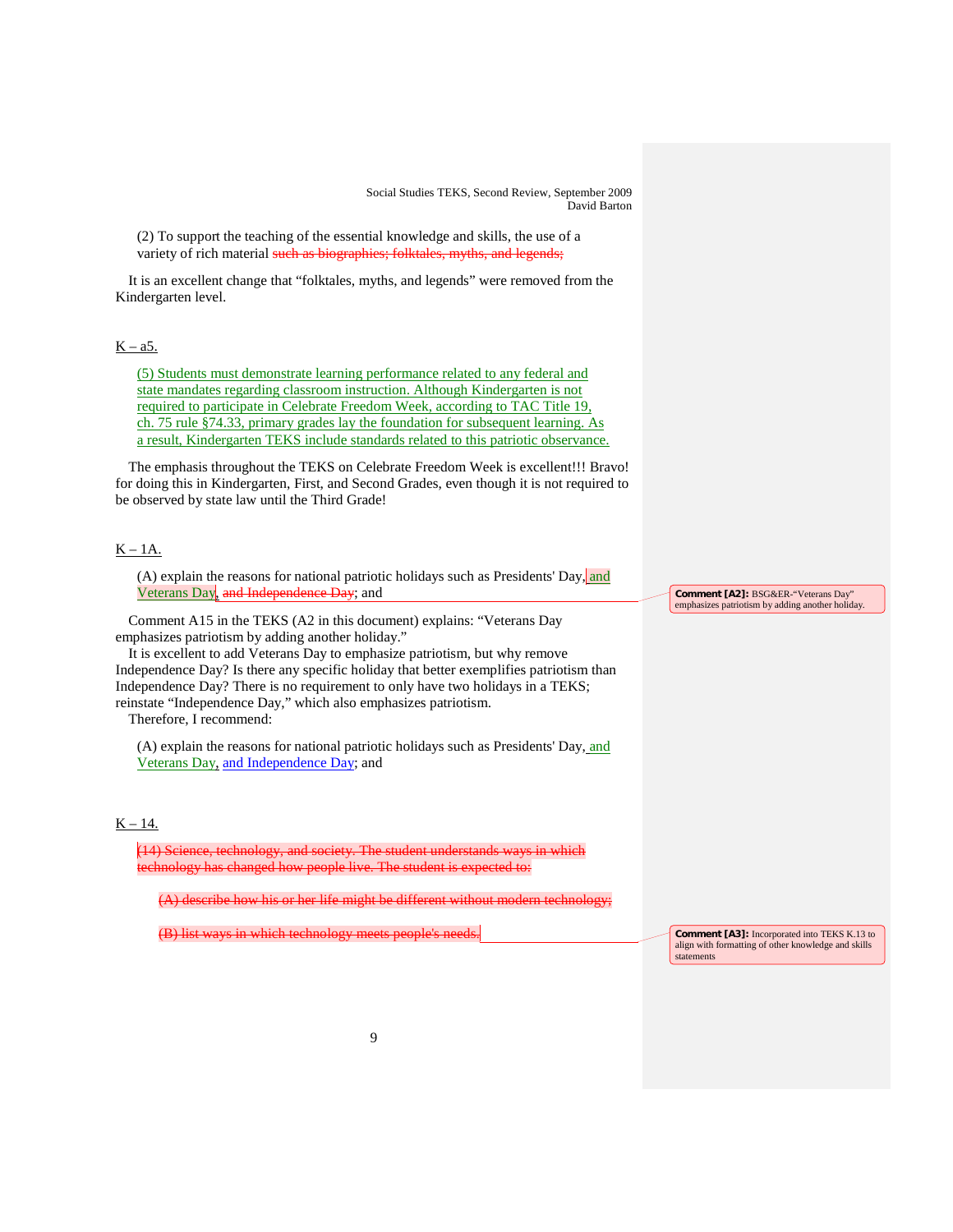The deletion of this entire TEKS by including a single line to the TEKS above is an excellent simplification and shortening of the document; more of this should be done throughout.

### First Grade

# Gr1.

The TEA document "Historical Figures in TEKS" affirms that there are no required historical figures taught in the Second Grade or the Third Grade. George Washington is taught in Kindergarten (K-2A); however, Kindergarten is not a required grade for students. The next time that George Washington appears in the TEKS is in Fifth Grade; George Washington should be required much earlier than. Add Washington into the First Grade to appear along with Abraham Lincoln.

### $Gr1 - a1$ .

(1) In Grade 1, students learn about study their relationship to the classroom, school, and community to establish the foundation for responsible citizenship in a global society.

The difficulty here is the same as discussed in  $K - a1$  above. The same change is also recommended here:

(1) In Kindergarten, the focus is on the study of the self, home, family, and classroom establishes the foundation for responsible citizenship.

### $Gr1 - a2$ .

(2) To support the teaching of the essential knowledge and skills, the use of a variety of rich material such as biographies; folktales, myths, and legends;

It is an excellent removal, just as it was in Kindergarten. Students at both levels are too young to distinguish truth from fiction when the information is coming from a respected classroom authority – i.e., the teacher. (Incidentally, this TEKS was left in the Third Grade, but should be removed.)

### $Gr1 - (new)1A$ .

(A) describe the origins of selected customs, holidays, and celebrations of the community, state, and nation such as **San Jacinto Day Martin Luther King, Jr.** <del>Day, Independence Day, <mark>and Veterans' Day; <u>and</u></u></del></mark>

With the removal of Martin Luther King Jr. Day, that holiday now appears in no other grade.

**Comment [A4]:** Emphasizes the goal of social studies education

**Comment [A5]:** San Jacinto Day-adds a state holiday

Martin Luther King, Jr. Day-removed as holiday; added as individual in TEKS 1.2A

Independence Day-removed due to redundancy of TEKS K.1A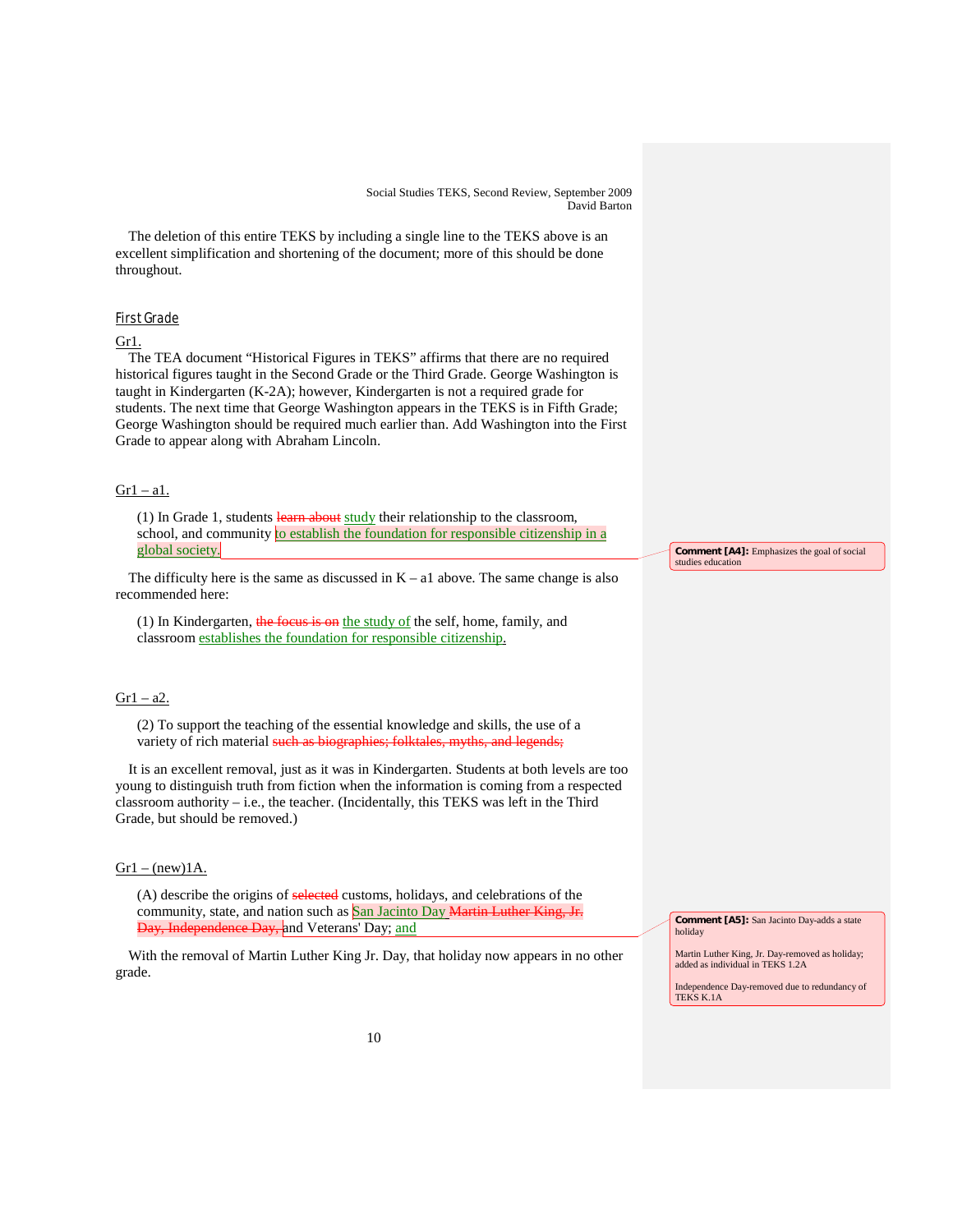Additionally, Comment A26 in the TEKS (A5 in this document) says that "Independence Day removed due to redundancy" with the Kindergarten TEKS. Yet Veterans Day also appeared in the Kindergarten TEKS but was not removed here, so why treat Independence Day differently from Veterans Day? Furthermore, since Kindergarten is not required, there is really no overlap between K and  $Gr1 -$  and even if there is, the repetition of laudable events is a sound practice.

Therefore, I recommend:

(A) describe the origins of selected customs, holidays, and celebrations of the community, state, and nation such as San Jacinto Day, Martin Luther King, Jr. Day, Independence Day, and Veterans' Day; and

### $Gr1 - (new)13.A.$

(A) identify characteristics of good citizenship such as a belief in justice fairness, truth, equality respect, and responsibility for the common good;

Replacing "justice' with "fairness" is a bad exchange. "Justice" is objective and is the result of legal process; "fairness" is subjective and is the result of opinion (as proven by the statement we heard from our parents and repeated to our own children that "life is not fair"). "Justice" is a product of the rule of law and a constitutional system; "fairness" is a result of our own opinion and beliefs. This should be reversed back to the way it was.

Therefore, I recommend:

(A) identify characteristics of good citizenship such as  $a$  belief in justice fairness, truth, equality respect, and responsibility for the common good;

### $Gr1 - (new)13.B.$

(B) identify historical figures such as *Clara Barton*, Nathan Hale, Benjamin Franklin and Eleanor Roosevelt who have exemplified good citizenship; and

Comment A66 in the TEKS (A6 in this document) explains: "Nathan Hale removed due to few age appropriate materials."

This really is an unsound statement, for if the TEKS requires Nathan Hale to be taught, then plenty of age appropriate materials will be created by publishers to accommodate this TEKS. Furthermore, I checked a number of early elementary texts from previous generations, and Nathan Hale was a common figure in those works for very young students.

What is the difficulty of telling a story of courage, sacrifice, and patriotism – especially when the hero was a school teacher (a good role model!) who wanted to do something to help his country. Furthermore, the reason the British discovered him to be a spy was because he was too honest. (Interestingly, Hale's friends tried to dissuade him from volunteering for the assignment, explaining to him that he was too honest and that a good spy had to be a good liar.) Hale is not only a good role model but he demonstrates good

**Comment [A6]:** BSG&ER-Clara Barton-moved to  $3<sup>rd</sup>$  Grade to align with other SE

Nathan Hale- removed due to few age appropriate materials

Benjamin Franklin- age and grade-level appropriate, founding father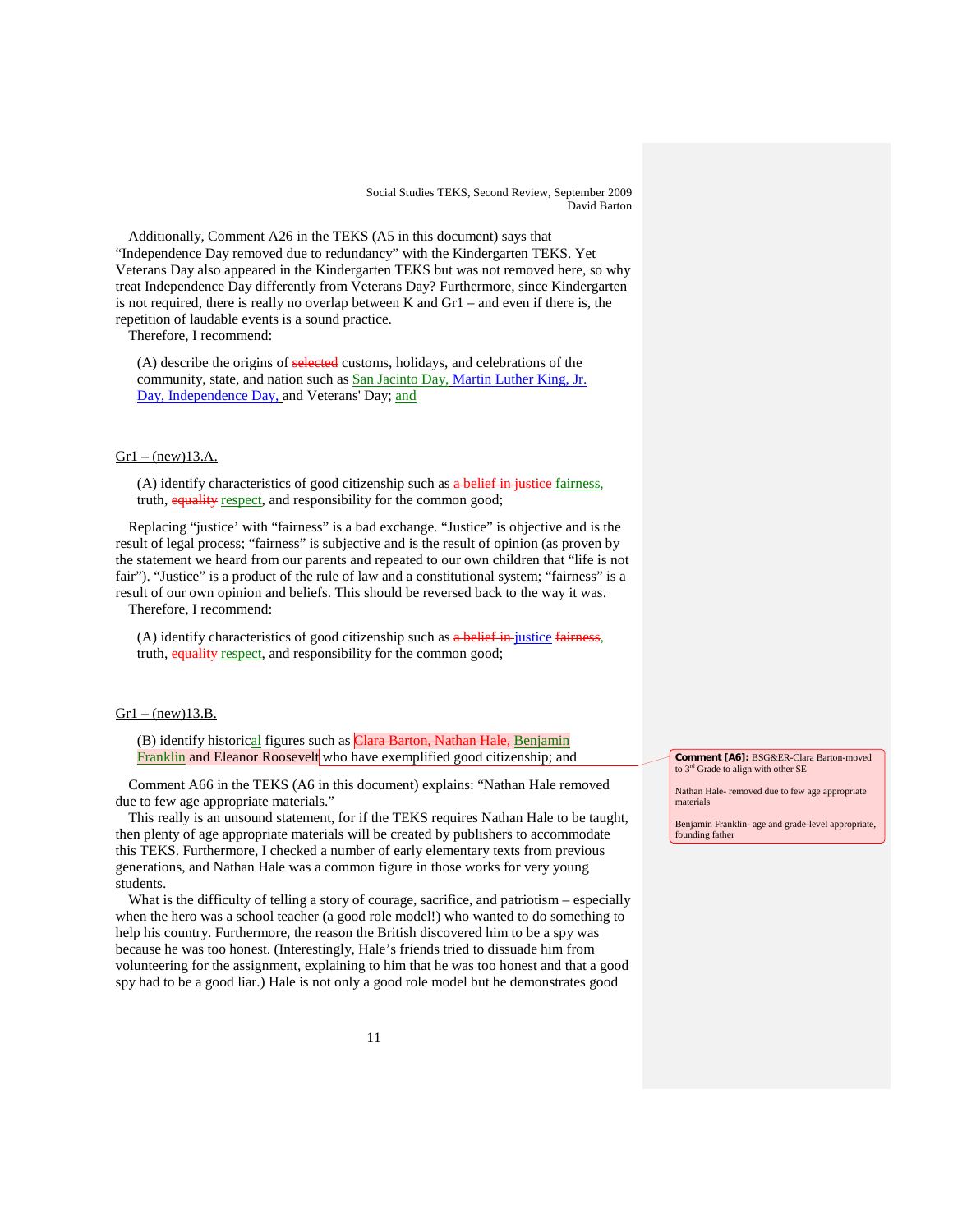character traits. And his declaration, "I only regret that I have but one life to lose for my country" is certainly praiseworthy for teaching. And why limit this story only to the first grade? But with this removal, Hale now appears nowhere in the TEKS at any level. He should be reinstated.

Therefore, I recommend:

(B) identify historical figures such as Clara Barton, Nathan Hale, Benjamin Franklin and Eleanor Roosevelt who have exemplified good citizenship; and

# $Gr1 - (new)14A$ .

(A) explain selected state and national and state patriotic symbols such as including the U.S. United States and Texas flags, the Liberty Bell, and the Alamo, and the Statue of Liberty;

Comment A75 in the TEKS (A7 in this document) explains: "Replaced the Liberty Bell with the Statue of Liberty to provide a more concrete, age-appropriate example." Any patriotic symbol is recognizable and age-appropriate if it is taught and presented; and it is just as easy to teach a student to recognize the Liberty Bell as it is Statue of Liberty or the Alamo. I checked with a teacher supply house, and they had both the Liberty Bell and the Statue of Liberty as large cardboard displays for First Grade, so suppliers obviously believe that it is age-appropriate. Leave the Liberty Bell in, and include the Statue of Liberty as well.

(A) explain selected state and national and state patriotic symbols such as including the U.S. United States and Texas flags, the Liberty Bell, the Alamo, and the Statue of Liberty;

### $Gr1 - (new)14D$ .

(C) (D) use explain and practice voting as a way of making choices and decisions; and

It is an excellent addition to place "practice" in front of "voting" (i.e., that is, to "practice voting as a means of decision making"). This helps reinforce that voting is a duty – something that is "practiced" time after time.

# $Gr1 - 15.B.$

(B) retell stories from selected folktales and legends such as Aesop's fables. explain the way folktales and legends reflect beliefs, customs, language, and traditions of communities.

In a2 of this grade level, "folktales, myths, and legends" was properly removed; why reinsert it here? In fact, the "SBOE Broad Strokes Guidance" at the beginning of the

**Comment [A7]:** BSG-Replaced "the Liberty Bell" with "the Statue of Liberty" to provide a more concrete, age-appropriate example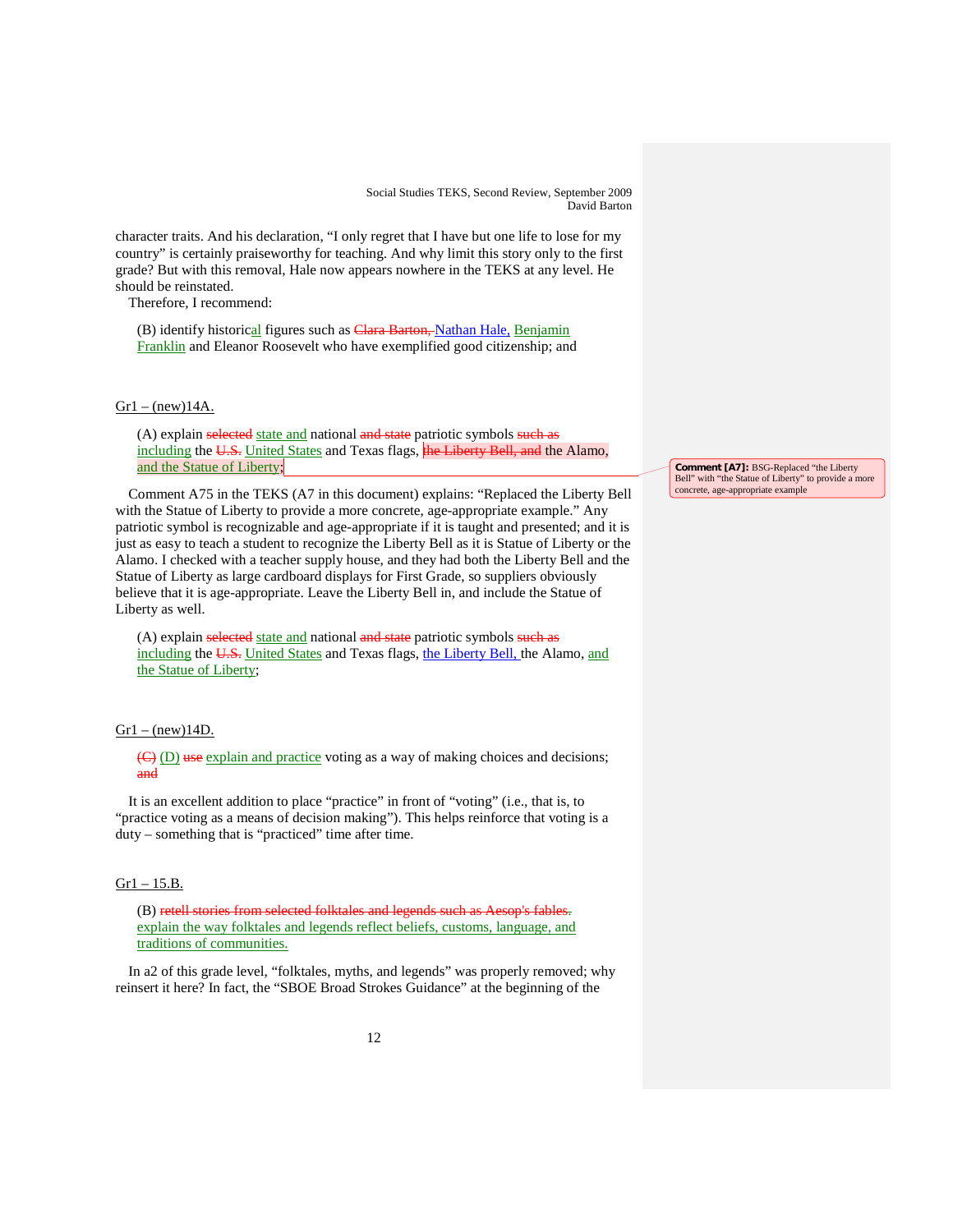TEKS specifically directs: "Consider expecting students in early grades to know historical facts and stories, and incorporate legends, myths and folklore at later grades." Folktales and legends should be removed here.

Significantly, in Third Grade, the writing committee openly acknowledged in Comment A12 that: "Mythology and ancient times is not practical for  $3<sup>rd</sup>$  graders." Similarly, Comment A57 in Third Grade similarly (and correctly) notes: "Third graders confuse mythical with reality. It is NOT grade appropriate for them to distinguish between the two." Likewise, Comment A60 in Third Grade also states: "Folktales, legends, and myths are taught in language arts and not necessary in social studies courses." Therefore, the TEKS above that includes "folktales and legends" should be deleted in order to create consistency in the vertical alignment.

# Second Grade

# Gr2.

The TEA document "Historical Figures in TEKS" affirms that there are no required historical figures taught in the Second Grade or the Third Grade. George Washington appeared in Kindergarten (K-2A), but Kindergarten is not a required course. Abraham Lincoln is taught in the First Grade. Consider adding George Washington as a person of study in Second Grade.

# Gr2.

Constitution Day is required, by federal law, to be commemorated in public schools every year. Just as Celebrate Freedom Week has been inserted in each course and grade level, so, too, should Constitution Day be inserted in Second Grade (as it has been in other grades). Therefore, I recommend:

(0) identify Constitution Day as a celebration of American freedom;

### Gr2.

TEKS in other grade levels stipulate:

(B) recite the Pledge of Allegiance to the United States Flag and the Pledge to the Texas Flag; and

The comment attached by the writing committee notes that reciting the pledges is required by state law. Therefore, this same TEKS should also be added to Second Grade.

### $Gr2 - a1$ .

Students begin to develop the concepts of time and chronology by measuring calendar time by days, weeks, months, and year

**Comment [A8]:** BSG-Adherence to State law requiring pledges each day

**Comment [A9]:** Very specific information that is covered under math standards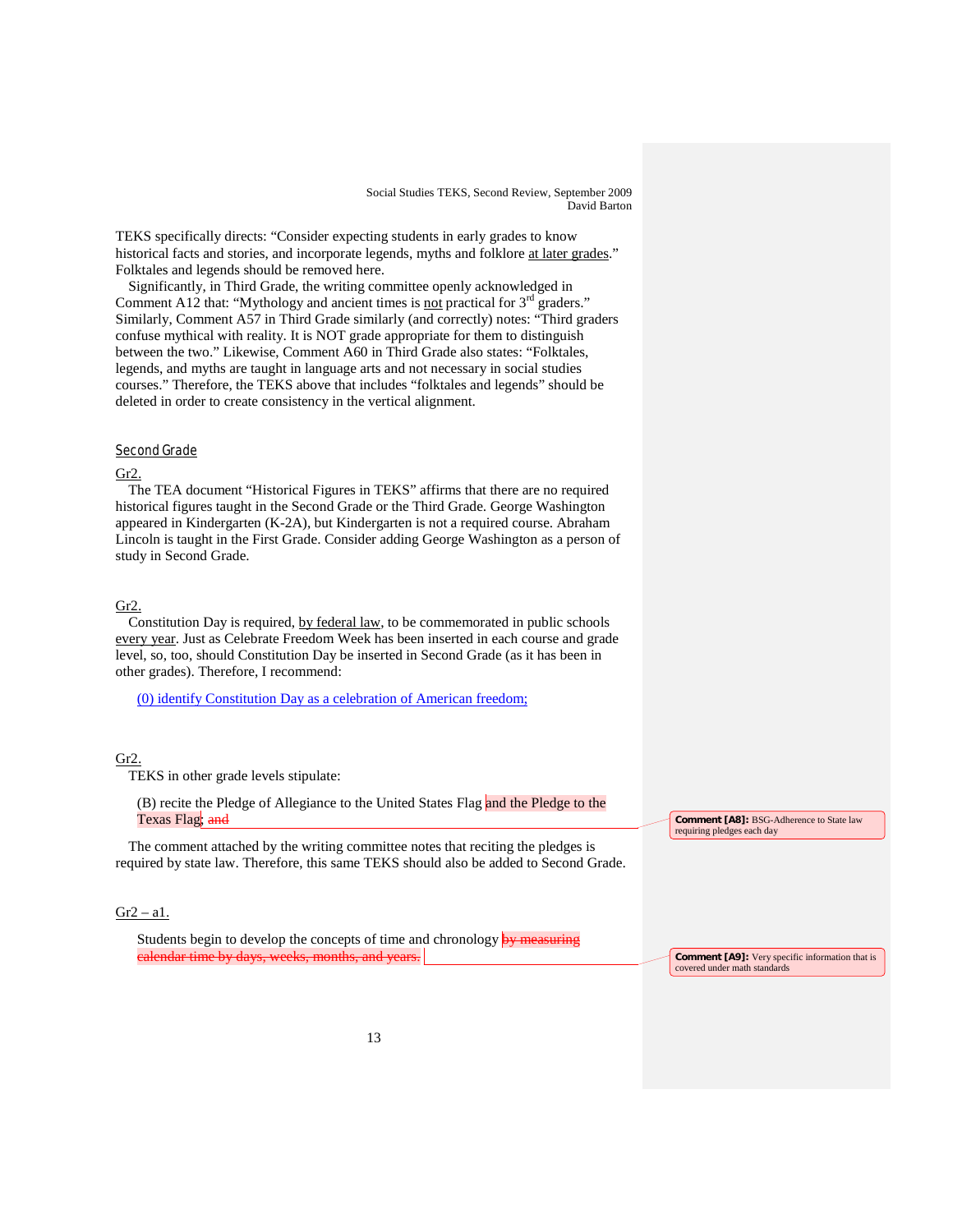Comment A1 in the TEKS (A9 in this document) explains that this clause was removed because this "information is covered under math standards." Similarly, in Gr2 – 2D:

(D) describe and measure calendar time by days, weeks, months, and years.

Amen to the deletion and the excellent explanation (A10 in this document)! This is a history course, not a math course. Keep the focus the focus!

However, the math TEKS mentioned above were not removed throughout all of the document but only in the early TEKS. When the vertical alignment occurs, the remainder of the TEKS that focus on math skills needs to be removed to align with Grades 1  $\&$  2.

#### $Gr2 - 9B$ .

(B) explain the choices people in the U.S. free enterprise ( capitalistic, free market) system can make about earning, spending, and saving money, and where to live and work.

By including the terms capitalism and free-market as synonyms for free-enterprise, perhaps it is time to consider the merits of a point concerning capitalism raised by a Jewish economist. See the explanation "Comment D: Free Enterprise and Capitalism" on p. 7 above. Therefore, I recommend:

(B) explain the choices people in the U.S. free enterprise (free market, ethical capitalism) system can make about earning, spending, and saving money, and where to live and work.

### Gr2 – 13B.

(B) identify historic figures such as **Florence Nightingale**, Paul Revere, WASP pilots of WWII, and Sojourner Truth who have exemplified good citizenship; and

The addition of the WASP pilots is an excellent choice, but somewhere in the TEKS should be added the equally inspirational stories of the WWII Navajo Code Talkers (whose code was never broken by the Axis powers) as well as the WWII Japanese-American soldiers of the 100th/442nd Regimental Combat Team (the most decorated unit of its size in American military history). Additionally, Sgt. Alvin York (WWI) and Dorie Miller (WWII) also definitely need inclusion in the TEKS.

# Gr2 – 13.D.

(D) apply good citizenship to promote public service .

Comment A51 in the TEKS (A11 in this document) explains that the "Expectation is that students learn that civic engagement is vital for good citizenship."

Yet, how is promoting "public service" the same as "civic engagement"? And how is "public service" defined? Is it running for office or voting; or is it volunteering for

**Comment [A10]:** ER-Objective met through math and not need in social studies; expert panel recommendation

**Comment [A11]:** Expectation is that students learn that civic engagement is vital in for good citizenship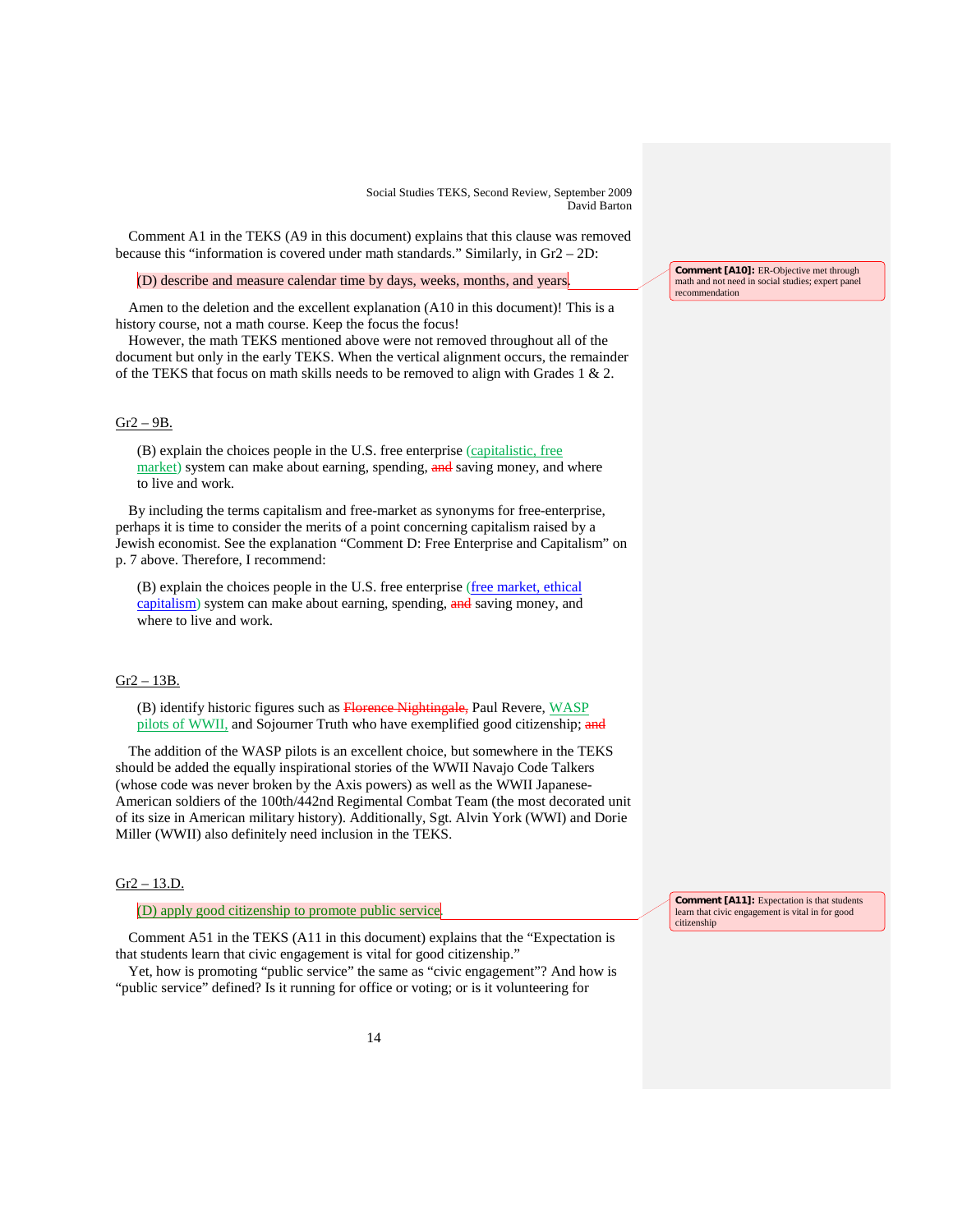| Social Studies TEKS, Second Review, September 2009<br>David Barton<br>President Obama's "Volunteer Corps" or President H. W. Bush's "Thousand Points of<br>Light Foundation" or AmeriCorp; or is it volunteering at a local community or senior<br>center? There is a big difference between the three, but all are considered "civic<br>engagement." Without some definition or direction, this is too broad and ambiguous.<br>Assuming that the goal is to be that which was given by the Texas Legislature for<br>participatory citizen involvement in the civic process (e.g., voting, etc.), a much better<br>rendition would be:<br>(D) Apply good citizenship to promote citizen involvement in the civic process.                                                                                                                                                                                                                                                             |                                                                                                                                                                                                                                          |
|---------------------------------------------------------------------------------------------------------------------------------------------------------------------------------------------------------------------------------------------------------------------------------------------------------------------------------------------------------------------------------------------------------------------------------------------------------------------------------------------------------------------------------------------------------------------------------------------------------------------------------------------------------------------------------------------------------------------------------------------------------------------------------------------------------------------------------------------------------------------------------------------------------------------------------------------------------------------------------------|------------------------------------------------------------------------------------------------------------------------------------------------------------------------------------------------------------------------------------------|
| $Gr2 - 14C$ .<br>(C) explain identify how selected customs, symbols, and celebrations reflect an<br><b>American love of individualism, inventiveness, and freedom.</b>                                                                                                                                                                                                                                                                                                                                                                                                                                                                                                                                                                                                                                                                                                                                                                                                                | <b>Comment [A12]:</b> Removal of value language                                                                                                                                                                                          |
| Comment A54 in the TEKS (A12 in this document) explains that the elimination of the<br>phrase "an American love of" is because it is "removal of value language."<br>To state that something is "an American love of" is considered inappropriate "value<br>language"? This is illogical that we cannot talk about an American love of something<br>because it is an inappropriate value. Reinsert the language:                                                                                                                                                                                                                                                                                                                                                                                                                                                                                                                                                                      |                                                                                                                                                                                                                                          |
| (C) explain identify how selected customs, symbols, and celebrations reflect an<br>American love of individualism, inventiveness, and freedom.                                                                                                                                                                                                                                                                                                                                                                                                                                                                                                                                                                                                                                                                                                                                                                                                                                        |                                                                                                                                                                                                                                          |
| $Gr2 - (new)16.$<br>(16) Culture. The student understands ethnic and/or cultural celebrations. The                                                                                                                                                                                                                                                                                                                                                                                                                                                                                                                                                                                                                                                                                                                                                                                                                                                                                    |                                                                                                                                                                                                                                          |
| student is expected to:                                                                                                                                                                                                                                                                                                                                                                                                                                                                                                                                                                                                                                                                                                                                                                                                                                                                                                                                                               |                                                                                                                                                                                                                                          |
| (A) identify the significance of various ethnic and/or cultural celebrations; and                                                                                                                                                                                                                                                                                                                                                                                                                                                                                                                                                                                                                                                                                                                                                                                                                                                                                                     |                                                                                                                                                                                                                                          |
| (B) compare ethnic and/or cultural celebrations in the local community.<br>This TEKS not only represents a multi-cultural divisiveness but is patently ridiculous.<br>The only students in America who do not know that we have various ethnic groups with<br>differences among them would be kids with no access to TV, computers, movies, cell<br>phones or electronics, and who live inside a cardboard box inside a sterile hospital unit<br>inside a time capsule. Students – much better than adults – know that there are various<br>ethnic groups in their community, state, nation, and world.<br>Incidentally, at the college/university level, courses on American Culture have been<br>separated from courses on American History. Those academic institutions recognize that<br>these are two separate areas of study. State law requires the study of history, geography,<br>and economics. Why try to insert a field of study that now constitutes a separate field of | <b>Comment [A13]:</b> BSG-As part of a growing<br>global society, students must be recognize that the<br>world and community is comprised of various ethnic<br>groups and appreciate and understand the differences<br>between them all. |
| study at the post-secondary level?                                                                                                                                                                                                                                                                                                                                                                                                                                                                                                                                                                                                                                                                                                                                                                                                                                                                                                                                                    |                                                                                                                                                                                                                                          |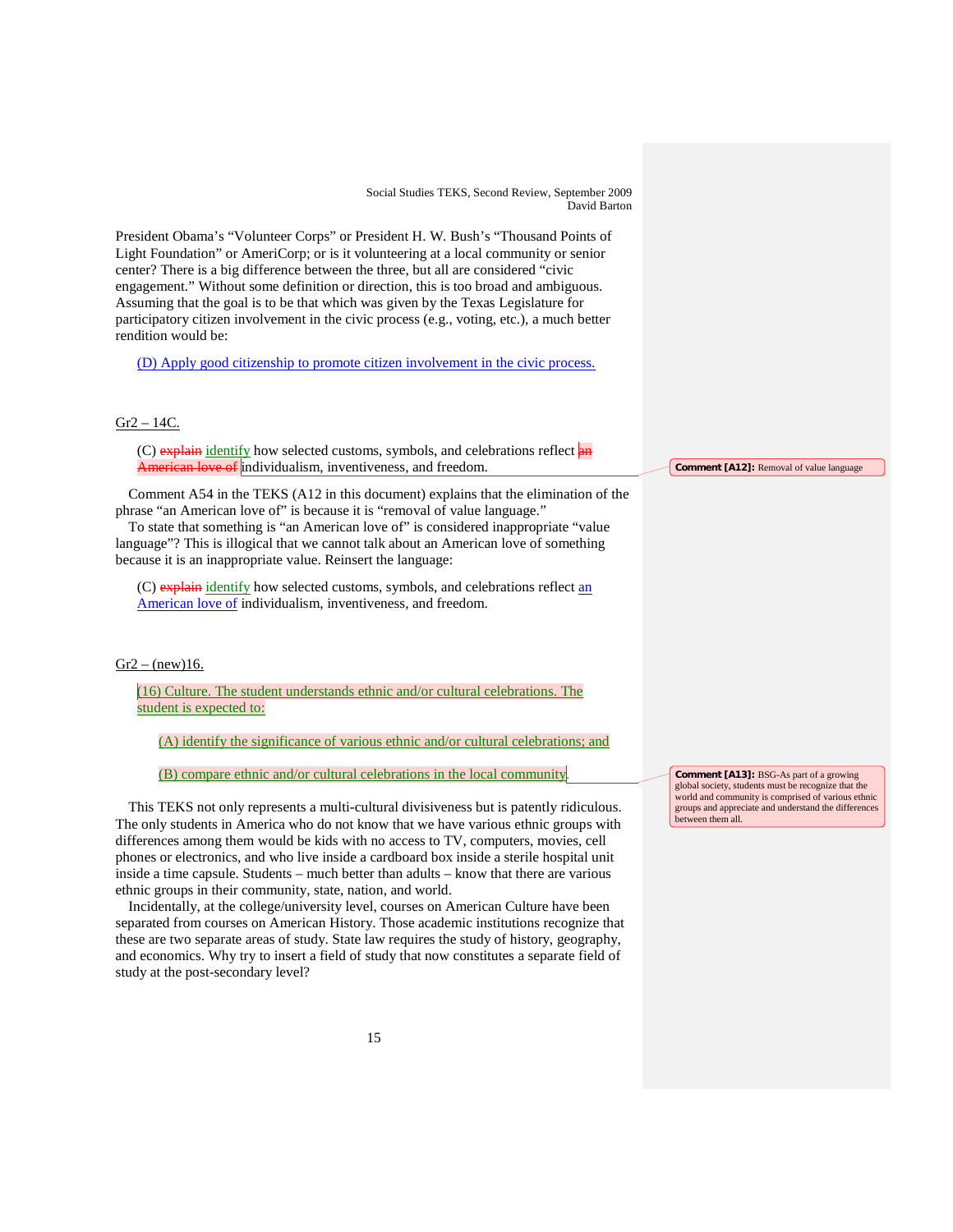This TEKS should be completely eliminated as taking valuable time from the statutorily-mandated study of history and geography.

### $Gr2 - (new)18A&B.$

(A) obtain information about a topic using a variety of **valid** oral sources such as conversations, interviews, and music;

(B) obtain information about a topic using a variety of valid visual sources such as pictures, **graphics, television, maps, computer software,** electronic sources, literature, reference sources, and artifacts;

These TEKS illustrate that an issue raised by expert reviewers in the first round has not yet been addressed: creating a hierarchy for determining the strength of historical evidence. Consequently, based on the TEKS above, what constitutes a "valid" oral or "valid" visual source, and what is an "invalid" one? The answer to this question has yet to be addressed in the TEKS.

There is still nothing in the TEKS to help establish criterion for what constitutes a primary or secondary source, or even a ranking of primary, secondary, and tertiary importance. Perhaps "valid" is an attempt to try to make that distinction, but the choice of words is poor – particularly considering that there is no additional guidance or clarification anywhere else in the entire TEKS.

### $Gr2 - (new)20B$ .

(B) use a decision-making process to identify a situation that requires a decision, gather information, identify generate options, predict consequences outcomes, and take action to implement a decision, and reflect on the effectiveness of the decision.

Since the TEKS are to be measurable, how does one measure "reflect on"? Possibly a word like "evaluate the effectiveness of the decision" is measureable, but "reflect on the effectiveness of the decision" is not measurable.

# Third Grade

### Gr3.

Constitution Day is required, by federal law, to be commemorated in public schools every year. Just as Celebrate Freedom Week has been inserted in each course and grade level, so, too, should Constitution Day be inserted in Third Grade (as it has been in other grades). Therefore, I recommend:

(0) identify Constitution Day as a celebration of American freedom;

**Comment [A14]:** In the technology age, students struggle to distinguish the validity of resources.

**Comment [A15]:** In the technology age, students struggle to distinguish the validity of resources.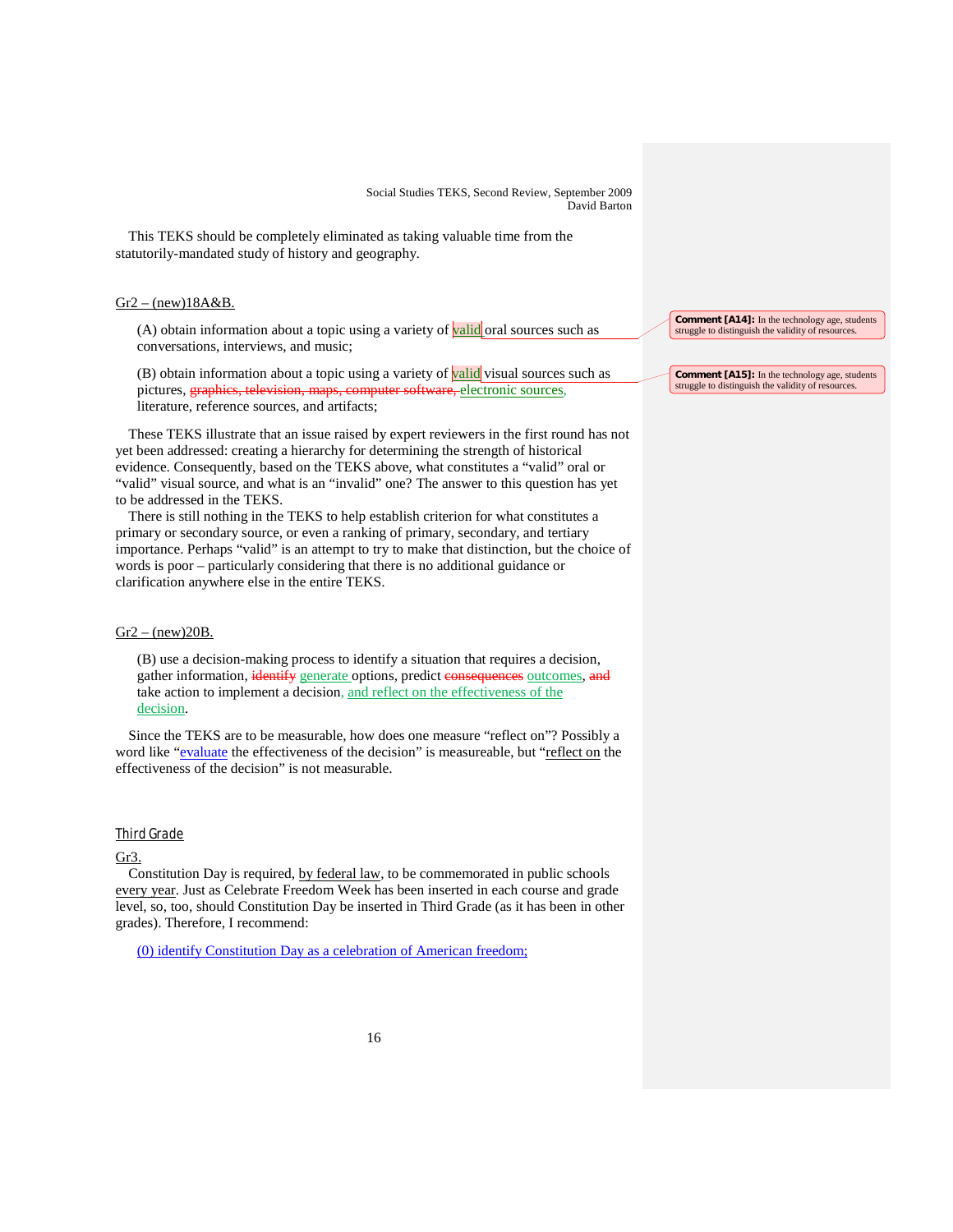#### Gr3.

TEKS in other grade levels stipulate:

(B) recite the Pledge of Allegiance to the United States Flag and the Pledge to the Texas Flag; and

The comment attached by the writing committee notes that reciting the pledges is required by state law. Therefore, this same TEKS should also be added to Third Grade.

### $Gr3 - a1$ .

(1) In Grade 3, students learn how diverse individuals have changed their communities and world.

What is gained by having students learn not about the individuals who have changed their communities and world but rather only about the "diverse" individuals who have done so? Isn't the contribution made by a particular individual more important than whether or not that individual was "diverse"? This is a clause that mitigates the overall importance of actions and instead divides citizens into groups rather than seeing them all as Americans, regardless of their ethnicity or gender.

Long ago, *Federalist Paper #2* correctly noted:

Providence has been please to give this one connected country to one united people – a people descended from the same ancestors, speaking the same language, professing the same religion, attached to the same principles of government, very similar in their manners and customs, and who...have nobly established their general liberty and independence. This country and this people seem to have been made for each other, and it appears as if it was the design of Providence that an inheritance so proper and convenient for a band of brethren united to each other by the strongest ties should never be split into a number of unsocial, jealous, and alien sovereignties.

We must not allow *e pluribus unum* (out of many, one) to become *e unum pluribus* (out of one, many); therefore, the emphasis on dividing ourselves into groups should be resisted throughout the TEKS, with an emphasis instead being placed on what unites us and makes us a common people (although definitely not a people of uniform conformity). As Abraham Lincoln wisely noted in his famous Springfield, Illinois, June 16, 1858 speech (quoting from what Jesus had long before said): "A house divided against itself cannot stand." This is as true today as it was 2,000 years ago, and 150 years ago. Don't let the social studies TEKS become a mechanism for building a divided house.

### $Gr3 - 2C$ .

(C) summarize the results of the American Revolution, including the establishment of the United States. and the origins of U.S. military institutions. **Comment [A17]:** BSG&ER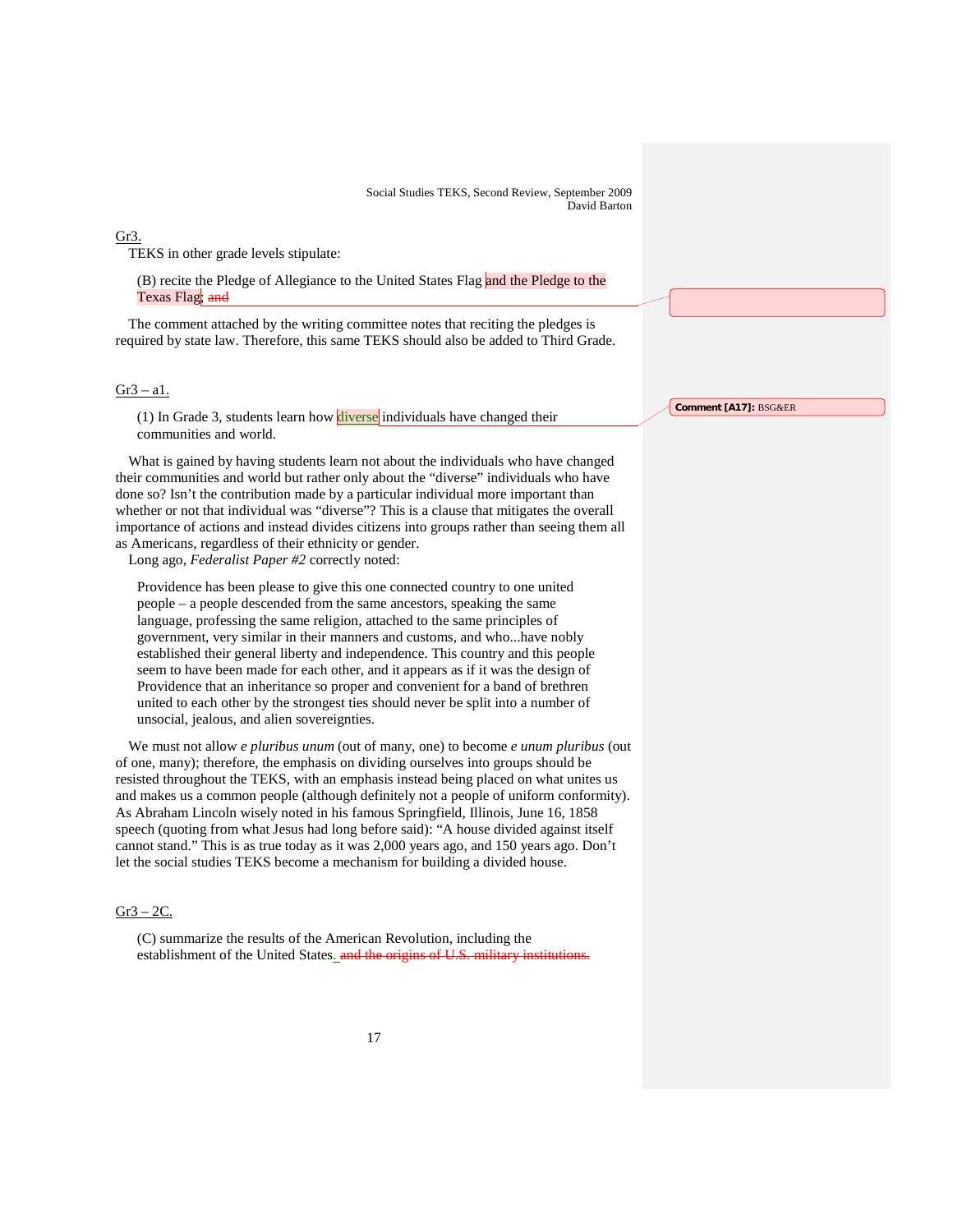The K-12 TEKS lack any cohesive presentation of the important elements of American military history that are inseparable from American history in general. See the full explanation in comment "Comment B2: Military History" on p. 4 above. The meager military portion of this TEKS should be restored.

I therefore recommend:

(C) summarize the results of the American Revolution, including the establishment of the United States and the origins of U.S. military institutions.

# Gr3 – 7C.

 $(D)$  (C) explain the concept of a free market as it relates to the U. S free enterprise (capitalistic, free market) system.

By including the terms capitalism and free-market as synonyms for free-enterprise, perhaps it is time to consider the merits of a point concerning capitalism raised by a Jewish economist. See the full explanation in "Comment D: Free Enterprise and Capitalism" on p. 7 above. Therefore, I recommend:

 $(D)$  (C) explain the concept of a free market as it relates to the U. S free enterprise (free market, ethical capitalism) system.

### $Gr3 - (new)10B$ .

(B) explain the importance of the consent of the governed to the functions of local government. Describe and explain the importance of "consent of the governed" as it relates to the functions of local government.

Adding "describe and explain" based on the explanation in the first part of the accompanying Comment A43 in the TEKS (A18 in this document) is an excellent addition; but why limit studying "consent of the governed" only to its relation with local government? "Consent of the governed" is an appropriate study for all government in general, but this important concept receives absolutely **NO** coverage in subsequent TEKS beyond this appearance in Third Grade; and here it is limited only to local government.

(As part of the Celebrate Freedom Week recitation, students will recite the "consent of the governed" clause each year from the Declaration, but it will certainly help their recitation if they understand and can "describe and explain the importance of 'consent of the governed'.")

Therefore, I recommend:

(B) explain the importance of the consent of the governed to the functions of local government. Describe and explain the importance of "consent of the governed" and how this principle relates to the functions of local government.

**Comment [A18]:** BSG-Students must describe this before they can explain it. We added the clarification of "local government".

**Comment [A19]:** BSG-Students must describe this before they can explain it. We added the clarification of "local government".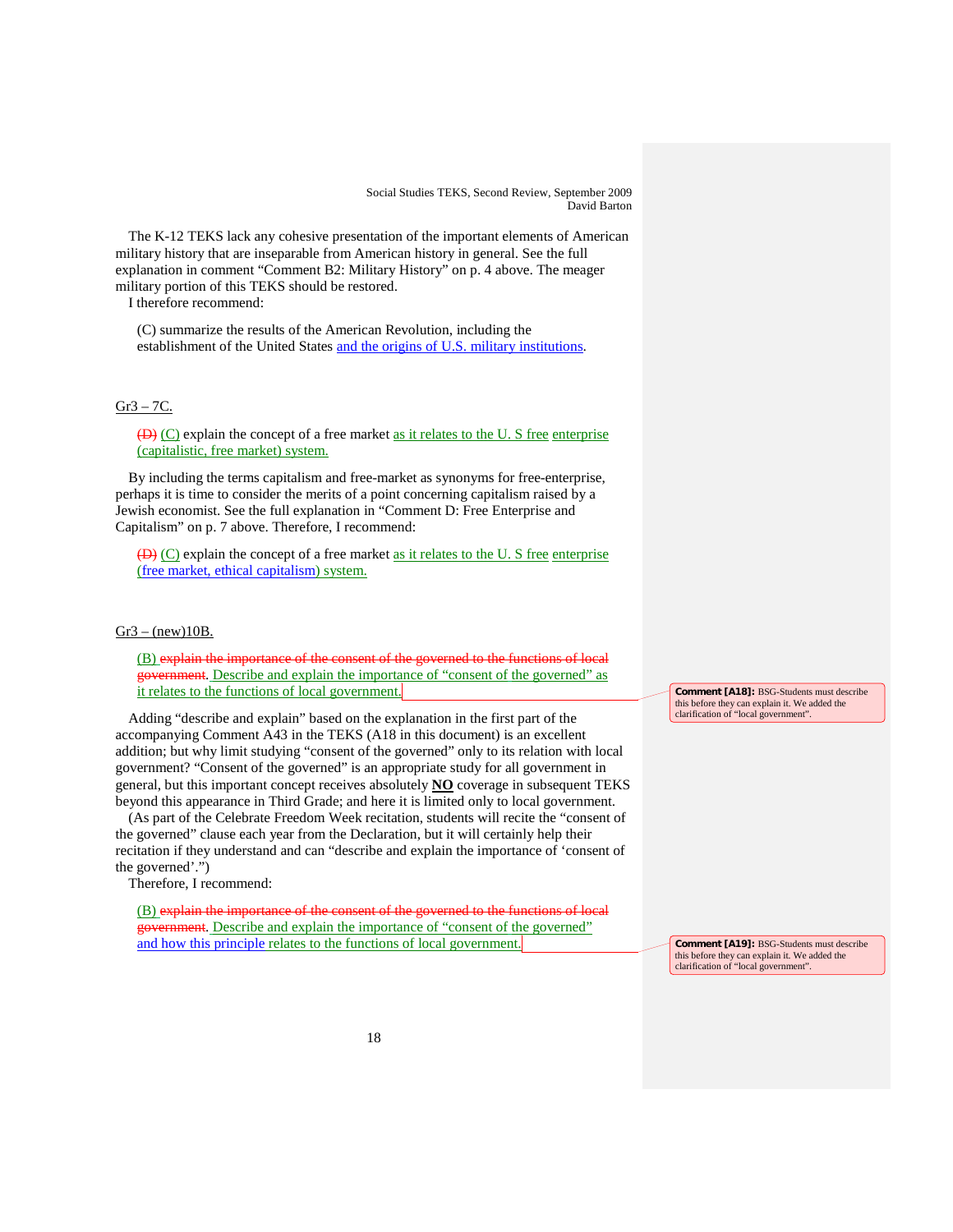#### $Gr3 - (new)11B$ .

(B) identify historic figures and individuals such as Jane Addams, Helen Keller, Dolores Huerta, and Clara Barton Harriet Tubman who have exemplified good citizenship;

This TEKS specifically stipulated that students are to "identify historic figures and individuals." Dolores Huerta is still alive, therefore making it a stretch to consider her an "historic" figure. This TEKS reflects the dual trend presented in the full explanation given in "Comment C: History & Heroes" on p. 5 above.

As proven by the documentation of the expert reviewers in Round 1, national testing unequivocally demonstrates that students score abysmally in identifying traditional and important historic figures. Now, we are exacerbating that problem by removing even more of the historic figures and replacing them with individuals who are still living – and under the instruction that students are to study "historic" figures. Delores Huerta is certainly a notable individual, but in the history standards she should be replaced with an historic individual – perhaps Francisco Saavedra, Martin de Mayorga, Wentworth Cheswill, Peter Salem, Sybil Luddington, Benjamin Rush, Maria Mitchell, or some other significant "historic" individual. The same is true not only with Huerta but with other figures still living, such as Kay Bailey Hutchinson (who will be discussed later).

# Gr3 – 11E.

#### (E) apply good citizenship skills to promote public service .

This same TEKS appeared in Gr2 – 13D, and Comment A51 in that TEKS (A20 in this document) explains that: "Expectation is that students learn that civic engagement is vital for good citizenship."

Yet, how is promoting "public service" the same as "civic engagement"? And how is "public service" defined? Is it running for office or voting; or is it volunteering for President Obama's "Volunteer Corps" or President H. W. Bush's "Thousand Points of Light Foundation" or AmeriCorp; or is it volunteering at a local community or senior center? There is a big difference between the three, but all are considered "civic engagement." Without some definition or direction, this is too broad and ambiguous. Assuming that the goal is to be that which was given by the Texas Legislature for participatory citizen involvement in the civic process (e.g., voting, etc.), a much better rendition would be:

Apply good citizenship to promote direct citizen involvement in the civic process.

### $Gr3 - (new)15A \& B.$

(A) identify selected various individual writers and artists and their stories, poems, statues, paintings, and other examples of cultural heritage from communities around the world such as Kadir Nelson, Sandra Cisneros, and Phillis Wheatley; and

**Comment [A21]:** BSG&ER-This is an example of award winning authors and illustrators that children would be familiar with who focus on culture.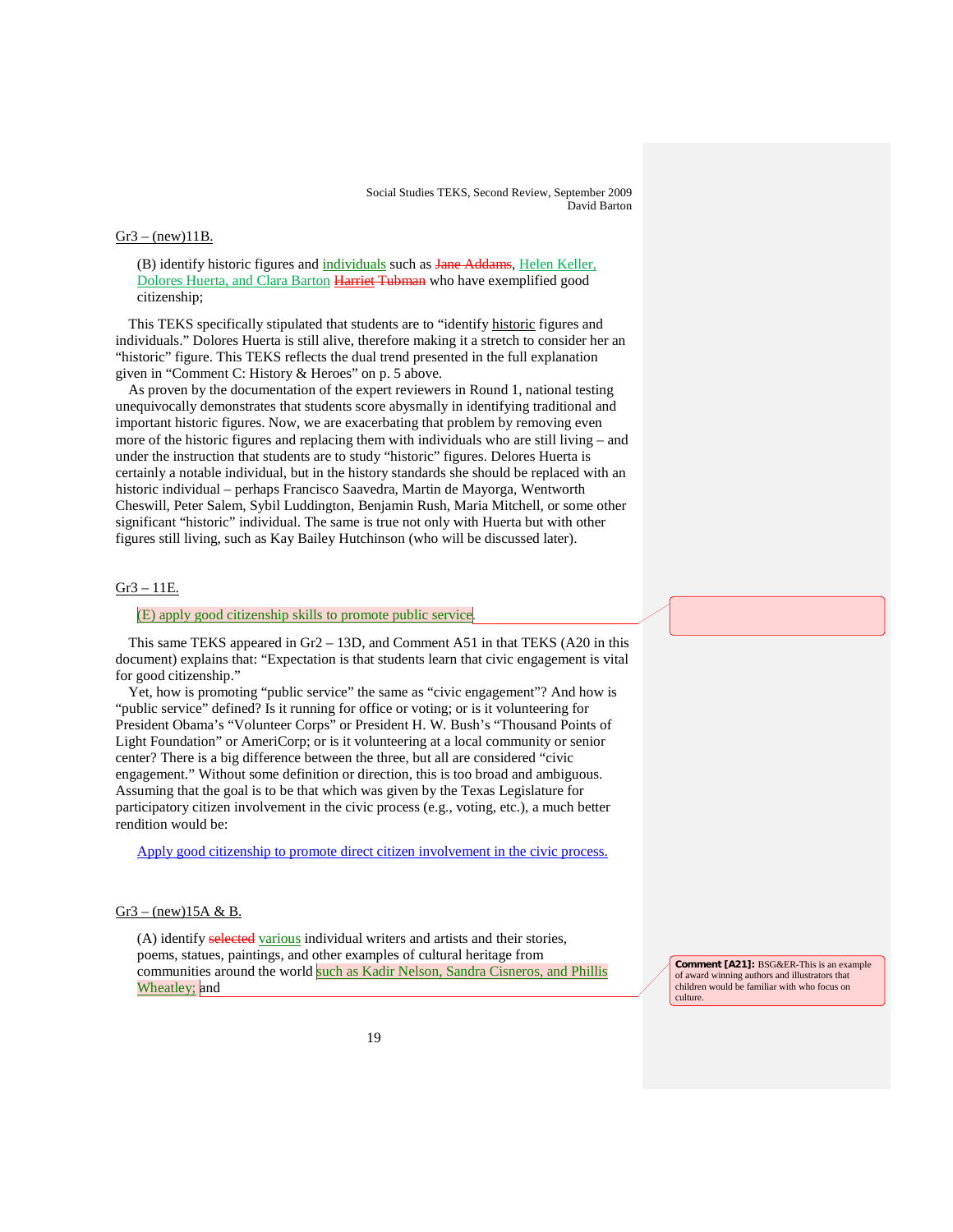(B) explain the significance of selected various individual writers and artists and their stories, poems, statues, paintings, and other examples of cultural heritage to communities around the world <mark>such as Carmen Lomas Garza, and Bill Martin.</mark>

Five individuals are listed in these two TEKS; of those five "writers and artists," four are modern and three are still alive (the fourth just recently died). With four centuries of literary and art contributions, why are 80 percent of the examples taken from the modern era? Why not include names such as:

- $\triangleright$  Amos Doolittle (famous artist and engraver of the Founding Era)
- $\triangleright$  John Trumbull (who painted four of the massive paintings hanging in the Rotunda of the U. S. Capitol)
- Ralph Earl and Samuel F. B. Morse (famous American portrait painters)
- Nathaniel Hawthorne, Louisa May Alcott, Edgar Allen Poe, Henry Wadsworth Longfellow, Washington Irving (all literary figures)
- William Nell (famous black historian from the 1850s) and Carter Woodson (famous black historian from the 1920s)
- Gutzon Borglum (who sculpted Mount Rushmore, SD, and Stone Mountain, GA)
- Korczak Ziolkowski (sculptor of Crazy Horse Mountain, Black Hills, SD)
- $\triangleright$  Or what about Herman Melville or Norman Rockwell?
- Or Mark Twain or Laura Ingalls Wilder?

Significantly, none of these other important historic "writers and artists" are listed anywhere else in the TEKS. Surely, the four modern selections have not yet created a similar track record as "writers and artists" as have these significant historic figures. This is another example of the movement in the TEKS to make history modern rather than historic.

Incidentally, Comments A63 & A65 in the TEKS (A21, A22 in this document) state that the four modern individuals were chosen because they "focus on culture." This again demonstrates the attempt to shift the TEKS from history to culture. By the way, would prominent "writers and artists" such as Alcott, Morse, Hawthorne, Twain, Wilder, etc., qualify as being representative of the "American" culture – would that be considered one of the "communities across the world" as stipulated in this TEKS, or is America not considered a community of the world because it does not fit into a specified sub-group?

# Gr3 – 16A.

(A) identify scientists and inventors such as Louis Daguerre, Cyrus McCormick, Steve Jobs, Margaret Knight, and Louis Pasteur, and Jonas Salk who have created or invented new technology; and

This TEKS affirms the trend mentioned above: the deletion of three traditional historic names, the addition of one modern name, and the addition of one obscure historic name.

**Comment [A22]:** BSG-These are award winning children's authors who focus on culture.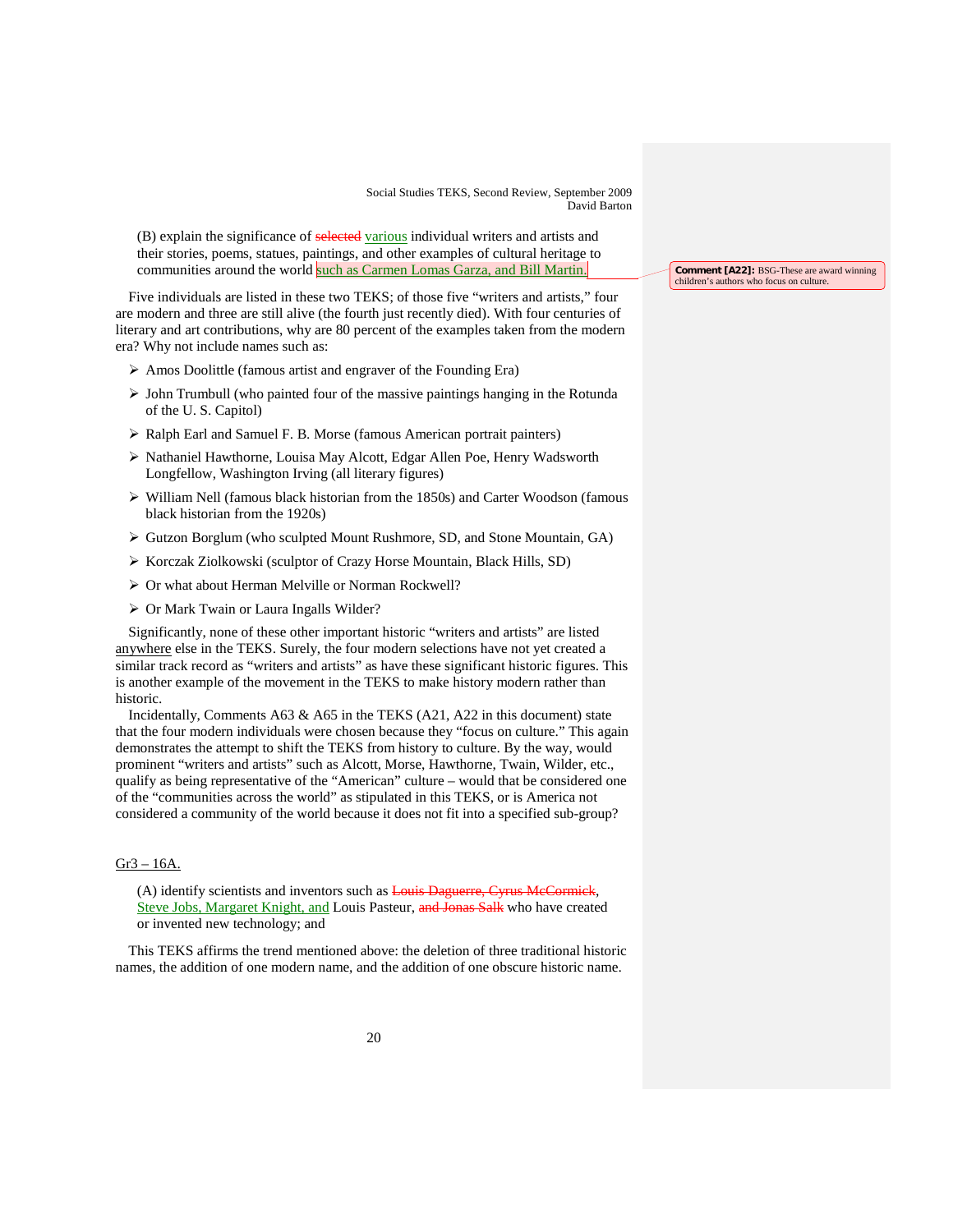Consider, for example, the addition of Margaret Knight: she invented the machine that folded paper grocery bags. Is that really a more significant contribution than those made by Jonas Salk, Cyrus McCormick, Louis Daguerre, or a host of other inventors and scientists that could have been added?

If a woman has to be added in order to create "diversity," then choose Margaret Mitchell – a significant female astronomist in the mid-1800s. She was the first woman in America to find a comet in the sky, and she started an observatory and taught women to be astronomists. At the age of 12, she calculated the time of a forth-coming solar eclipse and at the age of 17, she was running her own school in math and science.

Or choose Mary Dixon Kies – the first woman to receive a patent for her invention (1809).

Also included could have been Dr. Benjamin Rush (a signer of the Declaration who today is still called "The Father of American Medicine"), who made medical discoveries still used today – 200 years later. Or consider Philo Farnsworth (the inventor of the video camera tube – i.e., television), or Crawford Long (who discovered ether, the first medical use of anesthesia), or many others. Surely any of them is more historically significant than the invention of a paper bag folding machine.

# Gr3 – 16B.

(B) identify the impact of new technology in photography, farm equipment computers , pasteurization, and medical vaccines on communities around the world.

This TEKS stipulates identifying the impact of medical vaccines, yet the previous TEKS just removed Jonas Salk – the father of one of the most famous of world-changing vaccines. Ironic!

### $Gr3 - (new)17.C.$

(C) interpret oral, visual, and print material by identifying the main idea, distinguishing between fact and opinion, identifying cause and effect, and comparing and contrasting;

This is an excellent addition to include in the TEKS. This is a rare TEKS that actually attempts to address the categorization of evidence and the creation of a hierarchy of authority value within evidence. More of this should be included.

#### $Gr3 - (new)18.C.$

(C) use standard grammar, spelling, sentence structure, and punctuation.

In Gr2 – a1, and Gr2 – 2D, the TEKS requiring students to "measure calendar time by days, weeks, months, and years" was removed because, as Comment A1 in Elementary TEKS notes, "this "information is covered under math standards." They rightly recognized that this was a history, not a math course.

**Comment [A23]:** BSG-Grade 2 introduces fact and opinion, so we want students to distinguish between the two.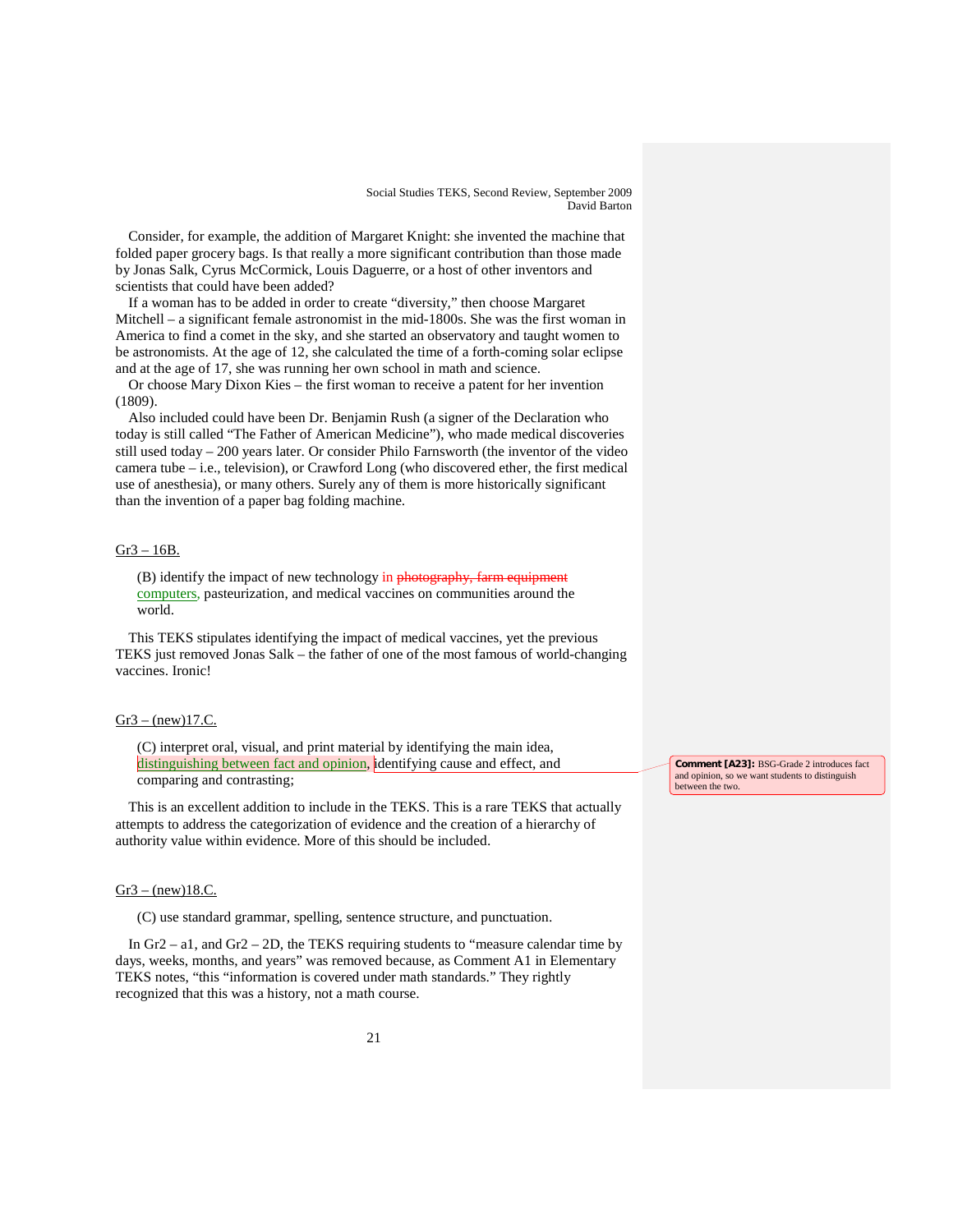Likewise, the Third Grade TEKS above is clearly an English/Language Arts TEKS, not a history/geography TEKS. It should be removed for the same reasons that the math language was removed.

# Fourth Grade

# $Gr4.$

Constitution Day is required, by federal law, to be commemorated in public schools every year. Just as Celebrate Freedom Week has been inserted in each course and grade level, so, too, should Constitution Day be inserted in Fourth Grade (as it has been in other grades). Therefore, I recommend:

(0) identify Constitution Day as a celebration of American freedom;

# Gr4.

In the Third Grade, new TEKS (10 & 10A) stipulated:

(10) Government. The student understands important ideas in historic documents at various levels of government. The student is expected to:

(A) Identify the purposes of the Declaration of Independence and the United States Constitution including the Bill of Rights.

Comment A42 in those TEKS (A24 in this document) noted that this TEKS was added as "part of the [Texas state law] Celebrate Freedom mandate." It should therefore be included in the Fourth Grade as well. As indicated by that state law, the purpose of the Declaration, Constitution, and Bill of Rights is worthy of repeated study.

### $Gr4 - a1$ .

(1) In Grade 4, students examine the history of Texas from the early beginnings to the present within the context of influences of the Western Hemisphere North America.

This TEKS' confines the study of Texas history to North America; but since the early Spanish influence in Texas must be examined, to do so would violate the confines of "North America" as stipulated in the TEKS. This could be changed to say:

In Grade 4, students examine the history of Texas from the early beginnings to the present within the primary context of influences of North America but also including early European contacts and influences on Texas.

 $Gr4 - (new)2B$ .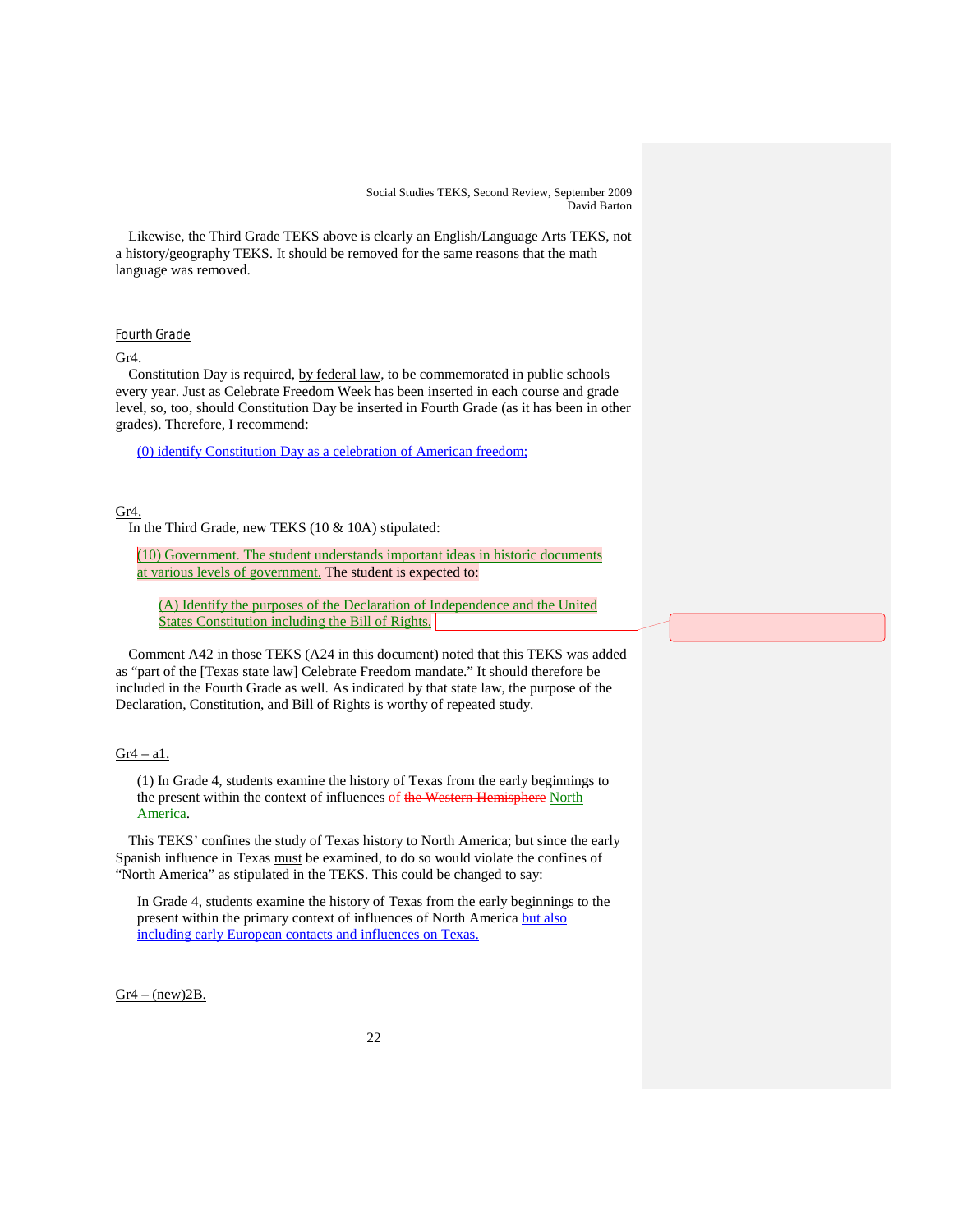(B) identify the accomplishments and explain the impact of significant explorers such as including Cabeza de Vaca; Christopher Columbus; Francisco Coronado; and René Robert Cavelier, Sieur de la Salle; and explain their impact on the settlement of Texas;

This is one of many locations in the TEKS where Christopher Columbus has been deleted (and Columbus Day as a holiday has also been eliminated in other TEKS). In recent years, Columbus has become a villain to some (as have many previous heroes and beliefs). However, if Columbus is to be excluded because he is now politically incorrect, then we must also exclude all other persons or groups similarly "offensive" to today's standards – including Texas Indian tribes such as the cannibalistic Karankawas; southern racist Democrats who helped in forming the Confederacy, including President Jefferson Davis and Vice-President Alexander Stephens (who delivered his famous speech that slavery was the cornerstone of the Southern Confederacy); President Woodrow Wilson, who used the White House to help promote Ku Klux Klan activities and even made the pro-Klan film "Birth of a Nation" the first film to ever be shown in the White House; and a plethora of other "offensive" individuals/events must also be omitted. The solution is not to ignore or delete such individuals but to show them within the context of their own times rather than modern ones.

This deconstruction effort should be resisted and traditional heroes such as Christopher Columbus should be protected.

### Gr4 – 5B.

(B) identify the accomplishments of notable individuals such as Henry Cisneros, Miriam A. Ferguson, Scott Joplin, Oveta Culp Hobby, Audie Murphy, Cleto Rodríguez, Alvin Ailey, Ross Perot and other local notable individuals, and John **Tower** 

Significantly, Oveta Culp Hobby appears three separate times in the TEKS (also in Gr7 – 7C and HSAmHist – 6D) while many historical figures lost their only mention (see the full explanation given in "Comment C: History & Heroes" on p. 5 above). Allow Hobby to remain in Grade 7 Texas history as a leader in reform movements in Texas, but replace her here with another Texan of very notable accomplishments: Bessie Coleman – the first licensed black pilot and the first American to hold an international pilot license.

I therefore recommend:

(B) identify the accomplishments of notable individuals such as Henry Cisneros, Miriam A. Ferguson, Scott Joplin, Bessie Coleman, Audie Murphy, Cleto Rodríguez, Alvin Ailey, Ross Perot and other local notable individuals. and John Tower.

 $Gr4 - (new)11A&B$ .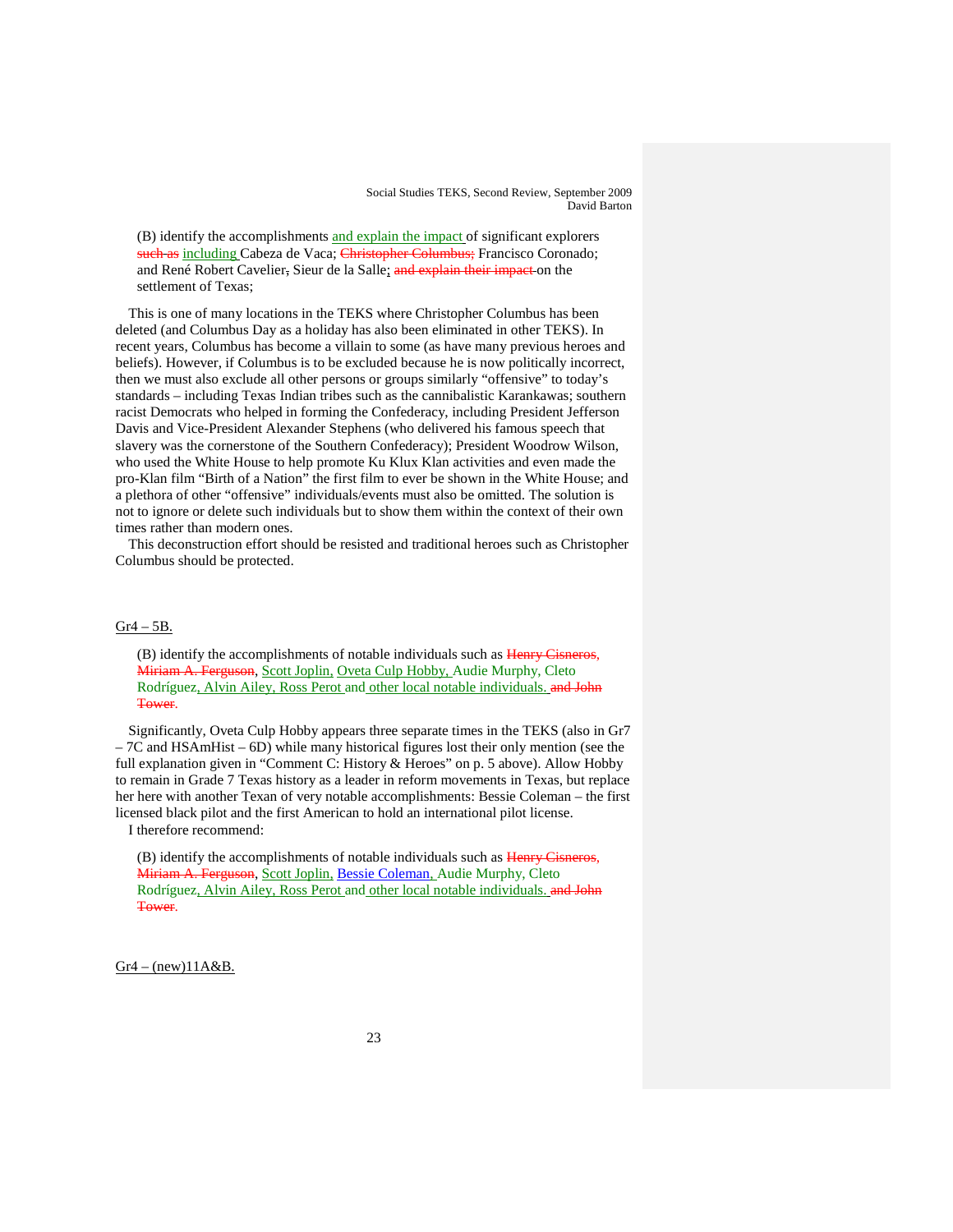(A) identify the economic motivations for European exploration and settlement in Texas and the Western Hemisphere; and

(B) identify the economic motivations for Anglo-American colonization colonizers in Texas such as the Old 300.

This entire TEKS was identified as problematic in the first round of reviews and was pulled from other grade levels. This approach directs attention only to economic motivations, ignoring the many other motivations that also caused exploration and settlement (e.g., a search for freedom, desire for expansion, seeking new opportunities, securing religious liberty, and many other motivations). This TEKS represents the now discredited "Economic View of American History" whereby everything occurs because of economic motivations. This certainly is not true in any of our own lives – it is a motivation, but it is not always the motivation. Why make it the only motivation in history? This entire TEKS – and others like it – should be completely scrapped. For example, in Fifth Grade (old11A) this same TEKS was removed:

(11) Economics. The student understands the reasons for exploration and colonization. The student is expected to:

(A) identify the economic motivations for European exploration and settlement in the United States; and

Notice in Comment A37 in the TEKS Grade 5 (A25 in this document) that this TEKS was deleted so that "the economic motivations…would not be seen in isolation." For this reason, this TEKS should be eliminated, which would also create consistency in the vertical alignment.

# Gr4 – 12A,B,C.

(12) Economics. The student understands the characteristics and benefits of the free enterprise (capitalistic, free market) system in Texas. The student is expected to:

(A) describe the development of the free enterprise (capitalistic, free market) system in Texas;

(B) describe how the free enterprise (capitalistic, free market) system works including supply and demand in Texas; and

(C) give examples of the benefits of the free enterprise (capitalistic, free market) system in Texas such as choice and opportunity.

By including the terms capitalism and free-market as synonyms for free-enterprise, perhaps it is time to consider the merits of a point concerning capitalism raised by a Jewish economist. See the full explanation in "Comment D: Free Enterprise and Capitalism" on p. 7 above. Therefore, I recommend:

**Comment [A25]:** BSG-5.10A This got moved into 5.1.A so that the economic motivations for European exploration and settlement would not be seen in isolation.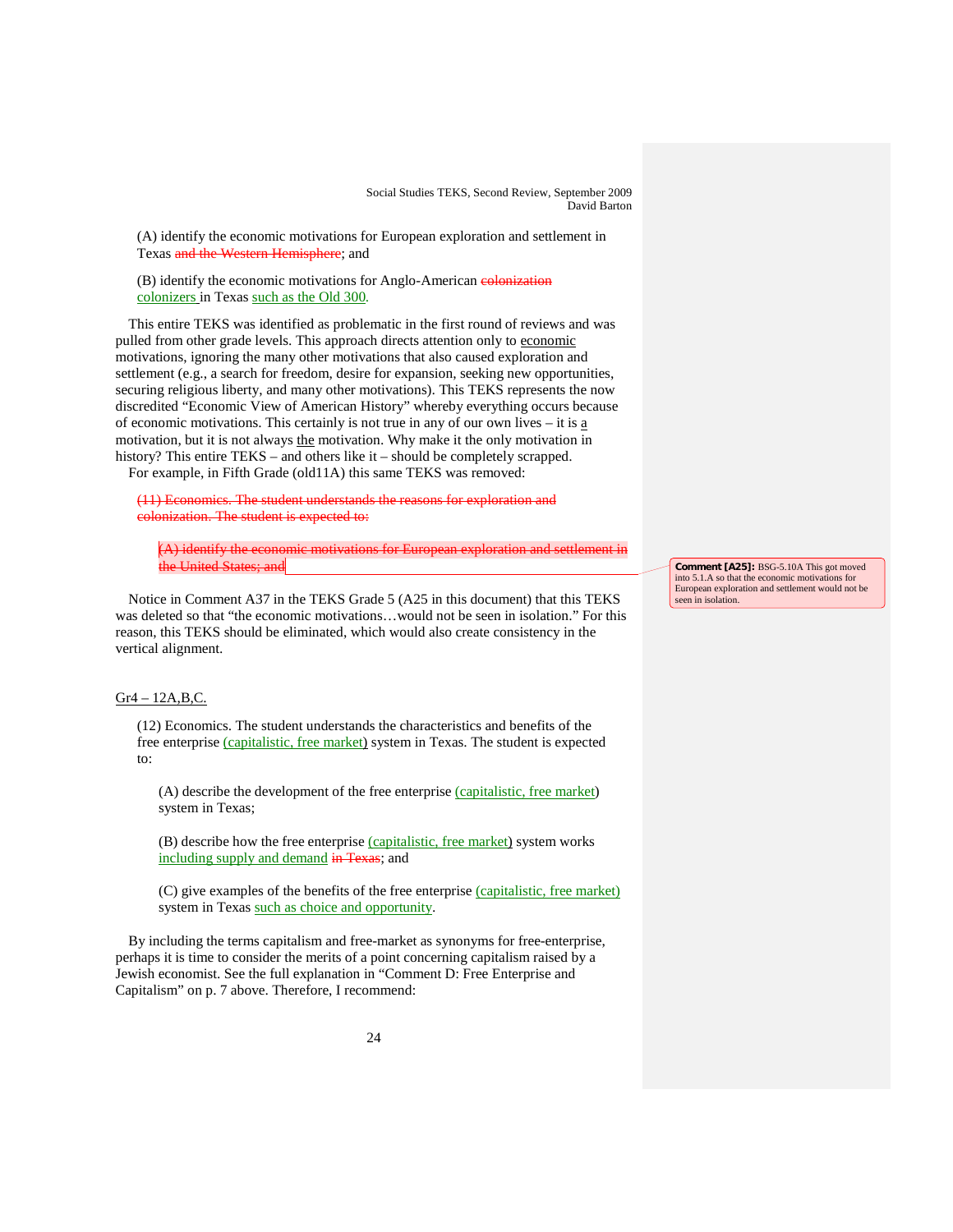(12) Economics. The student understands the characteristics and benefits of the free enterprise (free market, ethical capitalism) system in Texas. The student is expected to:

(A) describe the development of the free enterprise (free market, ethical capitalism) system in Texas;

(B) describe how the free enterprise (free market, ethical capitalism) system works including supply and demand in Texas; and

(C) give examples of the benefits of the free enterprise (free market, ethical capitalism) system in Texas such as choice and opportunity.

# Gr4 – 18

(18) Citizenship. The student understands the importance of **voluntary** active individual participation in the democratic process. The student is expected to:

In order to encourage a stronger sense of the citizen participation necessary for a free society to endure, students need to understand something of civic duties (a stronger word than "responsibilities"). In fact, as the Founding Fathers clearly explained, there is a reciprocal relationship between our freedoms and our duties.

For example, James Wilson (a signer of the Declaration and the Constitution, and an original Justice on the U. S. Supreme Court who started the first organized legal training in America), taught students:

To each class of rights, a class of duties is correspondent.

John Quincy Adams similarly affirmed:

The connection between a people and their government is a connection of duties as well as of rights.

Therefore, to impart a stronger sense of responsibility, I recommend:

 $(18)$  Citizenship. The student understands the duty of **voluntary** active individual participation in the democratic process. The student is expected to:

# Gr4 – 18B.

(B) explain the role of the individual in state and local elections such as being informed and voting;

Throughout the TEKS, there is not a particularly strong emphasis on citizenship. It is mentioned, but it is presented more like a one-among-a-million-other-things that an

**Comment [A26]:** Encourages participation more than the word voluntary.

**Comment [A27]:** Encourages participation more than the word voluntary.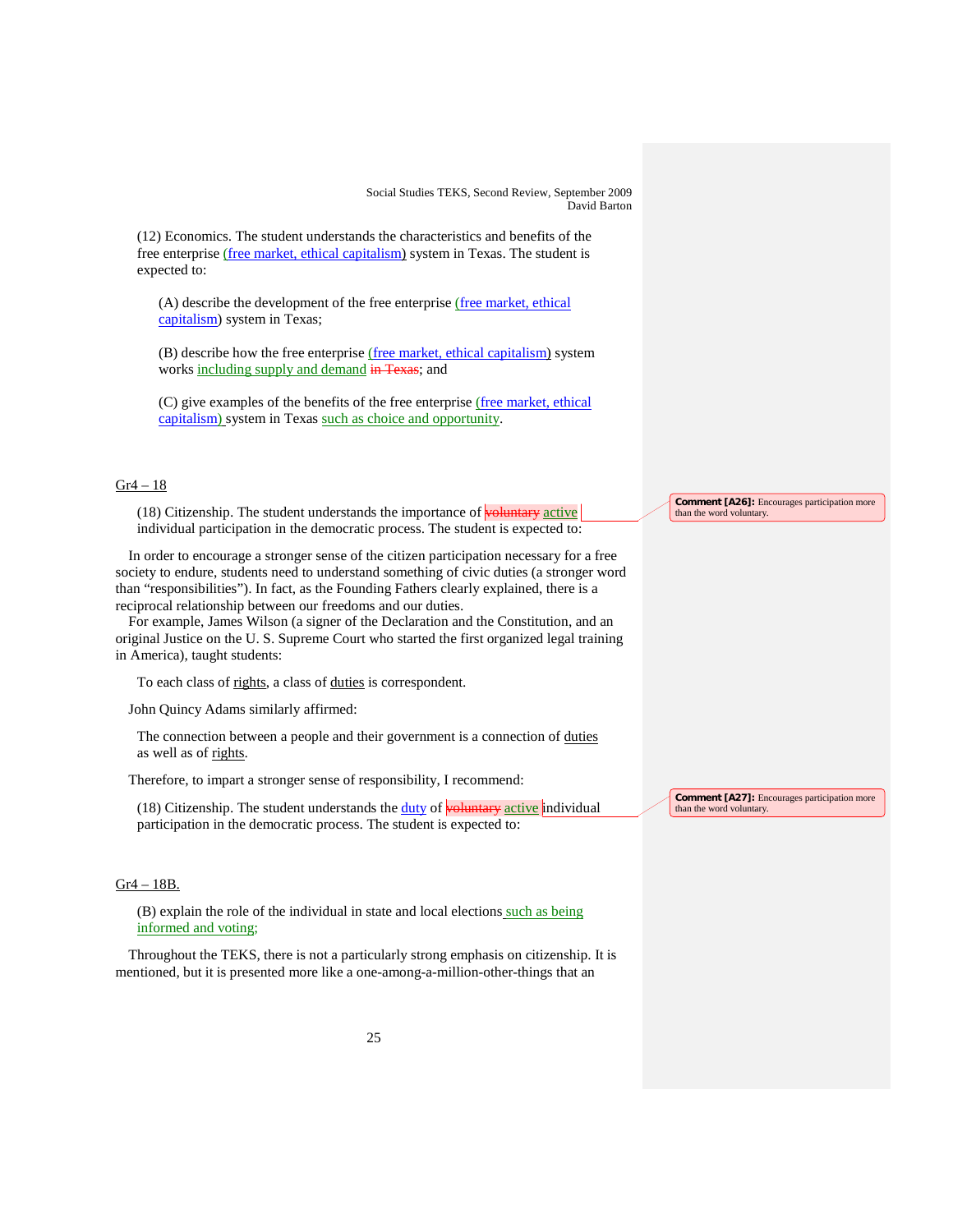individual can do. In order to create a stronger emphasis on citizenship, I therefore recommend:

(B) explain the duty of the individual in state and local elections such as being informed and voting;

### Gr4 – 18C.

(C) identify the importance of historical figures individuals who modeled active participation in the democratic process such as Sam Houston, Barbara Jordan, and Lorenzo de Zavala, Ann Richards, Kay Bailey Hutchison, Sam Rayburn, Henry B. González, and other local individuals;

For two reasons, it is best to leave current office-holders such as Kay Bailey Hutchinson out of this type of TEKS.

The first reason is the same one used as the basis for constructing statues and memorials. Teddy Roosevelt explained: "There is an occasional great public servant to whom it is well to raise a monument – really not for the man himself, but for what he typified. A monument to Lincoln of Farragut is really a great symbolic statue to commemorate such qualities as valor and patriotism and love of mankind, and a willingness to sacrifice everything for the right. There are very few men in a generation who have the character or the widespread reputation which makes a monument to them symbolize all these things." It is too early to raise an historical monument to Senator Kay Bailey Hutchinson; wait and see if she finishes her career with "valor and patriotism and love of mankind."

The second reason for not including Senator Hutchinson is that things change very rapidly for current office holders. Consider the fact that the TEKS we are revising now were done 11 years ago, and most of the office-holders from then are now forgotten or are irrelevant today. For example, what if Governor Mark Sanford (SC) had been specifically included in the TEKS and then the news broke of his Argentinean adulterous affair? Or what if Governor Rod Blagojevich had specifically been included and then was impeached? On both occasions, these individuals started their political careers well and with promise, but unexpected and unanticipated events happened while they were still in office that completely changed public opinion concerning them. Is Senator Hutchinson someone that we want to enshrine for the next 11 years since we do not know what her future course of political action may be?

The others individuals in this TEKS have already finished their careers, and a much more accurate determination of their worthiness can thus be made. Choose someone retired – choose a Dick Armey or someone whose career is already finished and not subject to political change. The place for Kay Bailey Hutchinson is in the next TEKS to be discussed.

Gr4 – 19A.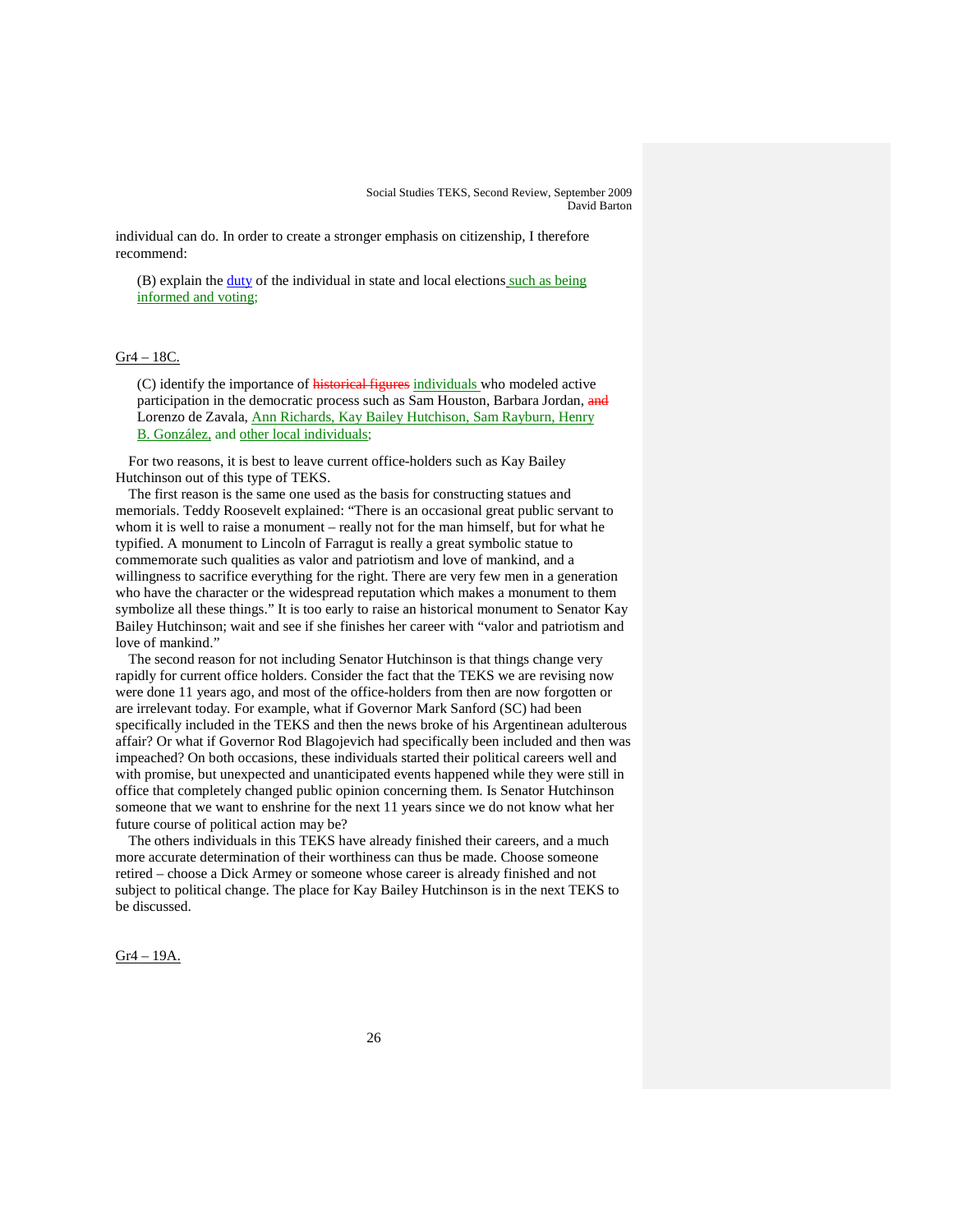(A) identify leaders in state and local governments, including the governor, selected local members of the Texas Legislature, the local mayor, and Texans who have been President of the United States, and their political parties;

This is the proper place to study Sen. Hutchinson – along with Sen. Cornyn and the students' local federal Congressmen. Therefore, I recommend:

(A) identify leaders in state and local governments, including the governor, statewide and local members of the federal legislature, selected local members of the Texas Legislature, the local mayor, and Texans who have been President of the United States, and their political parties;

Similarly, Gr5 – (new)19B is also a good location to study Sen. Hutchinson:

(A) (B) identify past and present leaders in the national government, including the president and selected various members of Congress, and their political parties; and

# Gr4 – 19.

(19) Citizenship. The student understands the importance of effective leadership in a democratic society. The student is expected to:

This is an example of where vertical alignment needs to become consistent. For example, in Gr3 – (new)12, the TEKS states:

 $(11)$  (12) Citizenship. The student understands the impact of individual and group decisions on communities in a democratic **republic** society. The student is expected to:

Similarly, in Gr5 – (new)19, the TEKS states:

 $(20)(19)$  Citizenship. The student understands the importance of effective leadership in a democratic society republic. The student is expected to:

And in Gr5 – a1, the TEKS states:

Students examine the importance of effective leadership in a democratic society republic and identify important leaders in the national government.

This same practice was followed in upper level courses as well (e.g., High School World History, etc.) On each of these occasions, the writing committee followed both the advice of expert reviewers as well as the explicit instructions from SBOE Members and the TEA given in the Broad Strokes Guidance instructing writing committee members to insert "republic" throughout the TEKS in order to preserve an accurate description of America. To secure consistency in vertical alignment and to comport with SBOE and TEA instructions, I recommend:

**Comment [A28]:** BSG-Added to reflect the terminology used in other grade levels.

**Comment [A29]:** ER-5.19 Expert reviewers suggested this term.

**Comment [A30]:** ER- Introduction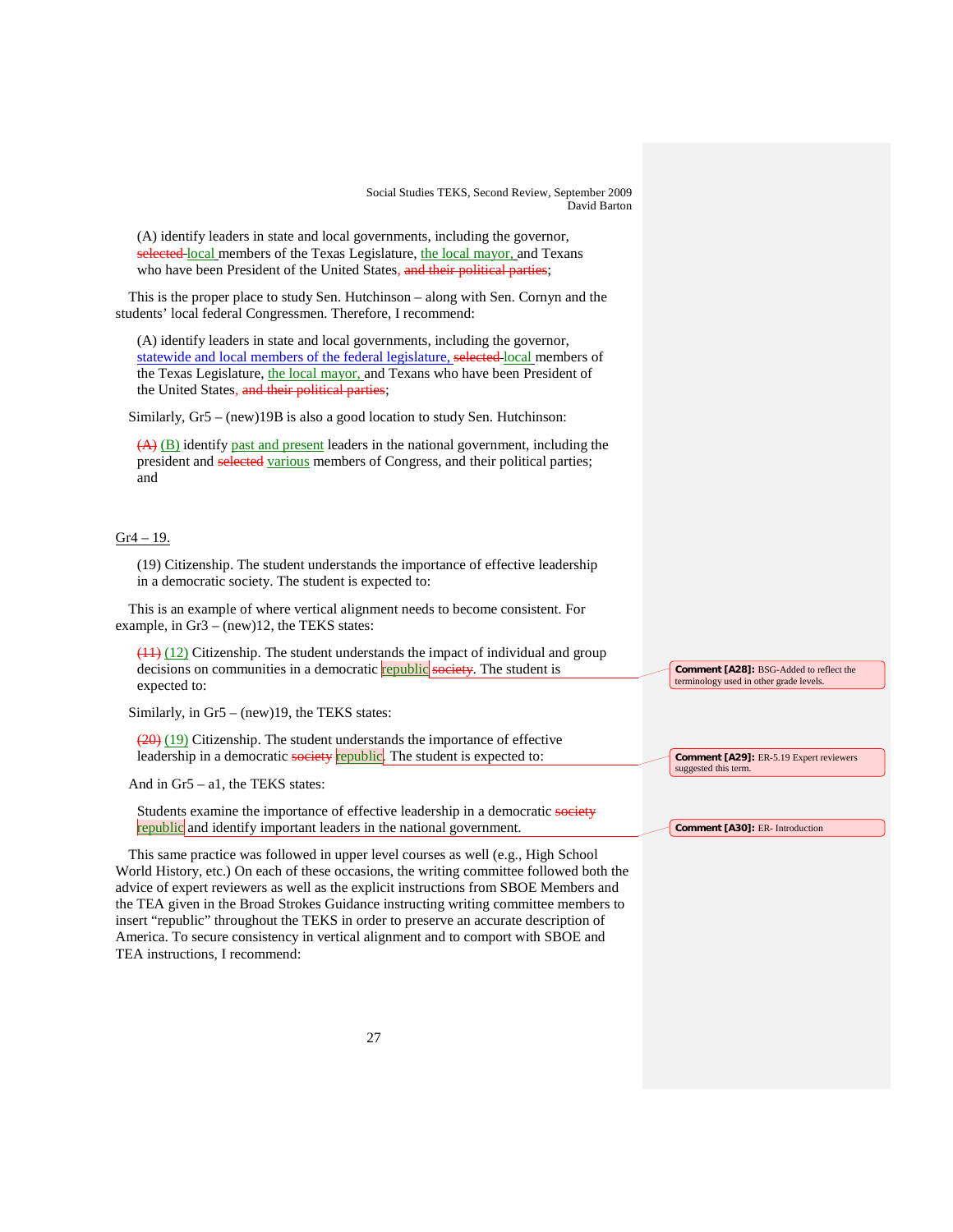(19) Citizenship. The student understands the importance of effective leadership in a democratic republic. The student is expected to:

### Gr4 – 23E.

(E) use standard grammar, spelling, sentence structure, and punctuation.

In Gr2 – a1, and Gr2 – 2D, the TEKS requiring students to "measure calendar time by days, weeks, months, and years" was removed because, as Comment A1 in those TEKS noted, this "information is covered under math standards." They rightly recognized that this was a history, not a math course.

Similarly, the TEKS above is clearly an English/Language Arts TEKS, not a history/geography TEKS. It should be removed for the same reasons that the math language was removed.

### Fifth Grade

### Gr5.

In the Third Grade, new TEKS (10 & 10A) stipulated:

(10) Government. The student understands important ideas in historic documents at various levels of government. The student is expected to:

(A) Identify the purposes of the Declaration of Independence and the United States Constitution including the Bill of Rights.

Comment A42 in those TEKS (A31 in this document) noted that this TEKS was added as "part of the [Texas state law] Celebrate Freedom mandate." It should therefore be included in the Fifth Grade as well. As indicated by that state law, the purpose of the Declaration, Constitution, and Bill of Rights is worthy of repeated study.

# $Gr5 - a1$ .

(1) In Grade 5, students learn about survey the history of the United States from its early beginnings to the present with a focus on colonial times through the 20th century. 1565 to the present. Historical content includes the colonial period, the American Revolution, revolutionary periods, the establishment of the United States U.S. Constitution and American identity, westward expansion, and issues that led to the Civil War and Reconstruction, immigration and industrialization, and the  $20^{th}$  and  $21^{st}$  centuries.

By limiting the survey of American history from 1565 to the present instead of from "its early beginnings" as was previously used, nearly a complete century of American history will be eliminated. Students will completely miss much of the history that

**Comment [A31]:** BSG&ER-This is also part of the Celebrate Freedom Mandate.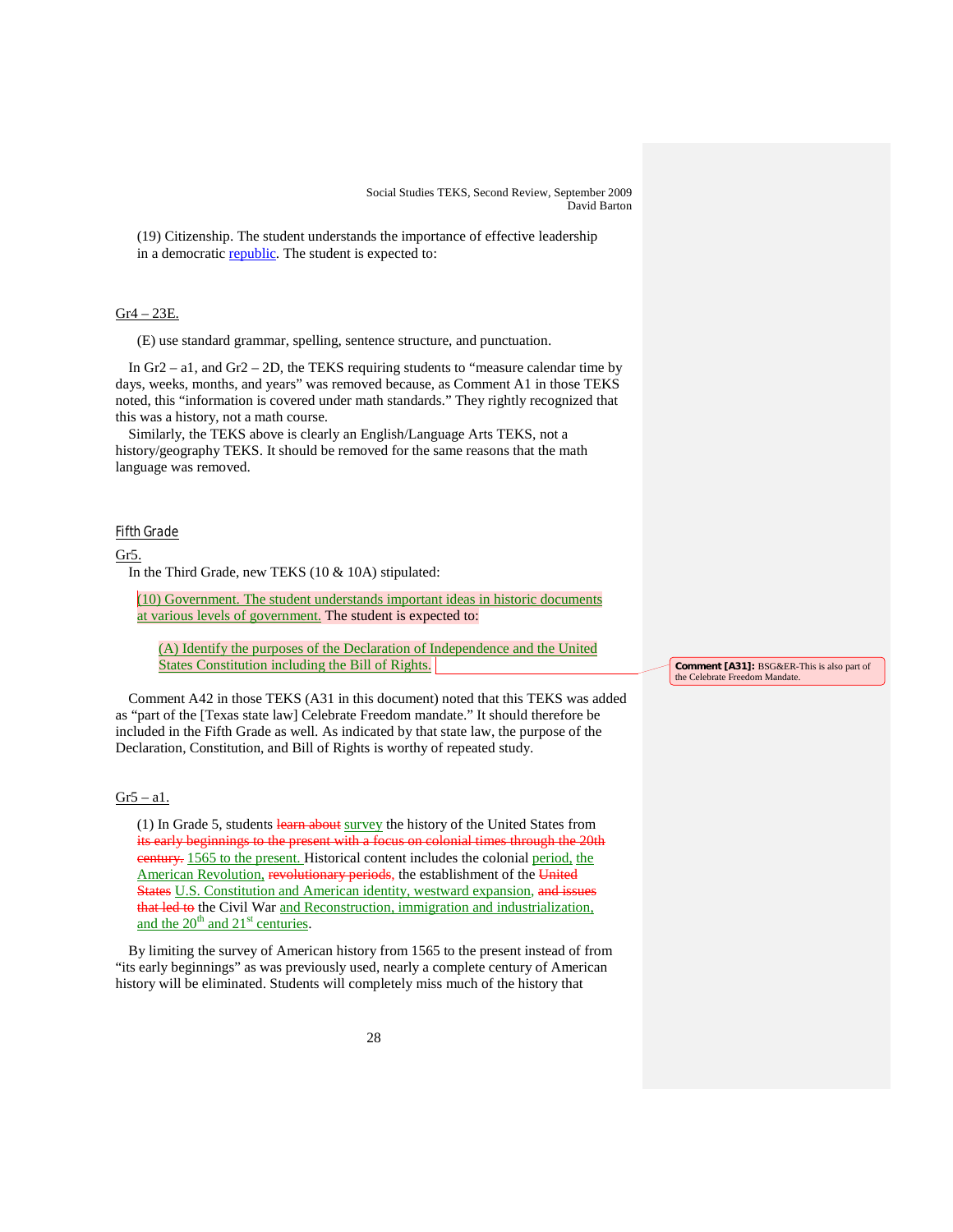occurred in Minnesota, Florida, Texas, the Southwest, etc. For example, students will never learn about Leif Ericson coming to North America or the Vikings entering into Minnesota about 1000AD; they will miss Columbus "discovering" the New World when he landed on an island off the shore of Florida in 1492 and named it San Salvador ("Holy Savior"); they will miss the Spanish in El Paso and Palo Duro in 1540 (and also the French entry into Texas), as well as the development of French and Spanish settlements along the Mississippi River. These (and many other significant events related to Texas and American history) predate 1565.

Therefore, I recommend:

(1) In Grade 5, students learn about survey the history of the United States from its early beginnings to the present its early beginnings to the present with a on colonial times through the 20th century. Historical content includes the colonial period, the American Revolution, revolutionary periods, the establishment of the United States U.S. Constitution and American identity, westward expansion, and issues that led to the Civil War and Reconstruction, immigration and industrialization, and the  $20<sup>th</sup>$  and  $21<sup>st</sup>$  centuries.

Incidentally, the period described in this TEKS as that of "immigration and industrialization" is actually misleading. Immigration was a major influence in America for almost two centuries before the period described as "immigration and industrialization." In fact, one of the grievances raised by the Founding Fathers in the Declaration of Independence in 1776 was that "He [King George III] has endeavored to prevent the population of these States; for that purpose obstructing the laws for naturalization of foreigners; refusing to pass others to encourage their migrations hither" – in short, King George III was trying limit the massive immigration to America that was then occurring. Furthermore, America's growth during colonial times (and thereafter) was overwhelmingly due to immigration. Therefore, to title the period from 1877-1900 as that of "immigration and industrialization" is actually misleading, even though it has become a popular description in the past decade.

# Gr5 – a1;a4;11A,B,C;12

(1) Students learn about study a variety of regions in the United States that result from physical features and human activity and identify how people adapt to and modify the environment. Students explain the characteristics and benefits of the free enterprise (capitalistic, free market) system and describe economic activities in the United States.

(4) The content, as appropriate for the grade level or course, enables students to understand the importance of patriotism, function in a free enterprise (capitalistic, free market) system

(12) (11) Economics. The student understands the development, characteristics and benefits of the free enterprise (capitalistic, free market) system in the United States. The student is expected to: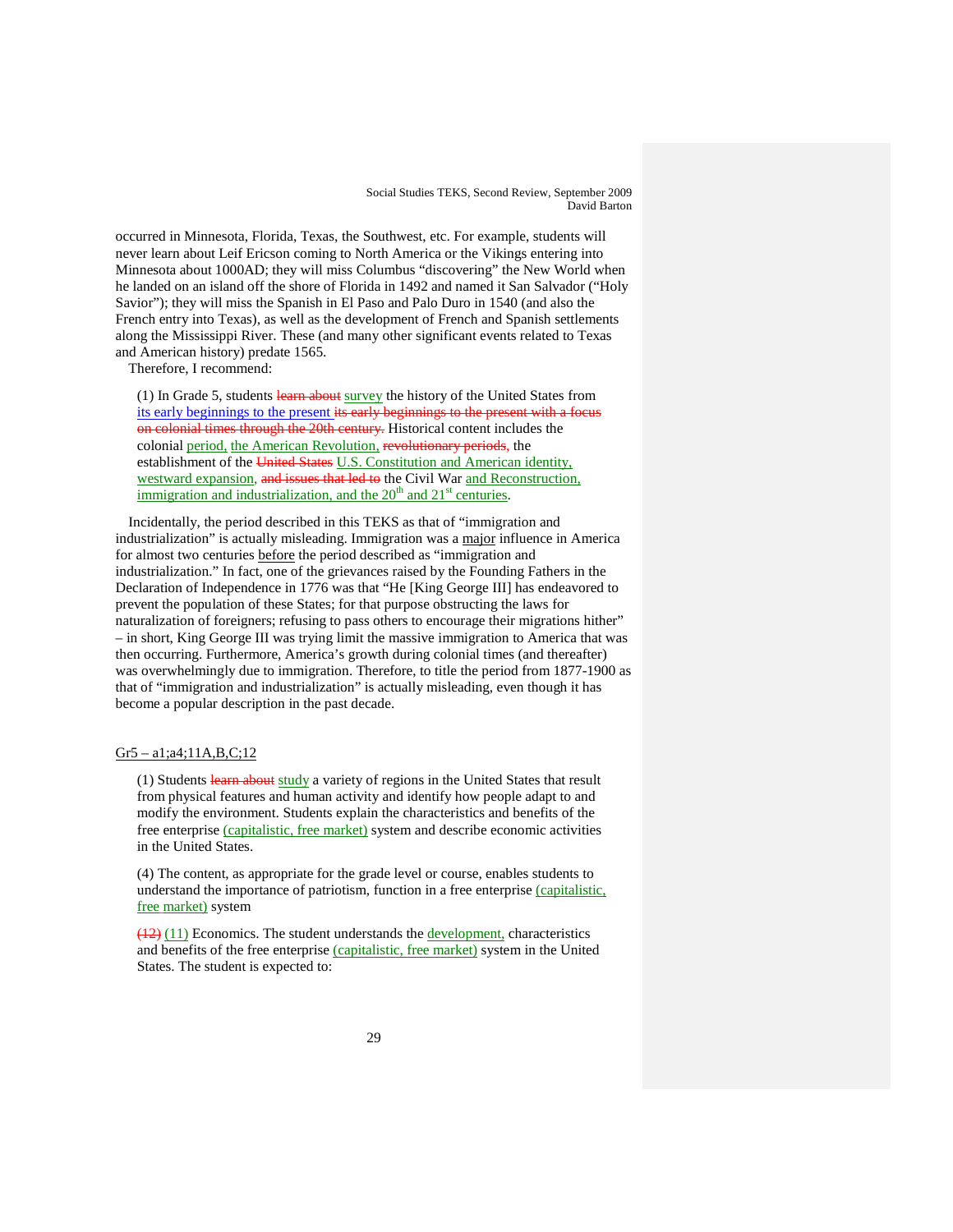(A) describe the development of the free enterprise (capitalistic, free market) system in colonial America and the United States;

(B) describe how the free enterprise (capitalistic, free market) system works in the United States; and

(C) give examples of the benefits of the free enterprise (capitalistic, free market) system in the United States.

 $(13)$  (12) Economics. The student understands the impact of supply and demand on consumers and producers in a free enterprise (capitalistic, free market) system. The student is expected to:

By including the terms capitalism and free-market as synonyms for free-enterprise, perhaps it is time to consider the merits of a point concerning capitalism raised by a Jewish economist. See the full explanation in "Comment D: Free Enterprise and Capitalism" on p. 7 above. Therefore, I recommend:

(1) Students learn about study a variety of regions in the United States that result from physical features and human activity and identify how people adapt to and modify the environment. Students explain the characteristics and benefits of the free enterprise (free market, ethical capitalism) system and describe economic activities in the United States.

(4) The content, as appropriate for the grade level or course, enables students to understand the importance of patriotism, function in a free enterprise (free market, ethical capitalism) system

 $(12)$   $(11)$  Economics. The student understands the **development**, characteristics and benefits of the free enterprise (free market, ethical capitalism) system in the United States. The student is expected to:

(A) describe the development of the free enterprise (free market, ethical capitalism) system in colonial America and the United States;

(B) describe how the free enterprise (free market, ethical capitalism) system works in the United States; and

(C) give examples of the benefits of the free enterprise (free market, ethical capitalism) system in the United States.

 $(13)$  (12) Economics. The student understands the impact of supply and demand on consumers and producers in a free enterprise (free market, ethical capitalism) system. The student is expected to:

Gr5 – 1B.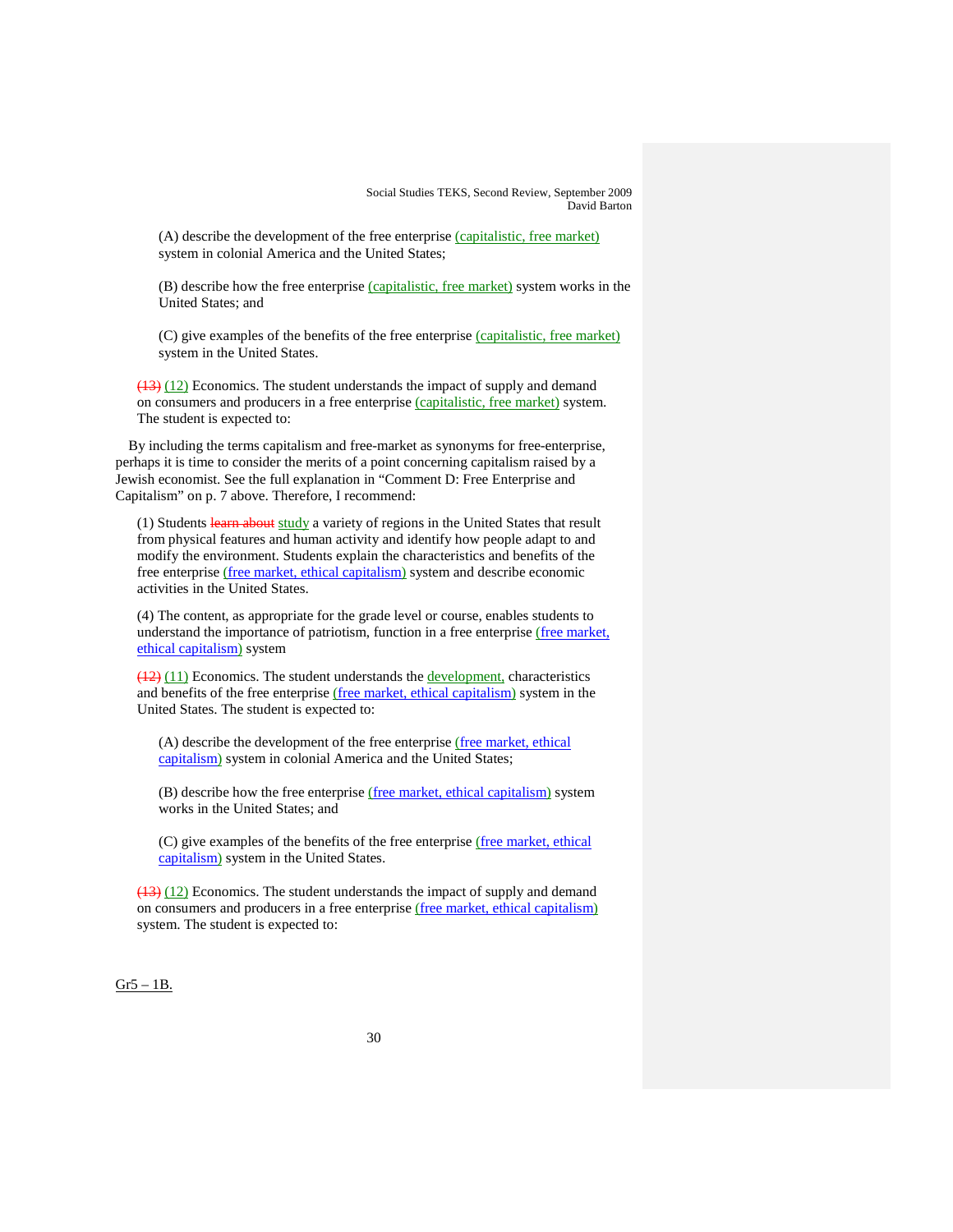(B) describe the accomplishments of significant **colonial leaders** individuals during the colonial period such as including William Bradford, Anne Hutchinson, William Penn, John Smith, and Roger Williams.

With the exception of Anne Hutchinson, each of these other individuals started governments that had unique characteristics later incorporated into the U. S. Constitution; however, these leaders usually are examined only for their role in their own colony and students thus are usually not exposed to the growth of governmental ideas and experiences they introduced which helped shape the ideology undergirding the Constitution.

This TEKS is intended to show something of the important dates in the development of American government. However, as noted in the full explanation in "Comment B3: Governmental History" on p. 4 above, there are many indispensable elements currently missing.

Therefore, several significant figures should be included in this TEKS that appear nowhere else, including Thomas Hooker (a founder of Connecticut who penned America's first written constitution in 1638 – considered a direct predecessor of the U. S. Constitution), and Nathaniel Ward (a leader in early Massachusetts who penned the first written Bill of Rights in America to protect individual liberties from government intrusion).

Additionally, famous historian Clinton Rossiter, in his award-winning book *Seedtime of the Revolution,* identified six individuals who most directly "contributed to the rise of political liberty" in America. One of those individuals was the Rev. John Wise.

Concerning the remarkable contributions of John Wise, early historian Benjamin Morris noted in 1864 that:

Some of the most glittering sentences in the immortal Declaration of Independence are almost literal quotations from this essay of John Wise [in 1710 and 1717, reprinted in 1772]. . . . It was used as a political text-book in the great struggle for freedom.

Similarly, when President Calvin Coolidge delivered a 1926 speech in Philadelphia on the  $150<sup>th</sup>$  anniversary of the Declaration of Independence, he also acknowledged.

The thoughts [in the Declaration] can very largely be traced back to what John Wise was writing in  $1710...$  Here was the doctrine of equality, popular sovereignty, and the substance of the theory of inalienable rights clearly asserted by Wise.

Names such as Hooker, Ward, and Wise should be included as a minimum in student education but appear nowhere in the 13 years of education these students currently receive. And there is no logical reason to limit student knowledge of individuals to only the handful currently given in TEKS 1B when there are several others of equally important merit.

Therefore, I recommend:

(B) describe the accomplishments of significant **colonial leaders** individuals during the colonial period such as including William Bradford, Anne Hutchinson,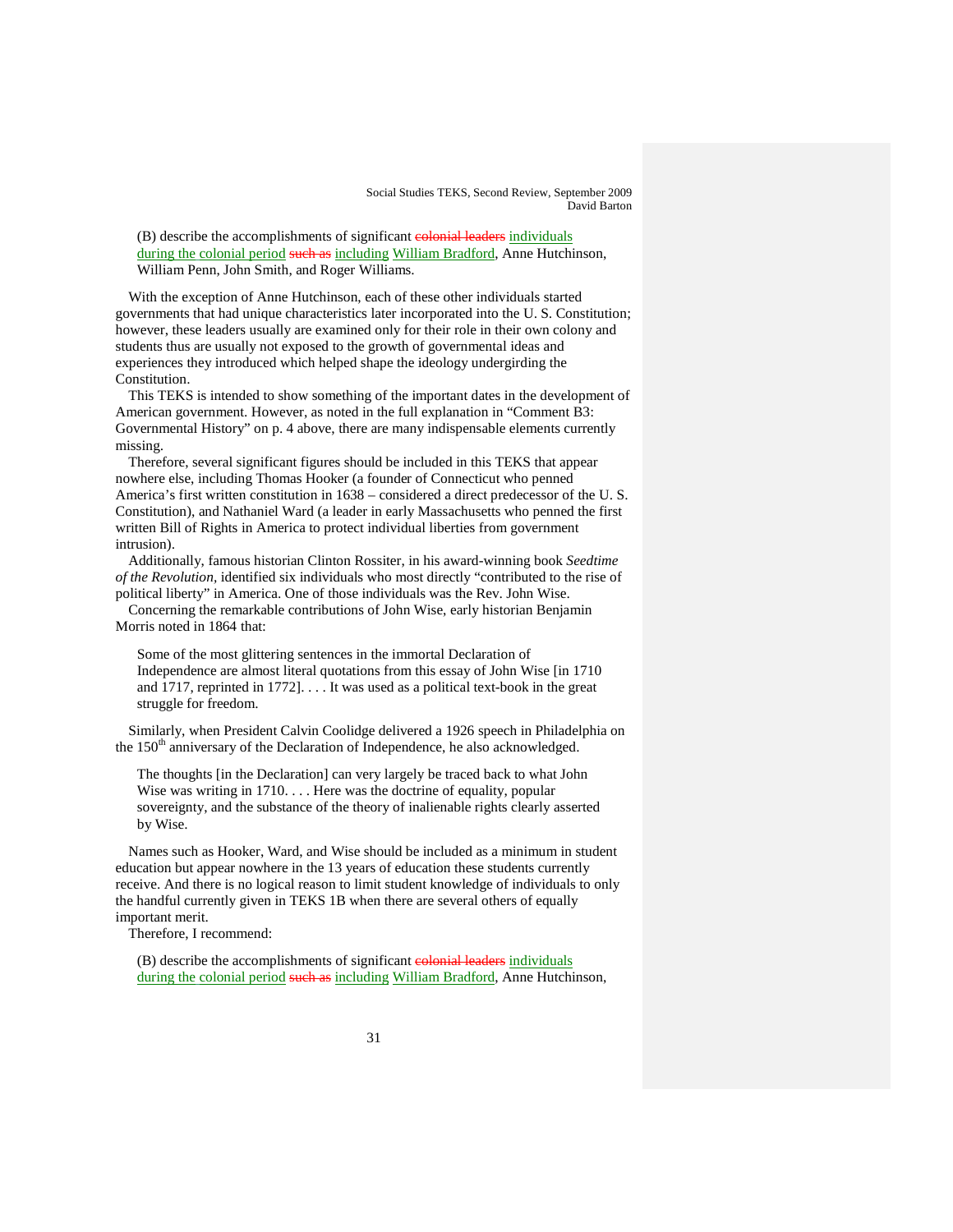William Penn, John Smith, Thomas Hooker, Nathaniel Ward, John Wise, and Roger Williams.

### $Gr5 - 2(new)$ A

(B) (A) identify and analyze the causes and effects of events prior to and during the American Revolution such as including the French and Indian War and the Boston Tea Party; and

This is an excellent opportunity to insert the previously prominent account of The Bulletproof George Washington and his miraculous protection during the French & Indian War about which he openly spoke on multiple occasions. (Other significant participants in that event included Benjamin Franklin and Daniel Boone.) It was this period and this event that first brought him to national (and international) attention. Student textbooks regularly carried this account for a century-and-a-half after his death. Therefore, I recommend:

(B) (A) identify and analyze the causes and effects of events prior to and during the American Revolution such as including the French and Indian War, George Washington's emergence as a nationally recognized figure following the providential preservation of his life during the Battle of the Monongahela, and the Boston Tea Party; and

# $Gr5 - 4D$ .

 $\left(\frac{C}{C}\right)$  (D) identify examples significant events and concepts associated with  $\Theta$  U.S. territorial expansion, including the Louisiana Purchase, the expedition of Lewis and Clark, and Manifest Destiny;

Another major issue associated with territorial expansion related to the United States was the Monroe Doctrine. While it was directed at limiting European activities in America, it was a significant factor helping define how American territories would grow. Therefore, the Monroe Doctrine should be included.

 $\left(\frac{C}{C}\right)$  (D) identify examples significant events and concepts associated with  $\Theta$  U.S. territorial expansion, including the Louisiana Purchase, the expedition of Lewis and Clark, the Monroe Doctrine, and Manifest Destiny;

#### $Gr5 - (new)17D$ .

(D) describe the origins and significance of national celebrations such as Memorial Day, *Independence Day*, Labor Day, *Constitution Day*, and *Veterans* Day. Columbus Day.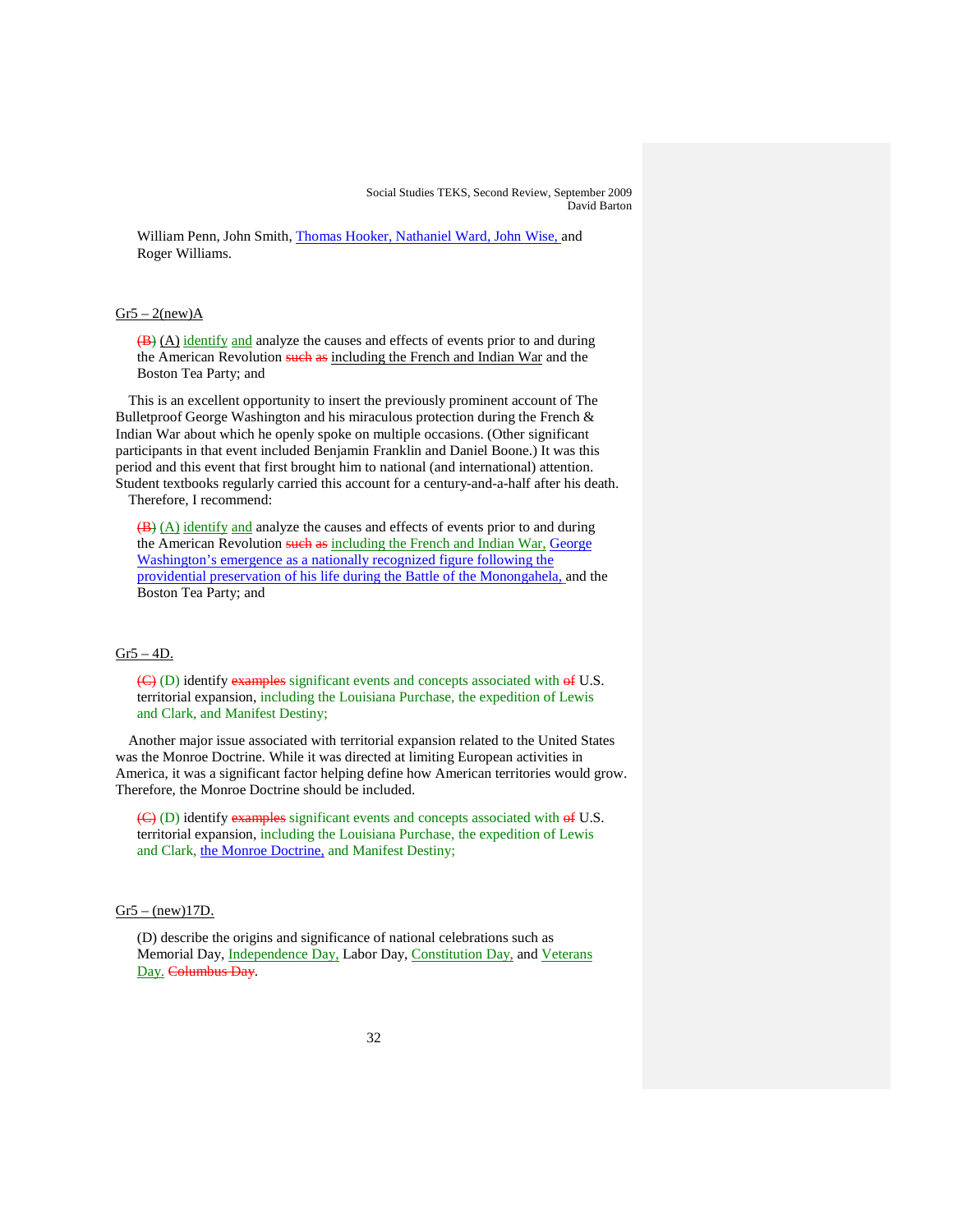This is another of many locations in the TEKS where Christopher Columbus is being eliminated (or, in this case, Columbus Day is being eliminated). As explained in Gr4 – (new)2B above (and the full explanation given in "Comment C: History & Heroes" on p. 5 above), traditional heroes such as Christopher Columbus should not be removed.

# $Gr5 - (new)18A.$

(A) explain how individuals can participate in civic affairs and political parties at the local, state, and national levels;

In our desire to emphasize citizenship, we definitely should not remove instructing students about the party (but not the partisan) process. Political parties are established and regulated under state law, and all are treated the same. Students should learn about political parties in general (not necessarily specific political parties) and about party process, for it is the same for any party, whether a major or a minor party. That is, students should learn about party nominations, party primaries, party precinct meetings, etc. – in short, students should be equipped to contribute to the party process for any party (or no party) in which they decide to become involved. Recall that only about 35- 40% of citizens vote in non-presidential years, and about 60-65% vote in presidential years. However, the percentage of citizens that participate in primaries is abysmal (often in single digits), even though it is the primary process that selects the candidates who will be voted on in the general election. The only way to ensure that qualified candidates from a party will appear in the general elections is to ensure that qualified candidates from a party proceed through that party's primary – which requires active and informed citizen participation at the lowest levels of party structure: the precinct and the primary. Students should also be taught about party platforms and party rules and how they are constructed through a process that begins at the precinct level – which, by state law, requires participation in the primary process of political parties. In short, instructing about political parties – and especially the party process as established by state law – is an important part of preparing students for participatory citizenship.

Therefore I recommend:

(A) describe how political parties operate from the precinct to the national level and explain how individuals can participate in civic affairs and political parties at the local, state, and national levels;

 $Gr5 - (new)20 A&B$ .

 $(21)$  (20) Citizenship. The student understands the fundamental rights of American citizens guaranteed in the Bill of Rights and other amendments to the U.S. Constitution. The student is expected to:

(A) summarize the reasons for the creation of the Bill of Rights: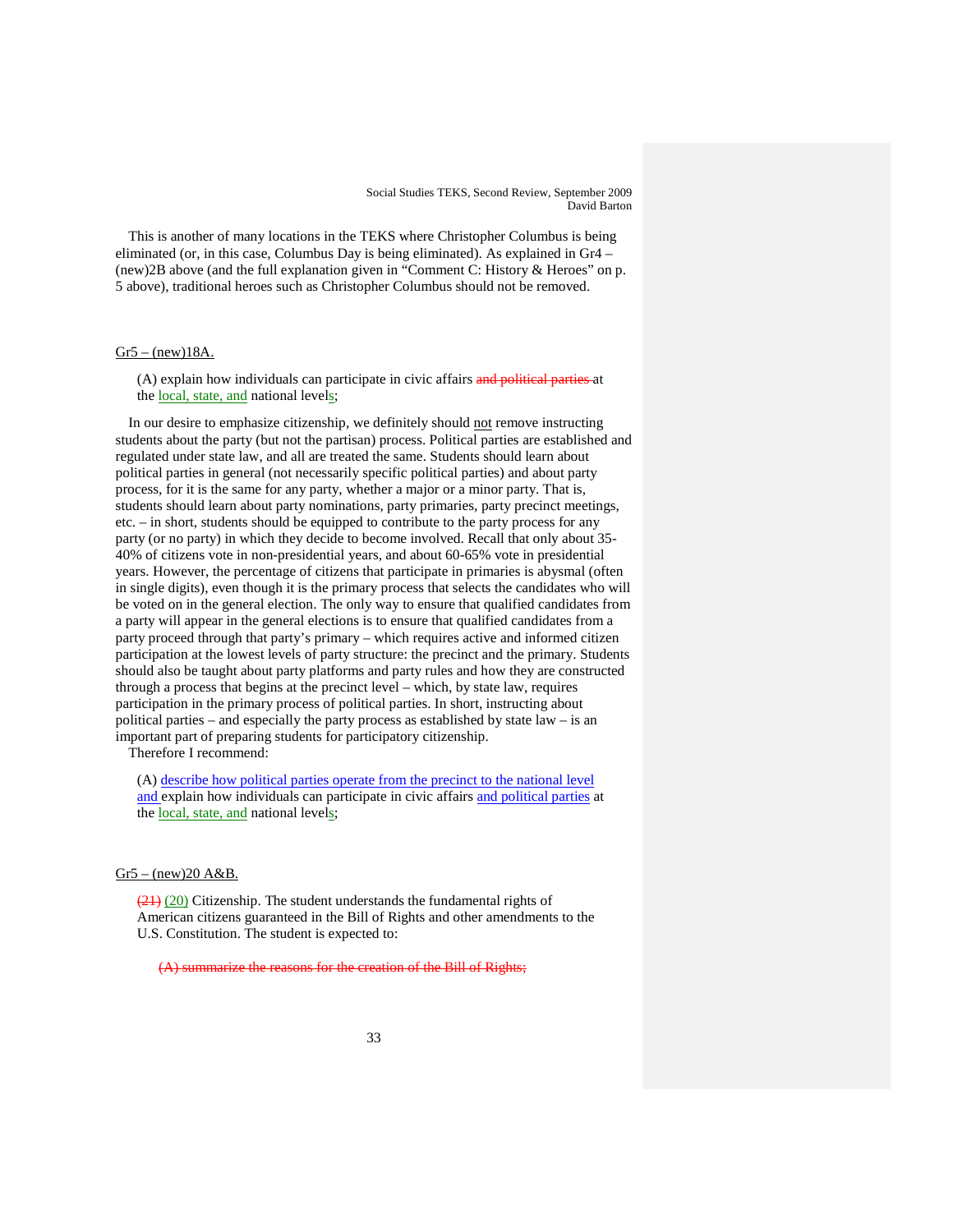$(\mathbf{B})$  (A) describe important individual rights including freedom of religion, speech, and press and the right to assemble and petition the government;

(C) (B) describe important due process rights including trial by jury and the right to an attorney; and

This is the only location in the TEKS that places any emphasis on the individual components of the Bill of Rights. While TEKS 20A admirably covers the five freedoms of the First Amendment, and 20B covers important Due Process rights from the Fourth through Eighth Amendments, there is absolutely no coverage anywhere in the TEKS of the Second Amendment or of the private property protection secured through the Fifth Amendment; these freedoms are too important to just assume that they will be covered by textbook publishers without being stipulated by the TEKS.

Additionally, nowhere in the TEKS are either the Ninth or Tenth Amendments mentioned. Currently, both are of prominence in the news; in fact, 35 states (both Red and Blue states) have introduced Tenth Amendment resolutions in attempts to restrain the federal government, but students would have no idea what those movements are about for nowhere do they study those amendments.

Therefore, I recommend:

 $\overline{(B)}$  (A) describe important individual rights including freedom of religion, speech, and press and the right to assemble and petition the government; the individual right to keep and bear arms; and an individual's protection of private property from government takings;

(C) (B) describe important due process rights including trial by jury and the right to an attorney; and

(C) explain the importance of the Ninth and Tenth Amendments, the doctrine of enumerated powers, and the vertical separation of powers inherent in a federal system as reflected in the Ninth and Tenth Amendments;

(These are important rights to be covered; it is regrettable that the only place they are covered is in the Fifth Grade; they receive absolutely no coverage in Middle School or High School. This TEKS (20A&B) is excellent and should be inserted at other grade levels.)

#### $Gr5 - 23E$ .

(E) use standard grammar, spelling, sentence structure, and punctuation.

In  $Gr_2$  – a1, and  $Gr_2$  – 2D, the TEKS requiring students to "measure calendar time by days, weeks, months, and years" was removed because, as Comment A1 in those TEKS noted, "this "information is covered under math standards." They rightly recognized that this was a history, not a math course.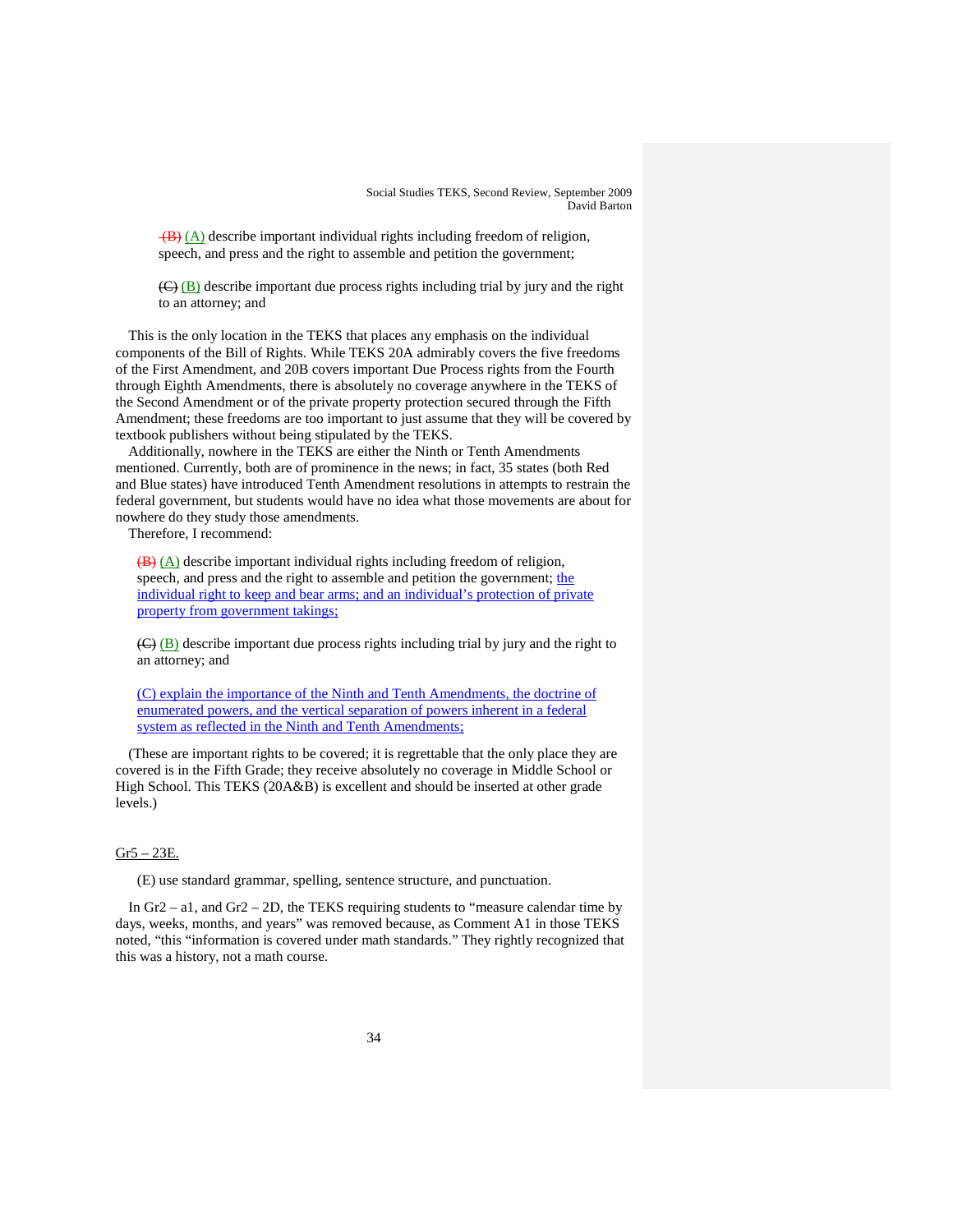Similarly, the TEKS above is clearly an English/Language Arts TEKS, not a history/geography TEKS. It should be removed for the same reasons that the math language was removed.

# Sixth Grade

### Gr6.

Constitution Day is required, by federal law, to be commemorated in public schools every year. Just as Celebrate Freedom Week has been inserted in each course and grade level, so, too, should Constitution Day be inserted in Sixth Grade (as it has been in other grades). Therefore, I recommend:

(0) identify Constitution Day as a celebration of American freedom;

# Gr6.

TEKS in other grade levels stipulate:

(B) recite the Pledge of Allegiance to the United States Flag and the Pledge to the Texas Flag; and

The comment attached by the writing committee notes that reciting the pledges is required by state law. Therefore, this same TEKS should also be added to Sixth Grade.

### Gr6.

In the Third Grade, new TEKS (10 & 10A) stipulated:

(10) Government. The student understands important ideas in historic documents at various levels of government. The student is expected to:

(A) Identify the purposes of the Declaration of Independence and the United States Constitution including the Bill of Rights.

Comment A42 in those TEKS (A33 in this document) noted that this TEKS was added as "part of the [Texas state law] Celebrate Freedom mandate." It should therefore be included in the Sixth Grade as well. As indicated by that state law, the purpose of the Declaration, Constitution, and Bill of Rights is worthy of repeated study.

# $Gr6 - (new)8C$

 $(C)$  explain the impact of relative scarcity on international trade and economic interdependence among and within societies.

**Comment [A32]:** BSG-Adherence to State law requiring pledges each day

**Comment [A33]:** BSG&ER-This is also part of the Celebrate Freedom Mandate.

**Comment [A34]:** MV-One dissenting view desired the inclusion of the concept of "abundance" as a balance the concept of scarcity. The other members considered all resources scarce, despite the amount. The teaching of scarcity is a wellestablished concept within the economics field.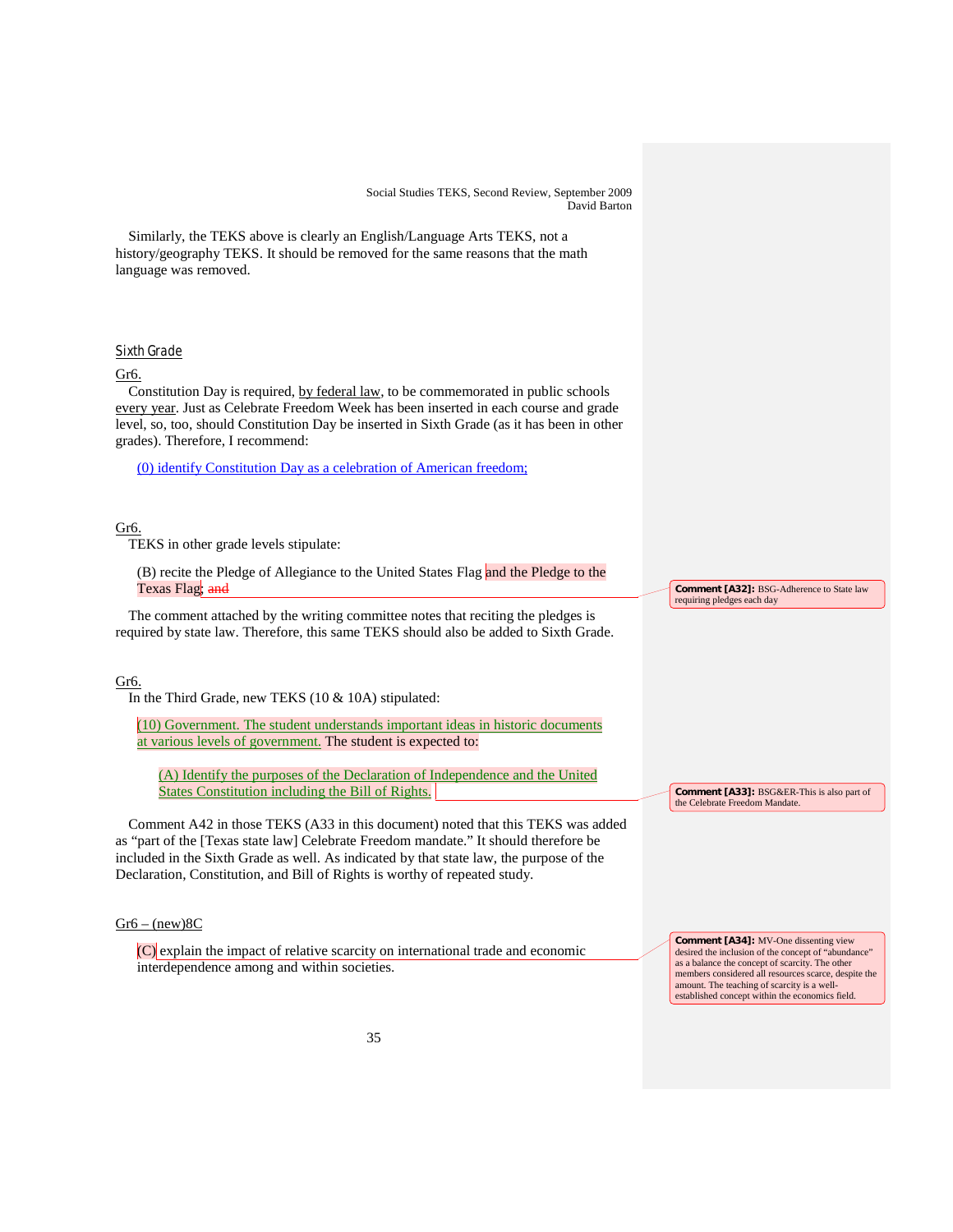Significantly, other grades incorporated the recommendations of expert reviewers to include "abundance" along with "scarcity" (e.g., Grade 7, etc.). Surprisingly, the sixth grade writing committee rejected these changes, explaining in Comment 51 in the TEKS (A34 in this document): "The other members considered all resources scarce, despite the amount." Notice the illogic here: **all** resources are *scarce,* despite the amount.

Current estimates document that America reserve of natural gas is estimated to last for 1,000-2,500 years; nevertheless, this is not abundance; it is just a lesser degree of scarcity. Therefore, we must still consider all natural gas as scarce, despite the massive amount in reserves (and we are continuing to discover new, unknown gas fields each year).

Following this logic, there is no such thing as "love"; there are only lesser degrees of "hate." And there is no color "black"; there are only lesser colors of "white." To say that scarcity and abundance are not both influences on economic systems is to deny the reciprocal principles of supply and demand – that when supply is high (i.e., that when there is abundance), prices fall; and when demand is high (i.e., when there is scarcity), then prices rise.

The committee justifies their position by noting that "the teaching of scarcity is a wellestablished concept within the economics field," but I respectfully recommend that they re-consult their economic textbooks and they will see that the teaching of abundance – of over-supply – is also a "well established concept within the economics field."

For consistency in vertical alignment, Grade 6 should include "abundance" as a counterbalance to scarcity.

(For those who might be interested in the abysmal track record concerning claims of scarcity, consult

[http://www.townhall.com/columnists/WalterEWilliams/2008/05/07/environmentalists\\_wi](http://www.townhall.com/columnists/WalterEWilliams/2008/05/07/environmentalists_wild_predictions) [ld\\_predictions.](http://www.townhall.com/columnists/WalterEWilliams/2008/05/07/environmentalists_wild_predictions))

# Gr6 – 9B.

(B) identify and differentiate among traditional, market, and command free enterprise (capitalist, free market), socialist, and communist economies in selected various contemporary societies, including the benefits of the U.S. free enterprise system; and

By including the terms capitalism and free-market as synonyms for free-enterprise, perhaps it is time to consider the merits of a point concerning capitalism raised by a Jewish economist. See the full explanation in "Comment D: Free Enterprise and Capitalism" on p. 7 above. Therefore, I recommend:

(B) identify and differentiate among traditional, market, and command free enterprise (free market, ethical capitalism), socialist, and communist economies in selected various contemporary societies, including the benefits of the U.S. free enterprise system; and

This change also reinforces the long-standing premise that the continuation of a republic is predicated on an educated and virtuous citizenry.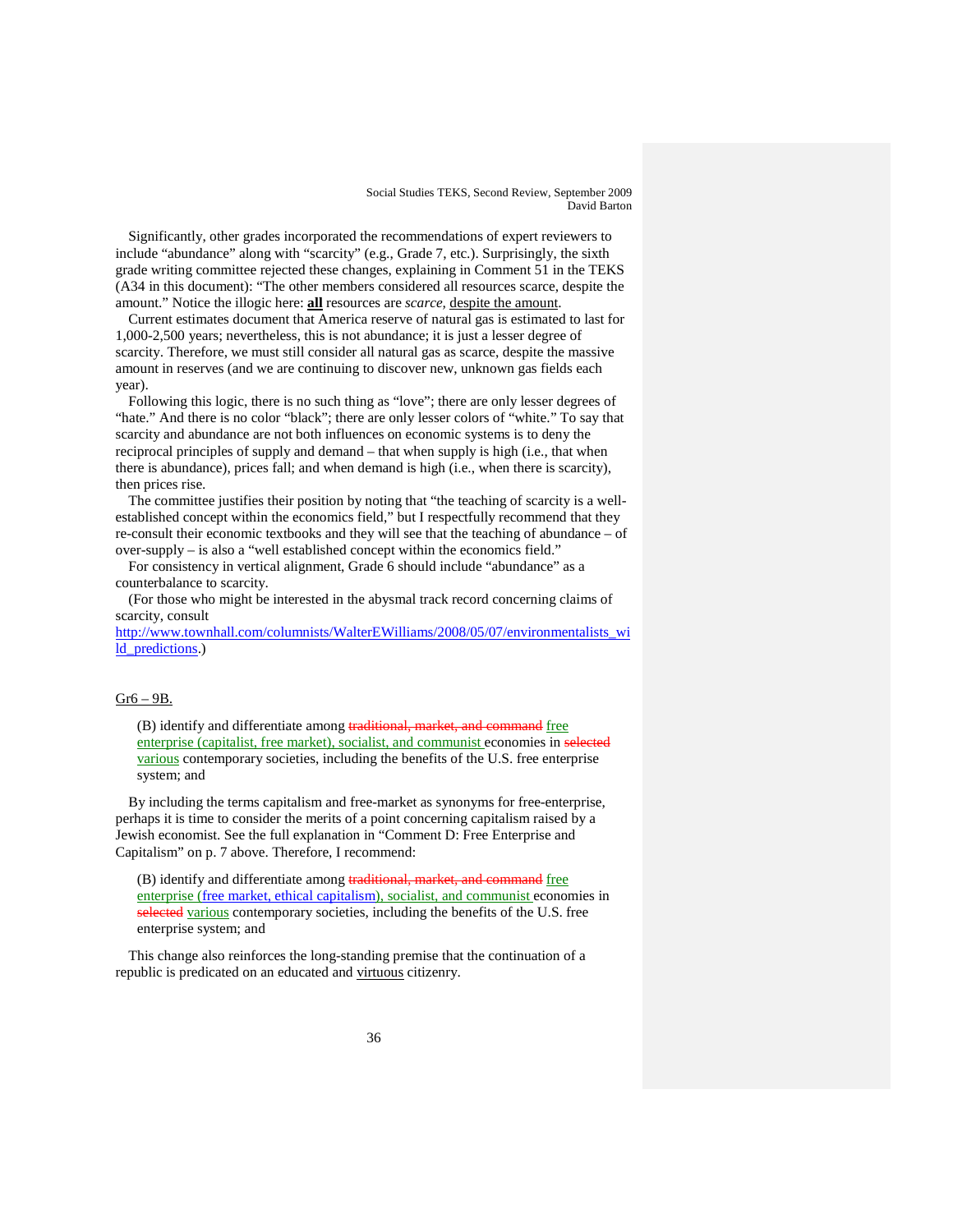#### Gr6 – 14A&B

(14) Citizenship. The student understands the relationship among individual rights, responsibilities, and freedoms in democratic societies. The student is expected to:

 $(A)$  identify and explain the importance of **voluntary** civic participation in democratic societies; and

(B) explain relationships among rights and responsibilities in democratic societies.

In order to encourage a stronger sense of the citizen participation necessary for a free society to endure, students need to understand something of civic duties (a stronger word than "responsibilities"). In fact, as the Founding Fathers clearly explained, there is a reciprocal relationship between our rights and our duties.

For example, James Wilson (a signer of the Declaration and the Constitution, and an original Justice on the U. S. Supreme Court who started the first organized legal training in America), taught students:

To each class of rights, a class of duties is correspondent.

John Quincy Adams similarly affirmed:

The connection between a people and their government is a connection of duties as well as of rights.

Therefore, to impart a stronger sense of responsibility, I recommend:

(14) Citizenship. The student understands the relationship among individual rights, *duties*, and freedoms in democratic societies. The student is expected to:

(A) identify and explain the duty of voluntary civic participation in democratic societies; and

(B) explain relationships among rights and duties in democratic societies.

# Gr6 – 14A.

 $(A)$  identify and explain the importance of  $v$ -buntary civic participation in democratic societies; and

It is a good change to drop voluntary as associated with civic participation, but even this can be strengthened and still remain voluntary. Of course, there are some forms of **Comment [A35]:** Voluntary is dropped to incorporate compulsory participation such as jury duty, participation in the census, and selective service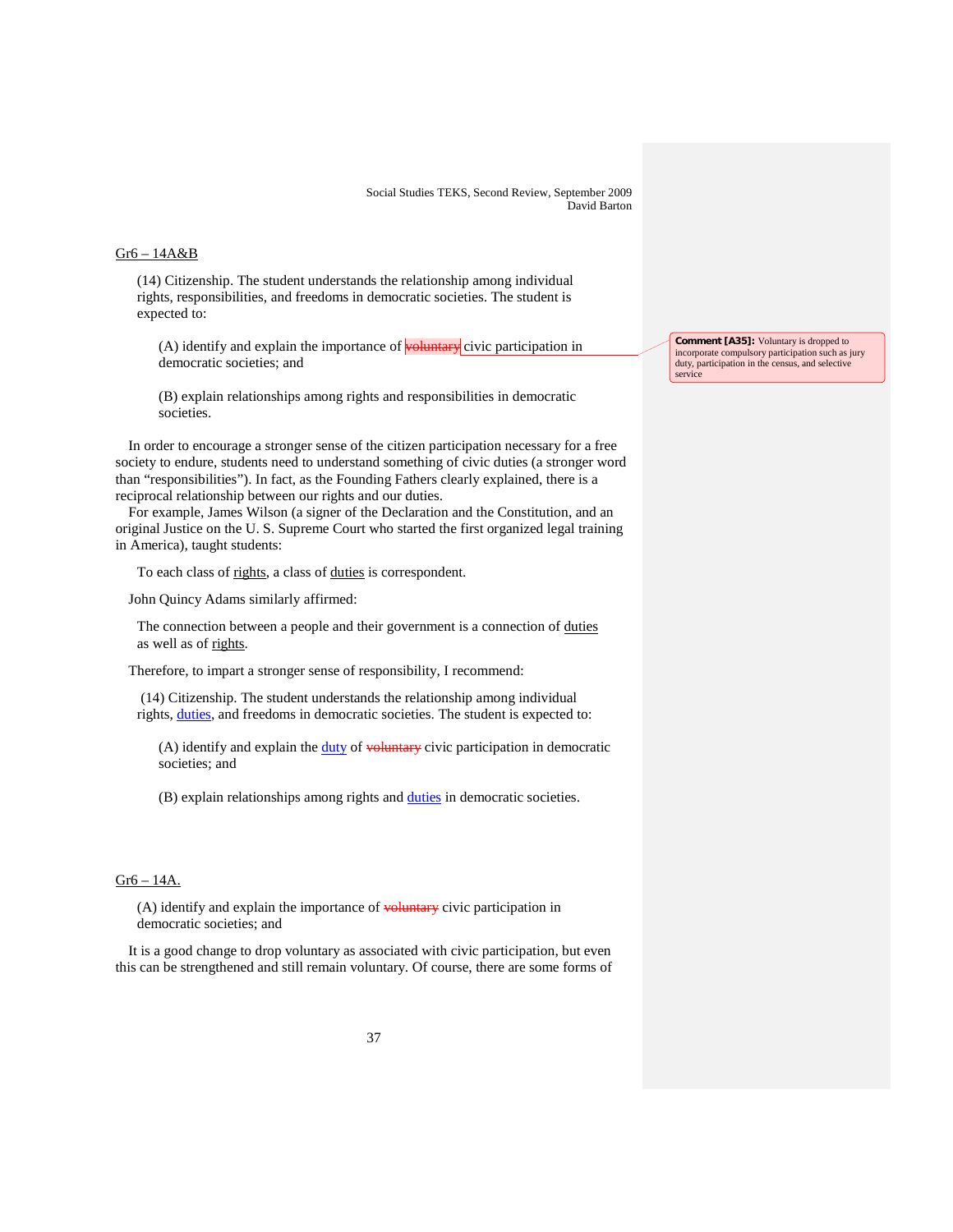compulsory civic participation (e.g., selective service registration, jury duty, etc.), but it is still good to emphasize civic duties of citizens.

Also, as noted in sections above, to achieve consistency in vertical alignment of the changes made throughout K-5 and to comport with specific recommendations of SBOE Members about describing the unique form of government exemplified in our constitutional republic, I recommend:

 $(A)$  identify and explain the  $\underline{duty}$  of  $\underline{v}$  voluntary civic participation in constitutional republics; and

### Gr6 – 14D.

(C) identify reasons for limiting the power of government in a democratic society.

For the reasons just given, this TEKS should read:

(C) identify reasons for limiting the power of government in a democratic republic.

# Gr6 – 15C&D.

(C) define a multicultural society and consider both the positive and negative qualities of multiculturalism,

D) analyze the experiences and evaluate the contributions of diverse groups to multicultural societies,

This represents both some of the best and some of the worst appearances of multiculturalism in the TEKS. On the one hand, in C, an opportunity is given to show the weakness of multiculturalism. On the other hand, D directly forces students to participate in multiculturalism, regardless of the negative aspects that might have been demonstrated in C.

What is gained by having students learn not about the individuals who have changed their communities and world but only about the "diverse groups" that have allegedly done so? Isn't the contribution made by a particular individual more important than whether or not that individual was part of a "diverse group"? This is a clause that mitigates the overall importance of actions and divides citizens into groups rather than seeing them all as Americans, regardless of their ethnicity or gender. Long ago, *Federalist Paper #2* correctly noted:

Providence has been please to give this one connected country to one united people – a people descended from the same ancestors, speaking the same language, professing the same religion, attached to the same principles of government, very similar in their manners and customs, and who...have nobly established their general liberty and independence. This country and this people seem to have been made for each other, and it appears as if it was the design of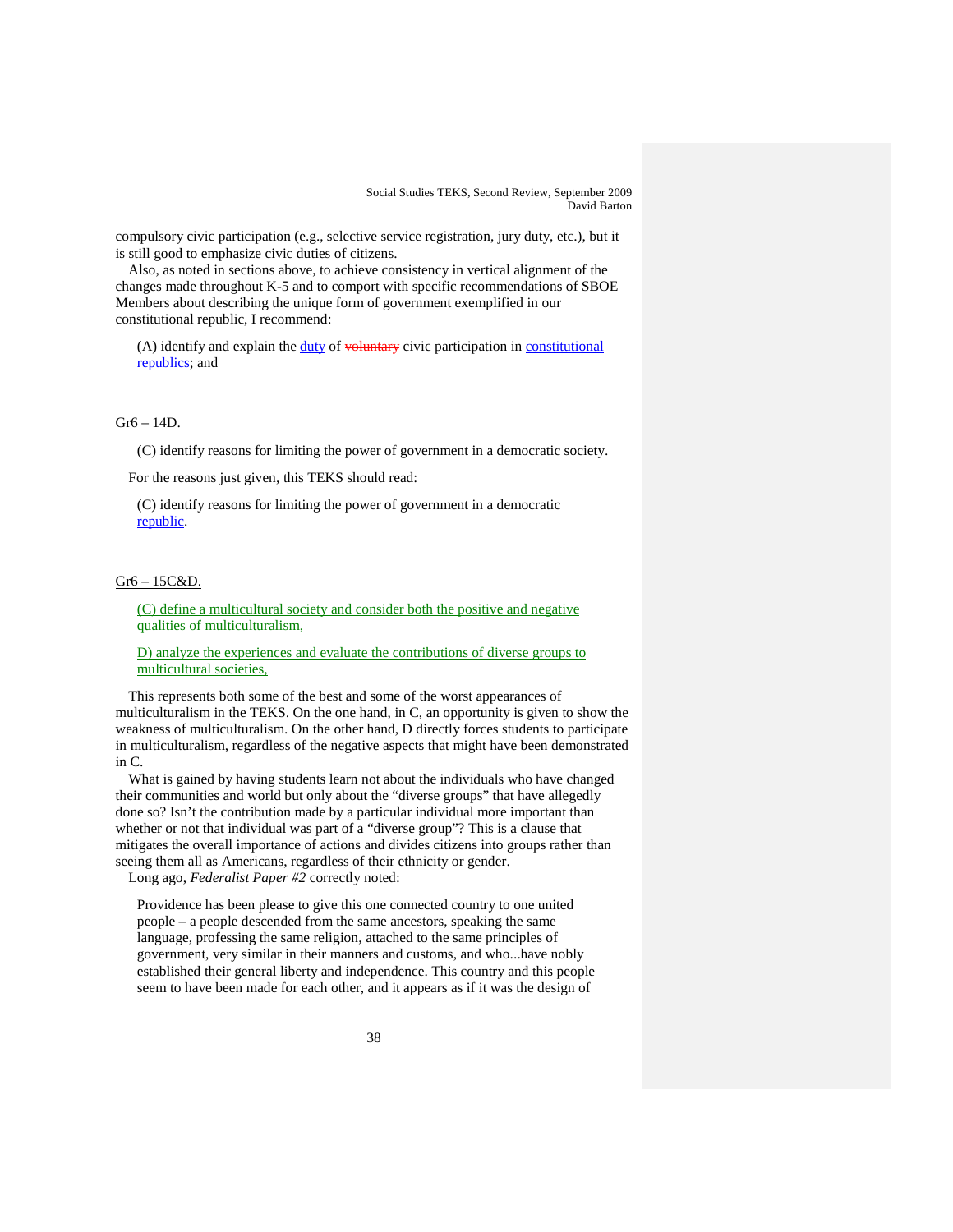Providence that an inheritance so proper and convenient for a band of brethren united to each other by the strongest ties should never be split into a number of unsocial, jealous, and alien sovereignties.

We must not allow *e pluribus unum* (out of many, one) to become *e unum pluribus* (out of one, many); therefore, the emphasis on dividing ourselves into groups should be resisted throughout the TEKS, with an emphasis instead being placed on what unites us and makes us a common people (although definitely not a people of uniform conformity). As Abraham Lincoln wisely noted in his famous Springfield, Illinois, June 16, 1858 speech (quoting from what Jesus had long before said): "A house divided against itself cannot stand." This is as true today as it was 2,000 years ago, and 150 years ago. Don't let the social studies TEKS become a mechanism for building a divided house.

TEKS C might be allowed to remain, but TEKS D should definitely be removed.

# Gr6 -16C.

(C) analyze the efforts and activities institutions use to sustain themselves over time such as compulsory education developing an informed citizenry or religions using monumental architecture to transcend time

American institutions have not sustained themselves through compulsory education; in fact, in the four centuries of American education, compulsory education is relatively recent. American civic institutions sustained themselves through a virtuous and educated citizenry (refer to the many quotes from the Framers about this subject that were provided in the first review). A solid education – not compulsory education – is what was implemented to sustain American institutions; that education included public schools, common schools, home schools, Old Field schools, private schools, tutorial schools, parochial schools, Dame Schools, and even self-education. (Incidentally, from a statistical standpoint, during the time that America has implemented compulsory education, we have gone from having the highest national literacy rate in the world to now being 62nd in the world – not a particularly shining record.) Additionally, using "compulsory education" suggests that only government-run public schools can sustain American institutions – a fact that American history disproves.

Therefore, I recommend:

(C) analyze the efforts and activities institutions use to sustain themselves over time such as having a virtuous and educated citizenry or religions using monumental architecture to transcend time

# Gr6 – 19B.

(19) Culture. The student understands the relationships among religion, philosophy, and culture. The student is expected to:

(B) explain the significance of religious holidays and observances such as and Easter, Ramadan, and Yom Kippur and Rosh Hashanah Diwali in selected various contemporary societies.

**Comment [A37]:** The examples include the key holiday from each of the five major religions (Diwali is celebrated in by some Buddhist sects as well, though there is no single, unifying Buddhist celebration).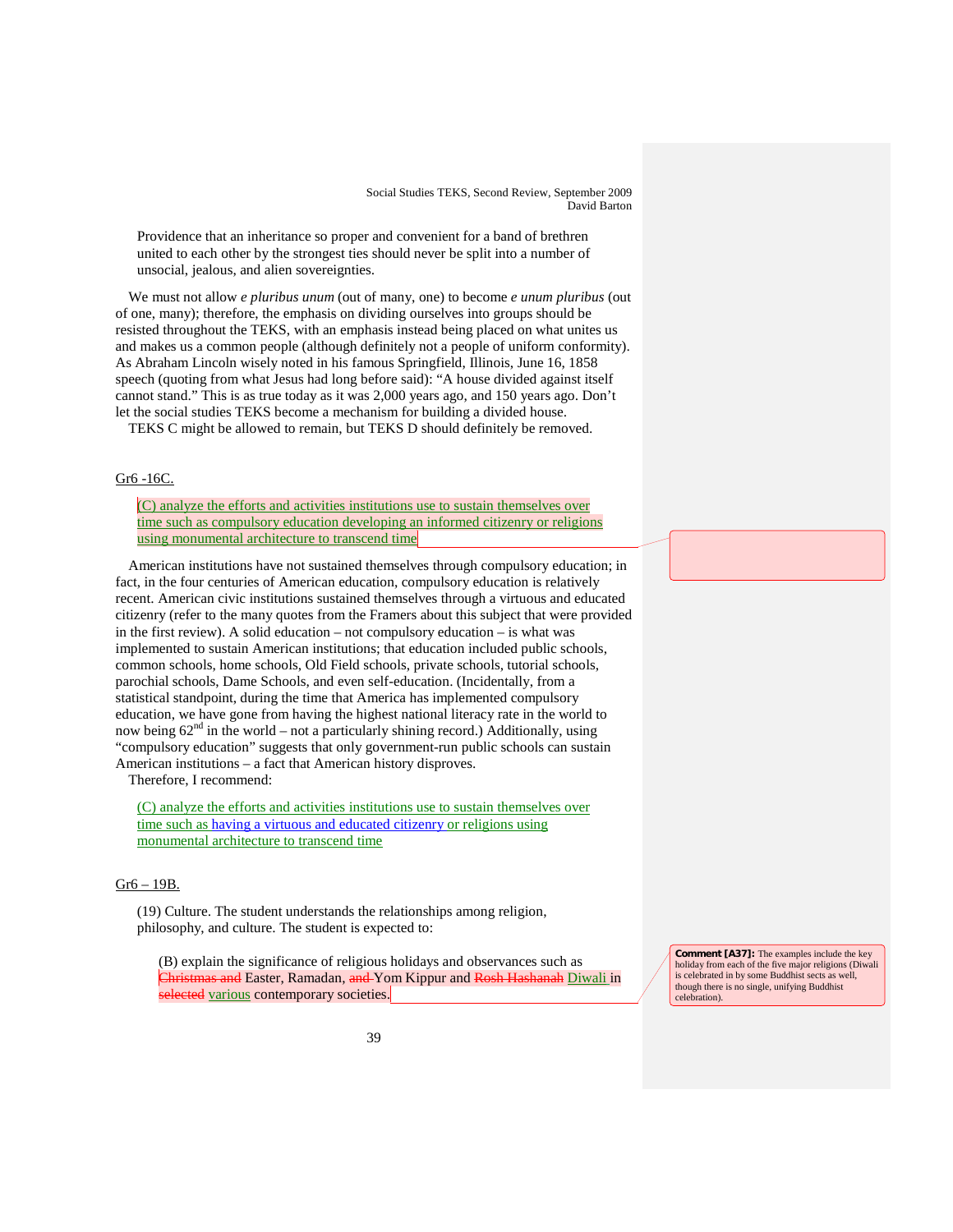Comment A96 in the TEKS (A37 in this document) explains that these are the primary holidays of the five major religions. However, to mention five religions and then mention five holidays ignores the Free-Market nature of America, even among religions. America is not equally divided among these five religions, with 20% of Americans adhering to each of these five religions. In America, under the Free-Market system, which we apply even to religions, some 73-88% of Americans have selected Christianity; 8-16% selected no religion; 1.6% selected Judaism; 1% selected Islam; 0.6% selected Hindu; and 0.6% selected Buddhism. The culture of America is not accurately reflected by pretending that all five religions have equal adherents. Therefore, to delete a prominent and popular holidays such as Christmas (and polls indicate that over 90% of Americans currently celebrate Christmas) or Rosh Hashanah simply because this TEKS has placed all religions into a quota system rather than the free market system is an inaccurate portrayal of America. Christmas and Rosh Hashanah both should be reinstated. To do so does not promote either Christianity or Judaism; rather, it simply acknowledges with accuracy the religious culture of America as it actually exists – that these holidays have been awarded their place in the culture by the people themselves (not to mention by the greeting card industry as well).

Therefore, I recommend:

(B) explain the significance of religious holidays and observances such as Christmas and Easter, Ramadan, and Yom Kippur and Rosh Hashanah, and Diwali in selected various contemporary societies.

# Gr6 – 22E.

(E) use standard grammar, spelling, sentence structure, and punctuation.

In TEKS such as Gr2 – a1, and Gr2 – 2D, the requirement for students to "measure calendar time by days, weeks, months, and years" was removed because, as Comment A1 in those TEKS noted, this "information is covered under math standards." They rightly recognized that this was a history, not a math course.

Similarly, the TEKS above is clearly an English/Language Arts TEKS, not a history/geography TEKS. It should be removed for the same reasons that the math language was removed.

#### Seventh Grade

#### Gr7.

Constitution Day is required, by federal law, to be commemorated in public schools every year. Just as Celebrate Freedom Week has been inserted in each course and grade level, so, too, should Constitution Day be inserted in Seventh Grade (as it has been in other grades). Therefore, I recommend:

(0) identify Constitution Day as a celebration of American freedom;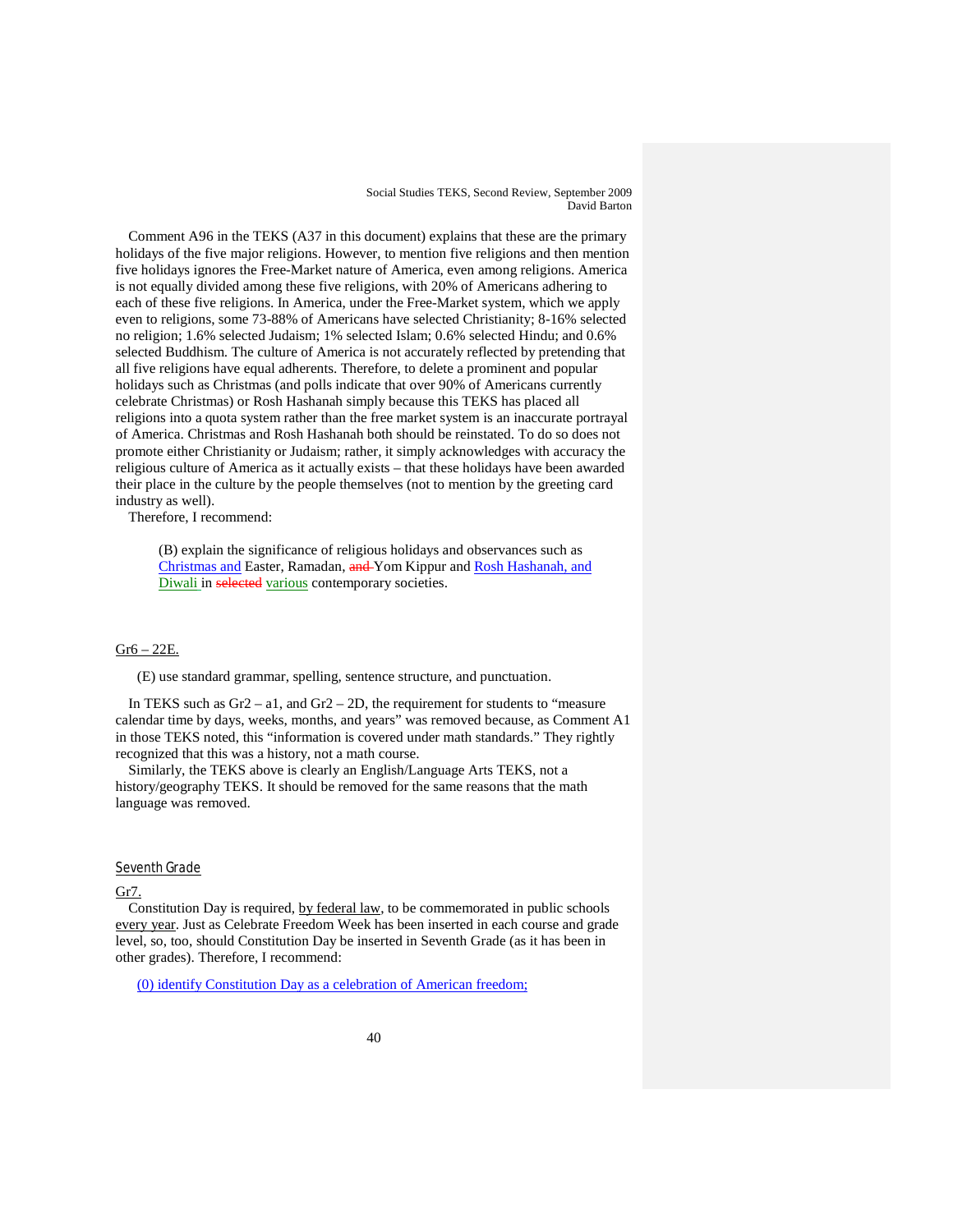Gr7.

TEKS in other grade levels stipulate:

(B) recite the Pledge of Allegiance to the United States Flag and the Pledge to the Texas Flag; and

The comment attached by the writing committee notes that reciting the pledges is required by state law. Therefore, this same TEKS should also be added to Seventh Grade.

# Gr7.

In the Third Grade, new TEKS (10 & 10A) stipulated:

(10) Government. The student understands important ideas in historic documents at various levels of government. The student is expected to:

(A) Identify the purposes of the Declaration of Independence and the United States Constitution including the Bill of Rights.

Comment A42 in those TEKS (A39 in this document) noted that this TEKS was added as "part of the [Texas state law] Celebrate Freedom mandate." It should therefore be included in the Seventh Grade as well. As indicated by that state law, the purpose of the Declaration, Constitution, and Bill of Rights is worthy of repeated study.

 $Gr7 - a1$ . Comment A1 in the TEKS (A40 in this document) states that changes have been made "which allows for more emphasis on contemporary Texas" is another verification of the trend that appears throughout the TEKS to replace traditional history with modern history – to move away from the study of the past and emphasize the study of the present.

Gr7 – 7C. Comment A28 in the TEKS (A41 in this document) similarly notes that the change is being made "in order to allow time for more current material."

Gr7 – 7E. Comment A31 in the TEKS (A42 in this document) also notes that "the change bolsters the modern content."

 $Gr7 - 8B$ . Comment A32 in the TEKS (A43 in this document) states that the change "modernizes the timeframe of the content."

Similarly, changes made and explained by Comments A35, 37, 38, 39 in the TEKS also declare that the change "modernizes the content to be covered" (and there are other similar references and explanations, such as in Comment A54 in Gr7 – 20C, etc.).

As was demonstrated through the statistics presented by expert reviewers in the first round, national testings affirm that students clearly have not shown a mastery of even the most basic historical information, yet the trend in the TEKS is to spend even less time on the very items which need more time.

The reports of the Intercollegiate Studies Institute (ISI), as well as those from the National Endowment for the Humanities, the Colonial Williamsburg Charter Society, the

**Comment [A38]:** BSG-Adherence to State law requiring pledges each day

**Comment [A40]:** BSG&CRS-The previous list of eras is inconsistent with the proposed list which allows for more emphasis on contemporary Texas.

**Comment [A39]:** BSG&ER-This is also part of

the Celebrate Freedom Mandate.

**Comment [A41]:** BSG-In order to allow time for more current material, the verb was lowered while still maintaining a moderate level of understanding. The such as statement is intended to provide a diverse group of examples.

**Comment [A42]:** BSG, CRS, & ER-CRS I B (3) - The change bolsters the modern content with a broad spectrum of examples for use.

**Comment [A43]:** BSG&CRS- CRS (I B (1) and III A (1)) - The change further aligns the document with the CRS and modernizes the timeframe of content.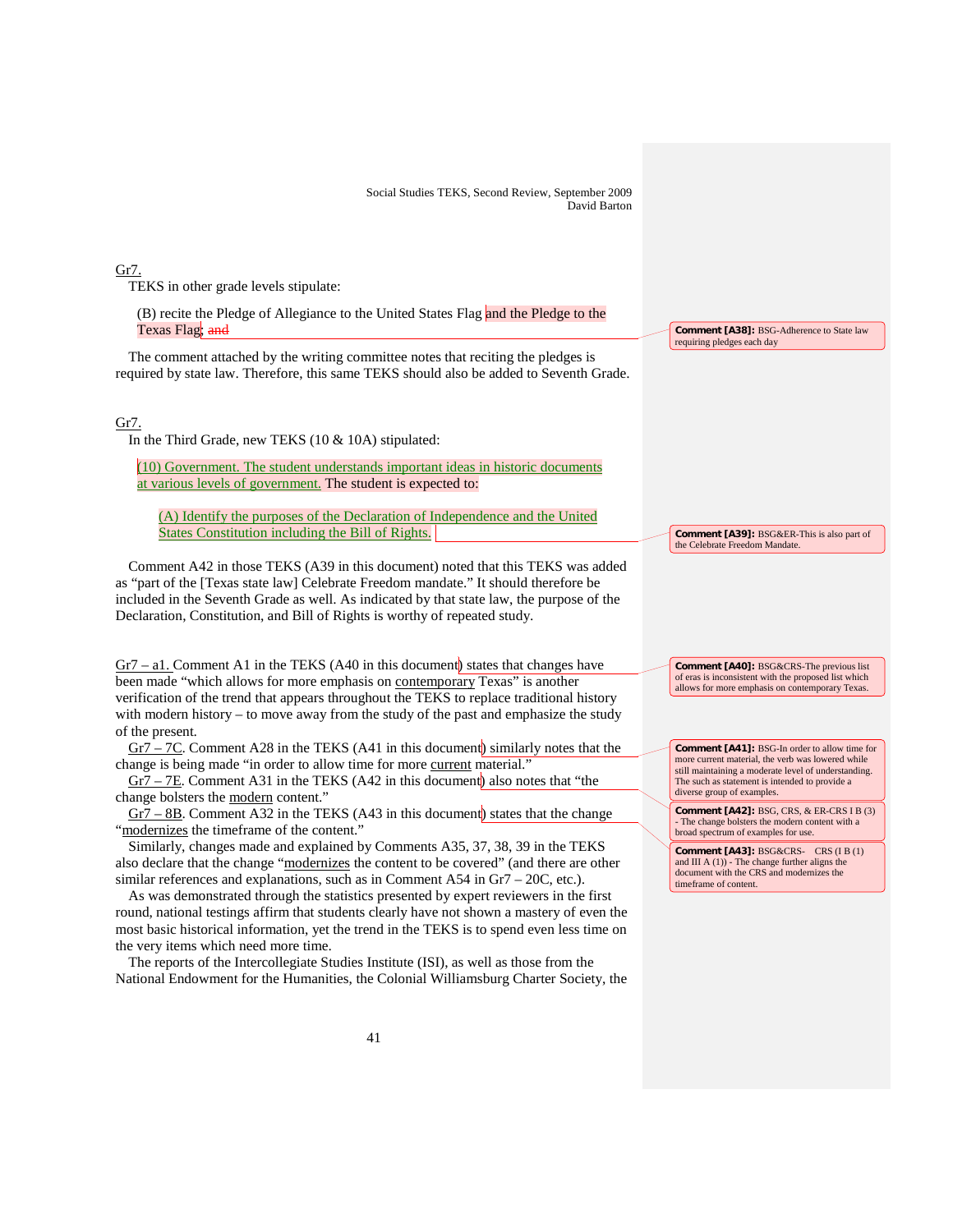U. S. Capitol Historical Society, the American Council of Trustees and Alumni, the U. S. Department of Education, the *American School Board Journal*, and others, all affirm the appalling and alarming deficiency in what should be elemental knowledge. Representative of their findings on history:

- $\triangleright$  More students thought Ulysses S. Grant rather than George Washington led the troops at Valley Forge
- One-third thought the Magna Carta was what the Pilgrims signed on the Mayflower
- $\triangleright$  One-half failed to recognize Patrick Henry as the man who said, "Give me liberty" or give me death!"
- $\geq 40$  percent thought the Constitutional Convention of 1787 produced the Emancipation Proclamation

Representative of their findings on government:

- $\geq$  49 percent could not identify the three branches of government
- $\triangleright$  Only 54 percent could identify a description of the free-enterprise system
- $\triangleright$  Less than 15 percent could name the fundamental freedoms protected by the First Amendment
- $\triangleright$  Nearly 60 percent could not name even one of the 19 presidential cabinet level departments and only 4 percent of Americans could name as many as 5

Yet despite these shocking numbers, the TEKS apparently will spend even less time on these apparent areas of deficiency.

It may be expected that the trend to move away from the past and replace it with the present will further diminish student history knowledge and scores; this trend should be rejected in the TEKS.

# $Gr7 - a1$ .

(1) In Grade 7, students study the history of Texas from early times to the present. Content is presented with more depth and breadth than in Grade 4. Students examine the full scope of Texas history.

This TEKS states that students will study Texas history "from early times" and examine "the full scope of Texas history." However, numerous TEKS throughout the seventh grade remove examination of the  $16<sup>th</sup>$ ,  $17<sup>th</sup>$ , and  $18<sup>th</sup>$  centuries, focusing instead on the  $19<sup>th</sup>$ ,  $20<sup>th</sup>$ , and  $21<sup>st</sup>$  centuries. Consider how much of Texas history is removed by eliminating study of the  $16<sup>th</sup> - 18<sup>th</sup>$  centuries in efforts to "modernize" history – it essentially change eliminates considering the effects in the time period coverning two of the six flags over Texas.

(8) (A) create and interpret thematic maps, graphs, charts, models, and databases representing various aspects of Texas during the  $19<sup>th</sup>$ , and  $20th$  and  $21<sup>st</sup>$  centuries; and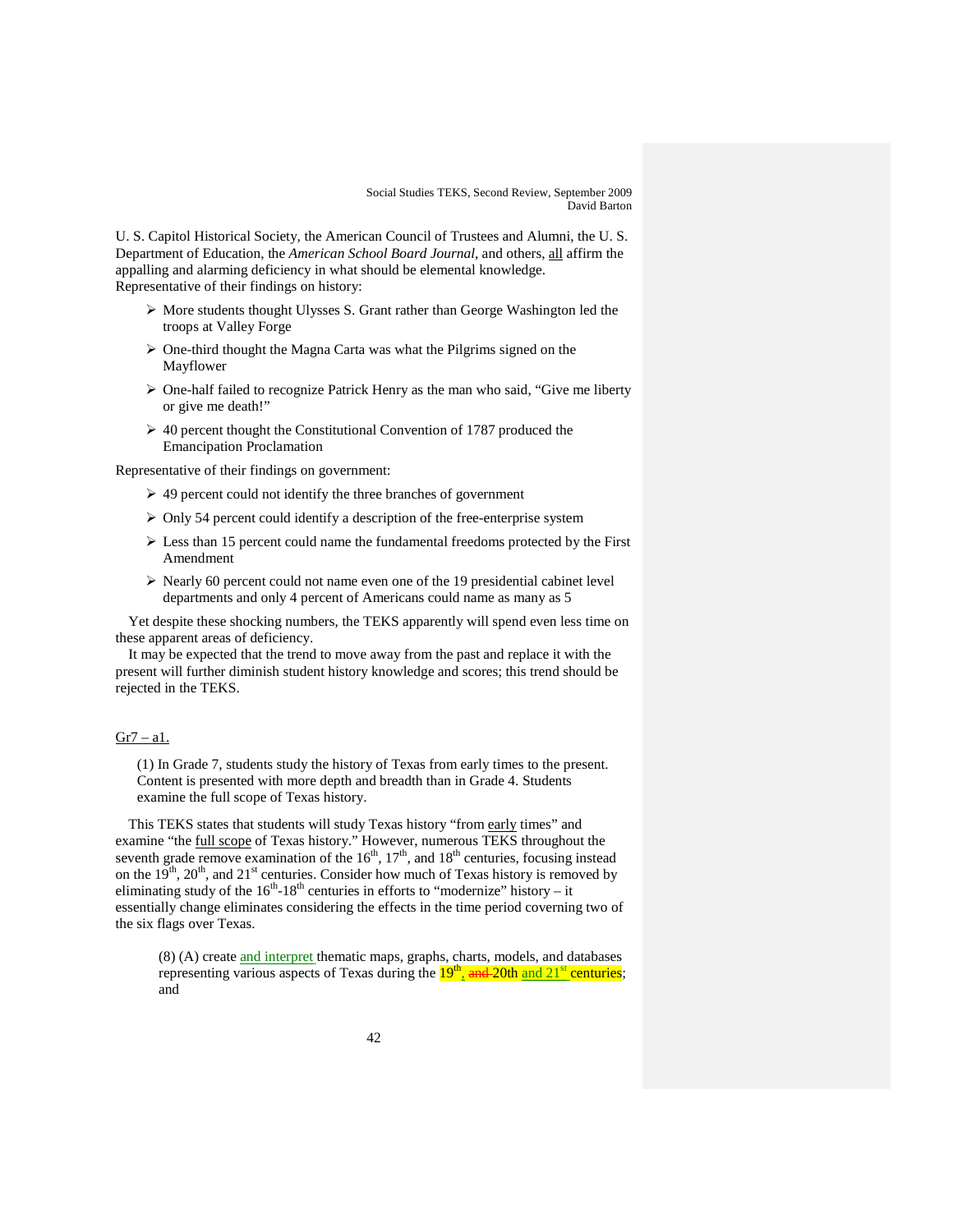(8) (B) pose and answer questions about analyze and interpret geographic distributions and patterns in Texas during the  $19<sup>th</sup>$  and  $20th$  and  $21<sup>st</sup>$  centuries.

(9) (A) locate the Mountains and Basins, Great Plains, North Central Plains, and Coastal Plains places and regions and places of importance in Texas during the 19<sup>th</sup>, and 20th and 21<sup>st</sup> centuries; such as major cities, rivers, natural and historic landmarks, political and cultural regions, and local points of interest

(10) Geography. The student understands the effects of the interaction between humans and the environment in Texas during the  $19<sup>th</sup>_{1}$  and  $20th$  and  $21<sup>st</sup>$  centuries. The student is expected to:

(11) Geography. The student understands the characteristics, distribution, and migration of population in Texas in the  $19<sup>th</sup>$  and 20th and 21<sup>st</sup> centuries. The student is expected to:

(B) analyze how immigration and migration to Texas in the  $19<sup>th</sup>$ <sub>a</sub> and  $20th$  and  $21<sup>st</sup>$ centuries have influenced Texas;

Clearly, these TEKS do not study Texas history "from early times" and examine "the full scope of Texas history"; they should be changed.

#### $Gr7 - a4,13B$

(a)(4) The content, as appropriate for the grade level or course, enables students to understand the importance of patriotism, function in a free enterprise (capitalistic, free market) society

(13)(B) analyze the impact of economic **phenomena** concepts within the free enterprise (capitalistic, free market) system such as supply and demand, profit, government regulation, and world competition on the economy of Texas; and

By including the terms capitalism and free-market as synonyms for free-enterprise, perhaps it is time to consider the merits of a point concerning capitalism raised by a Jewish economist. See the full explanation in "Comment D: Free Enterprise and Capitalism" on p. 7 above. Therefore, I recommend:

(a)(4) The content, as appropriate for the grade level or course, enables students to understand the importance of patriotism, function in a free enterprise (free market, ethical capitalism) society

(13)(B) analyze the impact of economic **phenomena** concepts within the free enterprise (free market, ethical capitalism) system such as supply and demand, profit, government regulation, and world competition on the economy of Texas; and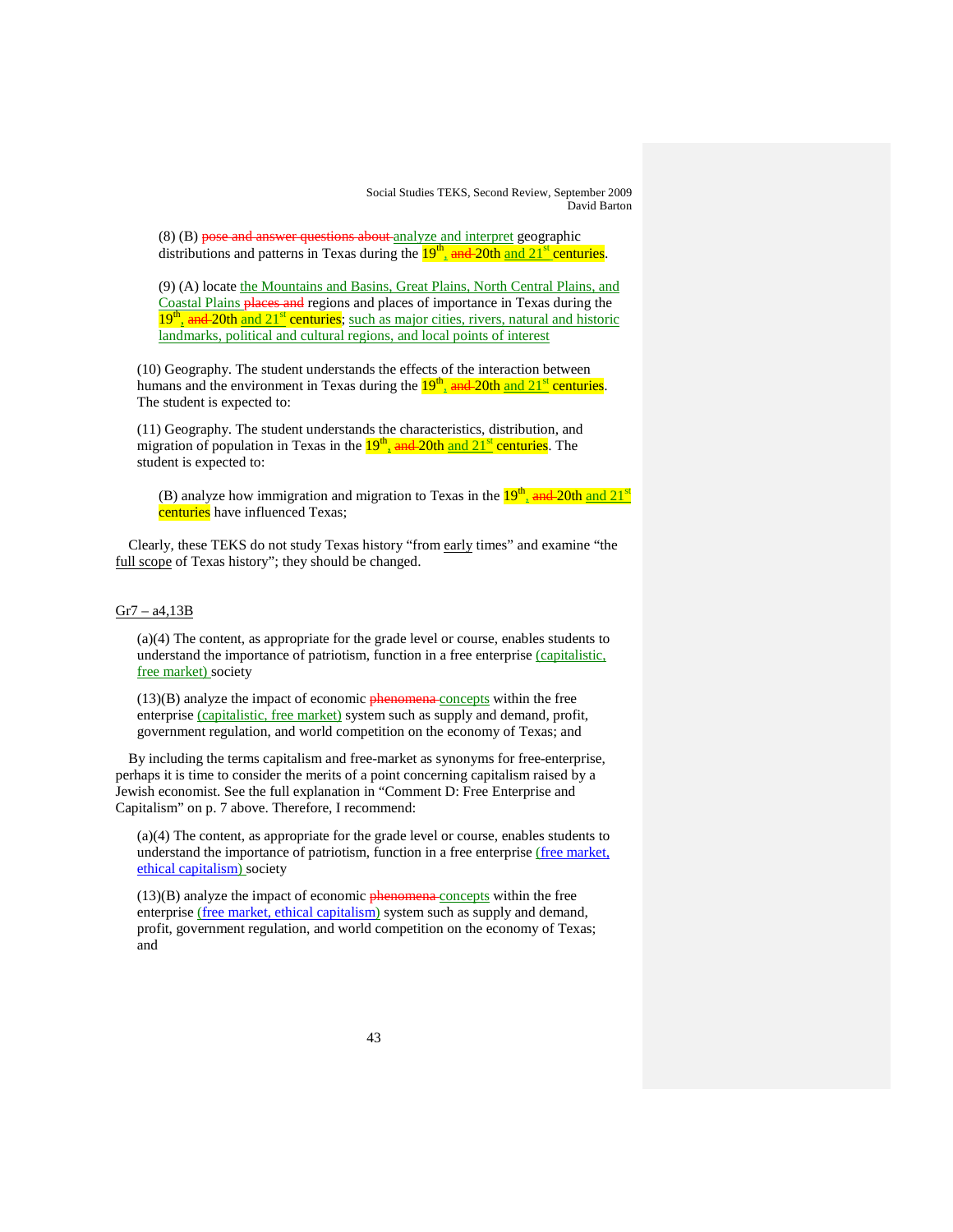#### $Gr7 - 1A.$

(A) identify the major eras in Texas history, and describe their defining characteristics, and explain why historians divide the past into eras including Natural Texas and its People; Age of Contact; Spanish Colonial; Mexican National; Revolution and Republic; Early Statehood; Texas in the Civil War and Reconstruction; Cotton, Cattle and Boxcars; Age of Oil; Texas in the Great Depression and World War II; Civil Rights and Conservatism; and Contemporary Texas;

The part of this TEKS stating: "explain why historians divide the past into eras, including . . ." is misfocused. It irrelevant why historians divide the past into these specific eras (and it will also be noted by referring to the 1998 TEKS that the titles of these Eras are quite different from the TEKS of 11 years). It seems to have become a common practice for an historian to write a paper and then propose, based on his own reasoning, that a new title be given to an Era. Are we asking students to explain why these periods have different names than they did 11 years ago? – why "historians" made the changes they did over the past decade?

It is indeed useful to ask students to explain why the past is divided into particular Eras, but not why historians make these specific divisions (and re-divisions). In short, the current TEKS makes the ever-vacillating reasoning of historians the object of study rather than history itself.

Therefore, I recommend:

(A) identify the major eras in Texas history, and describe their defining characteristics, and explain eras from the past, including Natural Texas and its People; Age of Contact; Spanish Colonial; Mexican National; Revolution and Republic; Early Statehood; Texas in the Civil War and Reconstruction; Cotton, Cattle and Boxcars; Age of Oil; Texas in the Great Depression and World War II; Civil Rights and Conservatism; and Contemporary Texas;

#### $Gr7 - 6C$ .

(C) identify significant individuals, events, and issues from Reconstruction through the beginning of the 20th century, including the effects of the growth of railroads and contributions of James Hogg; and

This TEKS places some emphasis on Reconstruction, but nowhere in the TEKS is there any mention made of the numerous black leaders elected during Reconstruction. In fact, 42 black leaders were elected to the Texas Legislature during Reconstruction – a significant accomplishment in Texas politics but completely unacknowledged.

(For a very interesting short piece on this, go to the Texas Handbook Online article at [http://www.tshaonline.org/handbook/online/articles/AA/wmafr.html.](http://www.tshaonline.org/handbook/online/articles/AA/wmafr.html) There are many other interesting such articles in the Texas Handbook, but this is an excellent summary.)

Therefore, I recommend: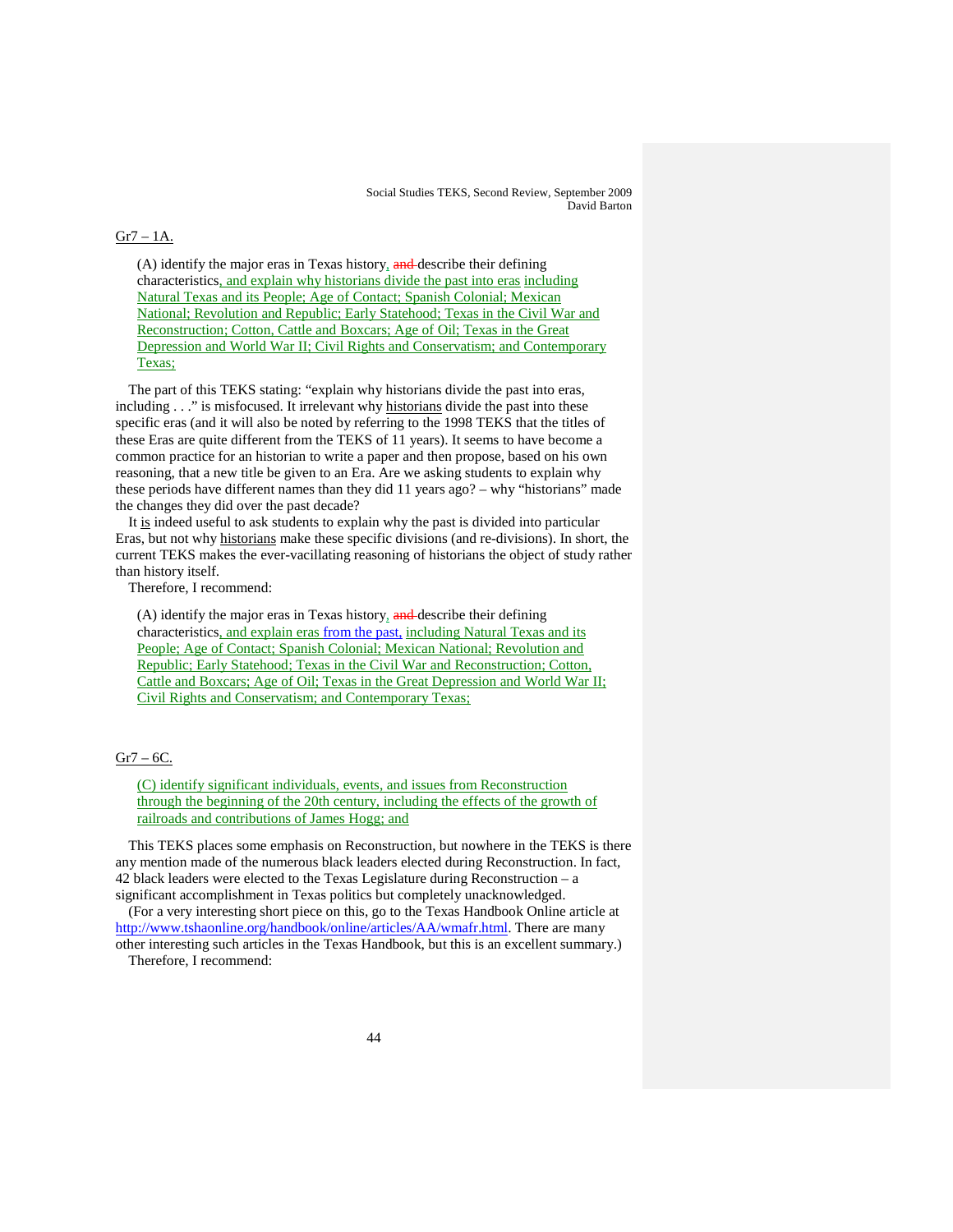(C) identify significant individuals, events, and issues from Reconstruction through the beginning of the 20th century, including black legislative leaders such as George T. Ruby, Matthew Gaines, Norris Wright Cuney, and Robert L. Smith, and the effects of the growth of railroads and contributions of James Hogg; and

# Gr7 – 13B.

(B) analyze the impact of economic **phenomena** concepts within the free enterprise (capitalistic, free market) system such as supply and demand, profit, government regulation, and world competition on the economy of Texas; and

By limiting competition to "world competition," it ignores competition that the Texas economy faces from other states (e.g., Wyoming and Ohio in coal production, Oklahoma and Louisiana in natural gas production, California and Washington in computer technology, Nebraska and Kansas in cattle production, etc.) and even from the new fad of American government-owned (i.e., taken over) corporations and businesses in the insurance, investing, real estate, and auto production industries. By deleting the word "world," students can study all sources of competition that affect the economy of Texas.

Therefore, I recommend:

(B) analyze the impact of economic phenomena-concepts within the free enterprise (capitalistic, free market) system such as supply and demand, profit, government regulation, and world competition on the economy of Texas; and

# Gr7 – 16,17,17B.

(16) Citizenship. The student understands the rights and responsibilities of Texas citizens in a democratic society. The student is expected to:

(17) Citizenship. The student understands the importance of the expression of different points of view in a democratic society. The student is expected to:

(B) describe the importance of free speech and press in a democratic society; and

(18) Citizenship. The student understands the importance of effective leadership in a democratic society. The student is expected to:

While Comment A47 in the TEKS (A44 in this document) states that "'democratic society' more closely aligns vertically with language used at other grade levels," such is not the case. Throughout the levels preceding and succeeding this grade, the committee writers frequently changed "democratic society" to "democratic republic"; that same change should be made here.

Therefore, I recommend:

(16) Citizenship. The student understands the rights and responsibilities of Texas citizens in a democratic republic. The student is expected to: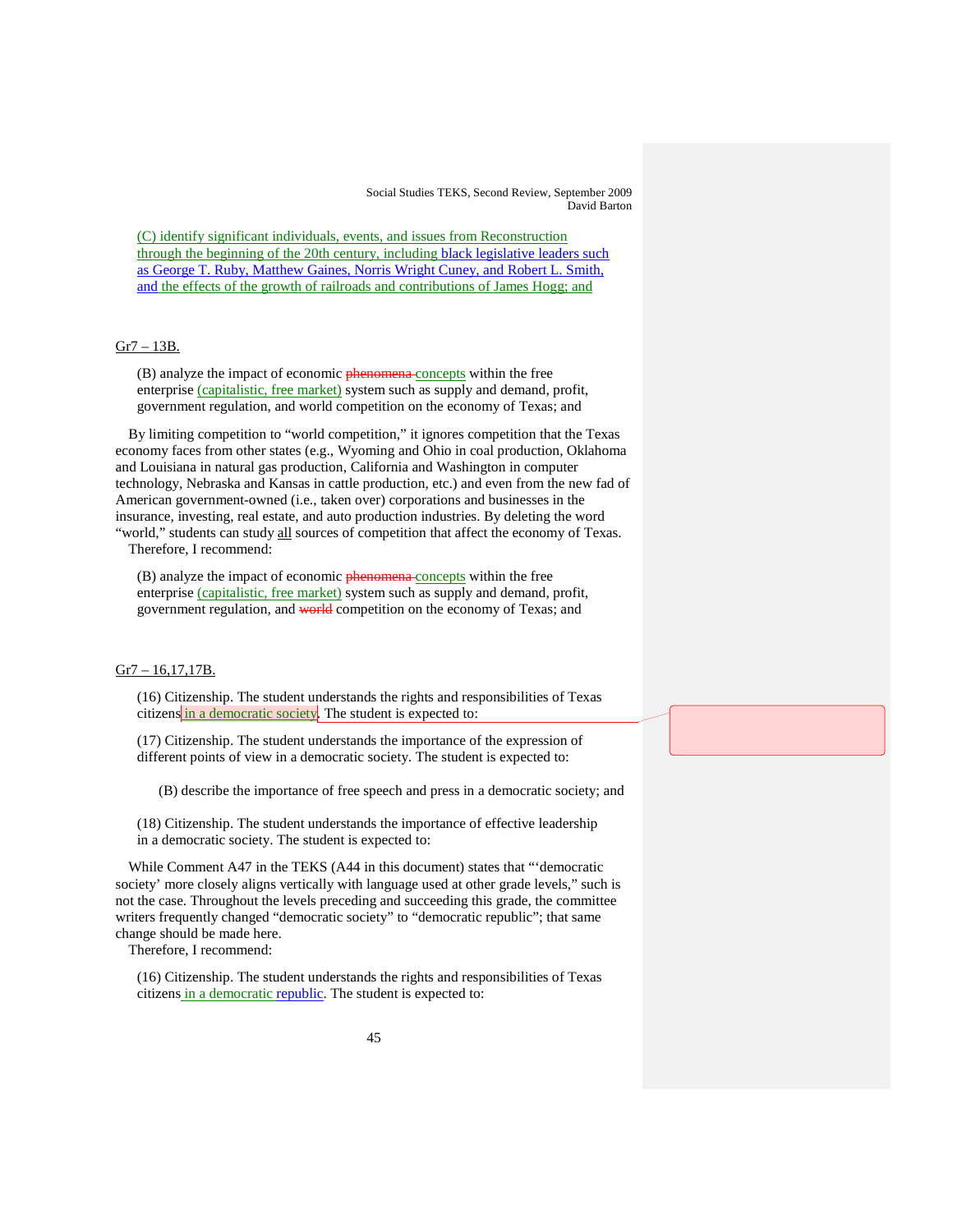(17) Citizenship. The student understands the importance of the expression of different points of view in a democratic republic. The student is expected to:

(B) describe the importance of free speech and press in a democratic republic; and

(18) Citizenship. The student understands the importance of effective leadership in a democratic **republic**. The student is expected to:

This change will create consistency in the vertical alignment and will also comport with the recommendation of expert reviewers as well as the explicit instructions from the TEA and SBOE given in the Broad Strokes Guidance, instructing writing committee members to insert "republic" throughout the TEKS to preserve an accurate description of America

# Gr7 – 16A&B

(16) Citizenship. The student understands the rights and responsibilities of Texas citizens in a democratic society. The student is expected to:

(A) summarize the rights guaranteed in the Texas Bill of Rights explain and analyze civic responsibilities of Texas citizens and the importance of civic participation; and

(B) identify civic responsibilities of Texas citizens.

As explained above in Gr6 – 14A&B, and on the basis of those historical quotes on the reciprocal relationship between rights and duties, I therefore recommend:

(16) Citizenship. The student understands the rights and duties of Texas citizens in a democratic society. The student is expected to:

(A) summarize the rights guaranteed in the Texas Bill of Rights explain and analyze civic responsibilities of Texas citizens and the duty of civic participation; and

(B) identify civic **duties** of Texas citizens.

# $Gr7 - 16A$ .

(A) summarize the rights guaranteed in the Texas Bill of Rights explain and analyze civic responsibilities of Texas citizens and the importance of civic participation; and

Two points:

**Comment [A45]:** BSG&ER-The level of the expectation is raised with an emphasis on active citizenship.

**Comment [A46]:** BSG&ER-The level of the expectation is raised with an emphasis on active citizenship.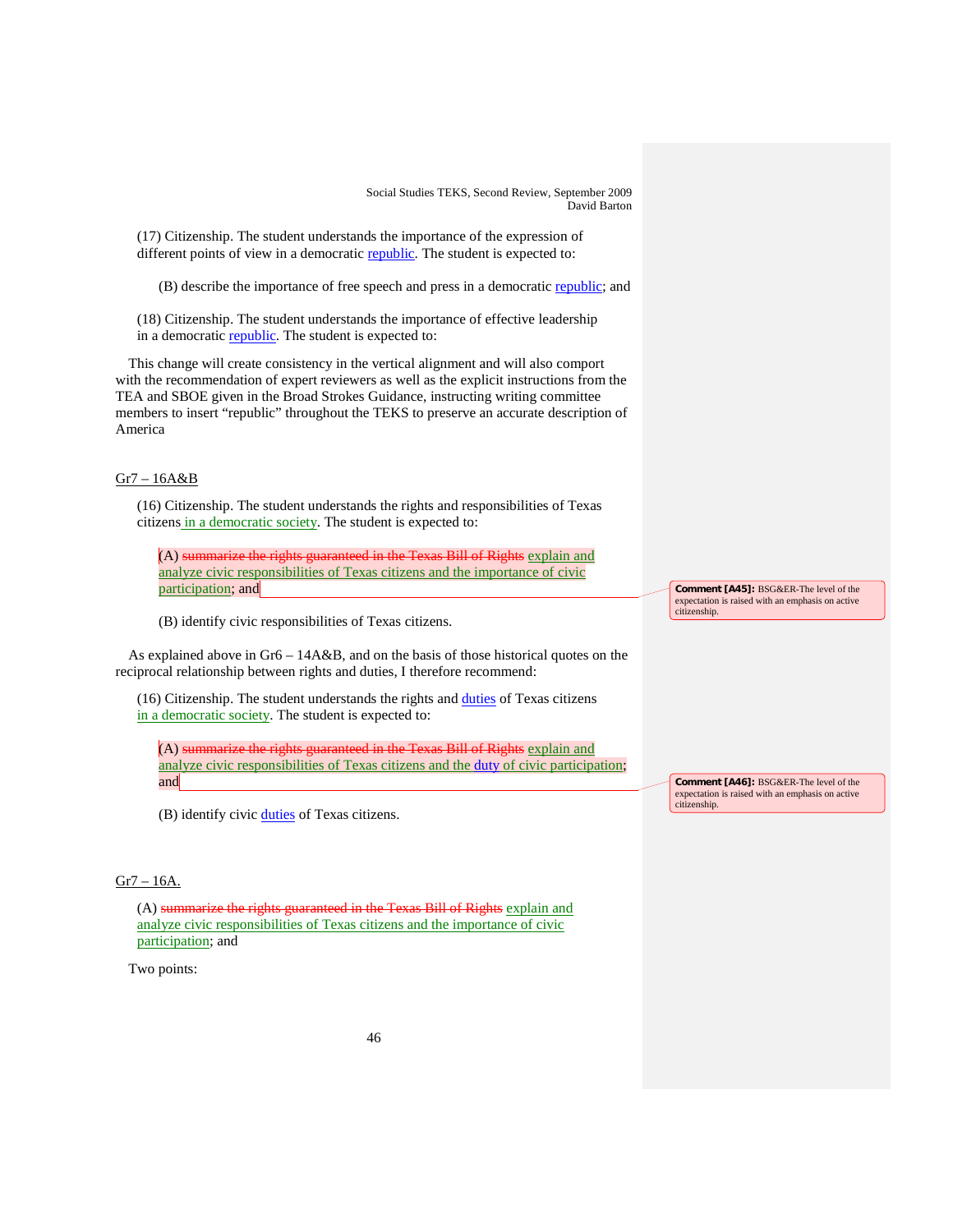1. Why remove a study of the Texas Bill of Rights? It was the only reference to that important document in the entire TEKS and should remain.

2. Change "importance" to "duty" in order to maintain a stress on the necessity of participatory citizenship.

(A) summarize the rights guaranteed in the Texas Bill of Rights and explain and analyze civic responsibilities of Texas citizens and the duty of civic participation; and

## Gr7 – 18B.

(B) analyze-identify the contributions of Texas leaders such as James A. Baker III, Henry B. González, Phil Gramm Kay Bailey Hutchison , Barbara Jordan, and Sam Rayburn.

Kay Bailey Hutchinson should be removed from this section for the same reason given in Gr4 – 18C (i.e., she is in the middle of an active career; all the other specifically named leaders have finished their careers and the full record has thus been written; it may be another 11 years until the next TEKS are written and as noted by Teddy Roosevelt permanently enshrining a political leader with an unfinished career is not appropriate; etc.). Sen. Hutchinson will be covered in the much broader and non-specific TEKS A immediately above where she now appears; that TEKS states:

(A) identify the leadership qualities of elected and appointed leaders of Texas, past and present, including Texans who have been President of the United States;

Because Senator Hutchinson is a present elected leader from Texas and will be covered in TEKS A; she should be deleted from TEKS B. Phil Gramm or Dick Armey is a better replacement; both have finished their political careers and the historical record on them is therefore written.

Therefore, I recommend:

(B) analyze-identify the contributions of Texas leaders such as James A. Baker III, Henry B. González, Dick Armey [or Phil Gramm], Kay Bailey Hutchison, Barbara Jordan, and Sam Rayburn.

#### Gr7 – 22B.

(B) use standard grammar, spelling, sentence structure, and punctuation.

In Gr2 – a1, and Gr2 – 2D, the TEKS requiring students to "measure calendar time by days, weeks, months, and years" was removed because, as Comment A1 in those TEKS noted, "this "information is covered under math standards." They rightly recognized that this was a history, not a math course.

Similarly, the TEKS above is clearly an English/Language Arts TEKS, not a history/geography TEKS. It should be removed for the same reasons that the math language was removed.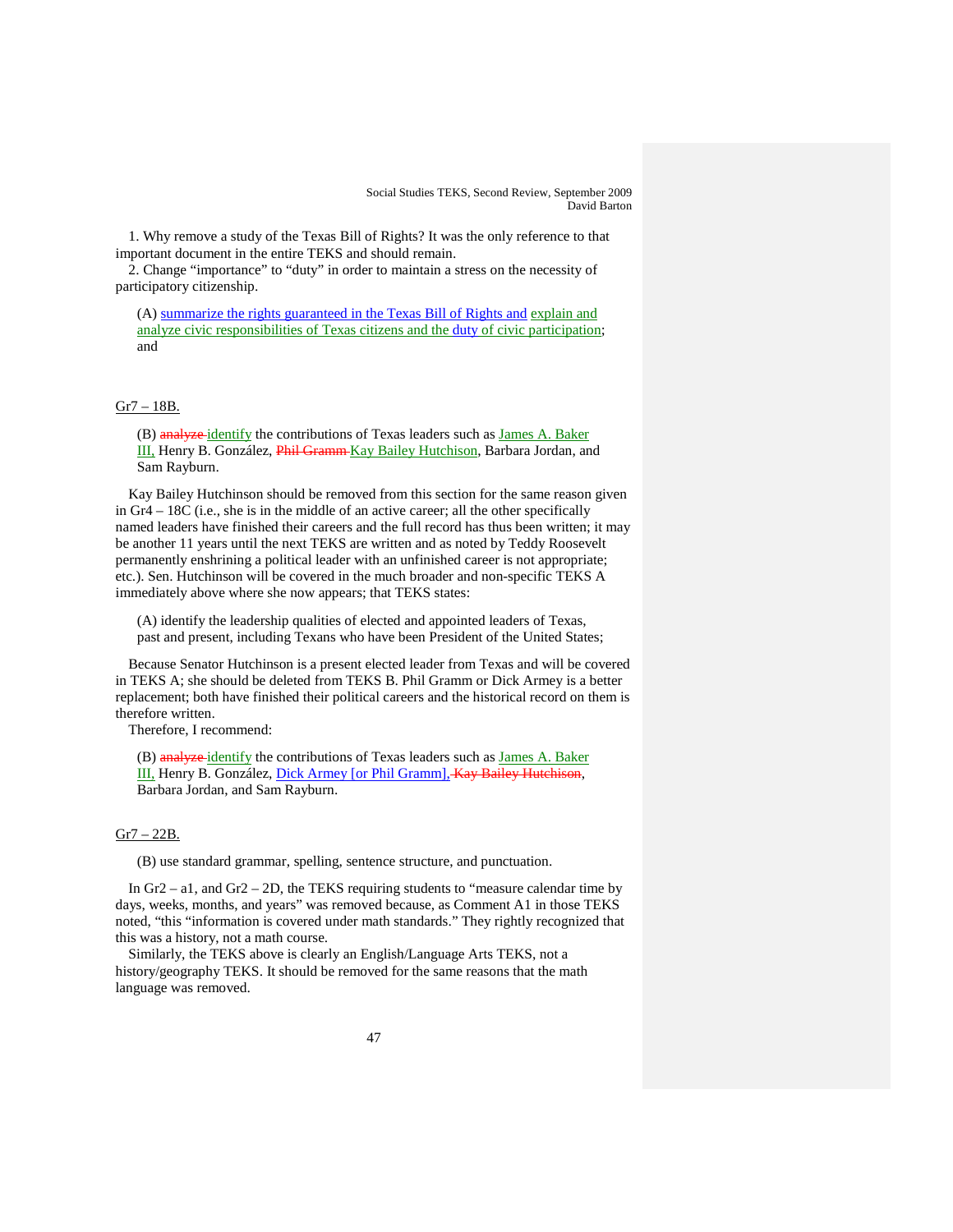### Eighth Grade

Gr8.

Constitution Day is required, by federal law, to be commemorated in public schools every year. Just as Celebrate Freedom Week has been inserted in each course and grade level, so, too, should Constitution Day be inserted in Eighth Grade (as it has been in other grades). Therefore, I recommend:

(0) identify Constitution Day as a celebration of American freedom;

#### $Gr8 - a$ .

The section on Celebrate Freedom Week was missing from the Eighth Grade but appears in all previous grades. Since it is required by state law to be celebrated every year from Grades 3-12, it should be inserted here.

#### Instruction During Celebrate Freedom Week

Each social studies class shall include, during Celebrate Freedom Week as provided under Texas Education Code, §29.907, or during another full school week as determined by the board of trustees of a school district, appropriate instruction concerning the intent, meaning, and importance of the Declaration of Independence and the United States Constitution, including the Bill of Rights, in their historical contexts. The study of the Declaration of Independence must include the study of the relationship of the ideas expressed in that document to subsequent American history, including the relationship of its ideas to the rich diversity of our people as a nation of immigrants, the American Revolution, the formulation of the United States Constitution, and the abolitionist movement, which led to the Emancipation Proclamation and the women's suffrage movement.

#### Recitation during Celebrate Freedom Week

(1) Each school district shall require that, during Celebrate Freedom Week or other week of instruction prescribed under subsection (a) of this section, students in Grades 3-12 study and recite the following text: "We hold these Truths to be self-evident, that all Men are created equal, that they are endowed by their Creator with certain unalienable Rights, that among these are Life, Liberty and the Pursuit of Happiness – That to secure these Rights, Governments are instituted among Men, deriving their just Powers from the Consent of the Governed."

# Gr8.

TEKS in other grade levels stipulate: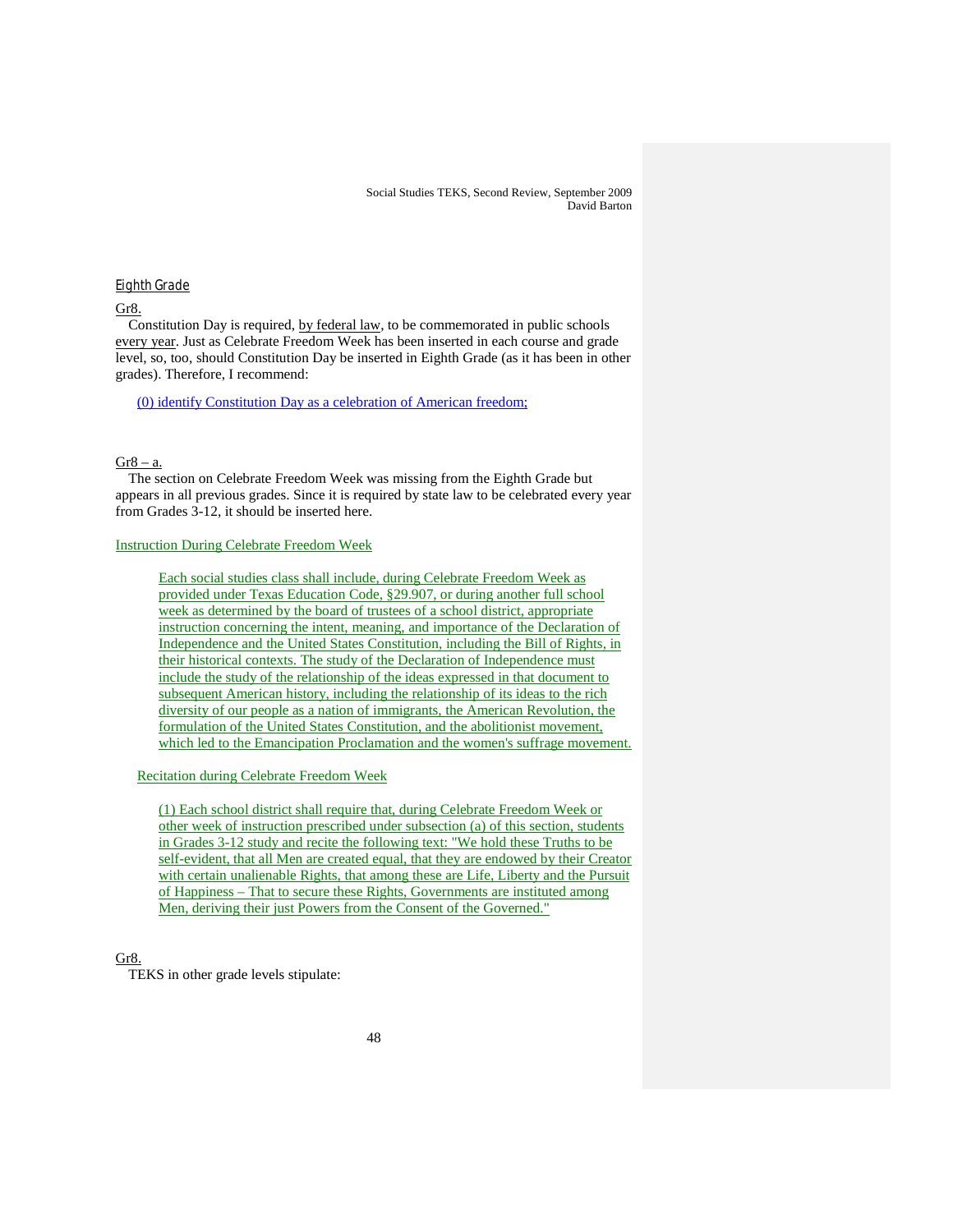(B) recite the Pledge of Allegiance to the United States Flag and the Pledge to the Texas Flag; and

The comment attached by the writing committee notes that reciting the pledges is required by state law. Therefore, this same TEKS should also be added to the Eighth Grade.

# Gr8.

In the Third Grade, new TEKS (10 & 10A) stipulated:

(10) Government. The student understands important ideas in historic documents at various levels of government. The student is expected to:

(A) Identify the purposes of the Declaration of Independence and the United States Constitution including the Bill of Rights.

Comment A42 in those TEKS (A48 in this document) noted that this TEKS was added as "part of the [Texas state law] Celebrate Freedom mandate." It should therefore be included in the Eighth Grade as well. As indicated by that state law, the purpose of the Declaration, Constitution, and Bill of Rights is worthy of repeated study.

### Gr8 – a1,22,22B,23

(1) Students evaluate the impact of Supreme Court cases and major reform movements of the 19th century and examine the rights and responsibilities of citizens of the United States as well as the importance of effective leadership in a democratic society.

(22) Citizenship. The student understands the importance of the expression of different points of view in a democratic society. The student is expected to:

(B) describe the importance of free speech and press in a democratic society; and

(23) Citizenship. The student understands the importance of effective leadership in a democratic society. The student is expected to:

In order to produce a consistency in the vertical alignment with other grades above and below the Eighth Grade (which changed "democratic society" to "democratic republic"), the same change should be made here. That change will also comport with the recommendation of expert reviewers as well as the explicit instructions from the TEA and SBOE Members given in the Broad Strokes Guidance, instructing writing committee members to insert "republic" throughout the TEKS in order to preserve an accurate description of America.

Therefore, I recommend:

**Comment [A47]:** BSG-Adherence to State law requiring pledges each day

**Comment [A48]:** BSG&ER-This is also part of the Celebrate Freedom Mandate.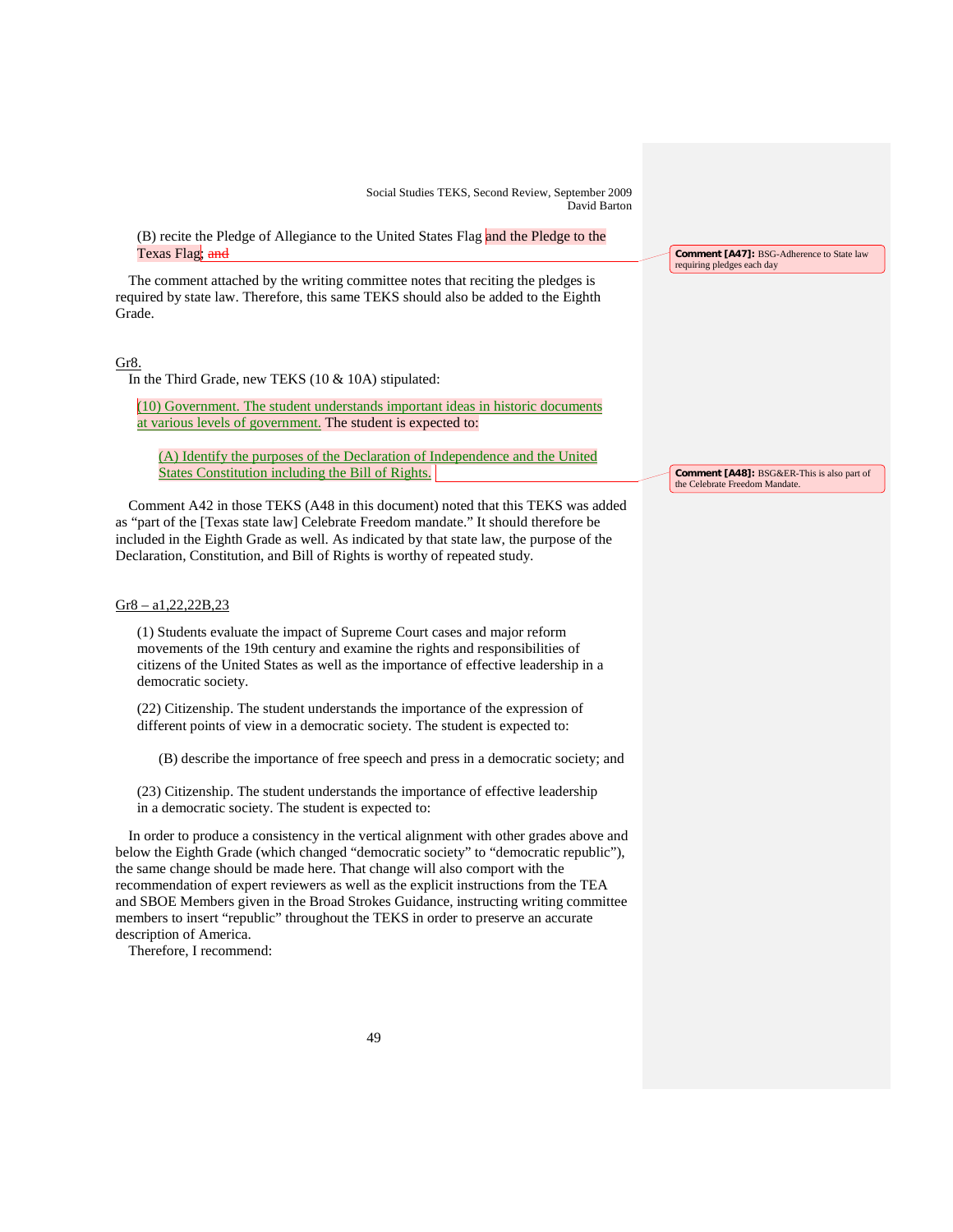(1) Students evaluate the impact of Supreme Court cases and major reform movements of the 19th century and examine the rights and responsibilities of citizens of the United States as well as the importance of effective leadership in a democratic republic.

(22) Citizenship. The student understands the importance of the expression of different points of view in a democratic republic. The student is expected to:

(B) describe the importance of free speech and press in a democratic republic; and

(23) Citizenship. The student understands the importance of effective leadership in a democratic **republic**. The student is expected to:

# Gr8 – 1A.

(A) identify the major eras in U.S. history through 1877 including colonization, revolution, creation and ratification of the Constitution, early Republic, Age of Jackson, westward expansion, reform movements, sectionalism, Civil War and Reconstruction and describe their defining characteristics;

While it is important to understand eras of American history, the insertion of the Age of Jackson is surprising. While there are some books by that title (e.g., Harry Frankel: The Jackson Period in American History, 1946), the traditional lists of periods of American history do not include any such period with that title. Lists of the periods of American history are provided by numerous credible history groups, including the Library of Congress ([http://www.americaslibrary.gov/cgi-bin/page.cgi/jb\)](http://www.americaslibrary.gov/cgi-bin/page.cgi/jb), universities such as CUNY and GMU [\(http://historymatters.gmu.edu/browse/wwwhistory/\)](http://historymatters.gmu.edu/browse/wwwhistory/), and other notable history sites [\(http://www.u-s-history.com/pages/eras.html;](http://www.u-s-history.com/pages/eras.html)

[http://www.besthistorysites.net/USHistory\\_Periods.shtml\)](http://www.besthistorysites.net/USHistory_Periods.shtml). None of them lists a period of the Age of Jackson – or any period even close to such a title. The traditional periods listed include:

- $\triangleright$  Pre-Columbian
- Exploration & Discovery
- Colonial
- $\triangleright$  Independence & Constitution
- $\triangleright$  New Nation/Young Republic/Era of Good Feelings
- Westward Expansion, Sectionalism, and Slavery
- $\triangleright$  Civil War
- > Reconstruction
- $\triangleright$  Industrial Revolution, Gilded Age, and Reform
- Great War & Jazz Age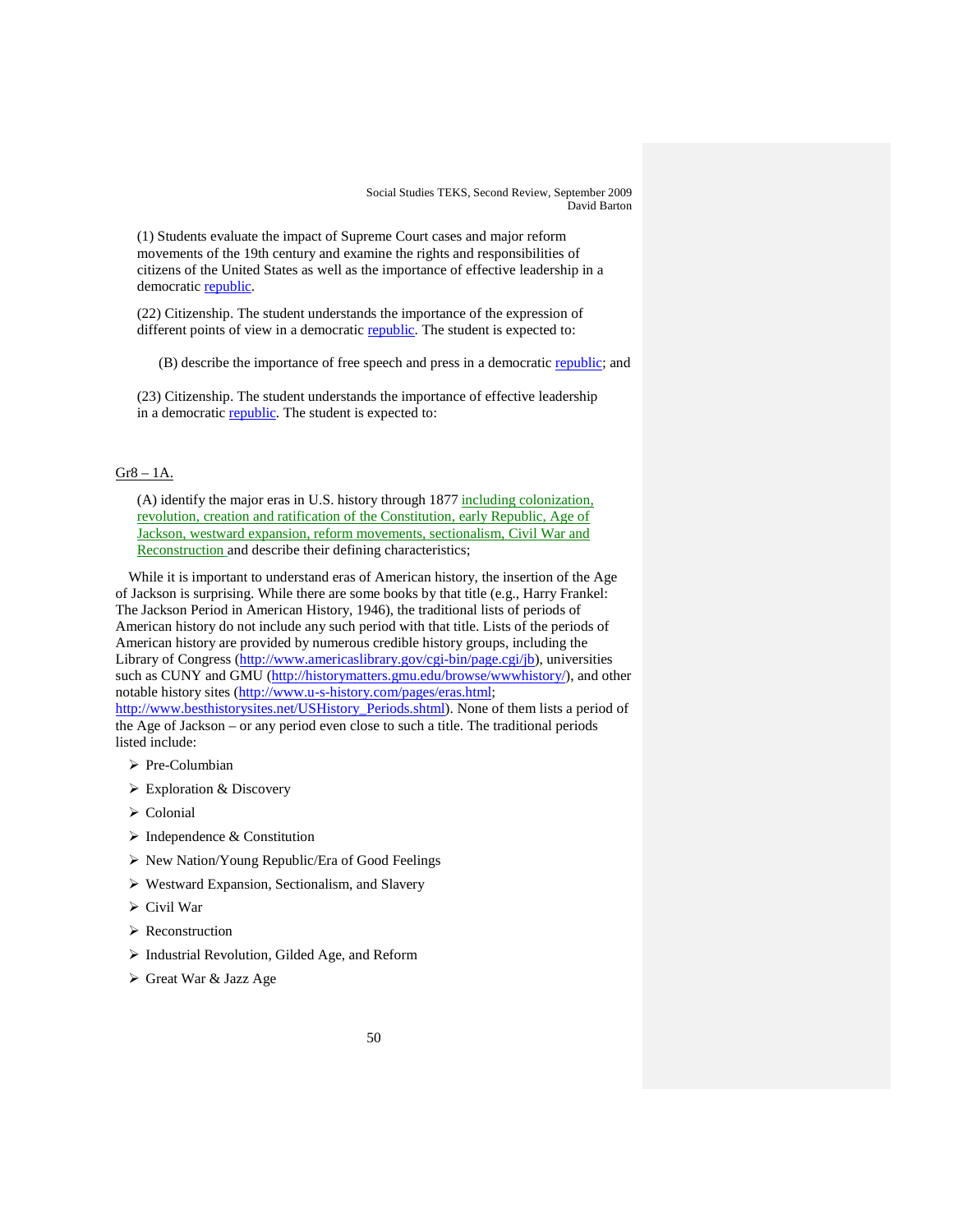- $\triangleright$  Depression & World War II
- The Cold War, Vietnam Era, and the Countercultural Revolution
- Reagan Revolution and the end of the Cold War
- Modern Era

The closest periods that encompass the "Age of Jackson" would be the close of the Era of Good Feelings and the middle of the Rise of Sectionalism. Let's stay with the traditional periods and not introduce period names that are not customary in traditional student history and social studies endeavors; I recommend to delete "Age of Jackson."

#### $Gr8 - 1C$ .

(C) explain the significance of the following dates:  $1607$ ,  $\boxed{1620}$ , 1776, 1787, 1803, and 1861-1865.

The addition of the year 1620 is laudable, but to note only four dates from 1607-1787 should have absolutely no meaning for students. It certainly explains nothing of how American government came to be, for American government and identity came as the result of a series of notable events. By using only the dates 1607, 1620, 1776, and 1787, it is absolutely impossible to show how American government arrived at maturity or what what produced American Exceptionalism or where its unique ideas were obtained.

Therefore, on the basis of the explanation in "Comment B3: Governmental History" on p. 4 , I recommend:

(C) explain the significance of the following dates: 1607, 1619, 1620, 1638, 1641, 1643, 1650, 1754, 1776, 1778 (1781), 1780, 1787, 1789, 1803, and 1861-1865.

# Gr8 – 3C.

(C) describe how religion contributed to the growth of representative government in the American colonies.

There are very specific and very significant items that should be delineated here. For example, religion in America produced the first written civil documents of governance – something distinctly different from the European experience. Not only did the Pilgrims draft the first written government document in the New World but religious leaders created the model of using written documents of governance, including the first written constitution (by the Rev. Thomas Hooker in 1638, the Fundamental Orders of Connecticut) and the first written bill of rights (by the Rev. Nathaniel Ward in 1641 with the Massachusetts Body of Liberties).

It was also religion – and more specifically, religious leaders – who instituted representative government in America. For example, the Pilgrims' pastor, John Robinson, specifically charged them to elect civil leaders who would not only seek the "common good" but who would also eliminate special privileges and status between governors and the governed – a radical departure from what was customary in Europe and England at

**Comment [A49]:** Added to emphasize the establishment of the Plymouth colony and signing of the Mayflower Compact.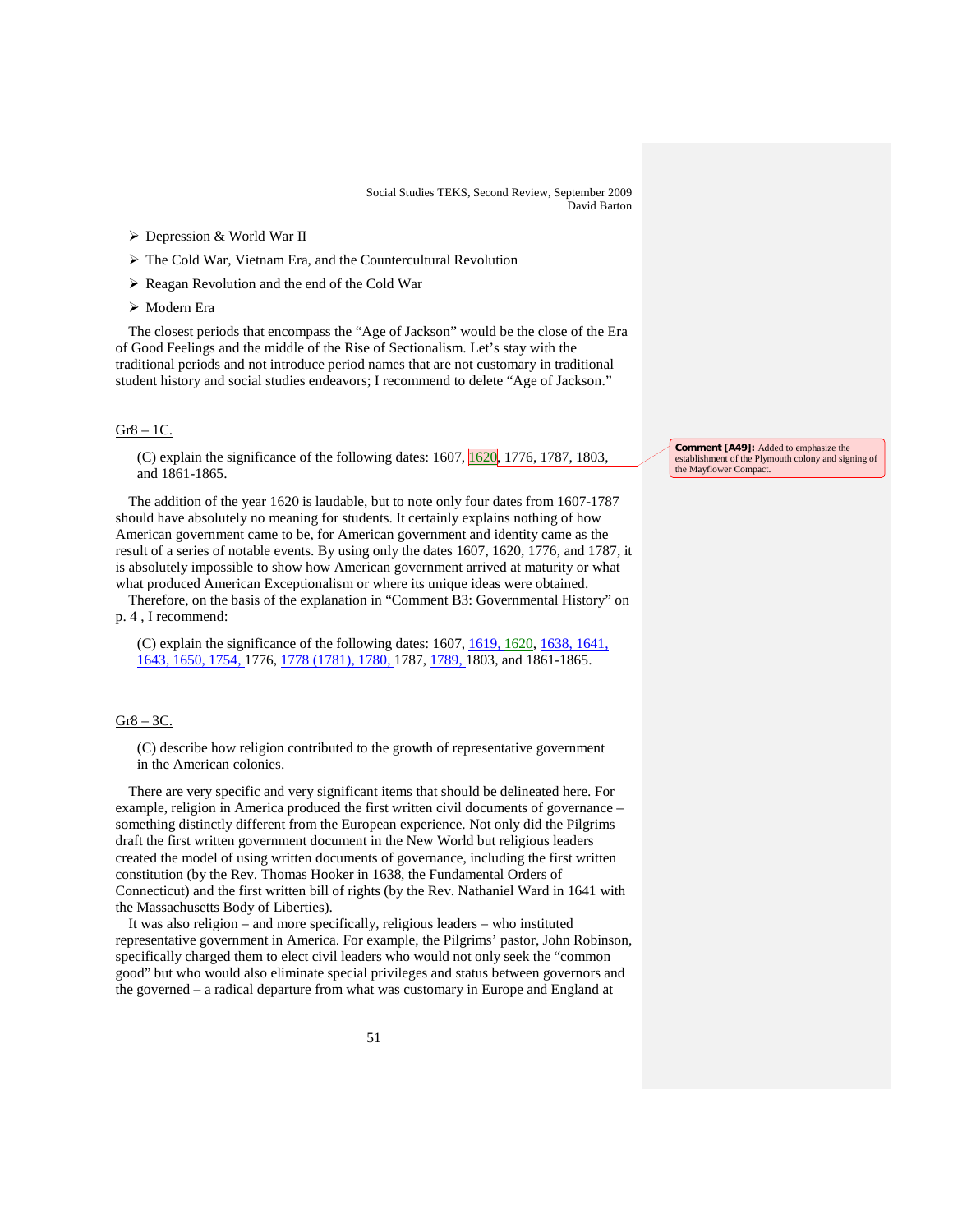that time; the Pilgrims therefore instituted annual civil elections. Similarly, the Rev. Hooker established annual elections in Connecticut, the Rev. Roger Williams instituted annual elections in Rhode Island, the Rev. William Penn established annual elections in Jersey and Pennsylvania, etc. Annual elections by the people were unknown in Europe and were first fully established in America by religious leaders and ministers.

Furthermore, when European hierarchy attempted to limit elections or invoke their position as crown-appointees to accrue to themselves greater power, it was the ministers who led the people in resistance against them, demanding a return to the terms of their written documents of governance. For example, when crown-appointed Governor Edmund Andros tried to seize the charters of Rhode Island, Connecticut, and Massachusetts and revoke their representative governments, opposition to Andros' plan was led by the Revs. Samuel Willard, Increase Mather, and especially the Rev. John Wise. Wise was even imprisoned by Andros for his resistance but he remained an unflinching voice for freedom, penning in 1710 and 1717 two works forcefully asserting that democracy was God's ordained government in both Church and State, thus causing historians to title him "The Founder of American Democracy."

When Governor Berkley refused to recognize Virginia's self-government, Quaker minister William Edmundson and the Rev. Thomas Harrison led the opposition; and when Governor Thomas Hutchinson ignored the elected Massachusetts legislature, the Rev. Dr. Samuel Cooper led the opposition. A similar pattern was followed when Governor William Burnet dissolved the New Hampshire legislature, Governor Botetourt disbanded the Virginia House of Burgesses, Governor James Wright disbanded the Georgia Assembly, etc. Tyrannical civil leaders were regularly opposed by the clergy for attempting to reduce either civil or religious liberties.

The historical records were so clear that distinguished nineteenth-century historian Benson Lossing concluded that the . . .

preachers promulgated the doctrine of civil liberty – that the sovereign was amenable to the tribunal of public opinion and ought to conform in practice to the expressed will of the people. By degrees their pulpits became the tribunes of the common people; and on all occasions, the ministers were the bold asserters of that freedom which the American Revolution established.

(Annual elections continued for well over a century, and it was not until the 1780s that the notion of bi-annual elections was adopted according to the recommendations and writings of Fisher Ames – a ratifier of the Constitution and a framer of the Bill of Rights. Because bi-annual elections were regular and frequent – two traits to which the people had long grown accustomed and upon which they insisted – they were thus willing to make the change. Europe had, and still has, periodic elections, but not at set, fixed times as in America. In England, elections occur every four to six years, depending on the time fixed by the Prime Minister; in America, elections were not subject to individual leaders' decisions.)

Religion shaped the form of government in America and also its operations through initiating the use of written documents of government, written bills of rights, and frequent and regular elections of leaders by the people.

Additionally, while this specific TEKS stipulates an inquiry into how "representative government" was influenced by religion, the parliamentary "representative government"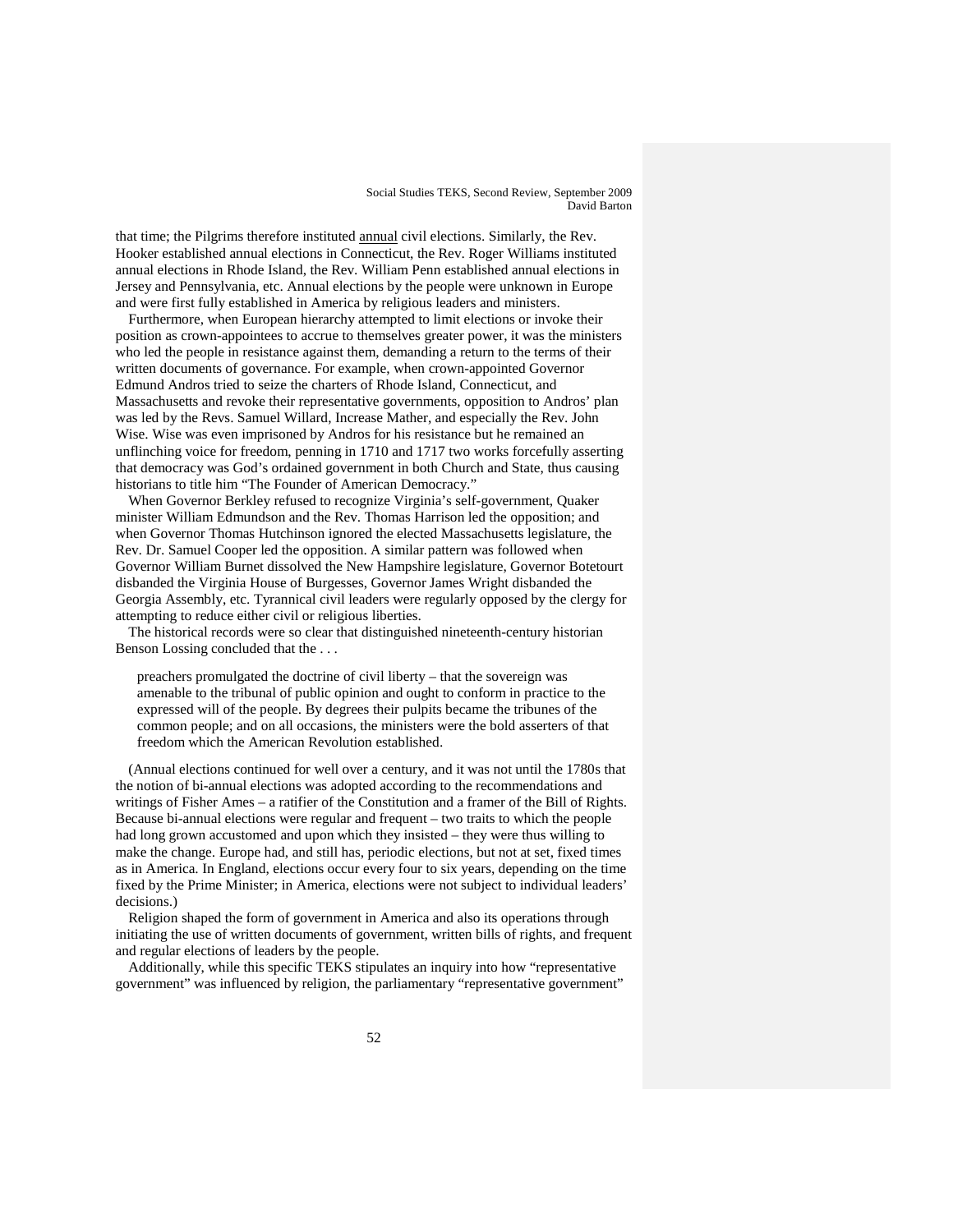system that dominated (and still dominates) Europe is certainly is not the same form of "representative government" as that instituted in America. Religion directly affected the specific form of "representative government" implemented in America.

Therefore, I recommend:

(C) describe how religion contributed to the growth and form of representative government in the American colonies, including the use of written documents of governance and frequent elections at regular and fixed intervals.

# $Gr8 - 4A$ .

(A) analyze causes of the American Revolution, *including the Proclamation of* 1763, mercantilism, lack of representation in Parliament, and British economic policies following the French and Indian War;

As an addendum to the TEKS just discussed above, the writings of the Founding Fathers certainly list "threats to religious liberty" as one of the leading causes of the American Revolution.

For example, John Adams explained that resistance to the King's plan to officially place an Anglican Bishop over all of America and thus make America a part of the stateestablished British Anglican Church "contributed, as much as any other cause, to arouse the attention of the common people and urge them to close thinking on the constitutional authority of Parliament over the Colonies." In fact, when the king heard of America's resistance to an appointed Anglican Bishop over all of America, he exclaimed in grave concern, "No bishop? Why, then, no King!" Patriot and statesman Arthur Lee of Virginia (a member of the Continental Congress, and brother of two signers of the Declaration) similar expressed that an Anglican bishop over America "threatened the subversion of both our civil and religious liberties." And Catholic signer of the Declaration Charles Carroll and Protestant signer of the Declaration Samuel Adams both explained that one of the primary reasons they entered into the American Revolution was to secure religious liberties and thus allow each American to chose their own faith (or lack thereof) rather than have a state-imposed religion. In fact, according to Carroll, this was a major motivation in the thinking of most of the Founding Fathers. As he succinctly declared:

To obtain religious as well as civil liberty I entered jealously into the Revolution, and observing the Christian religion divided into many sects, I founded the hope that no one would be so predominant as to become the religion of the State. That hope was thus early entertained, because all of them joined in the same cause, with few exceptions of individuals.

In short, because the desire to preserve religious liberties from the British attempt to create a nation religion was mentioned so frequently in the original writings of the Founding Fathers, I therefore recommend including this issue:

(A) analyze causes of the American Revolution, including the Proclamation of 1763, mercantilism, lack of representation in Parliament, British threats against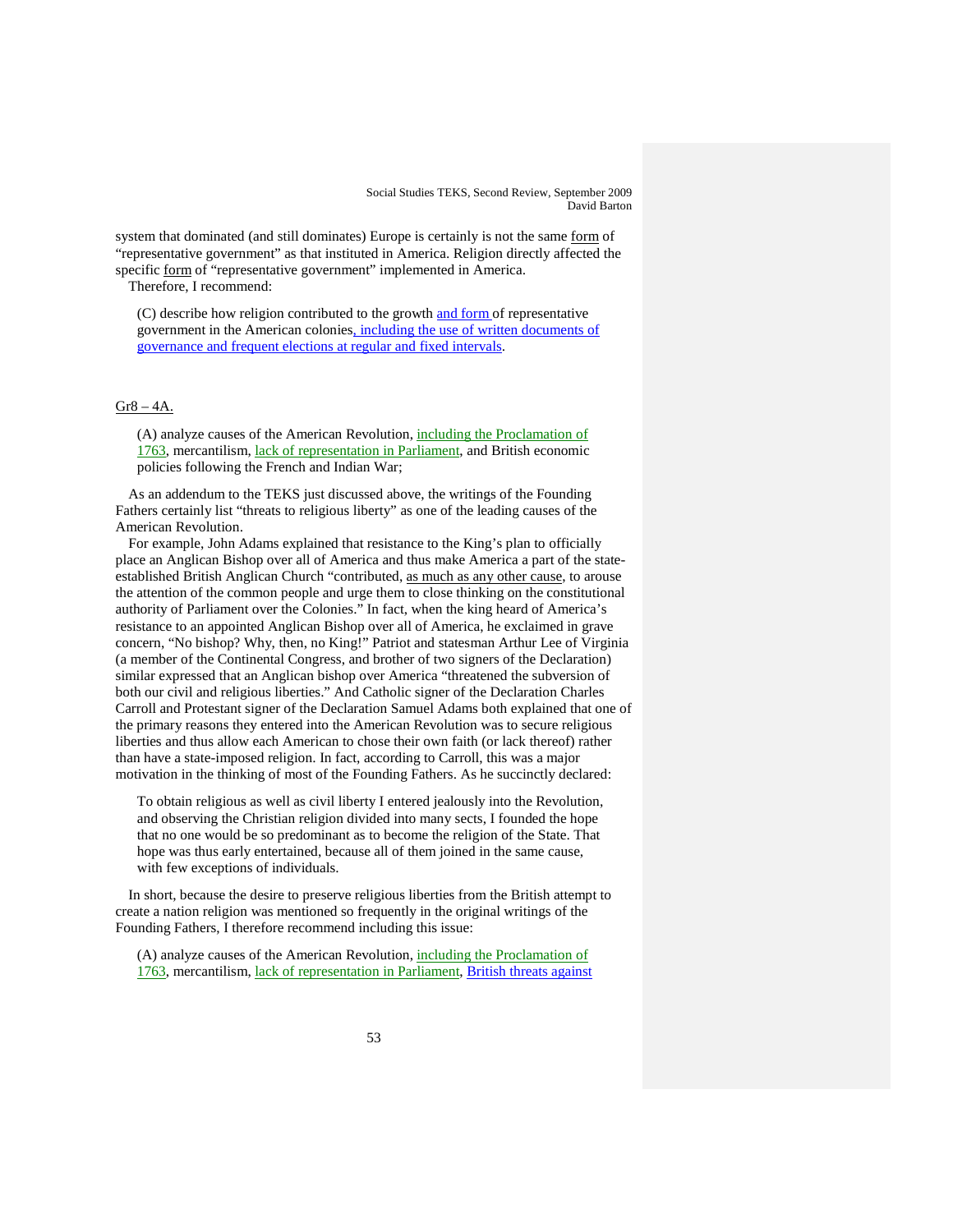religious liberty, and British economic policies following the French and Indian War;

As one final note, the Declaration of Independence lists the 27 grievances – or causes – of the American Revolution; 11 of those clauses list British attempts to limit America's representative government, but none of them allude even in the remotest manner to America having a "lack of representation in Parliament." They did object (on 11 occasions, or in 40% of the written grievances) to British interference with our elected governments here in America. Therefore, I recommend:

(A) analyze causes of the American Revolution, including the Proclamation of 1763, mercantilism, British interference with America's representative governments, British threats against religious liberty, and British economic policies following the French and Indian War;

#### $Gr8 - 4B$ .

(B) explain the roles played by significant individuals during the American Revolution, including *Abigail Adams*, John Adams, Samuel Adams, Benjamin Franklin, *Bernardo de Galvez*, King George III, *Patrick Henry*, Thomas Jefferson, the Marquis de Lafayette, Thomas Paine, and George Washington;

These are excellent additions, but a few others should be added.

For example, Bernado de Galvez represents an Hispanic who made notable contributions and so, too, did Francisco Saavedra, (While living inside British dominions, he worked closely with the French and Count de Grasse to help secure the ultimate military defeat of the British through the French Navy.)

Similarly, while the addition of Abigail Adams is excellent, either Mercy Otis Warren or Elizabeth Lewis should also be added to better represent the significant contributions made by women during the Revolution. For example, Elizabeth Lewis (wife of signer Francis Lewis) personally withstood the British attempt to wreck their house and plunder their property. The British therefore opened fire on her (a cannonball even passed between her firmly planted legs as she defiantly challenged the British troops) but she refused to budge. They eventually physically removed her, looted her belongings, and made her a prisoner of war. Refusing to feed her, other prisoners smuggled bread crumbs to her, but she eventually died as a result of her harsh treatment. She represents the courage and conviction that characterized so many of the women of the Revolution. And Mercy Otis Warren (called the "Conscience of the Revolution") was America's first female historian; the sister of a patriot and wife of another patriot, her experiences and leadership are quite different but nevertheless stellar. One of those two women should also be included with Abigail

Unfortunately, no black American has been included – but definitely should be. For example, no American was more decorated at the Battle of Bunker Hill than Peter Salem (who is pictured in John Trumbull's famous painting of the Battle of Bunker Hill). Similarly, the first black American elected to office in America was Wentworth Cheswill (elected in New Hampshire in 1768 and re-elected for the next 50 years, including as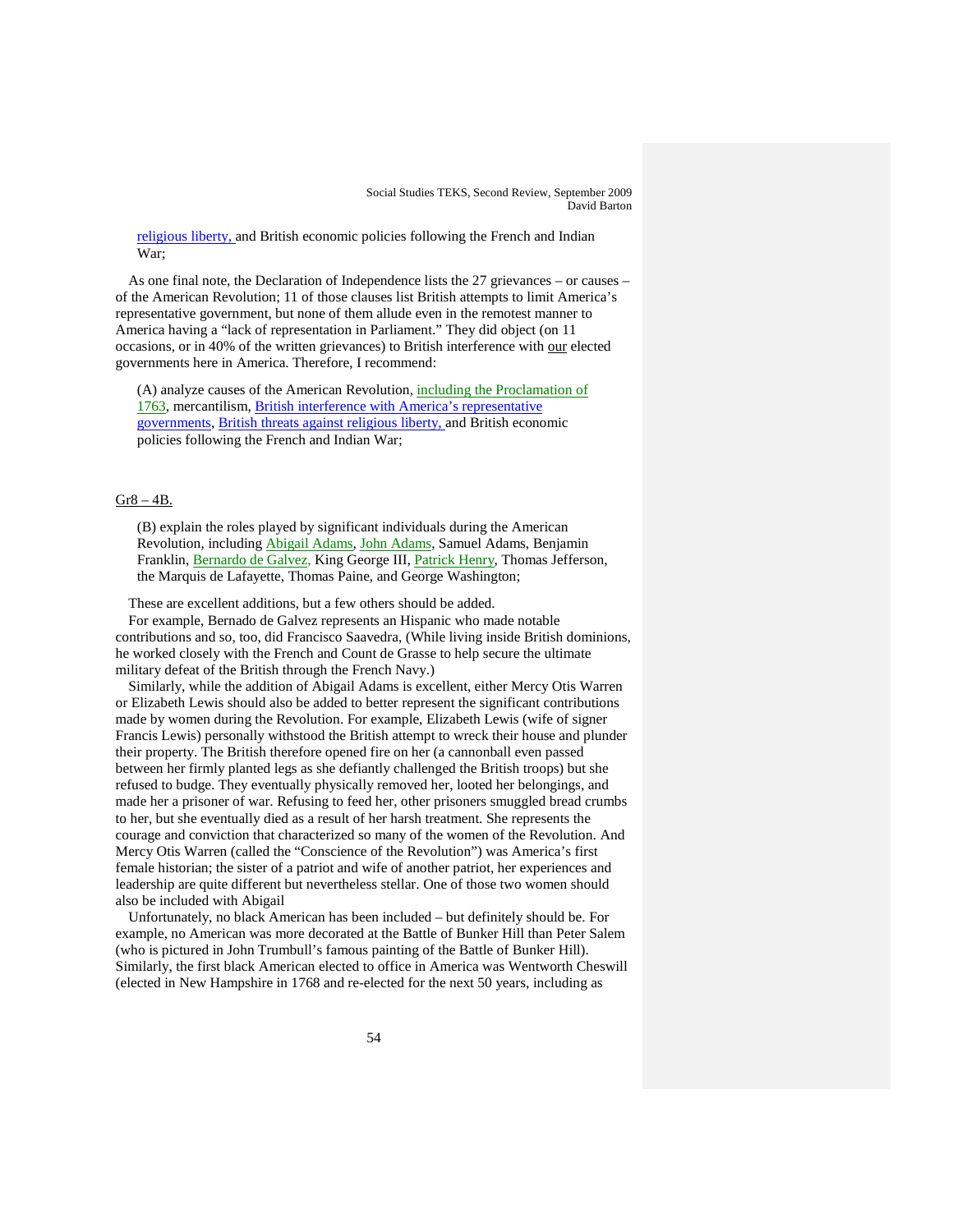town constable, town selectman, town auditor, town assessor, town coroner, town moderator, and justice of the peace); he made a Paul Revere type ride to warn the patriots and he also became a leading historian recording the annals of New Hampshire. And there is also James Armistead (pictured alongside General LaFayette in his famous portrait at the Battle of Yorktown); the first double spy in American history, Armistead kept the Americans informed of Lord Cornwallis' plans and who helped guide Cornwallis into the hands of the Americans at Yorktown. There are many others (e.g., Peter Salem, Richard Allen, Lemuel Haynes, Jordan Freeman, Prince Whipple, Oliver Cromwell, etc.), but at least two of the first three individuals should be included.

Similarly, no prominent Jewish American revolutionary leaders have not been included and should be. For example, Haym Salomon (or Solomon) was a Jewish businessman in New York who worked to secure the needed financing for George Washington during the Revolution. His role and contributions were similar to those of Robert Morris, the Financier of the Revolution (Salomon is called the "Banker of the Revolution"). In fact, in the Chicago business district is a large and prominent statue showing George Washington standing between Robert Morris and Haym Salomon – the Commander-in-Chief and the two financial leaders that were able to help keep the army in the field. Other famous Jewish patriots during the Revolution included Colonels David and Isaac Franks (military leaders), Isaac Moses (a blockade runner carrying supplies for America troops), Major Benjamin Nones (a leader in the Battles of Savannah and Camden), Mordecai Sheftall (a patriot leader in Georgia), and Francis Salvador, the first Jew to die in the American Revolution.

Also, there is the international element of the Revolution. That is, not only the Americas but also many Irish fought along the Americans, including General Richard Montgomery and Commodore John Barry (in fact, 20 of Washington's generals were of Irish descent). There were also Frenchmen such as Lafayette and DeGrasse; Poles such as Count Pulaski and General Thaddeus Kosiuszko; Germans such as Generals De Kalb and Von Steuben; and others. In short, the American Revolution was fought by men and women; black, white, red, and brown Americans; Christian, Jew, and non-religious; English, Polish, Irish, French, German, etc.

(As a personal commentary, this remains the proper means to show diversity – simply tell history the way it occurred and show the roles of significant contributors without having to search out individuals who made much more meager contributions in a concocted attempt to show balance and "diversity." There are numerous such individuals, forgotten by today's historians but which formerly appeared on the pages of early history books. It is time to rediscover and resurrect some of these earlier heroes.)

By the way, if we question whether the addition of these additional names will create too many names in a TEKS for students to be able to absorb, simply check their "friends list" on their phone or Ipod to reassure yourselves that, yes, they really can handle remembering a plethora of individual and distinctly different names and personalities!

Therefore, to include more significant individuals and introduce students much earlier to a genuine diversity within a common unity, I recommend:

(B) explain the roles played by significant individuals during the American Revolution, including Abigail Adams, John Adams, Wentworth Cheswill, Samuel Adams, Francisco Saavedra, Elizabeth Lewis (or Mercy Otis Warren), James Armistead (or Peter Salem), Benjamin Franklin, Bernardo de Galvez, King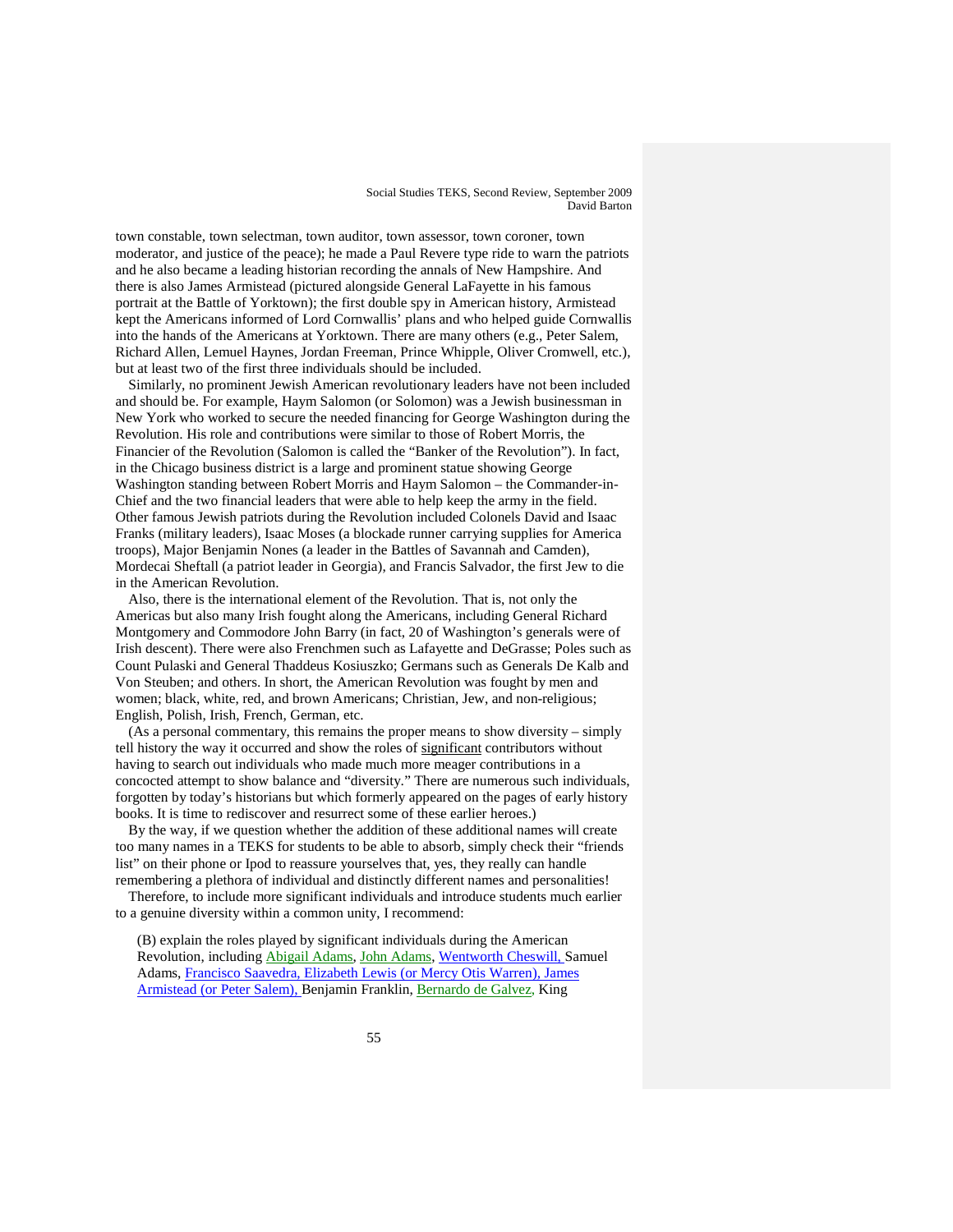George III, Haym Salomon, Patrick Henry, Thomas Jefferson, Baron Von Steuben, Casimir Pulaski, the Marquis de Lafayette, Edmund Burke, Thomas Paine, Benjamin Rush, John Witherspoon, John Jay, and George Washington;

#### $Gr8 - 5A$ .

(A) describe major domestic problems faced by the leaders of the new Republic such as maintaining national security, creating a stable economic system, setting up the court system, and defining the authority of the central government;

One of the many major problems facing the new republic was the Barbary Powers War, which lasted from 1784 (when Congress first dispatched John Adams, Benjamin Franklin, and Thomas Jefferson to negotiate with the Muslim pirate/terrorists) until 1816, when the final treaty was signed under President James Madison. Preceding 1784, American citizens traveling overseas were being attacked, kidnapped, and held for ransom, creating confusion both at home and abroad. The terrorist activities became a major focus first during the Continental Congress and then during federal Congress once the Constitution was ratified. By 1795 (the last year of President George Washington's administration), 16% of the federal budget was being expended in efforts to deal with the terrorists; by 1801, it had increased to 20% of the federal budget.

This exceptionally high and disproportionate expense, coupled with George Washington's repulsion at being unable to retaliate against those who attacked Americans, caused him in 1795 to request that Congress build a Navy to transport the Marines to deal with the terrorists (in five different Muslim nations) and protect American citizens. (As Washington publicly lamented, "Would to Heaven we had a navy able to reform those enemies to mankind – or crush them into non-existence.") This was the first change in the Founders' general opposition to a standing military. Congress complied with the request, thus launching the origins of a full-time military. Congress then undertook a complete review of military operations and began building permanent military bases rather than just relying on the fort system and volunteer military that had dominated the American Revolution. President John Adams oversaw the construction of the nation (for which he has been title "The Father of the American Navy") and by 1801 the Navy was available for use.

President Jefferson dispatched the Navy and two military Marine expeditions under General William Eaton and Commodore Edward Preble, who remained overseas for five years (1801-1805) subduing the Muslim pirates and their supporting countries. During the War of 1812, the terrorists resumed their former activities against U. S. citizens and interests, so in 1815-1816, President Madison dispatched two more military expeditions (under Commodore Stephen Decatur and Commodore William Bainbridge), who again brought an end to the pirate/terrorist activities.

A military conflict that spanned 32 years (1784-1816), involved thousands of citizens domestically, included diplomatic actions by four presidents and military actions by two, remained a consistent focus of Congress and the media for over three decades, and that occupied as much as one-fifth of the entire federal budget should qualify as a "major domestic problem."

Therefore, I recommend: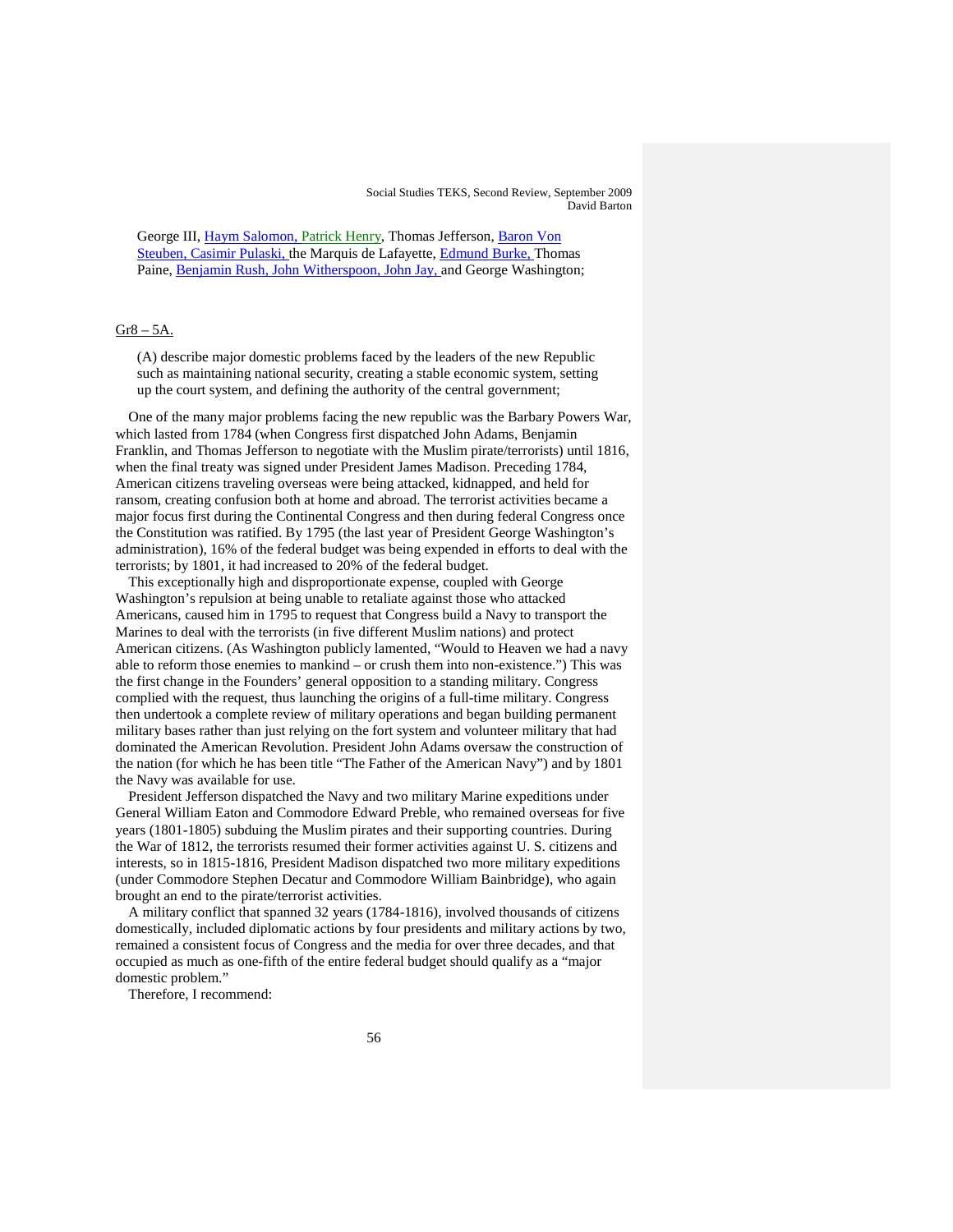(A) describe major domestic problems faced by the leaders of the new Republic such as maintaining national security, building a military, securing the safety of American citizens in international waters and foreign nations, dealing with terror threats and the Barbary Powers, creating a stable economic system, setting up the court system, and defining the authority of the central government;

# Gr8 – 5F.

(F) explain the impact of the election of Andrew Jackson, including the beginning of the modern Democratic Party; and

This TEKS has a similar problem to that in HS History – 10B: ("identify significant conservative advocacy organizations and individuals, such as Newt Gingrich, Phyllis Schlafly, and the Moral Majority.") Both TEKS are unbalanced, showing only one side of a coin that has two sides; both TEKS needs to present the other side of the coin. Therefore, I recommend that at some place in the Eight Grade TEKS be placed the exact corollary to 5F:

(F) explain the impact of the election of Andrew Jackson, including the beginning of the modern Democratic Party; and

(0) explain the impact of the election of Abraham Lincoln, including the beginning of the modern Republican Party; and

(TEKS 10B requiring students to "identify significant conservative advocacy organizations and individuals" should be eliminated from HS History. If the individuals in that TEKS are worthy of study, it is because of what they have done, not because they are conservatives. If they have made worthy contributions, study them; if they have not, then keep them out of the TEKS. Don't study individuals just because they fit within a superficial label of some group.)

## Gr8 – 8B.

(B) explain the issues surrounding significant events of the Civil War, including the firing on Fort Sumter, the battles of Gettysburg and Vicksburg, the announcement of the Emancipation Proclamation, assassination of Lincoln, Lee's surrender at Appomattox Court House and the assassination of Lincoln; and

There is no question but that the Civil War was the result of political disagreements, especially the Fugitive Slave Law of 1850 and the Kansas-Nebraska Act of 1854. In fact, those two laws resulted in the splitting of the majority Democrat party into two groups, the Unionists and the Secessionists. Additionally, in May 1854 following the vote on the Kansas-Nebraska Act, a number of anti-slavery Democrat senators and representatives led by Sen. Charles Sumner and Rep. Nathaniel Banks assembled only days after that vote to form the Republican Party. As a result of those two acts and the increasing hostility between the three groups over the next three years, the Democrats ran two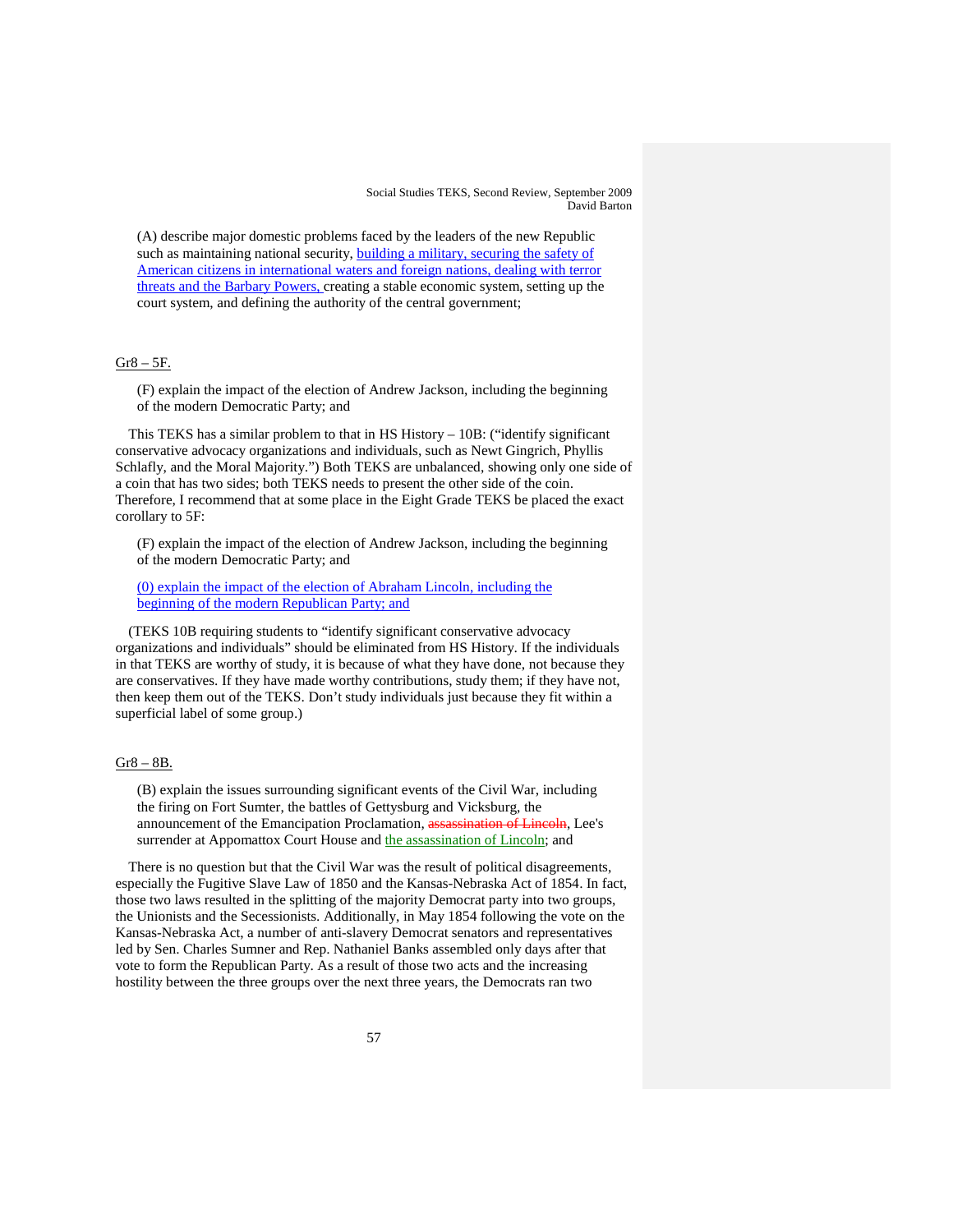presidential candidates in the 1860 election (Douglas and Breckenridge, each one representing one side of the split Democrat party); and although the two garnered 60% of the popular vote, the split between the two Democrats allowed Abraham Lincoln to win with only 40% of the popular vote. Therefore, it is inconceivable that the Kansas-Nebraska Act of 1854 should not be listed as one of the significant causes of the Civil War.

Additionally, the complete and irreconcilable schism between the two segments of the Democrat party resulted in a national spectacle that crystallized the national sentiment: that is, the public resignation *en masse* of southern Democrats from the House and Senate in protest of the election of Abraham Lincoln (a fact those leaders they made clear in their various public congressional farewell addresses). Those former federal leaders from the south then became state leaders in finalizing the secession of the eleven states forming the confederacy, and they served in various political and military positions throughout the Confederacy. It is therefore also unimaginable that secession followed by the national public spectacle of mass resignations from the House and Senate would not be listed as significant causes of the Civil War.

Therefore, I recommend:

(B) explain the issues surrounding significant events of the Civil War, including the Fugitive Slave Law and Kansas-Nebraska Act, the firing on Fort Sumter, secession and the public resignation of southern Democrats from Congress, the battles of Gettysburg and Vicksburg, the announcement of the Emancipation Proclamation, assassination of Lincoln, Lee's surrender at Appomattox Court House and the assassination of Lincoln; and

# Gr8 – 9D.

There are three significant items that should be mentioned with Reconstruction. The first is how Reconstruction ended. The virtual electoral tie between Rutherford B. Hayes and Samuel Tilden in the presidential election of 1876 threw the election into a 15 member committee composed of Senators, Representatives, and Supreme Court Justices. An agreement was reached that Democrats would cede 20 contested electoral votes to Hayes in exchange for an agreement for him to withdraw all federal troops from the South, thus officially ending Reconstruction. The election of 1876 must be covered; it is not.

Second, nothing is mentioned of the significant and rapid advancement of blacks during Reconstruction (an advancement promptly reversed after Reconstruction). For example, nothing is mentioned that during Reconstruction, the first 42 blacks were elected to the Texas Legislature – as were the first 127 in Louisiana, 41 in Georgia, 99 in Alabama, 112 in Mississippi, 190 in South Carolina, etc.

Third, immediately following the withdrawal of federal troops and the end of Reconstruction, at least eleven different categories of state laws were passed to exclude participation of blacks, including poll taxes, literacy tests, grandfather clauses, multiple ballots, Black Codes (Jim Crow laws), forced segregation, bizarre gerrymandering, white-only primaries, the prompt revision of state constitutions enacted only a few years before during Reconstruction, property-ownership requirements for voting, voter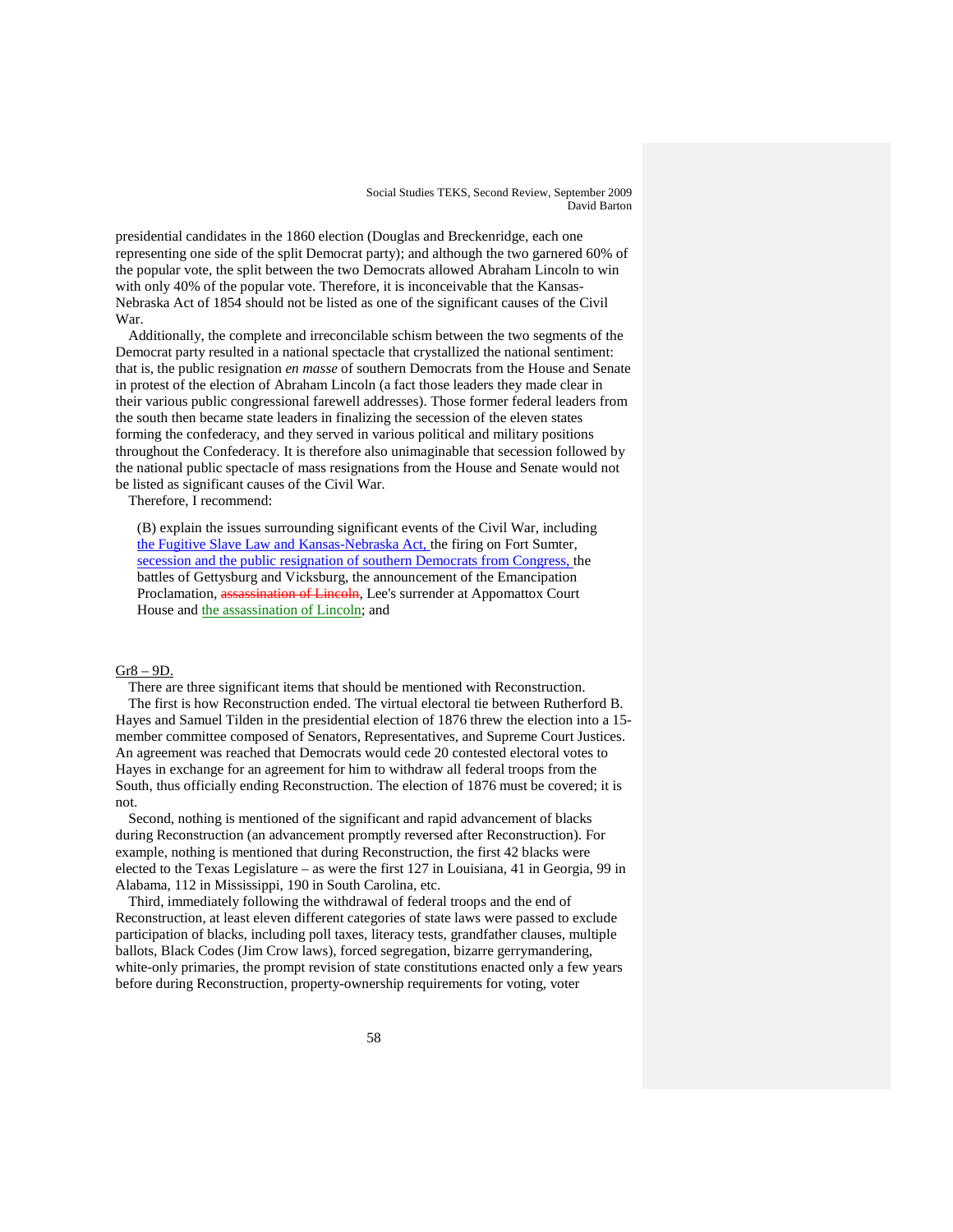registration fees, etc. Yet nothing is mentioned of the various methods used by states to deprive blacks of the guarantees secured through the Thirteenth, Fourteenth, and Fifteenth Amendments passed during Reconstruction.

These three important areas should be mentioned in the TEKS: (1) How Reconstruction ended; (2) The rapid advancement of blacks in the south during Reconstruction; and (3) The methods used to target and suppress blacks in the south following Reconstruction.

# Gr8 – 12&12A&C.

(12) Geography. The student understands the physical characteristics of the United States during the  $17<sup>th</sup>$ , 18th and 19th centuries and how humans adapted to and modified the environment. The student is expected to:

(A) analyze how physical characteristics of the environment influenced population distribution, settlement patterns, and economic activities in the United States during the  $17<sup>th</sup>$ , 18th and 19th centuries;

(C) describe how different immigrant groups interacted with the environment in the United States during the  $17<sup>th</sup>$ , 18th and 19th centuries.

The addition of the  $17<sup>th</sup>$  century in order to (as the comment explains) "include the colonial period" is indeed laudable. However, the  $15<sup>th</sup>$  &  $16<sup>th</sup>$  centuries should also be included or else students will completely miss much of the history that occurred in Minnesota, Florida, Texas, the Southwest, etc. For example, students will never learn about Leif Ericson coming to North America or the Vikings entering into Minnesota about 1000AD; they will miss Columbus "discovering" the New World when he landed on an island off the shore of Florida in 1492 and named it San Salvador ("Holy Savior"); they will miss the Spanish in El Paso and Palo Duro in 1540 (and also the French entry into Texas), as well as the development of French and Spanish settlements along the Mississippi River; the founding of St. Augustine, Florida (the nation's oldest city) in 1565; the Roanoke Colony in Virginia in 1585; and there are many other significant events related to Texas and America geography and history that predate the  $17<sup>th</sup>$  century.

Therefore, I recommend:

(12) Geography. The student understands the physical characteristics of the United States since the  $15<sup>th</sup>$  century and how humans adapted to and modified the environment. The student is expected to:

### Gr8 – 15A&B

(15) Economics. The student understands the origins and development of the free enterprise (capitalist, free market) system in the United States. The student is expected to:

**Comment [A51]:** See above.

**Comment [A52]:** See above.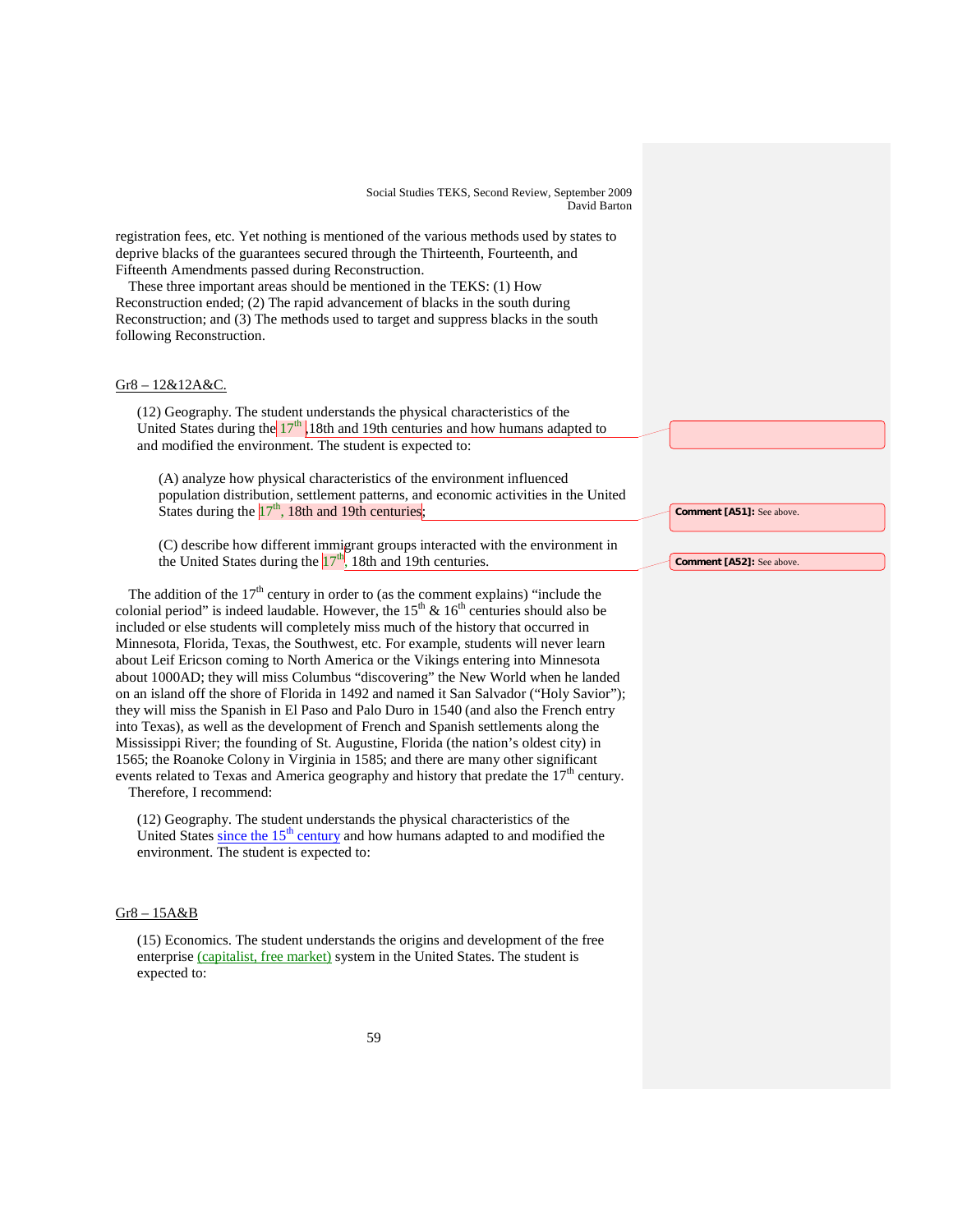$(A)$  explain why a free enterprise  $(capitalist, free market)$  system of economics developed in the new nation; and

(B) describe the characteristics and the benefits of the U.S. free enterprise (capitalist, free market) system during the 18th and 19th centuries.

By including the terms capitalism and free-market as synonyms for free-enterprise, perhaps it is time to consider the merits of a point concerning capitalism raised by a Jewish economist. See the full explanation in "Comment D: Free Enterprise and Capitalism" on p. 7 above. Therefore, I recommend:

(15) Economics. The student understands the origins and development of the free enterprise (free market, ethical capitalism) system in the United States. The student is expected to:

(A) explain why a free enterprise (free market, ethical capitalism) system of economics developed in the new nation; and

(B) describe the characteristics and the benefits of the U.S. free enterprise (free market, ethical capitalism)system during the 18th and 19th centuries.

# Gr8 – 19A.

(A) identify the origin of judicial review and analyze examples of congressional and presidential responses.

Since this TEKS is in the context of "landmark Supreme Court cases," I would imagine that *Marbury v. Madison* was probably in the minds of the authors of this TEKS; if this is the case, then the wording of the TEKS is somewhat misleading. Judicial review was in full use by the state judiciaries well before it was attempted by the U. S. Supreme Court. In fact, it was a matter of substantial discussion at the Constitutional Convention, with numerous delegates (e.g., Elbridge Gerry, Gouverneur Morris, Luther Martin, and Alexander Hamilton.) noting that judicial review was regularly used in the state courts. In fact, it was their attempt to "improve" the existing practice of state judicial review that led to the federal proposal of a "Council of Revision" to incorporate judicial review into legislative action – a proposal that was soundly rejected by the delegates.

Therefore, since the origin of judicial review precedes by decades the establishment of the federal government, I think that the intent of the TEKS is captured through the following wording:

(A) identify early federal uses of judicial review and analyze examples of congressional and presidential responses.

Gr8 – 19C.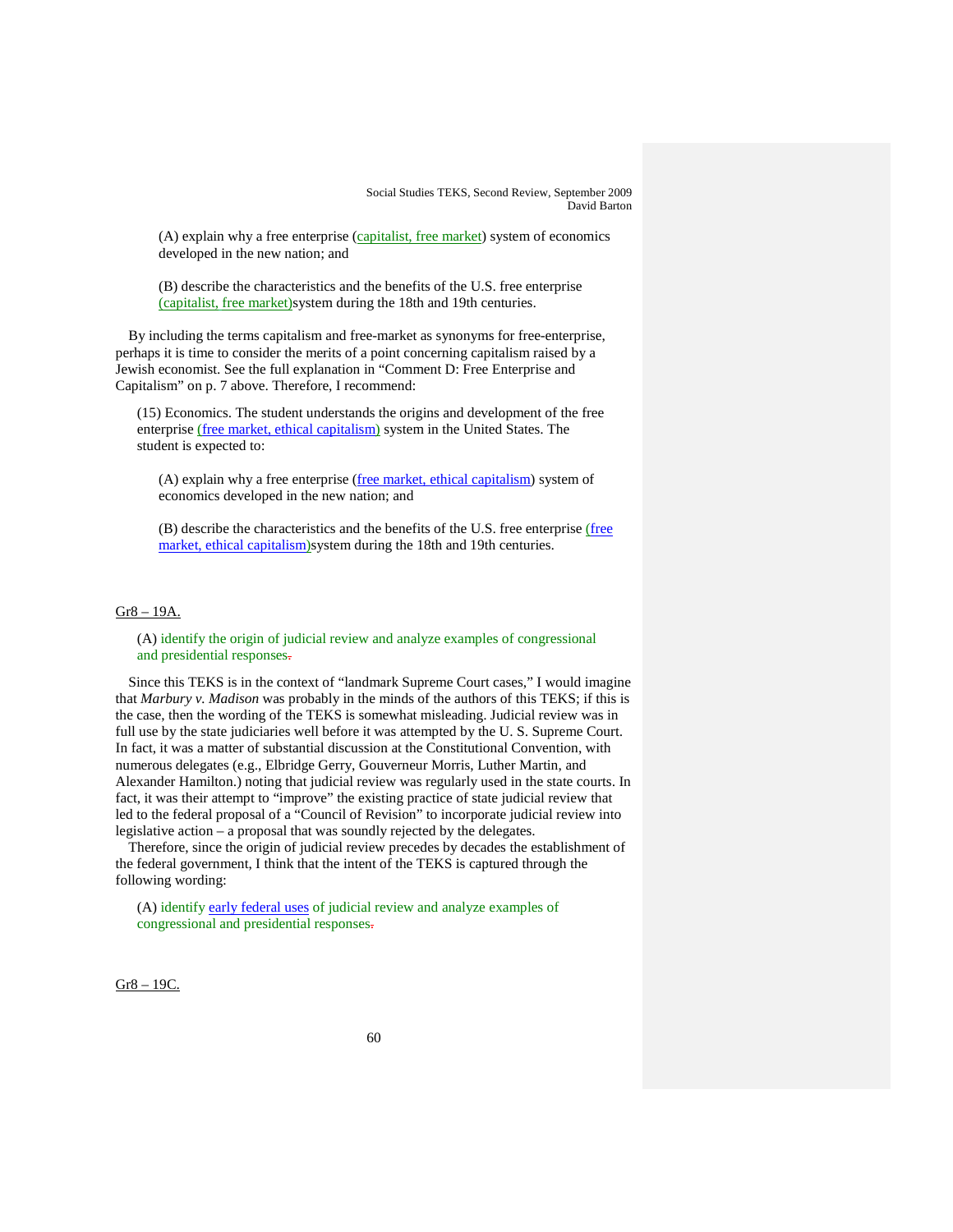(C) evaluate the impact of selected landmark Supreme Court decisions including Dred Scott v. Sandford on life in the United States.

This is an important Supreme Court case and should be studied, but the current wording is inaccurate. The *Dred Scott* decision had absolutely no "impact...on life in the United States." However, the political use of that decision did have impact. Democrats promptly praised the decision in their 1856 and 1860 platforms and even reprinted the decision and distributed it with a copy of their platforms to validate what they considered to be the legitimacy of their platforms; Republicans placed a condemnation of the decision in their platforms of 1856 and 1860. All presidential candidates cited the decision in the campaigns of 1856 and 1860, but the decision had absolutely no impact – nothing was changed; the status quo was maintained. The Supreme Court had even used the *Dred Scott* decision to declare the Missouri Compromise of 1820 to be unconstitutional (the first use of federal judicial review to strike down a *federal legislative* act), but that decision was ignored by Congress. In short, nothing changed. However, it did set off a firestorm of political debate.

Therefore, I believe that the intent of this TEKS will be maintained and its accuracy improved with the following change:

(C) evaluate the reaction to and aftermath of selected landmark Supreme Court decisions including Dred Scott v. Sandford on life in the United States.

#### Gr8 – 20&21

(20) Citizenship. The student understands the rights and responsibilities of citizens of the United States. The student is expected to:

As explained above in Gr6 – 14A&B, and on the basis of those historical quotes on the reciprocal relationship between rights and duties, I therefore recommend:

(20) Citizenship. The student understands the rights and duties of citizens of the United States. The student is expected to:

(21) Citizenship. The student understands the **duty** of voluntary individual participation in the democratic process. The student is expected to:

# $Gr8 - 21A$ .

(A) explain the role of significant individuals such as William Penn in the development of self-government in colonial America;

Other individuals who made early and indispensible contributions to civil government that have endured across the centuries in America include Thomas Hooker (written constitutions), Nathaniel Ward (written bill of rights), and Roger Williams (rights of conscience). In fact, the uniqueness of the contributions of these three predate and probably surpass the excellent contributions of William Penn, these individuals should be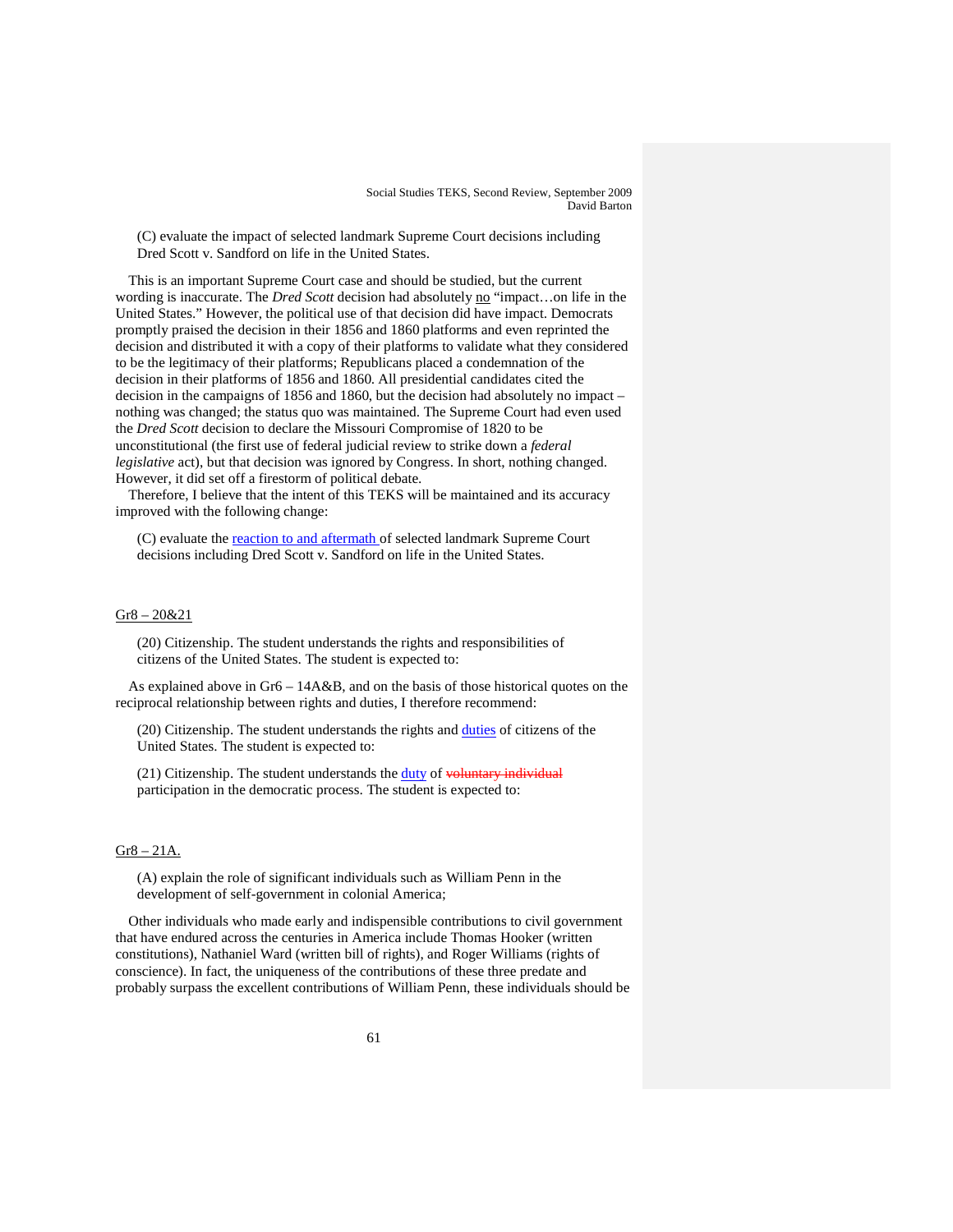included as well. Furthermore, all of these individuals, including William Penn, were ministers and for historical accuracy's sake should be acknowledged as such.

Therefore, I recommend

(A) explain the role of significant individuals such as  $the Revs.$  William Penn,</u> Thomas Hooker, Roger Williams, and Nathaniel Ward in the development of selfgovernment in colonial America;

#### Gr8 – 21C.

(C) analyze identify reasons for and the impact of selected examples of civil disobedience in U.S. history such as Henry David Thoreau's refusal to pay a tax.

Civil disobedience is much more diverse (and complicated) than just the single example of Thoreau. Numerous examples show that civil disobedience has played a prominent role in initiating numerous changes throughout American history, including thorough the Boston Tea Party, Shay's Rebellion, the Underground Railroad, the Montgomery Bus Boycott, Rosa Parks at the lunch counter, etc. Therefore, include more of the breadth of the use of civil disobedience.

(C) analyze identify reasons for and the impact of selected examples of civil disobedience in U.S. history such as the Boston Tea Party, Shay's Rebellion, Henry David Thoreau's refusal to pay a tax, the Underground Railroad, the Montgomery Bus Boycott, and Rosa Parks at the lunch counter.

#### Gr8 – 31B.

(B) use standard grammar, spelling, sentence structure, and punctuation.

In Gr2 – a1, and Gr2 – 2D, the TEKS requiring students to "measure calendar time by days, weeks, months, and years" was removed because, as Comment A1 in those TEKS noted, "this "information is covered under math standards." They rightly recognized that this was a history, not a math course.

Similarly, the TEKS above is clearly an English/Language Arts TEKS, not a history/geography TEKS. It should be removed for the same reasons that the math language was removed.

# U. S. History Since Reconstruction

#### HSAmHist.

Because this course may be taught in the semester in which state law requires Celebrate Freedom Week to be observed, that TEKS should also be added – as it has been in previous grades and courses.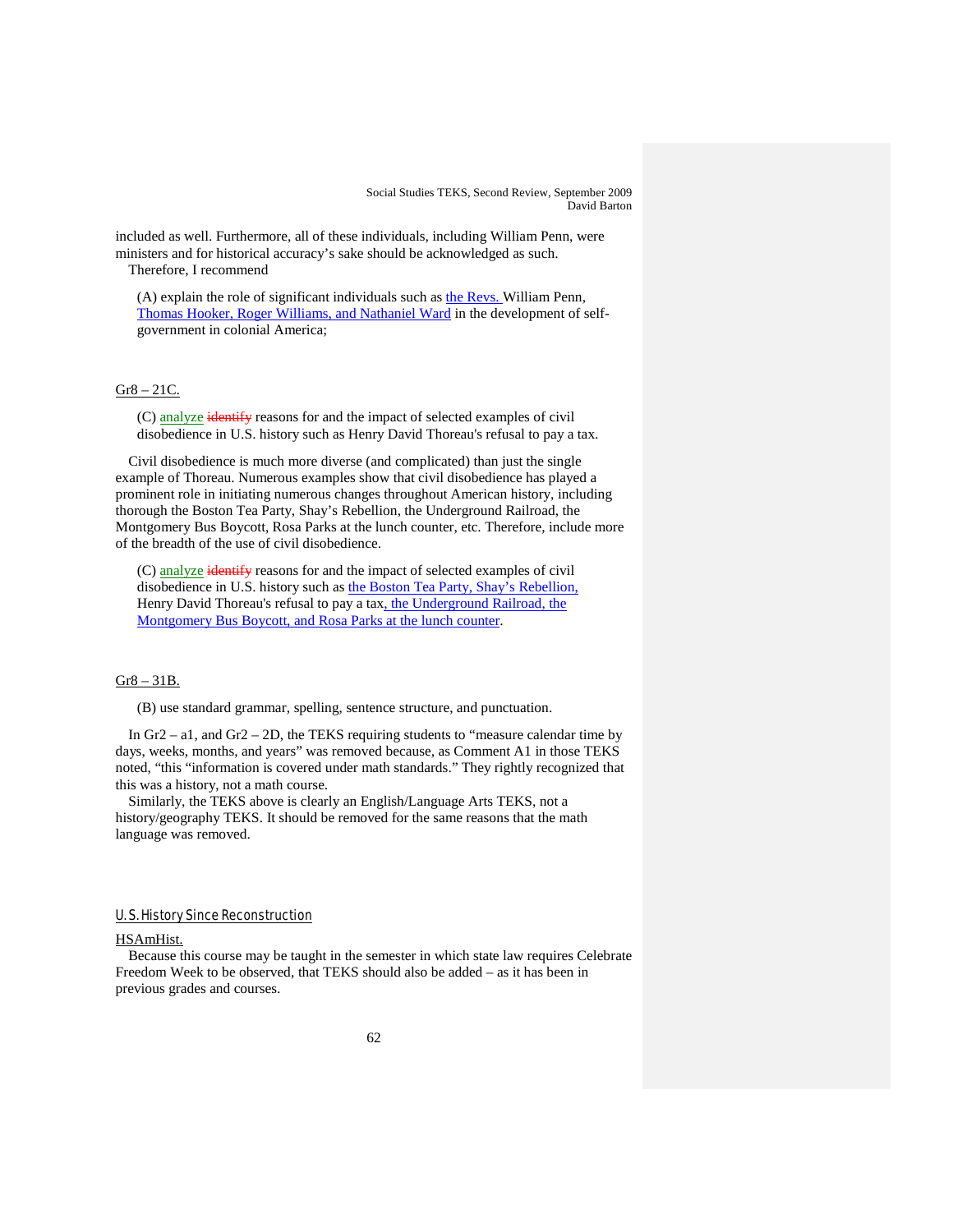(b) Instruction During Celebrate Freedom Week

Each social studies class shall include, during Celebrate Freedom Week as provided under Texas Education Code, §29.907, or during another full school week as determined by the board of trustees of a school district, appropriate instruction concerning the intent, meaning, and importance of the Declaration of Independence and the United States Constitution, including the Bill of Rights, in their historical contexts. The study of the Declaration of Independence must include the study of the relationship of the ideas expressed in that document to subsequent American history, including the relationship of its ideas to the rich diversity of our people as a nation of immigrants, the American Revolution, the formulation of the United States Constitution, and the abolitionist movement, which led to the Emancipation Proclamation and the women's suffrage movement.

Recitation during Celebrate Freedom Week

(1) Each school district shall require that, during Celebrate Freedom Week or other week of instruction prescribed under subsection (a) of this section, students in Grades 3-12 study and recite the following text: "We hold these Truths to be self-evident, that all Men are created equal, that they are endowed by their Creator with certain unalienable Rights, that among these are Life, Liberty and the Pursuit of Happiness--That to secure these Rights, Governments are instituted among Men, deriving their just Powers from the Consent of the Governed."

In the Third Grade, new TEKS (10 & 10A) stipulated:

(10) Government. The student understands important ideas in historic documents at various levels of government. The student is expected to:

(A) Identify the purposes of the Declaration of Independence and the United States Constitution including the Bill of Rights.

Comment A42 in those TEKS (A53 in this document) noted that this TEKS was added as "part of the [Texas state law] Celebrate Freedom mandate." It should therefore be included in the High School as well. As indicated by that state law, the purpose of the Declaration, Constitution, and Bill of Rights is worthy of repeated study.

Similarly, Constitution Day is required, by federal law, to be commemorated in public schools every year. As it, too, may fall in the semester in which this course is taught, it should be inserted in High School History (as it has been in other grades). Therefore, I recommend:

(0) identify Constitution Day as a celebration of American freedom;

#### HSAmHist.

TEKS in other grade levels stipulate:

**Comment [A53]:** BSG&ER-This is also part of the Celebrate Freedom Manda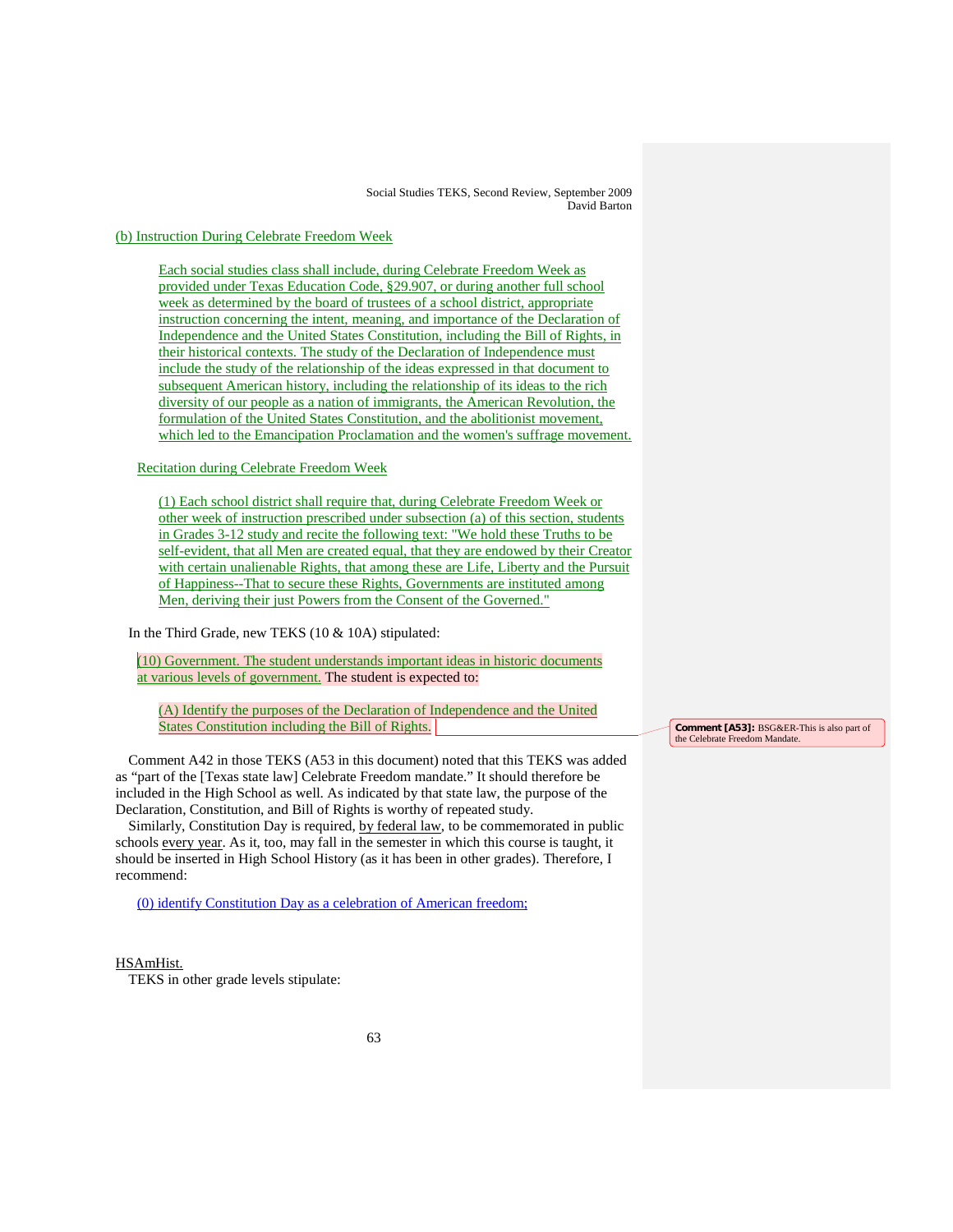(B) recite the Pledge of Allegiance to the United States Flag and the Pledge to the Texas Flag; and

The comment attached by the writing committee notes that reciting the pledges is required by state law. Therefore, this same TEKS should also be added to High School.

# HSAmHist – 3A&B.

(A) explain why significant events, **policies**, and individuals, including the Spanish-American War, U.S. expansionism imperialism, Henry Cabot Lodge, Alfred Thayer Mahan, and Theodore Roosevelt, moved the United States into the position of a world power;

# (B) evaluate the responses to American imperialism including Guam, Hawaii, Cuba, Philippines, and Puerto Rico;

There is a potential unintended danger and negative consequence by the manner in which this TEKS addresses "American imperialism." Comment A19 in the TEKS (A55 in this document) notes that "this is an accepted term by historians," but the meaning of American Imperialism is not even similar to that practiced by Russia, China, Great Britain, or the rest of the world. Therefore, the fact that the term may be accepted by historians does not mean that it conveys an accurate image or impression with regard to the American experience.

"Imperialism" is (and should be) a term that conjures negative images. After all, the very definition involves acquisition of territory by force for the purposes of building a domineering, imperious empire. Yet, this is not an accurate portrayal of American foreign policy. There was indeed a short-lived period at the close of the 19<sup>th</sup> and beginning of the  $20<sup>th</sup>$  centuries in which some attempted to pursue that policy, but that pursuit was soon rejected and repudiated both by the people and their leaders.

For example, when America entered the Spanish-American War to aid the Cubans (following Spanish reversal of policy over Cuban independence and the simultaneous attacks by the Spanish against American citizens living in Cuba), "Congress ruled out the acquisition of Cuba in its war resolution that April, and most Americans did not think of the war as one of conquest" (*Encyclopedia of American Foreign Policy*).

And as noted earlier, what constitutes "American imperialism" is not reflective of the manner in which the term "imperialism" is used to describe the behavior of other nations. Quoting again from the respected *Encyclopedia of American Foreign Policy:*

Imperialism in late 19th-century America involved international phenomenon, but the Americans, who had a whole continent to provide raw materials and domestic markets, had little compulsion to acquire more territory; in contrast, the Europeans and Japanese had an entirely different attitude toward imperialism. The United States, during the years 1870 to 1900, added 125,000 square miles, while Germany and Great Britain gained 1 million and 4.7 million square miles, respectively.

**Comment [A54]:** BSG-Adherence to State law requiring pledges each day

**Comment [A55]:** This is an accepted term by historian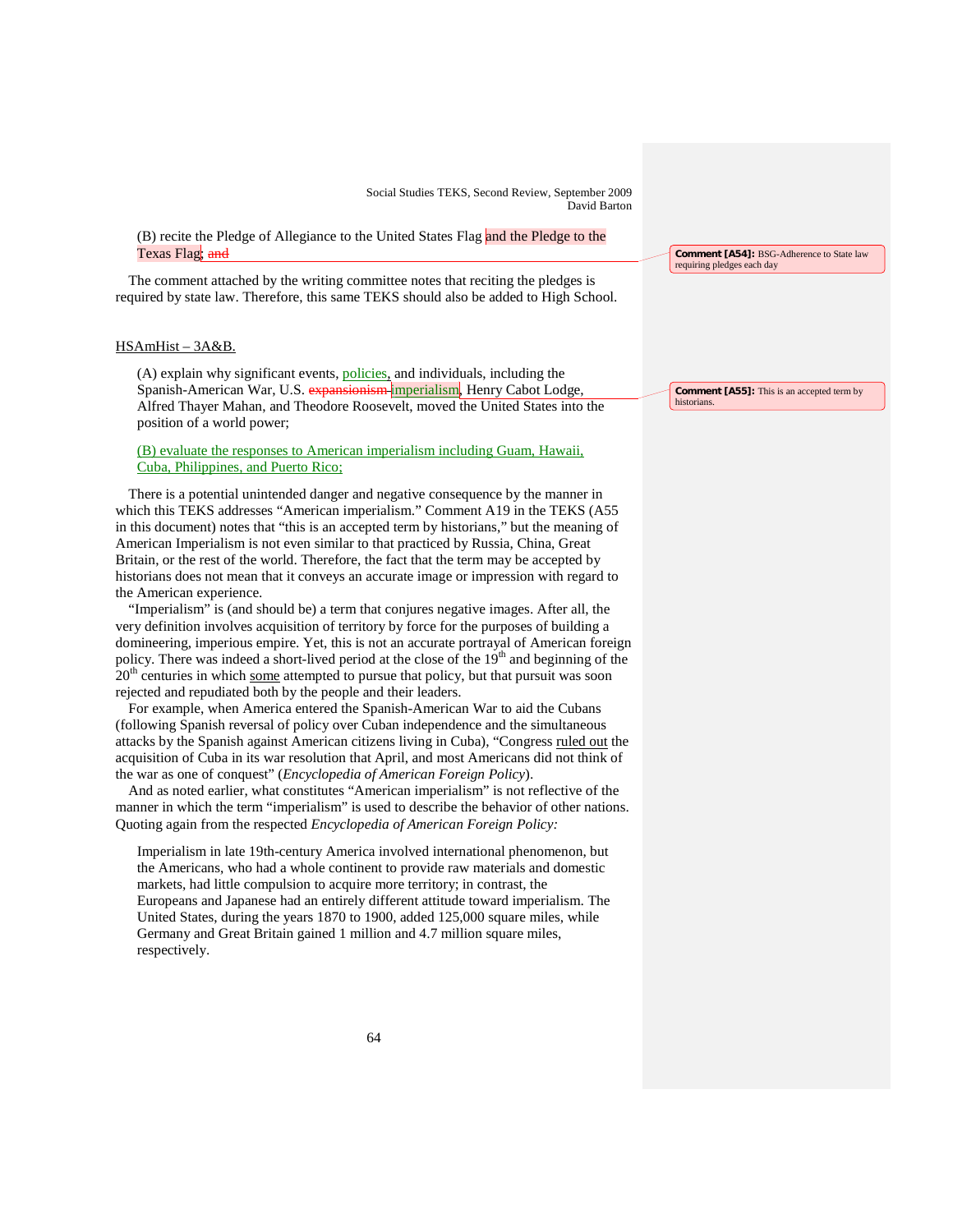Furthermore, many of the territories who became American acquisitions chose to remain in that position and have continued to this day in approbation of that relationship; some have even voluntarily sought closer relationships and have pursued statehood.

Therefore, to limit the potentially over-negative import of the term "imperialism" (which in this case would not be reflective of what constitutes true imperialism), I suggest:

(A) explain why significant events, policies, and individuals, including the Spanish-American War, the short-lived U.S. expansionism quasi-imperialism, Henry Cabot Lodge, Alfred Thayer Mahan, and Theodore Roosevelt, moved the United States into the position of a world power;

(B) evaluate the responses to American expansionism including Guam, Hawaii, Cuba, Philippines, and Puerto Rico;

#### HSAmHist – 3A.

(C) (B) identify the causes of World War I and reasons for U.S. entry involvement in World War I, including propaganda and unrestricted submarine warfare;

Like the previous TEKS, this, too, has the potential for misunderstanding; or at least for the imputation of an overly-broad unwarranted negative tone. While "propaganda" technically can be positive or truthful information, the overwhelming popular perception of "propaganda" is negative and untruthful and its most common definition is "information that is designed to deliberately mislead or persuade" and can even include blatant lying. Its synonyms include "brainwashing," "disinformation," and "half-truths." As used in World War I, it was the dispersion of information made to shape public opinion to support American intervention in the European war. Therefore, limit the use of a potentially unnecessary negative tone by being more specific. I recommend:

 $(C)$   $(B)$  identify the causes of World War I and reasons for U.S. entry involvement in World War I, including Wilson's Committee on Public Information and unrestricted submarine warfare;

#### HSAmHist – 4B.

(B) evaluate the impact of muckrakers and reform leaders such as including Upton Sinclair, Susan B. Anthony, Ida B. Wells, and W.E.B. DuBois<del>, and Robert</del> LaFollette on American society; and

W.E.B. Dubois was a reform leader but he represented only one side of the two very different approach to reform simultaneously underway in the black community. The other approach was led by black leaders Booker T. Washington and Major Robert Russa Moton. While Dubois regularly receives modern textbook coverage, the work of Washington and Rossa was less controversial but was probably politically more effective and long lasting. Therefore, I recommend: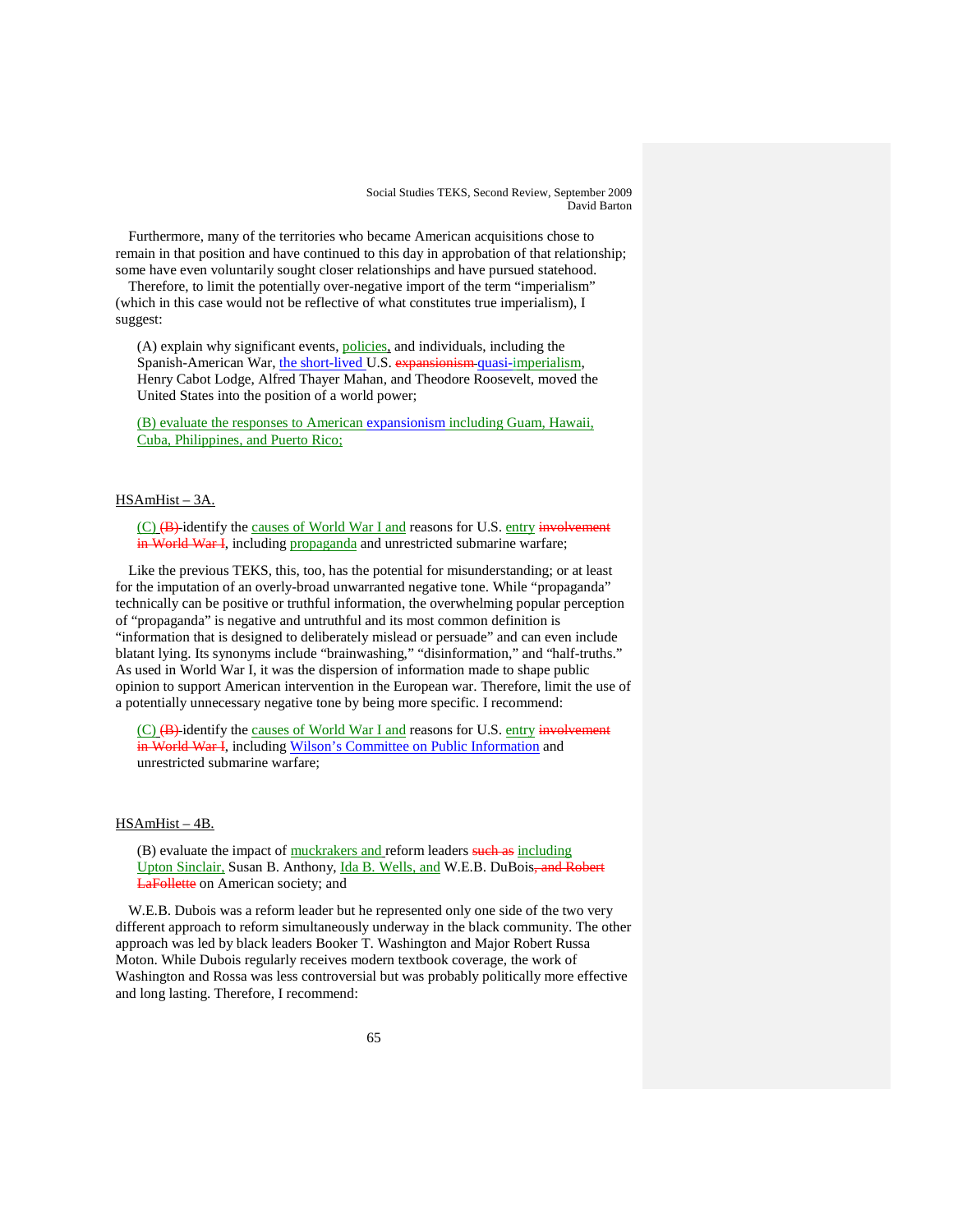(B) evaluate the impact of muckrakers and reform leaders such as including Upton Sinclair, Susan B. Anthony, Ida B. Wells, W.E.B. DuBois, and Robert Russa Moton , and Robert LaFollette on American society; and

# HSAmHist – 5B.

(5) History. The student understands significant individuals, events, and social issues, and individuals of the 1920s. The student is expected to:

(B) analyze the impact of significant individuals such as Clarence Darrow, William Jennings Bryan, Henry Ford, Marcus Garvey, and Charles A. Lindbergh.

Another leader associated with "significant events and social issues" of that period was professional-baseball-player-turned-minister Billy Sunday. He is credited with being a significant force behind the passage of the  $18<sup>th</sup>$  Amendment and an active figure in presidential political life. His religious activities directly affected literally tens of millions of Americans at the time. He was definitely a significant influence upon social, cultural, and political events of the day. I therefore recommend:

(B) analyze the impact of significant individuals such as Clarence Darrow, William Jennings Bryan, Henry Ford, Marcus Garvey, Billy Sunday, and Charles A. Lindbergh.

### HS History –  $6$ (new)D.

(D) (C) explain the roles played by significant military leaders during World War II, including Omar Bradley, Dwight Eisenhower, Douglas MacArthur, Oveta Culp Hobby, Benjamin O. Davis. and George Marshall <del>and George Patton</del>; and

Significantly, this is the third time in the TEKS that Oveta Culp Hobby has appeared (also in Gr4 – 5B and Gr7 – 7C), while many historical figures lost their only mention (see the full explanation given in "Comment C: History & Heroes" on p. 5 above). Allow Hobby to remain in Grade 7 Texas history as a leader in reform movements in Texas, but remove her from the other two locations in preference of other worthy individuals deserving of recognition. These could include individuals such as Admirals Chester Nimitz or William Halsey, Col. James H. Doolittle, or especially Col. Virgil R. Miller – regimental commander of the WWII Japanese-American soldiers of the 100th/442nd Regimental Combat Team (the most decorated unit of its size in American military history, with 21 Medal of Honor winners and over 9,000 Purple Hearts awarded) as well as the remarkable Navajo Code Talkers (whose messages were never broken by Axis powers).

Therefore, I particularly recommend the inclusion of the latter two:

 $(D)$   $(E)$  explain the roles played by significant military leaders and special units during World War II, including Omar Bradley, Dwight Eisenhower, Douglas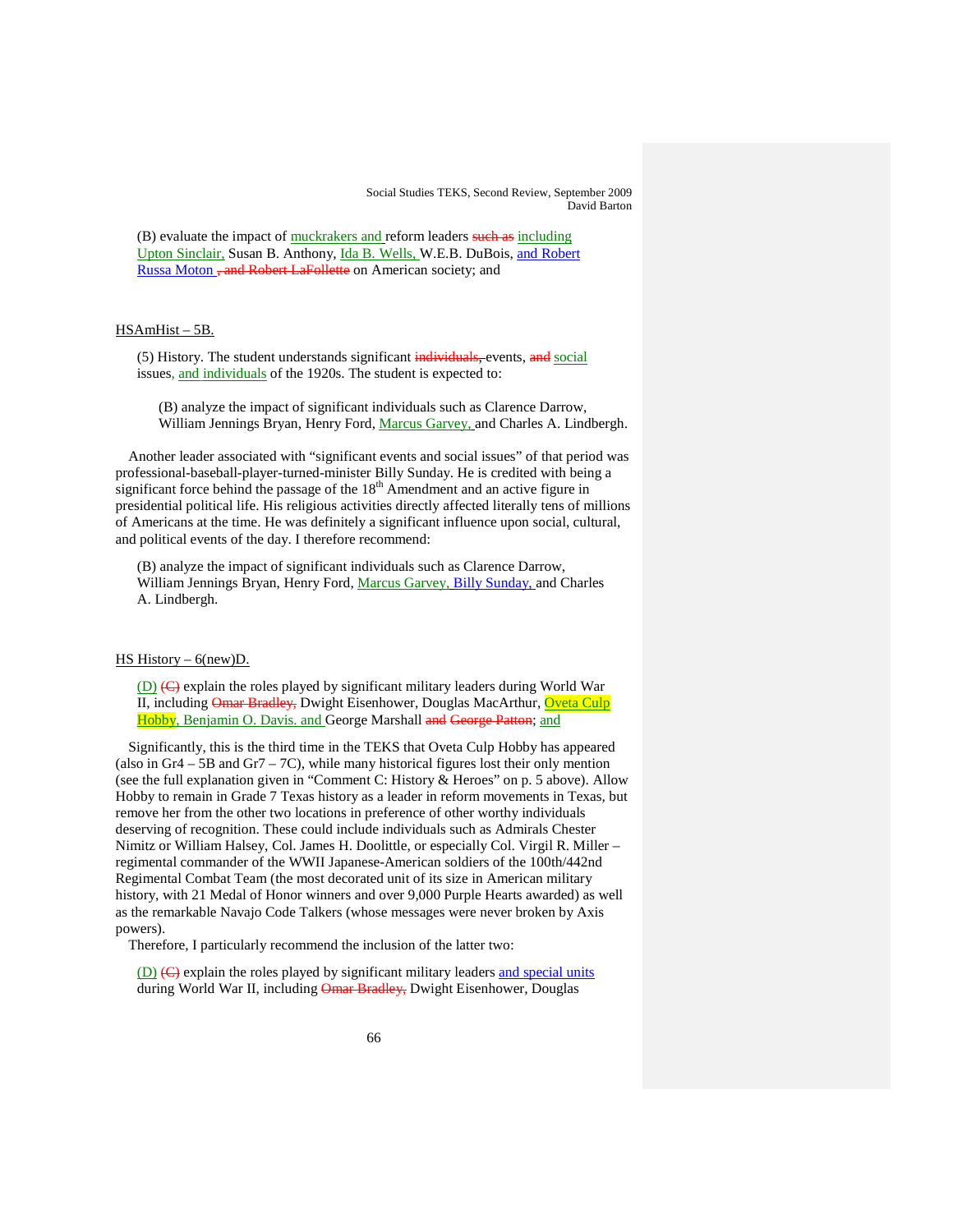MacArthur, Oveta Culp Hobby, Benjamin O. Davis. The 442<sup>nd</sup> Regimental Combat Unit, the Navajo Code Talkers, and George Marshall and George Patton; and

#### HSAmHist – 7B.

(B) describe how McCarthyism, the arms race, and the space race increased Cold War tensions;

Comment A54 in the TEKS (A56 in this document) is quite proper and reflects a commitment to accuracy and truth in history. Therefore I recommend:

(B) describe how McCarthyism, the arms race, and the space race increased Cold War tensions, and how the later release of the Verona Papers affirmed many American suspicions related to the Cold War;

# HSAmHist – (new)8C.

(C) identify significant leaders and political activist organizations of the civil rights movement, including Martin Luther King, Jr, Cesar Chavez, Betty Friedan, Student Nonviolent Coordinating Committee (SNCC), American Indian Movement (AIM), and Mexican-American Legal Defense and Education Fund (MALDEF); and

These truly are significant leaders and organizations, but most tend to display angry traits and also tend to be considered politically liberal. While there is a lack of balance, two of the more significant risk-taking civil rights leaders are not mentioned here: Harry S. Truman and Dwight D. Eisenhower.

Truman issued an order desegregating the American military and in 1946 became the first modern president to institute a comprehensive view of race relations. He also introduced an aggressive 10-point civil rights legislative package that included an antilynching law, a ban on the poll tax, and desegregation of the military but congressional leaders in his own party killed all of his proposals, including his proposed Civil Rights Commission. In 1948, Truman attempted to place strong pro-civil rights language in his party's national platform, resulting in a walkout of southern delegates, who then formed the Dixiecrat Party to run against him in the presidential election. Truman was a courageous civil rights leader, confronting political power within his own party both in Congress and in its political structure.

Dwight D. Eisenhower was similarly determined to eliminate racial discrimination in all areas under his authority and therefore issued executive orders halting segregation in the District of Columbia and all federal agencies. He became the first President to appoint a black American (Frederic Morrow) to an executive position on the White House staff and he also proposed a vigorous civil rights legislative protection plan for blacks in the southern states, but opposition in Congress killed all of his proposals. In 1957, he proposed a bold civil rights bill to increase black voting rights and protections, but those

**Comment [A56]:** MV-One member thinks that if McCarthyism is noted, then the Venona papers need to be explained that exonerates him.

**Comment [A57]:** MV-One member thinks that if McCarthyism is noted, then the Venona papers need to be explained that exonerates him.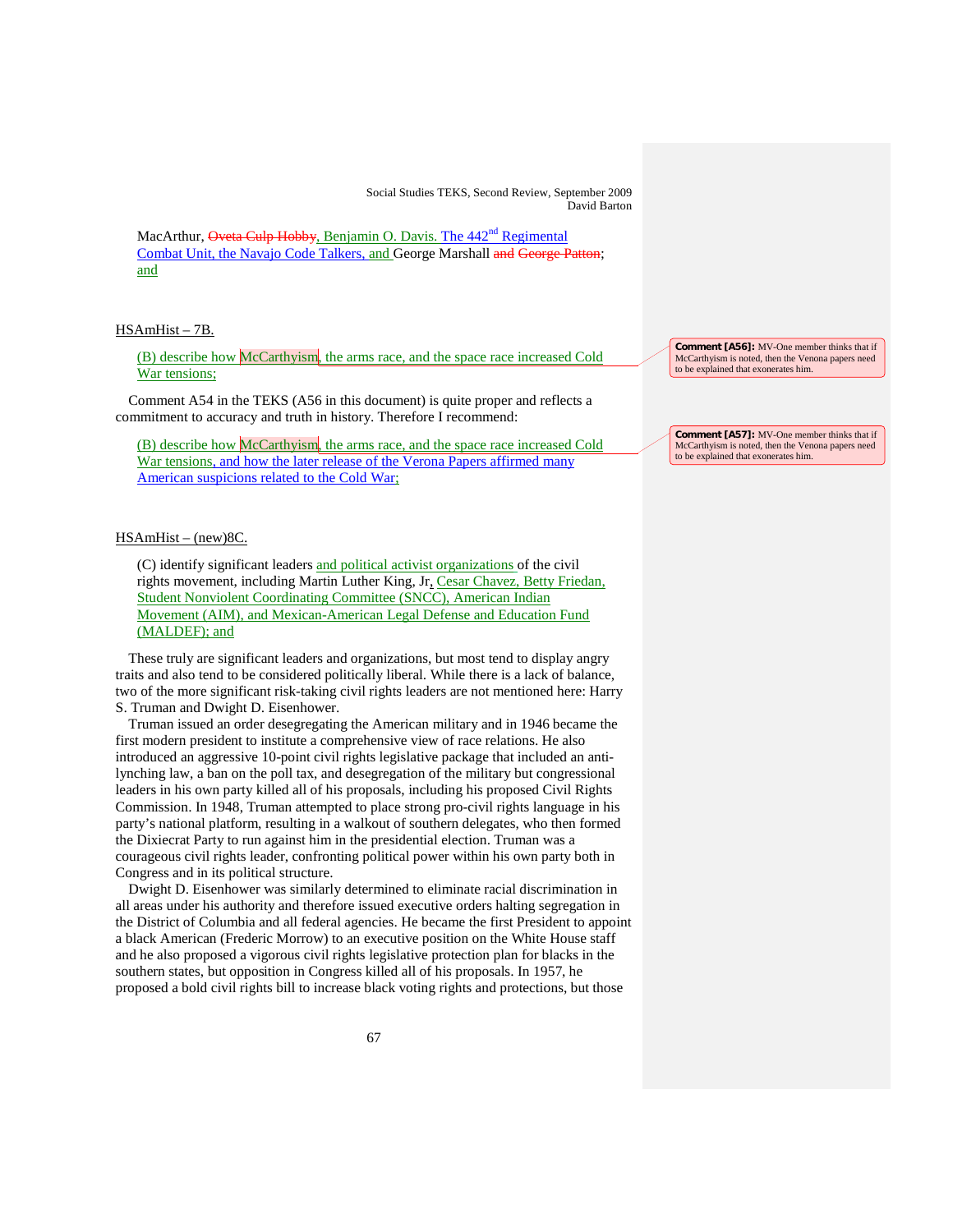proposals were killed by opposition in Congress. (In fact, the longest individual filibuster in U. S. Senate history was utilized to kill his civil rights bill.) Eisenhower did succeed in creating a Civil Rights Division within the U. S. Justice Department – a division that subsequently played a prominent role in helping secure civil rights in the South during the 1960s and 1970s. He also started a Civil Rights Commission that became instrumental in publicizing the effects of southern segregation and racial oppression. In 1959, Eisenhower presented another civil rights bill to Congress that was gutted by his political opposition. (Significantly, the two bills introduced by Eisenhower subsequently became the bills that were later successfully passed by President Lyndon Baines Johnson as the Civil Rights Act of 1964, followed by the Voting Rights Act of 1965.) Additionally, when Arkansas Governor Orval Faubus called out to the National Guard to keep black students from entering Central High School in Little Rock following *Brown v. Board of Education*, Eisenhower then federalized the National Guard in Arkansas and replaced them with 1,200 troops from the elite 101st Airborne Division, ordering them to protect the nine black students who had chosen to go to Central High.

It is indisputable that both Harry S. Truman and Dwight D. Eisenhower were courageous – and very influential – civil rights leaders well ahead of their times.

Furthermore, Martin Luther King, Jr. never shied from his religious faith; instead, he regularly invoked it as the basis of his efforts (as he did in his famous Letter from a Birmingham Jail). Therefore, recognize him in the capacity he himself chose to invoke.

I therefore recommend:

(C) identify significant leaders and political activist organizations of the civil rights movement, including Harry S. Truman, Dwight D. Eisenhower, the Rev. Martin Luther King, Jr, Cesar Chavez, Betty Friedan, Student Nonviolent Coordinating Committee (SNCC), American Indian Movement (AIM), and Mexican-American Legal Defense and Education Fund (MALDEF); and

#### HSAmHist – (new)9D.

(D) describe U.S. involvement in the Middle East, including the Camp David Accords, the Iran Contra Affair, and the Iran Hostage Crisis.

A major part of U. S. involvement in the Middle East preceding 1990 definitely set the stage for the War on Terror initiated following 9/11. Significantly, 9/11 was the culmination of nearly three decades of deadly terrorist attacks on Americans in the Middle East (and in other locations); including the 1983 bombing of the U. S. Embassy in Beirut (117 American casualties); the 1983 bombing of the Marine Barracks in Beirut (323 American casualties); the 1984 terrorist attack on American servicemen at the night club in Europe (81 American casualties); the 1984 kidnapping and murder of LTC William Buckley in Lebanon; the 1984 bombing of the annex to the U. S. Embassy in Lebanon (23 casualties); the 1984 terrorist bombing of the Air Force base in Spain (101 American casualties); the 1984 hijacking of TWA flight 847, which was taken to the Middle East where Navy diver Robert Stetham was murdered; the 1988 terrorist bombing of Pan Am flight 103 (189 American casualties); etc. The result of that decade was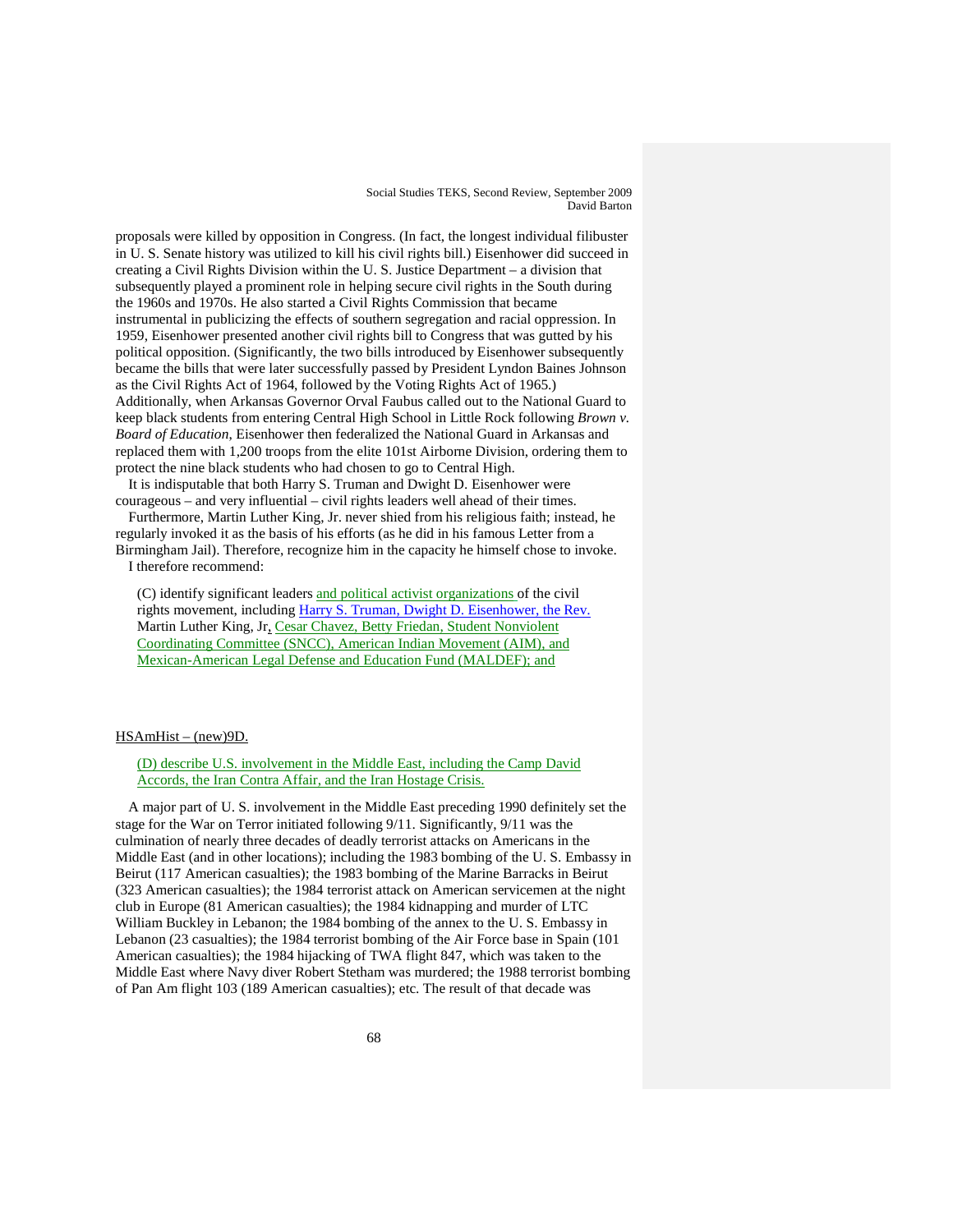almost 1,000 American casualties in the Middle East (or result from Middle East terrorists attacking Americans in Europe).

Therefore, to reflect this extensive American involvement in the Middle East, I recommend:

(D) describe U.S. involvement in the Middle East, including the Camp David Accords, the Iran Contra Affair, the Iran Hostage Crisis, and the numerous terrorist attacks against Americans and American facilities.

#### HSAmHist – 10B.

(B) identify significant conservative advocacy organizations and individuals, such as Newt Gingrich, Phyllis Schlafly, and the Moral Majority.

This is an inappropriate TEKS. It is also an unfortunate TEKS, for it singles out conservatives for special focus. By inserting the label "conservative," this particular TEKS became the subject of national attention, with pundits claiming that conservatives were trying to take over the TEKS writing process.

Yet, ironically, in TEKS 8C above, all of the names and organizations listed (except Dr. Martin Luther King) were overtly and stridently liberal: Cesar Chavez, Betty Friedan, SNCC, AIM, and MALDEF. However, because no one used the label "liberal," they were not especially noticed as such, but as demonstrated in "Comment C: History & Heroes" on p. 5 above, those who are publicly known as liberals overwhelming outnumber those who are publicly known as conservatives throughout the High School courses.

Nevertheless, TEKS 10B requiring students to "identify significant conservative advocacy organizations and individuals" should be eliminated from HS History. If the individuals in that TEKS are worthy of study, it is because of what they have done, not because they are conservatives. If they have made worthy contributions, study them; if they have not, then keep them out of the TEKS. And if philosophical balance is an issue, then replace some of the "liberal" names in the list with some "conservative" names – but only if they have made laudable contributions worthy of study and emulation by students.

#### HSAmHist – 16E

(E) describe the dynamic relationship between US. international trade policies and the U.S. free enterprise (capitalism/free market) system, such as the Organization of Petroleum Exporting Countries (OPEC) oil embargo and General Agreement of Tariffs and Trade (GATT).

By including the terms capitalism and free-market as synonyms for free-enterprise, perhaps it is time to consider the merits of a point concerning capitalism raised by a Jewish economist. See the full explanation in "Comment D: Free Enterprise and Capitalism" on p. 7 above. Therefore, I recommend: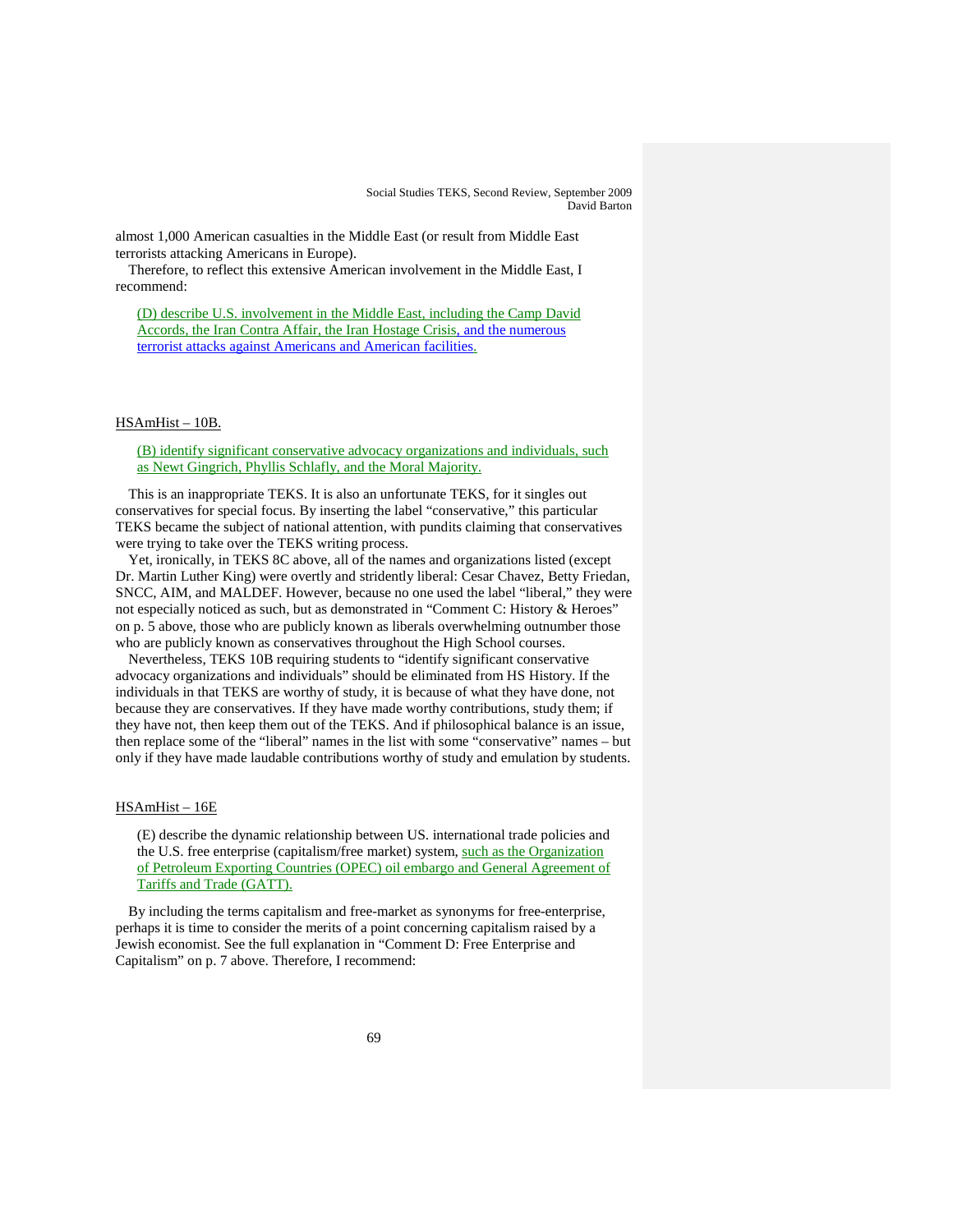(E) describe the dynamic relationship between US. international trade policies and the U.S. free enterprise (free market, ethical capitalism) system, such as the Organization of Petroleum Exporting Countries (OPEC) oil embargo and General Agreement of Tariffs and Trade (GATT).

This change also reinforces the long-standing premise that the continuation of a republic is predicated on an educated and virtuous citizenry.

#### HSAmHist – (new)17.

(17) Economics. The student understands the economic effects of increased worldwide competition interdependence as the U.S. enters the 21<sup>st</sup> century. on contemporary society. The student is expected to:

Competition is one of the most fundamental, core elements of the Free-Market, Free-Enterprise system. The removal of competition weakens the statutory directive to teach students about the Free-Enterprise system and should therefore be restored. (Incidentally, if students do not understand worldwide competition, they will never under the domestic issue of outsourcing of jobs.) Because both competition and interdependence are viable economic influences, I recommend:

(17) Economics. The student understands the economic effects of increased worldwide competition as well as interdependence as the U.S. enters the  $21<sup>st</sup>$ century. on contemporary society. The student is expected to:

# HSAmHist – (new)17A.

(A) discuss the role of American entrepreneurs in affecting the global economy, such as Bill Gates, Sam Walton, and Oprah Winfrey; and

Comment A95 in these TEKS (A58 in this document) explains that these individuals are selected "to stimulate discussion of opportunities to achieve the American dream. Perhaps use successful American entrepreneurs." This is definitely praiseworthy.

But there is also another aspect of achieving the American dream that has received very little attention: the traditional entrepreneur and the American small business. While the examples given above represent the apex of mega-entrepreneurs, there are scores of examples of remarkable individuals who achieved noteworthy success at less than a mega- level. Additionally, small business accounts for 80% of American jobs, but that aspect of the economy has been singled out for no particular attention, yet it is the most important. To the contrary, the attention (as demonstrated in the next TEKS) is on megaentities such as "multi-national corporations." These do not represent the typical fulfillment of the American dream. Furthermore, the fastest rise in small business growth in the past decade has been among black, Hispanic, and Asian small business entrepreneurs. Innovation is a key element in the Free-Market system, and it is at the small entrepreneur and small business level where innovation is first demonstrated, and which occasionally allows some small businesses to become major enterprises.

**Comment [A58]:** Statement originator intends for this to stimulate discussion of opportunities to achieve the American dream. Perhaps use successful American entrepreneurs.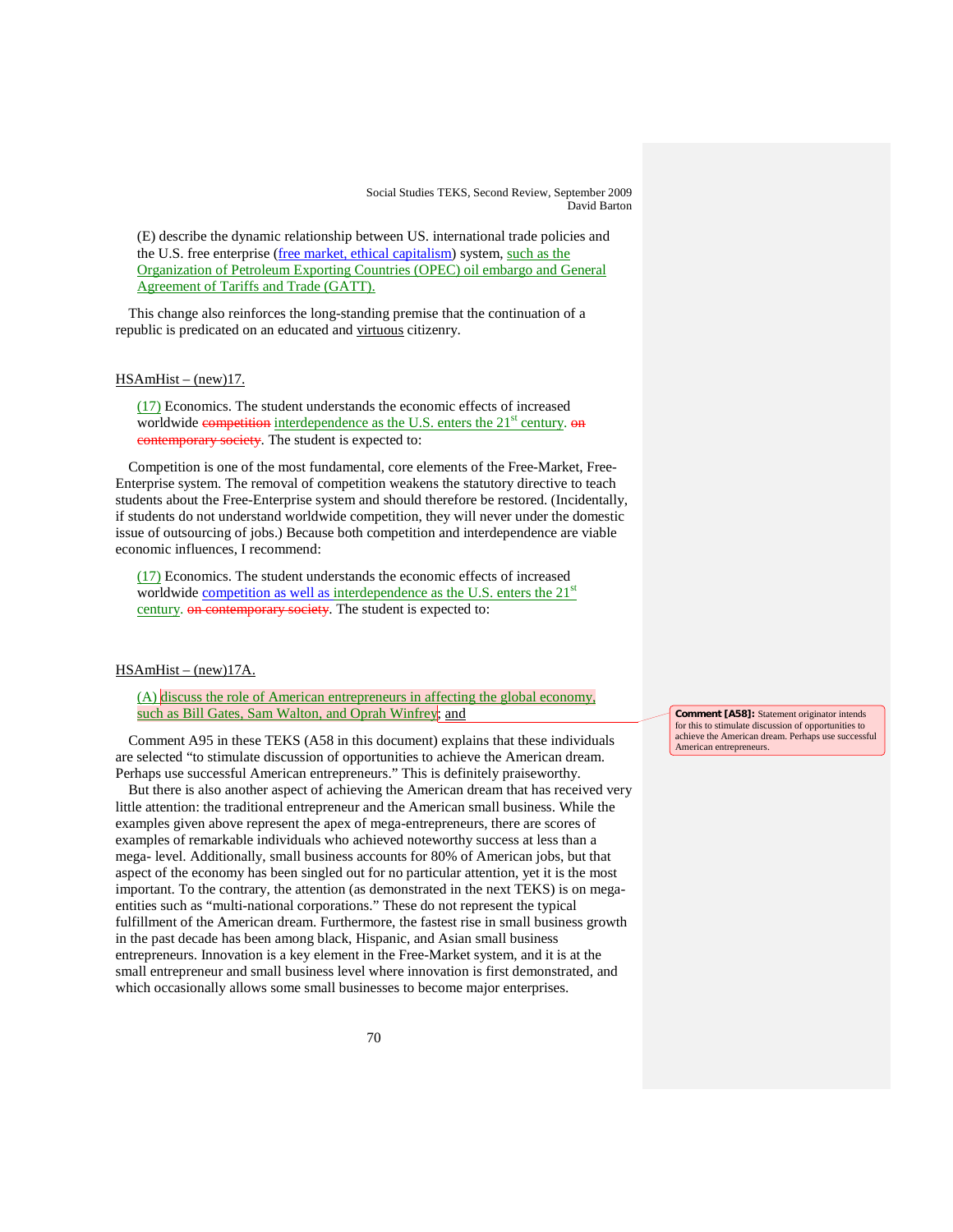The selection of Gates, Walton, and Winfrey is completely acceptable, but some TEKS needs to be created that place emphasis on the location where 80% of Americans have their jobs rather than on the one-in-a-billion individual that has a world impact through mega-business. Additionally, these three individuals have had some impact on the world economy but their impact has been even greater on the American economy; it would therefore be accurate to state in this TEKS "in affecting the American and the global economy."

# HSAmHist – (new)20B.

(B) analyze discuss historical reasons for the adoption of 20th-century constitutional amendments to amend the constitution;

There is a slight nuance here that can be addressed to help make the TEKS more specific to what appears to be the intent of this TEKS. That is, there are an endless number of historical reasons to amend the Constitution (to date, over 10,000 amendments to the Constitution have been offered in the federal legislature). I feel certain that the TEKS was not purporting to examine the thousands of reasons given in those proposals for amending the Constitution, for there is scarcely a reason that has not been offered for amending the Constitution. Instead, I think that the intent of this TEKS was to examine the reasons for which the Constitution has been (past tense) amended (e.g., term limits on presidents, reforming the selection process of vice-president, changing the means of selecting U. S. Senators, delaying congressional pay raises until after an election, clarifying the chain of succession to the presidency, etc.). Therefore, I recommend:

(B) analyze discuss historical reasons for the adoption of 20th-century constitutional amendments that the Constitution has been amended;

Additionally, this is an excellent opportunity to present to students the simple process set forth in Article V of the Constitution for its own evolution at the hands of the people:

(B) analyze discuss historical reasons for the adoption of 20th-century constitutional amendments that the Constitution has been amended and the process by which it is amended;

# USHistory – 22.

 $(22)$   $(19)$  Citizenship. The student understands the importance of effective leadership in a democratic society. The student is expected to:

In order to produce a consistency in the vertical alignment with other grades and HS courses that have changed "democratic society" to "democratic republic," the same change should be made here. This change will also comport with the recommendation of expert reviewers as well as the explicit instructions from the TEA and SBOE given in the Broad Strokes Guidance, instructing writing committee members to insert "republic" throughout the TEKS to preserve an accurate description of America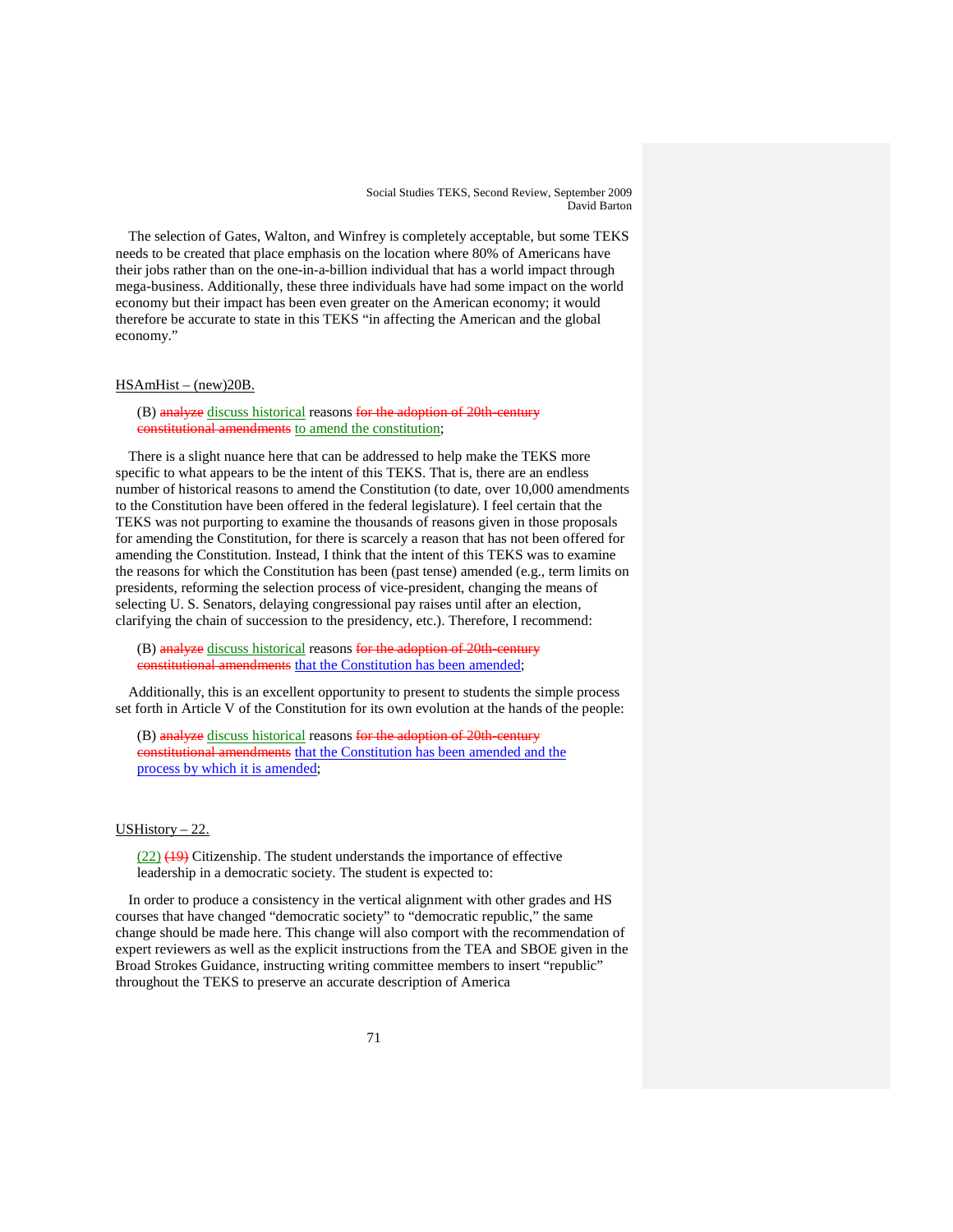Therefore, I recommend:

 $(22)$   $(19)$  Citizenship. The student understands the importance of effective leadership in a democratic republic. The student is expected to:

## HSAmHist – (new)22B.

(B) evaluate the contributions of significant political and social leaders in the United States such as Andrew Carnegie, Shirley Chisholm, Henry B. Gonzalez, Thurgood Marshall, Sandra Day O'Connor, and Billy Graham, and Franklin D. Roosevelt; and

Henry B. Gonzalez has appeared in three TEKS (here, and in Gr4 – 18C and Gr7 – 18B). Consider the addition of others who had an impact on society, and perhaps through mediums that have not been thus far recognized in the TEKS. For example, consider John Wayne, Cecil B. Demille, or Jimmy Stewart – all of whom used their talents to be social leaders (or societal leaders and spokesmen) advocating Americanism, admiration for the Constitution, and respect for the military (Jimmy Stewart was even a military pilot who became a Brigadier General in the Air Force Reserves).

Additionally, it is debatable whether Marshall or O'Connor (or even Carnegie) fits within the technical definition of a "significant political and social leader." The position of Supreme Court Justice is considered not to be the position of a political leader or a social leader. (Carnegie might fit within a broad definition of a social leader, but not in the traditional definition of that term.) Therefore, I recommend:

(B) evaluate the contributions of significant **political and social** leaders in the United States such as Andrew Carnegie, Shirley Chisholm, John Wayne [or Cecil B. Demille or Jimmy Stewart], Thurgood Marshall, Sandra Day O'Connor, and Billy Graham, and Franklin D. Roosevelt; and

#### HSAmHist – (new)24C.

(A) explain actions taken by people from racial, ethnic, and religious groups to expand economic opportunities and political rights in American society;

This TEKS conveys the false premise that it is the people from "racial, ethnic, and religious groups" who "expand political rights in American society." This is an absolutely false premise – as fully demonstrated in "Comment A: The Fundamental Principle of the Constitution" on p. 1 above. Various "racial, ethnic, and religious groups" may have taken action, but they definitely did not "expand economic opportunities and political rights in American society"; only the majority can do that (as they have on countless occasions).

For the TEKS above to be accurate, it should say:

(A) explain actions taken by people from racial, ethnic, and religious groups to expand economic opportunities and political rights in American society;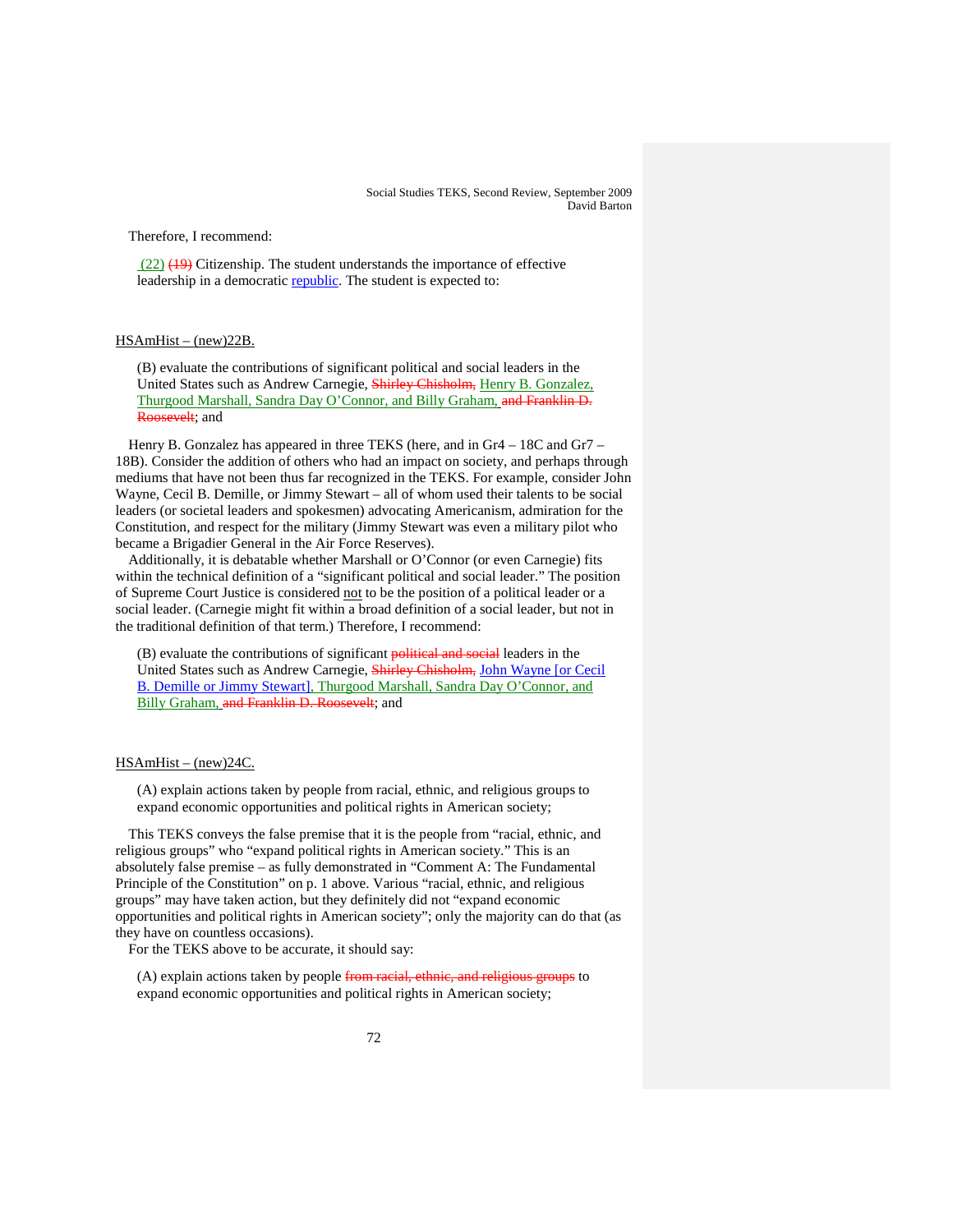#### HSAmHist – (new)24C.

.

(C) analyze explain how the contributions of people of various racial, ethnic, and religious groups <del>have helped to</del> shape <del>the national identity</del> <u>American culture</u>; and

Has no one other than an individual from a "racial, ethnic, or religious group" shaped American culture? As just demonstrated in the TEKS above, the best "group" to shape American culture is the majority, and that majority may be composed of any variety of racial, ethnic, and religious groups, but it was the collective majority – not the individual smaller groups or subsets of the majority – that made successful change. I maintain the premise (as illustrated throughout this review) that if history is taught accurately, diversity of "culture" will be presented without having to invent a superficial strand.

# HSAmHist – (new)24D.

(D) identify the political, social, and economic contributions of women to American society, such as Eleanor Roosevelt, Jane Addams, Delores Huerta, and Mary Kay Ash.

Eleanor Roosevelt is listed twice in the TEKS; consider replacing her with someone like Jeane Kirkpatrick, who served both as a Democrat and a Republican and was the first female Ambassador to the United Nations. Therefore, I recommend:

(D) identify the political, social, and economic contributions of women to American society, such as Jeane Kirkpatrick, Jane Addams, Delores Huerta, and Mary Kay Ash.

#### HSAmHist – 28B.

(B) use standard grammar, spelling, sentence structure, and punctuation.

In Gr2 – a1, and Gr2 – 2D, the TEKS requiring students to "measure calendar time by days, weeks, months, and years" was removed because, as Comment A1 in those TEKS noted, "this "information is covered under math standards." They rightly recognized that this was a history, not a math course.

Similarly, the TEKS above is clearly an English/Language Arts TEKS, not a history/geography TEKS. It should be removed for the same reasons that the math language was removed.

# U S Government

Gov.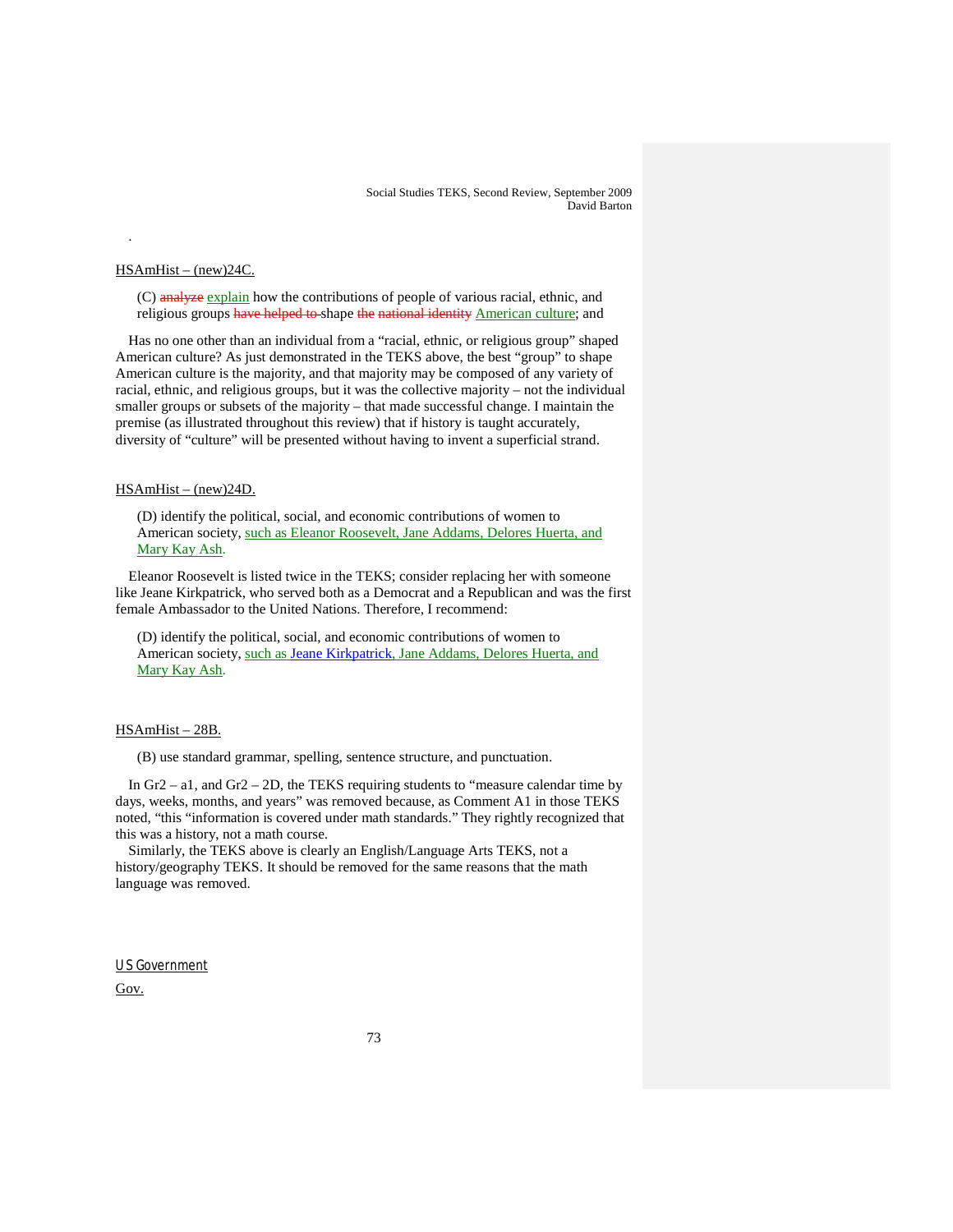Because this course may be taught in the semester in which state law requires Celebrate Freedom Week to be observed, that TEKS should also be added – as it has been in previous grades and courses.

### (b) Instruction During Celebrate Freedom Week

Each social studies class shall include, during Celebrate Freedom Week as provided under Texas Education Code, §29.907, or during another full school week as determined by the board of trustees of a school district, appropriate instruction concerning the intent, meaning, and importance of the Declaration of Independence and the United States Constitution, including the Bill of Rights, in their historical contexts. The study of the Declaration of Independence must include the study of the relationship of the ideas expressed in that document to subsequent American history, including the relationship of its ideas to the rich diversity of our people as a nation of immigrants, the American Revolution, the formulation of the United States Constitution, and the abolitionist movement, which led to the Emancipation Proclamation and the women's suffrage movement.

Recitation during Celebrate Freedom Week

(1) Each school district shall require that, during Celebrate Freedom Week or other week of instruction prescribed under subsection (a) of this section, students in Grades 3-12 study and recite the following text: "We hold these Truths to be self-evident, that all Men are created equal, that they are endowed by their Creator with certain unalienable Rights, that among these are Life, Liberty and the Pursuit of Happiness--That to secure these Rights, Governments are instituted among Men, deriving their just Powers from the Consent of the Governed."

In the Third Grade, new TEKS (10 & 10A) stipulated:

(10) Government. The student understands important ideas in historic documents at various levels of government. The student is expected to:

(A) Identify the purposes of the Declaration of Independence and the United States Constitution including the Bill of Rights.

Comment A42 in those TEKS (A59 in this document) noted that this TEKS was added as "part of the [Texas state law] Celebrate Freedom mandate." It should therefore be included in High School as well. As indicated by that state law, the purpose of the Declaration, Constitution, and Bill of Rights is worthy of repeated study.

Similarly, Constitution Day is required, by federal law, to be commemorated in public schools every year. As it, too, may fall in the semester in which this course is taught, it should be inserted in Government (as it has been in other grades). Therefore, I recommend:

(0) identify Constitution Day as a celebration of American freedom;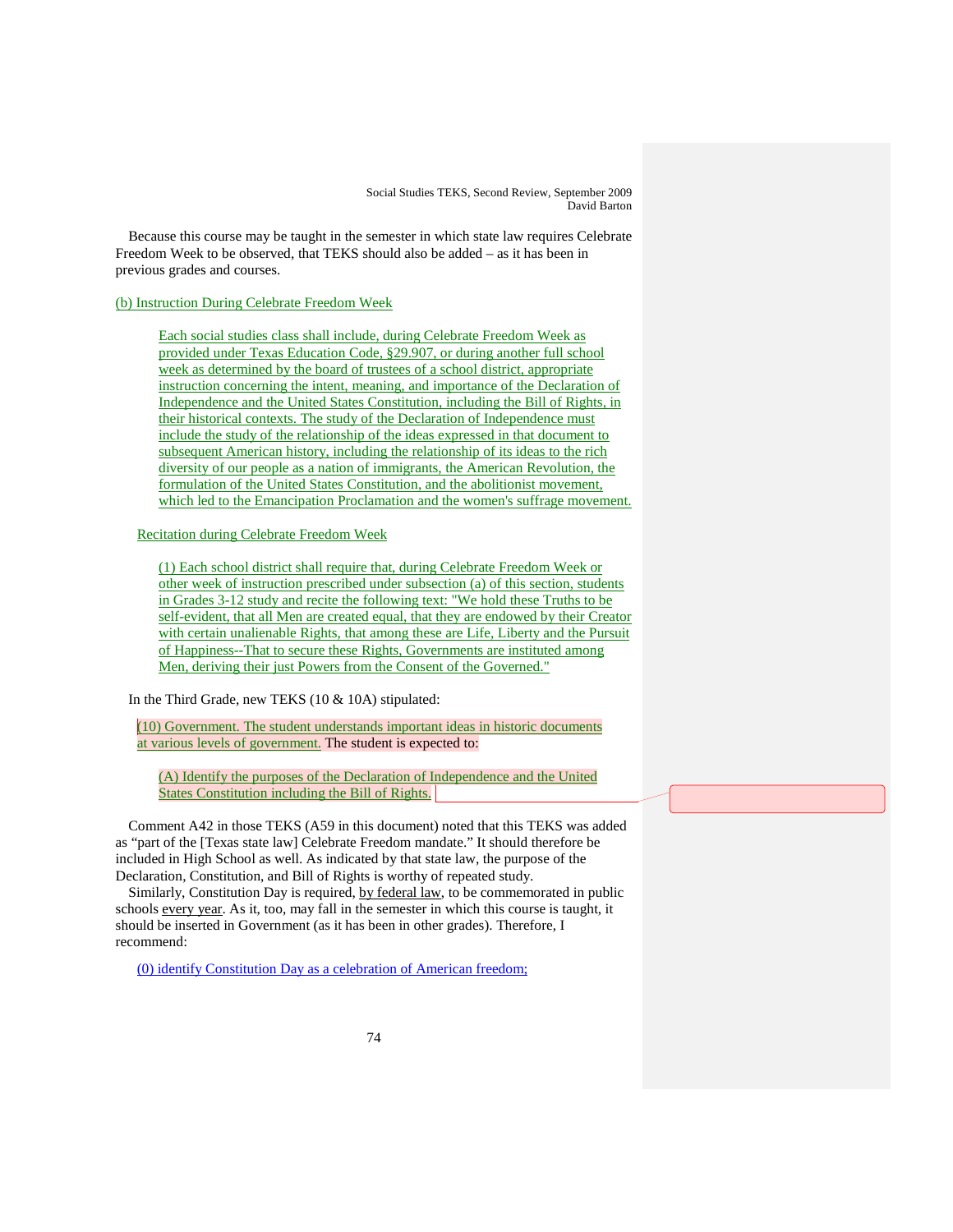Gov.

TEKS in other grade levels stipulate:

(B) recite the Pledge of Allegiance to the United States Flag and the Pledge to the Texas Flag; and

The comment attached by the writing committee notes that reciting the pledges is required by state law. Therefore, this same TEKS should also be added to High School courses.

# Gov – b1,15,16,16B.

(1) Students analyze the impact of individuals, political parties, interest groups, and the media on the American political system, evaluate the importance of voluntary individual participation in a democratic society, and analyze the rights guaranteed by the U.S. Constitution.

(16) (15) Citizenship. The student understands the importance of voluntary individual participation in the U.S. democratic society. The student is expected to:

(17) (16) Citizenship. The student understands the importance of the expression of different points of view in a democratic society. The student is expected to:

(B) analyze the importance of free speech and press in a democratic society; and

In order to produce a consistency in the vertical alignment with other grades and HS courses that have changed "democratic society" to "democratic republic," the same change should be made here. This change will also comport with the recommendation of expert reviewers as well as the explicit instructions from the TEA and SBOE given in the Broad Strokes Guidance, instructing writing committee members to insert "republic" throughout the TEKS to preserve an accurate description of America

Therefore, I recommend:

(1) Students analyze the impact of individuals, political parties, interest groups, and the media on the American political system, evaluate the importance of voluntary individual participation in a democratic republic, and analyze the rights guaranteed by the U.S. Constitution.

(16) (15) Citizenship. The student understands the importance of voluntary individual participation in the U.S. democratic republic. The student is expected to:

 $(17)$   $(16)$  Citizenship. The student understands the importance of the expression of different points of view in a democratic republic. The student is expected to:

(B) analyze the importance of free speech and press in a democratic republic; and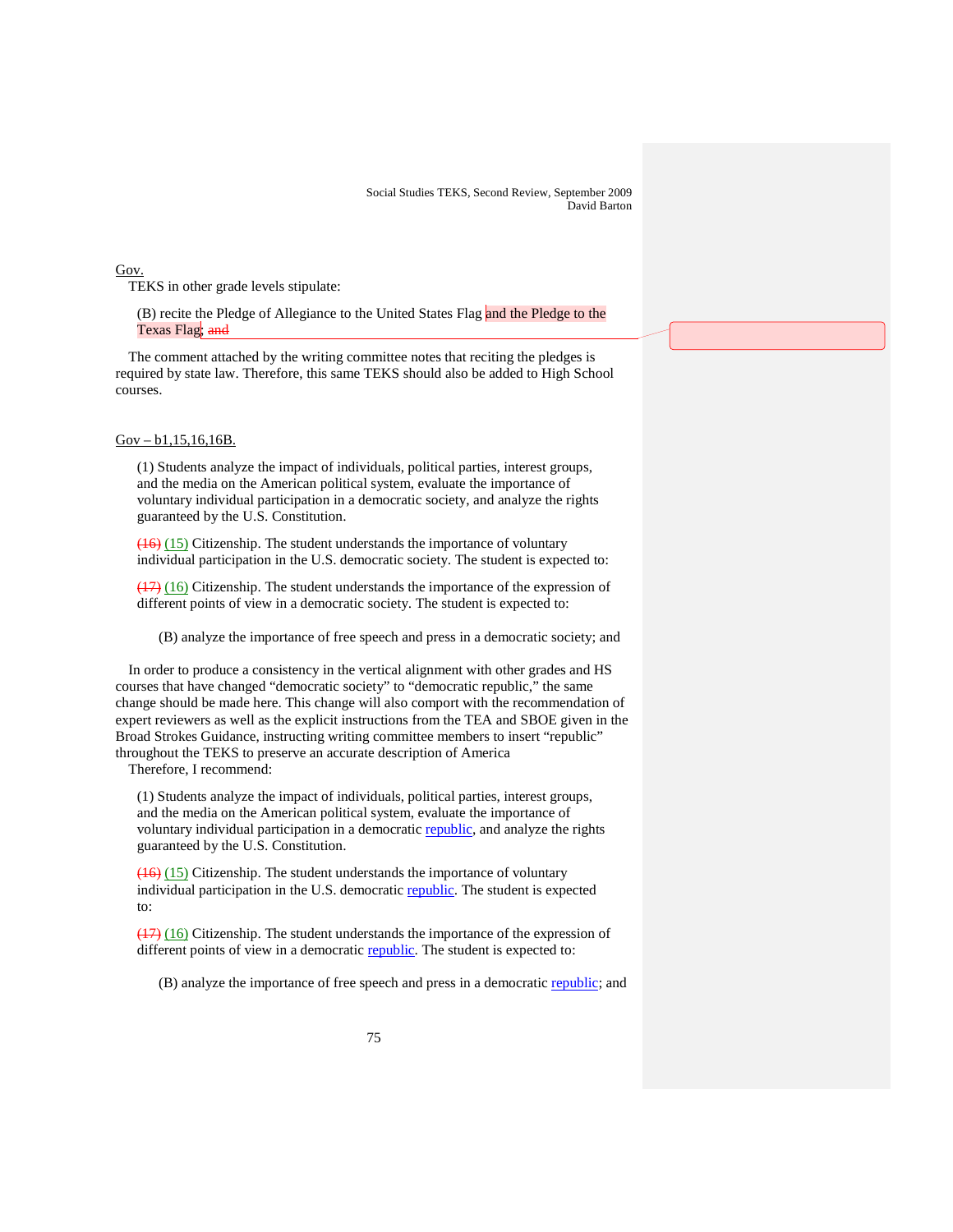# $Gov - (new1E)$

 $(D)$  (E) identify the roles played by significant individuals in the field of government and politics, development of the constitutional government of the United States including Abraham Lincoln, George Washington, John Marshall, Andrew Jackson, Franklin D. Roosevelt and selected contemporary leaders.

Earlier generations long recognized the significant influence of many Founders who have been ignored in recent decades. Others from the Convention previously given lofty recognition by previous generations of historians included James Wilson (the second most-active member of the Convention, speaking 168 times on the floor of the Convention); Charles Pinckney (one early work called him "The Father of the Constitution" for more of his suggestions were incorporated into the document than those of any other individual – that is, the final document looked more like his proposals than that of any other delegate; and while James Madison often receives such credit today, the delegates rejected 40 of his 70 proposals as well as his Virginia Plan); and George Washington ( James Monroe believed that without his leadership, the entire Convention would have adjourned unsuccessfully). In fact, early historians declared that Roger Sherman, George Washington, Charles Pinckney, James Madison, and Alexander Hamilton were the "master-builders of the Constitution."

Therefore, I recommend:

 $(D)$  (E) identify the roles played by significant individuals in the field of government and politics, development of the constitutional government of the United States including Abraham Lincoln, George Washington, Charles Pinckney, James Wilson, Roger Sherman, John Marshall, Andrew Jackson, Franklin D. Roosevelt and selected contemporary leaders.

#### $Gov - (new)5&6.$

(Highlights added per my emphasis)

 $(6)$  (5) Economics. The student understands the roles played by local, state, and national governments in both the public and private sectors of the U.S. free enterprise (capitalism, free market) system. The student is expected to:

(A) analyze **government** fiscal, monetary, and regulatory **policies** that influence the economy at the local, state, and national levels;

(C) compare the role of **government** in the U.S. free enterprise system (*capitalism*) and other economic systems.

 $(7)$  (6) Economics. The student understands the relationship between U.S. government policies and international trade. the economy. The student is expected to: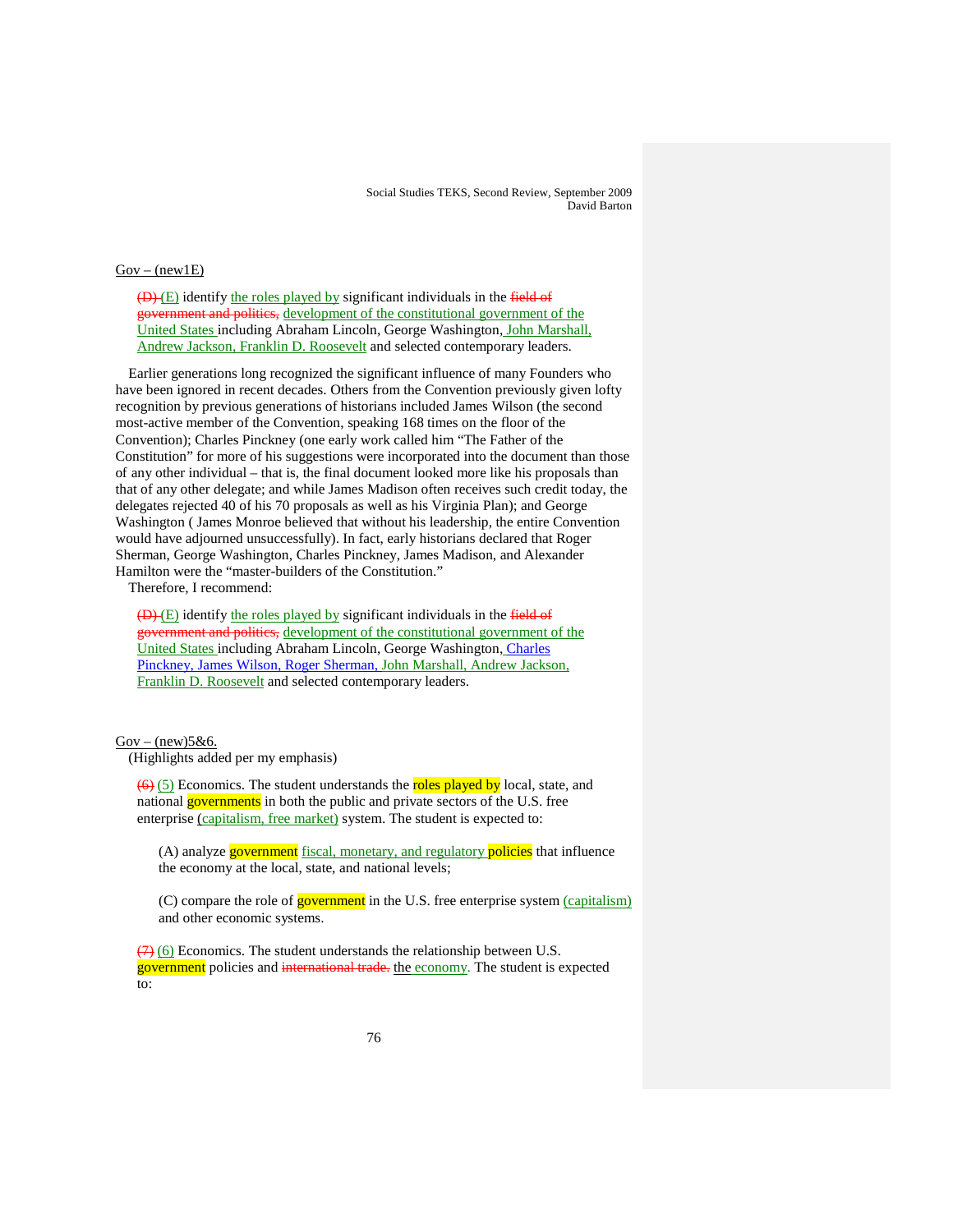Throughout the TEKS, there is an emphasis on the role of the government in freeenterprise system. Yet, by actual definition, "free enterprise" is:

Business governed by the laws of supply and demand, not restrained by government interference, regulation or subsidy. Also called free market.

Strikingly, the businesses that collapsed over the past year and which were taken over by the government were those that were the most regulated by the government – banking, investment, insurance, real estate, car industry, etc. Those industries with the least government regulation far outperformed (economically speaking) the troubled industries.

The above TEKS illustrate the fact that many fundamental principles of free-enterprise have NOT been presented (such as the fundamental principle of freedom from "government interference, regulation or subsidy"). Generally speaking, government economic policies can do great damage and can harm economic growth and prosperity, but government influences produce little long-term benefit; lasting economic growth and strength is created and sustained by a free market.

The above TEKS should be modified to make clear that by definition, free-enterprise includes an absence of "government interference, regulation or subsidy," and other TEKS should be added to demonstrate the important elements of innovation, quality, competition, ethics, and the other characteristics that are intrinsic and inseparable characteristics of the free enterprise system.

#### $Gov - (new)5, 5C$

 $(6)$  (5) Economics. The student understands the roles played by local, state, and national governments in both the public and private sectors of the U.S. free enterprise (capitalism, free market) system. The student is expected to:

(C) compare the role of government in the U.S. free enterprise system (capitalism) and other economic systems.

By including the terms capitalism and free-market as synonyms for free-enterprise, perhaps it is time to consider the merits of a point concerning capitalism raised by a Jewish economist. See the full explanation in "Comment D: Free Enterprise and Capitalism" on p. 7 above. Therefore, I recommend:

 $\left(\frac{6}{6}\right)$  (5) Economics. The student understands the roles played by local, state, and national governments in both the public and private sectors of the U.S. free enterprise (free market, ethical capitalism) system. The student is expected to:

(C) compare the role of government in the U.S. free enterprise system *(ethical*) capitalism) and other economic systems.

 $Gov - (new)7C$ .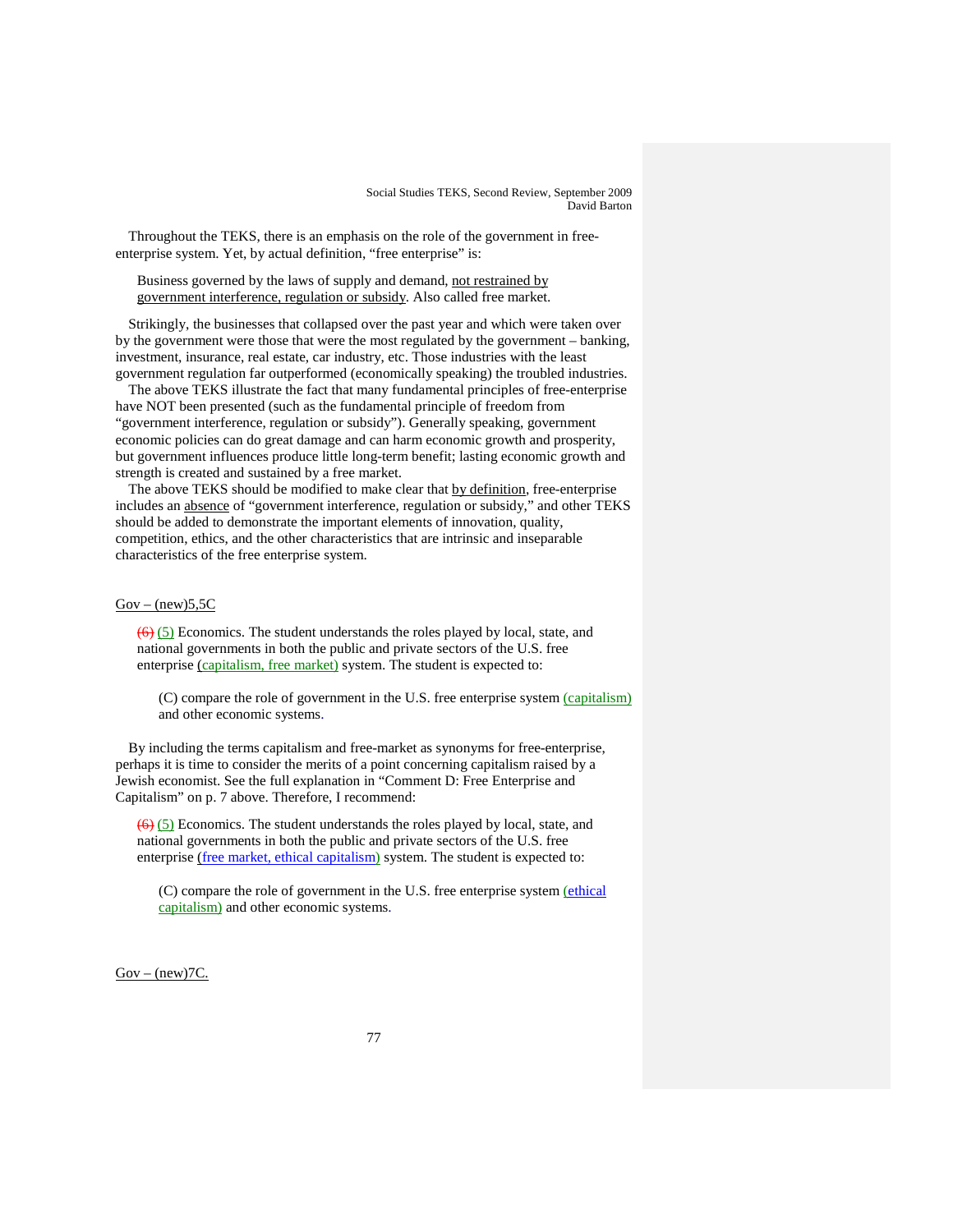(C) analyze how the Federalist Papers explain the principles of the American constitutional system of government;

Understanding the *Federalist Papers* are crucial, and this TEKS is to be commended. However, the *Anti-Federalist Papers* (i.e., the writings of Constitutional Convention delegates such as Richard Henry Lee, George Mason, Luther Martin, Elbridge Gerry, etc., as well as the writings of other anti-federalists such as Samuel Adams, Patrick Henry, "Brutus," "Cato," "Federal Farmer," etc.) are just as crucial to understanding the American constitutional system of government. The Bill of Rights was the capstone on the Constitution that established the doctrine of enumerated rights, and the *Anti-Federalist Papers* establish the meaning of the Bill of Rights and affirm the inherent limitations that had been assumed and spoken throughout the framing of the Constitution. Therefore, I recommend:

(C) analyze how the Federalist Papers and the Anti-Federalist Papers explain the principles of the American constitutional system of government;

## $Gov - (new)7E$ .

(E) analyze the processes by which the U.S. Constitution can be changed and evaluate their effectiveness; and

There are not "processes" (plural) by which the Constitution can be changed. There is only one legitimate constitutional means by which the Constitution can be changed, and that is through amendment as specified by the Constitution itself. As Samuel Adams forcefully declared:

[T]he people alone have an incontestable, unalienable, and indefeasible right to institute government and to reform, alter, or totally change the same when their protection, safety, prosperity, and happiness require it. And the federal Constitution, according to the mode prescribed therein, has already undergone such amendments in several parts of it as from experience has been judged necessary.

George Washington, in his "Farewell Address," warned America to adhere strictly to the constitutionally-prescribed manner of changing the meaning of the Constitution:

If, in the opinion of the people, the distribution or the modification of the constitutional powers be in any particular wrong, let it be corrected by an amendment in the way which the Constitution designates . But let there be no change by usurpation; for though this, in one instance, may be the instrument of good, it is the customary weapon by which free governments are destroyed.

Article V of the Constitution establishes the only process by which the Constitution can be changed:

The Congress, whenever two thirds of both Houses shall deem it necessary, shall propose amendments to this Constitution, or, on the application of the legislatures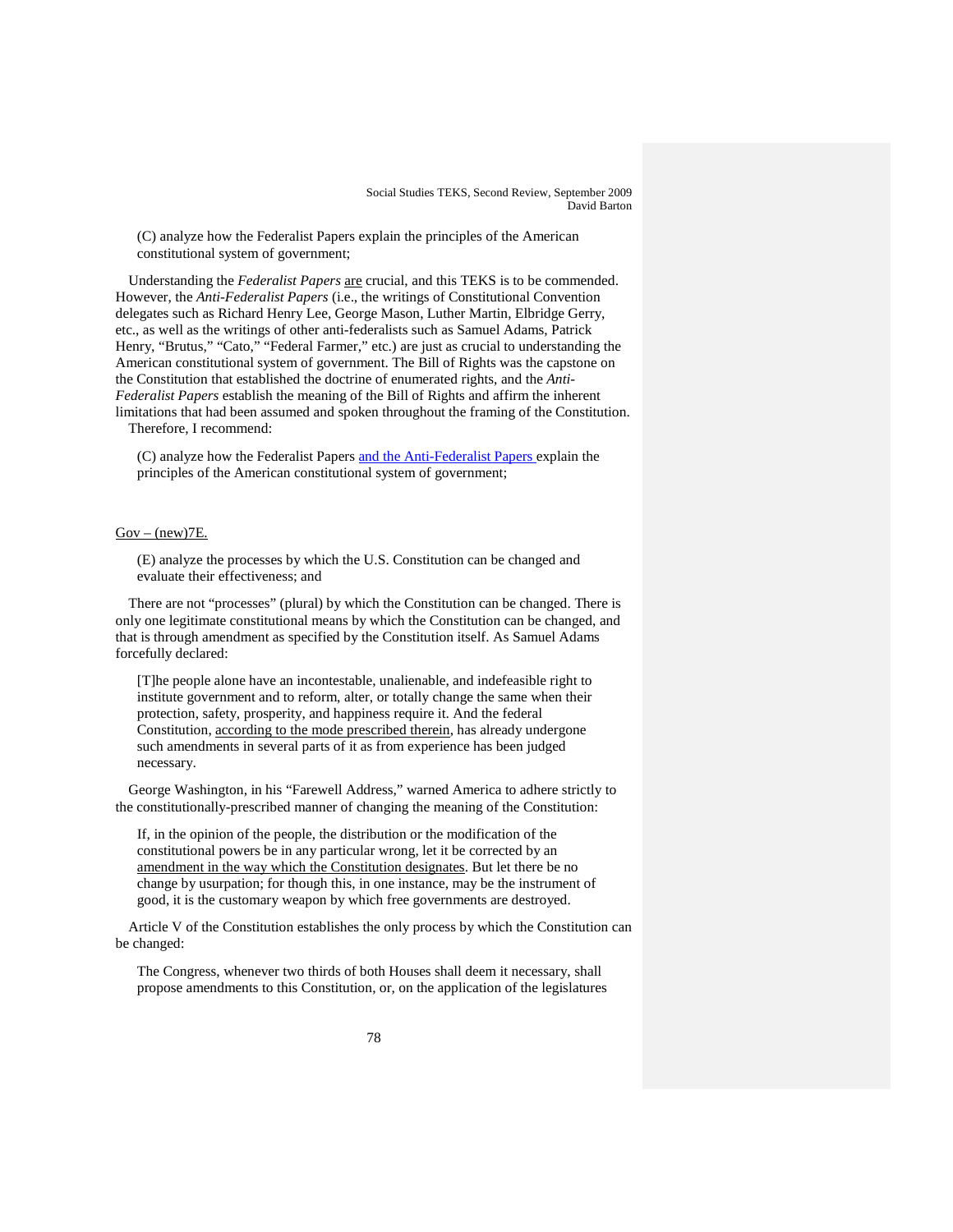of two thirds of the several States, shall call a convention for proposing amendments.

Therefore, I recommend:

(E) analyze the process by which the U.S. Constitution can be changed; and

 $Gov - (new)7F$ .

(F) analyze identify how the American beliefs and principles reflected in the Declaration of Independence and U.S. Constitution contribute to our national identity. are embodied in the United States today.

Why delete the concept of a national identity? Significantly, in an earlier segment of the TEKS, a similar statement was removed with the accompanying comment that "American" was an inappropriate "value" being taught to students. The fact is that nations do have identities; America does have an identity; America does have a certain set of "beliefs and principles" that shape our identity; we are not just a nation of groups. Allow the acknowledgment of a national identity to remain.

Therefore, I recommend:

(F) analyze identify how the American beliefs and principles reflected in the Declaration of Independence and U.S. Constitution contribute to our national identity and are embodied in the United States today.

# $Gov - (new)7D$ .

(D) analyze the **functions** purpose of selected independent executive agencies, including the National Aeronautics and Space Administration and regulatory commissions such as the National Aeronautics and Space Administration , including the Environmental Protection Agency, Occupational Safety and Health Administration, Food and Drug Administration, and the Federal Communications Commission;

Consider the inclusion of a newer executive agency: The Office of Faith-Based and Community Initiatives. Begun at the federal level under Bush and continued by Obama (and upheld by the U. S. Supreme Court), it reflects an agency with 75% public support and is also readily identifiable at the state level (the One Star Foundation in Texas, and other states have similarly purposed agencies).

Therefore, I recommend:

(D) analyze the **functions** purpose of selected independent executive agencies, including the National Aeronautics and Space Administration and the Office of Faith-Based and Community Initiatives, and regulatory commissions such as the National Aeronautics and Space Administration , including the Environmental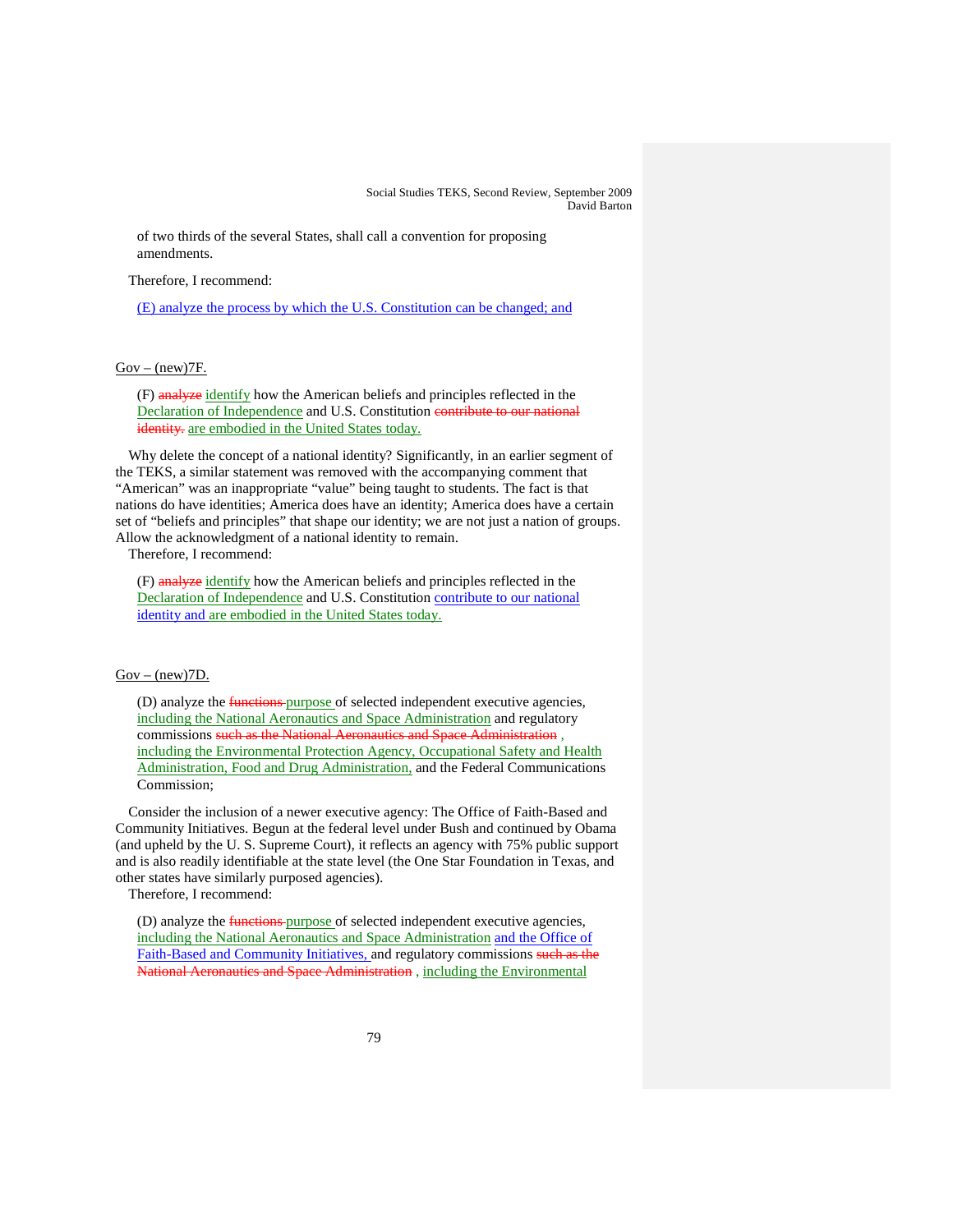Protection Agency, Occupational Safety and Health Administration, Food and Drug Administration, and the Federal Communications Commission;

## $Gov - (new)7G.$

(G) explain the major responsibilities of the federal government for domestic and foreign policy, such as national defense; and

The Coast Guard was started by the federal government under President George Washington as an acknowledgment of the government's responsibility of border protection. In fact, during World War II, Axis submarines were sunk off America's coasts, including off the coast of Texas. (Regrettably, 56 American ships were sunk by Nazi subs inside the Gulf of Mexico.) Border protection efforts during WWII included along the Canadian border, where many Nazi spies attempted to enter (and many did enter) the United States through Canadian territory. More recently, Al Qaeda terrorists have been captured at both the Canadian and the Mexican borders while attempting to enter the United States with explosive components. Similarly, pipelines for human smuggling to several nations (including China, India, Africa, and Central and South America) have been halted at the border, as have sex trafficking rings attempting to bring adolescent prostitutes and sex slaves into the United States from the Far East. More recently, efforts have been focused to prevent military-trained gangs sent by drug cartels from entering the United States. In short, there is a reason that the federal agency over this responsibility is called the U.S. Customs and Border Protection Service.

Therefore, I recommend:

(G) explain the major responsibilities of the federal government for domestic and foreign policy, such as national defense and border protection; and

### $Gov - (new)8H$ .

(H) compare the structure and functions of the Texas state government to the federal system; and compare the structure and functions of the national, state, and local governments in the United States federal system.

Inherent in the federal system is not only the horizontal separation of powers between the three branches but also the vertical separation of powers between the various levels of government (regularly explained by Thomas Jefferson) – a key element in the proper constitutional relationship between the national, state, and local governments. In fact, the Ninth and Tenth Amendments were ratified to constitutionally enshrine the vertical separation of powers.

Therefore, I recommend:

(H) compare the structure and functions of the Texas state government to the federal system; and compare the structure and functions of the national, state, and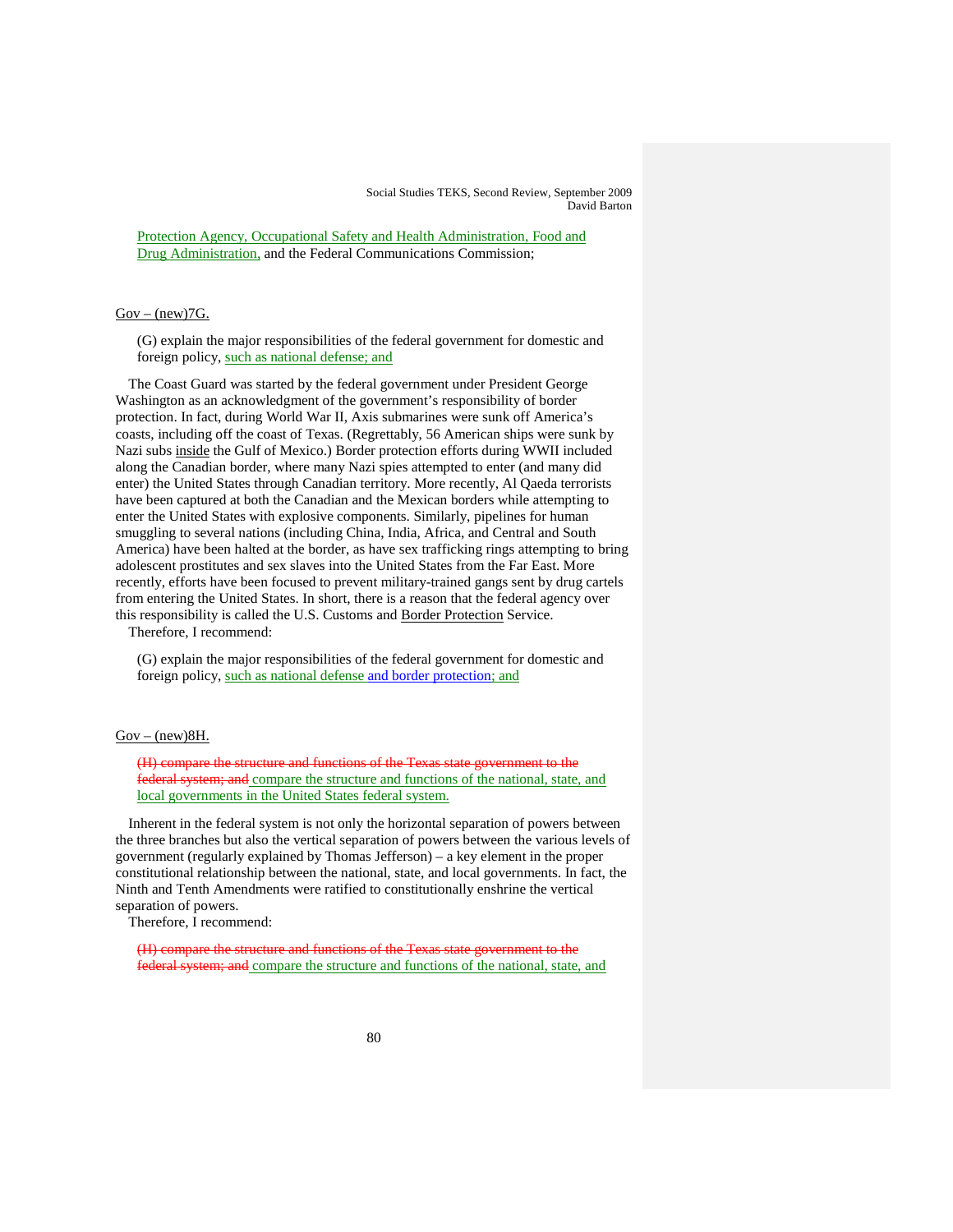local governments in the United States federal system and explain the vertical separation of powers.

#### $Gov - (new)10B$ .

(B) analyze and evaluate the process of electing the President of the United States.

The use of the Electoral College in elections preserves the bicameral element of constitutional government, ensuring that both the people and the states have a voice in the selection of a president. Without the Electoral College, presidential elections would focus nearly exclusively on the major population centers along the Atlantic, Pacific, and Gulf Coasts. With the Electoral College, presidential candidates are required to visit what would be otherwise inconsequential electoral states such as Iowa, New Hampshire, and South Carolina, thus ensuring that less populous states have a voice in the selection of the President. The Electoral College is one of the least understood elements of our brilliant constitutional system.

Therefore, I recommend.

(B) analyze and evaluate the process of electing the President of the United States and identify the benefits of the Electoral College system.

#### $Gov - (new)13$ .

 $(14)$   $(13)$  Citizenship. The student understands rights guaranteed by the U.S. Constitution. The student is expected to:

I recommend the insertion of a new TEKS here (perhaps B):

(B) define and identify inalienable rights;

### $Gov - (new)13E$ .

(E) explain the importance of due process rights to the protection of individual rights and to the limits on in limiting the powers of government; and

It is necessary to understand the importance of due process rights, but it is even more important to know what those due process rights are (e.g., confronting the accuser, calling of witnesses, habeas corpus, trial by jury, self-incrimination, civil v. criminal trials, etc.). Therefore, I recommend:

(E) identify due process rights and explain their importance of due process rights to the protection of individual rights and to the limits on in limiting the powers of government; and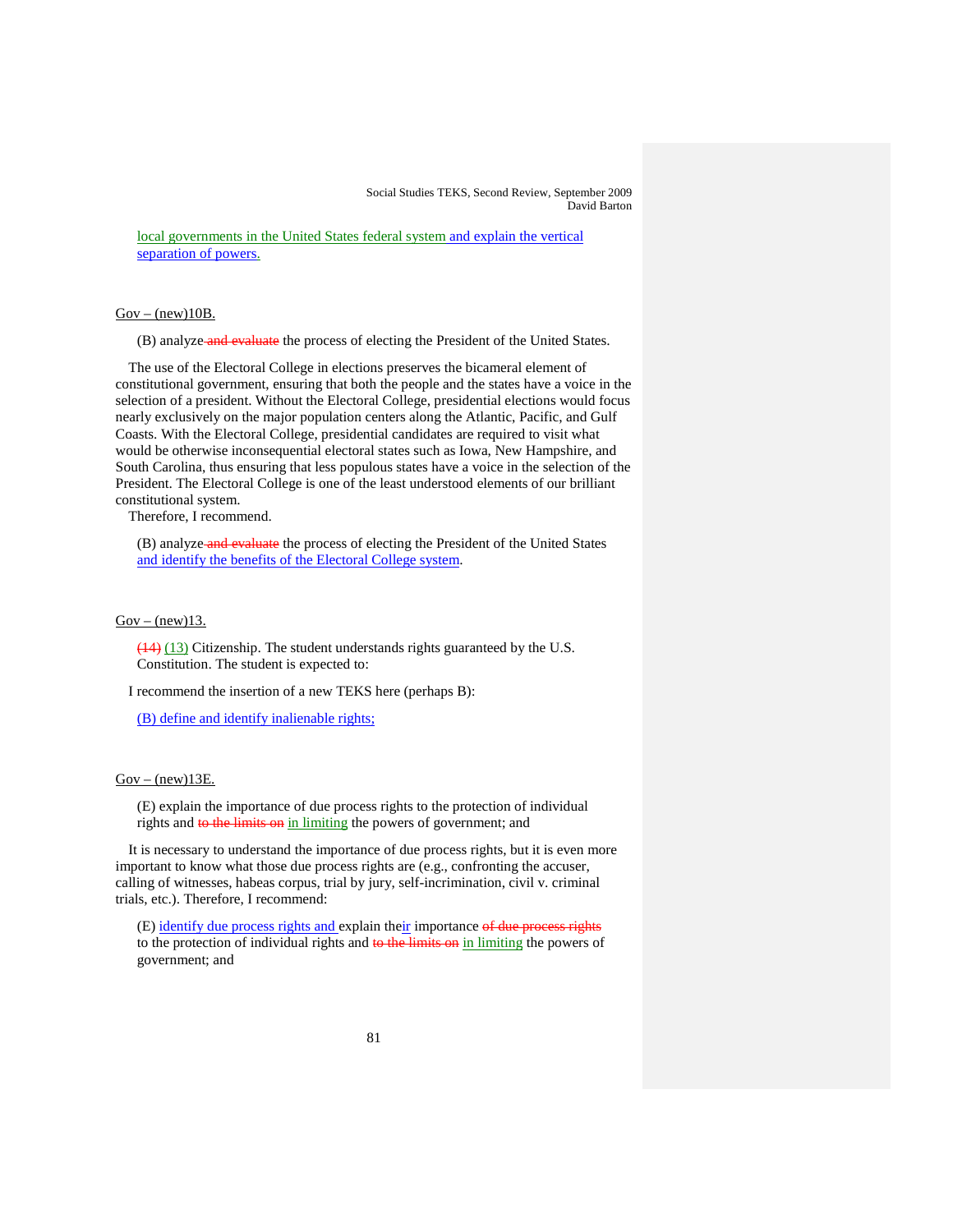# $Gov - 15$

(16) (15) Citizenship. The student understands the importance of voluntary individual participation in the U.S. democratic society. The student is expected to:

In order to encourage a stronger sense of the citizen participation necessary for a free society to endure, students need to understand something of civic duties (a stronger word than "responsibilities"). In fact, as the Founding Fathers clearly explained, there is a reciprocal relationship between our rights and our duties.

For example, James Wilson (a signer of the Declaration and the Constitution, and an original Justice on the U. S. Supreme Court who started the first organized legal training in America), taught students:

To each class of rights, a class of duties is correspondent.

John Quincy Adams similarly affirmed:

The connection between a people and their government is a connection of duties as well as of rights.

Therefore, to impart a stronger sense of responsibility, I recommend:

 $(16)$  (15) Citizenship. The student understands the duty of voluntary individual participation in the U.S. democratic society. The student is expected to:

## $Gov - (new)15$ .

(16) (15) Citizenship. The student understands the importance of voluntary individual participation in the U.S. democratic society. The student is expected to:

The fact is obvious that participation in the American political system is voluntary; there is no suggestion of coercion. In fact, the stress on voluntary participation is so overemphasized that it undermines the concept of civic duty and citizen responsibility. Therefore, I suggest:

(16) (15) Citizenship. The student understands the duty of importance of voluntary individual participation in the U.S. democratic society. The student is expected to:

#### $Gov - (new)16B$ .

(B) analyze the importance of free speech and press in a democratic society; and

These are certainly two of the important constitutional influences in a democratic republic, but why not list the other two constitutionally-delineated influences: assembly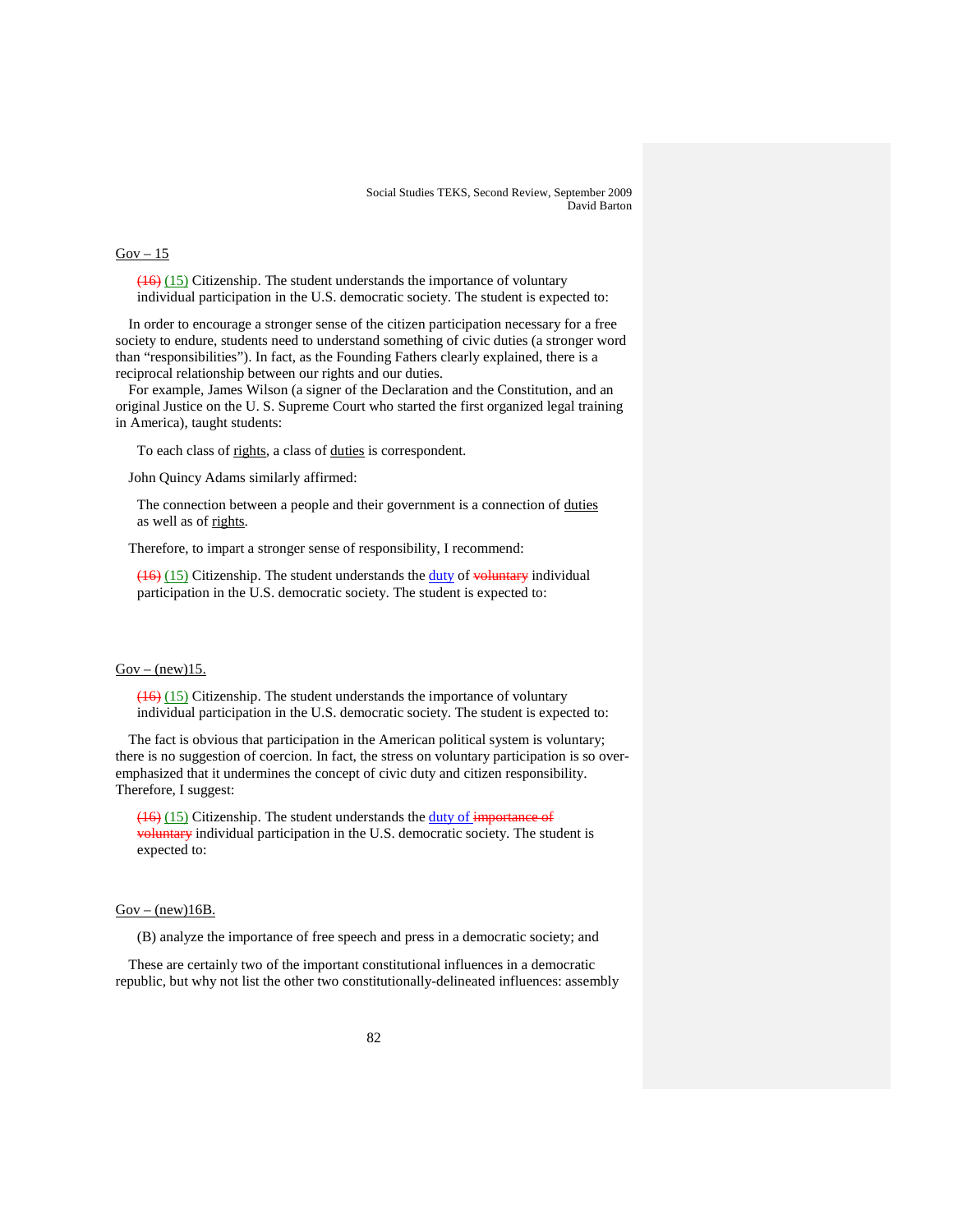and petition. Those four influences are often inter-related in practice, so identify them together.

Therefore, I recommend:

(B) analyze the importance of **petition**, assembly, free speech and press in a democratic society; and

#### $Gov - 21B$ .

(B) use standard grammar, spelling, sentence structure, and punctuation.

In Gr2 – a1, and Gr2 – 2D, the TEKS requiring students to "measure calendar time by days, weeks, months, and years" was removed because, as Comment A1 in those TEKS noted, "this "information is covered under math standards." They rightly recognized that this was a history, not a math course.

Similarly, the TEKS above is clearly an English/Language Arts TEKS, not a history/geography TEKS. It should be removed for the same reasons that the math language was removed.

## **Economics**

Econ.

Because this course may be taught in the semester in which state law requires Celebrate Freedom Week to be observed, that TEKS should also be added – as it has been in previous grades and courses.

#### (b) Instruction During Celebrate Freedom Week

Each social studies class shall include, during Celebrate Freedom Week as provided under Texas Education Code, §29.907, or during another full school week as determined by the board of trustees of a school district, appropriate instruction concerning the intent, meaning, and importance of the Declaration of Independence and the United States Constitution, including the Bill of Rights, in their historical contexts. The study of the Declaration of Independence must include the study of the relationship of the ideas expressed in that document to subsequent American history, including the relationship of its ideas to the rich diversity of our people as a nation of immigrants, the American Revolution, the formulation of the United States Constitution, and the abolitionist movement, which led to the Emancipation Proclamation and the women's suffrage movement.

Recitation during Celebrate Freedom Week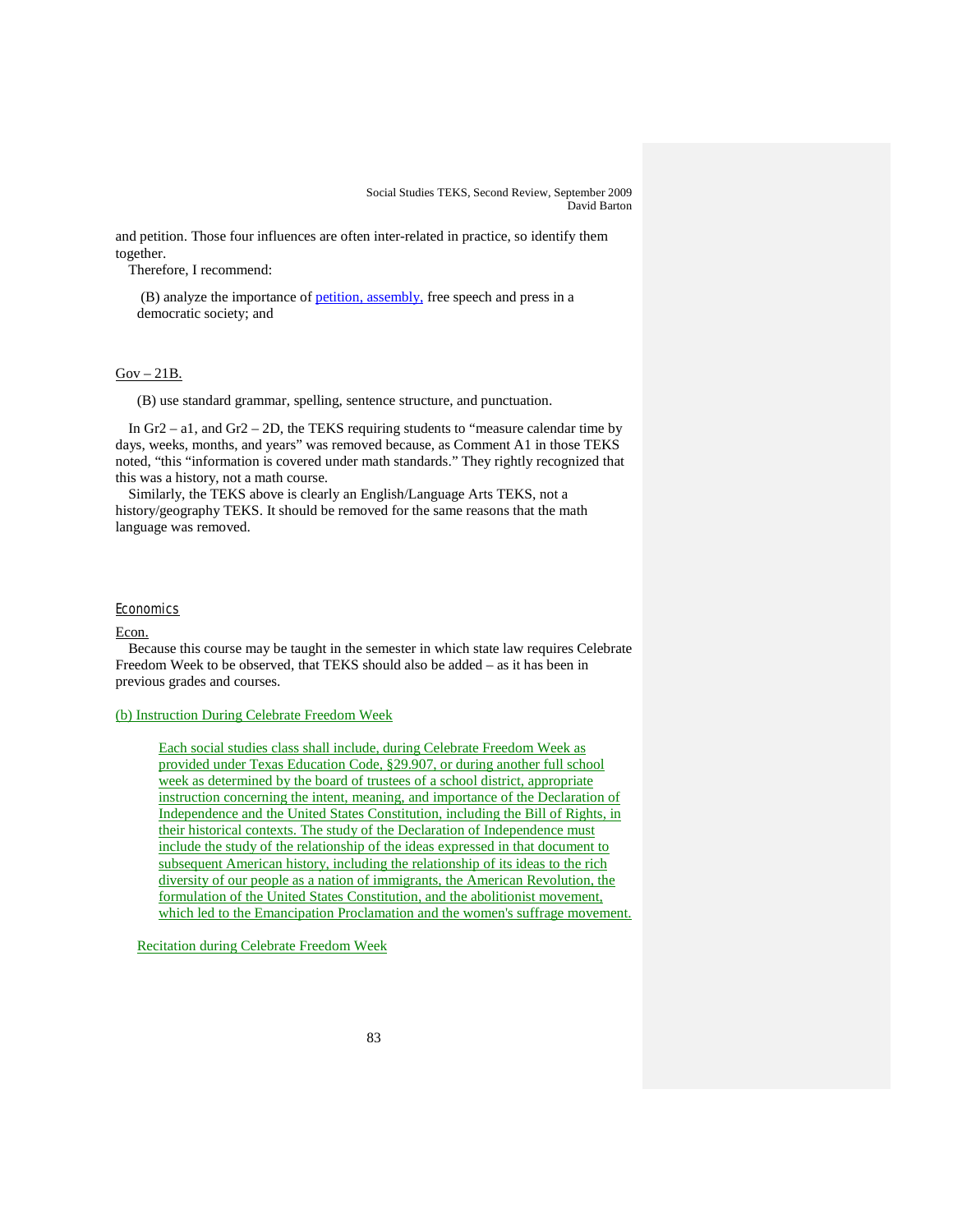(1) Each school district shall require that, during Celebrate Freedom Week or other week of instruction prescribed under subsection (a) of this section, students in Grades 3-12 study and recite the following text: "We hold these Truths to be self-evident, that all Men are created equal, that they are endowed by their Creator with certain unalienable Rights, that among these are Life, Liberty and the Pursuit of Happiness--That to secure these Rights, Governments are instituted among Men, deriving their just Powers from the Consent of the Governed."

In the Third Grade, new TEKS (10 & 10A) stipulated:

(10) Government. The student understands important ideas in historic documents at various levels of government. The student is expected to:

(A) Identify the purposes of the Declaration of Independence and the United States Constitution including the Bill of Rights.

Comment A42 in those TEKS (A61 in this document) noted that this TEKS was added as "part of the [Texas state law] Celebrate Freedom mandate." It should therefore be included in the High School Economics course as well. As indicated by that state law, the purpose of the Declaration, Constitution, and Bill of Rights is worthy of repeated study.

Similarly, Constitution Day is required, by federal law, to be commemorated in public schools every year. As it, too, may fall in the semester in which this course is taught, it should be inserted in High School Economics (as it has been in other grades). Therefore, I recommend:

(0) identify Constitution Day as a celebration of American freedom;

Econ.

TEKS in other grade levels stipulate:

(B) recite the Pledge of Allegiance to the United States Flag and the Pledge to the Texas Flag; and

The comment attached by the writing committee notes that reciting the pledges is required by state law. Therefore, this same TEKS should also be added to Economics.

### $Econ - b1, b2, 5D$

(b)(1) Economics with Emphasis on the Free Enterprise System (Capitalism, Free Market) and its Benefits is the culmination of the economic content and concepts studied from Kindergarten through required secondary courses.... Students will study the roles of the Federal Reserve and other financial institutions, government, and businesses in a free enterprise system (capitalism, free market).

(b)(2) Economics with Emphasis on the Free Enterprise System (Capitalism, Free Market) and Its Benefits builds upon the foundation in eitizenship economics

**Comment [A62]:** BSG-Adherence to State law requiring pledges each day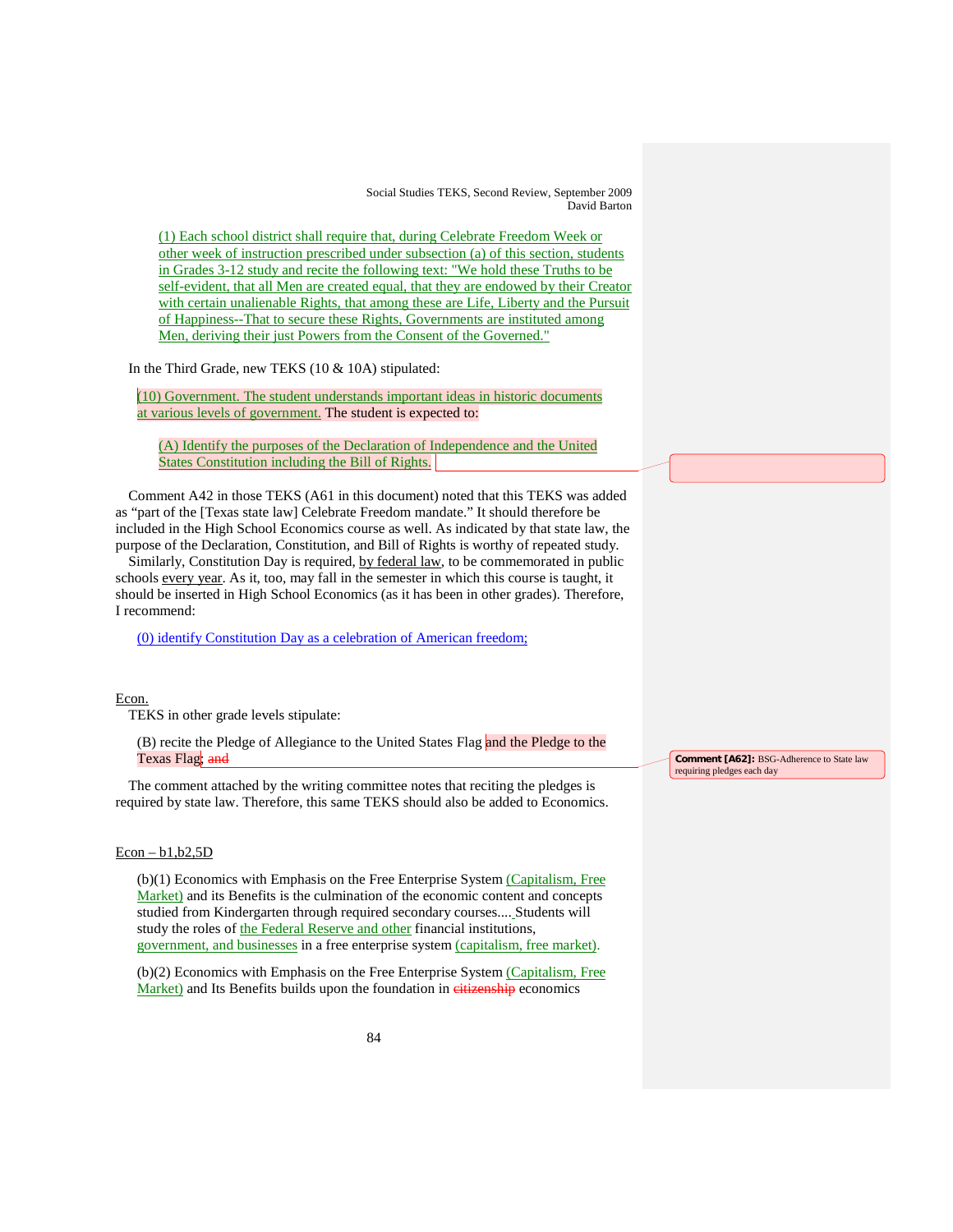geography; government; history; culture and social studies skills; and science, technology, and society laid by the social studies essential knowledge and skills in Kindergarten-Grade 12. The course will apply these skills to current economic situations. The content enables students to understand the importance of patriotism, *to* function in a free enterprise *(capitalistic, free market)* society.

(5)(D) understand that the terms free enterprise, free market and capitalism are synonymous terms to describe the United States economic system; and (NEW)

By including the terms capitalism and free-market as synonyms for free-enterprise, perhaps it is time to consider the merits of a point concerning capitalism raised by a Jewish economist. See the full explanation in "Comment D: Free Enterprise and Capitalism" on p. 7 above. Therefore, I recommend:

(b)(1) Economics with Emphasis on the Free Enterprise System (Ethical Capitalism, Free Market) and its Benefits is the culmination of the economic content and concepts studied from Kindergarten through required secondary courses.... Students will study the roles of the Federal Reserve and other financial institutions, government, and businesses in a free enterprise system (ethical capitalism, free market) .

(b)(2) Economics with Emphasis on the Free Enterprise System (Ethical Capitalism, Free Market) and Its Benefits builds upon the foundation in citizenship economics geography; government; history; culture and social studies skills; and science, technology, and society laid by the social studies essential knowledge and skills in Kindergarten-Grade 12. The course will apply these skills to current economic situations. The content enables students to understand the importance of patriotism, to function in a free enterprise (free market, ethical capitalism) society.

(5)(D) understand that the terms free enterprise, free market and ethical capitalism are synonymous terms to describe the United States economic system; and (NEW)

# World History

The same changes noted above in HSAmHist – 16E regarding capitalism and the freeenterprise, free-market system should be made throughout World History.

### HSWorldHistory.

Because this course may be taught in the semester in which state law requires Celebrate Freedom Week to be observed, that TEKS should also be added – as it has been in previous grades and courses.

(b) Instruction During Celebrate Freedom Week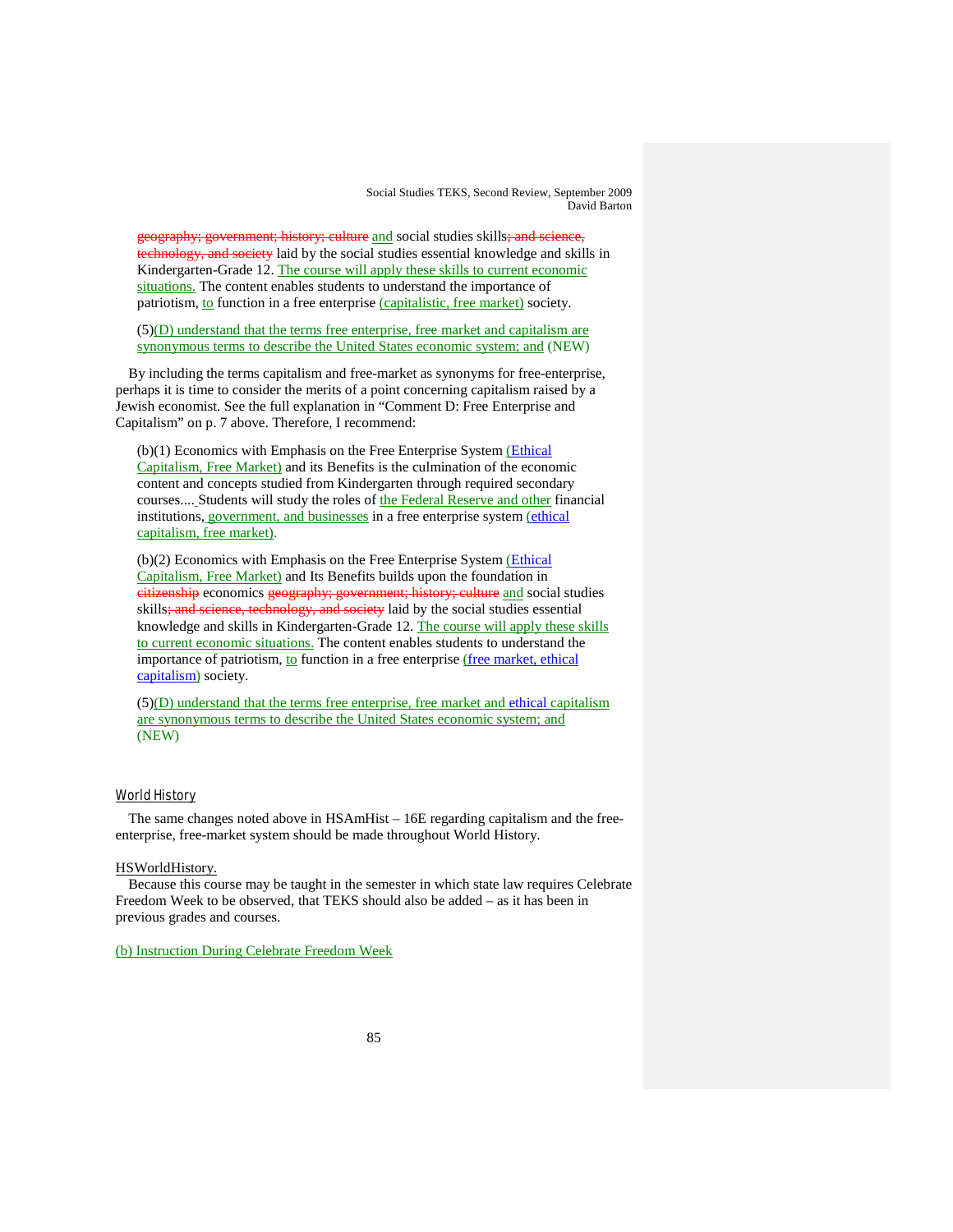Each social studies class shall include, during Celebrate Freedom Week as provided under Texas Education Code, §29.907, or during another full school week as determined by the board of trustees of a school district, appropriate instruction concerning the intent, meaning, and importance of the Declaration of Independence and the United States Constitution, including the Bill of Rights, in their historical contexts. The study of the Declaration of Independence must include the study of the relationship of the ideas expressed in that document to subsequent American history, including the relationship of its ideas to the rich diversity of our people as a nation of immigrants, the American Revolution, the formulation of the United States Constitution, and the abolitionist movement, which led to the Emancipation Proclamation and the women's suffrage movement.

Recitation during Celebrate Freedom Week

(1) Each school district shall require that, during Celebrate Freedom Week or other week of instruction prescribed under subsection (a) of this section, students in Grades 3-12 study and recite the following text: "We hold these Truths to be self-evident, that all Men are created equal, that they are endowed by their Creator with certain unalienable Rights, that among these are Life, Liberty and the Pursuit of Happiness--That to secure these Rights, Governments are instituted among Men, deriving their just Powers from the Consent of the Governed."

In the Third Grade, new TEKS (10 & 10A) stipulated:

(10) Government. The student understands important ideas in historic documents at various levels of government. The student is expected to:

(A) Identify the purposes of the Declaration of Independence and the United States Constitution including the Bill of Rights.

Comment A42 in those TEKS (A63 in this document) noted that this TEKS was added as "part of the [Texas state law] Celebrate Freedom mandate." It should therefore be included in the High School World History course as well. As indicated by that state law, the purpose of the Declaration, Constitution, and Bill of Rights is worthy of repeated study.

Similarly, Constitution Day is required, by federal law, to be commemorated in public schools every year. As it, too, may fall in the semester in which this course is taught, it should be inserted in High School World History (as it has been in other grades). Therefore, I recommend:

(0) identify Constitution Day as a celebration of American freedom;

#### HSWorldHistory.

TEKS in other grade levels stipulate:

**Comment [A63]:** BSG&ER-This is also part of the Celebrate Freedom Mandate.